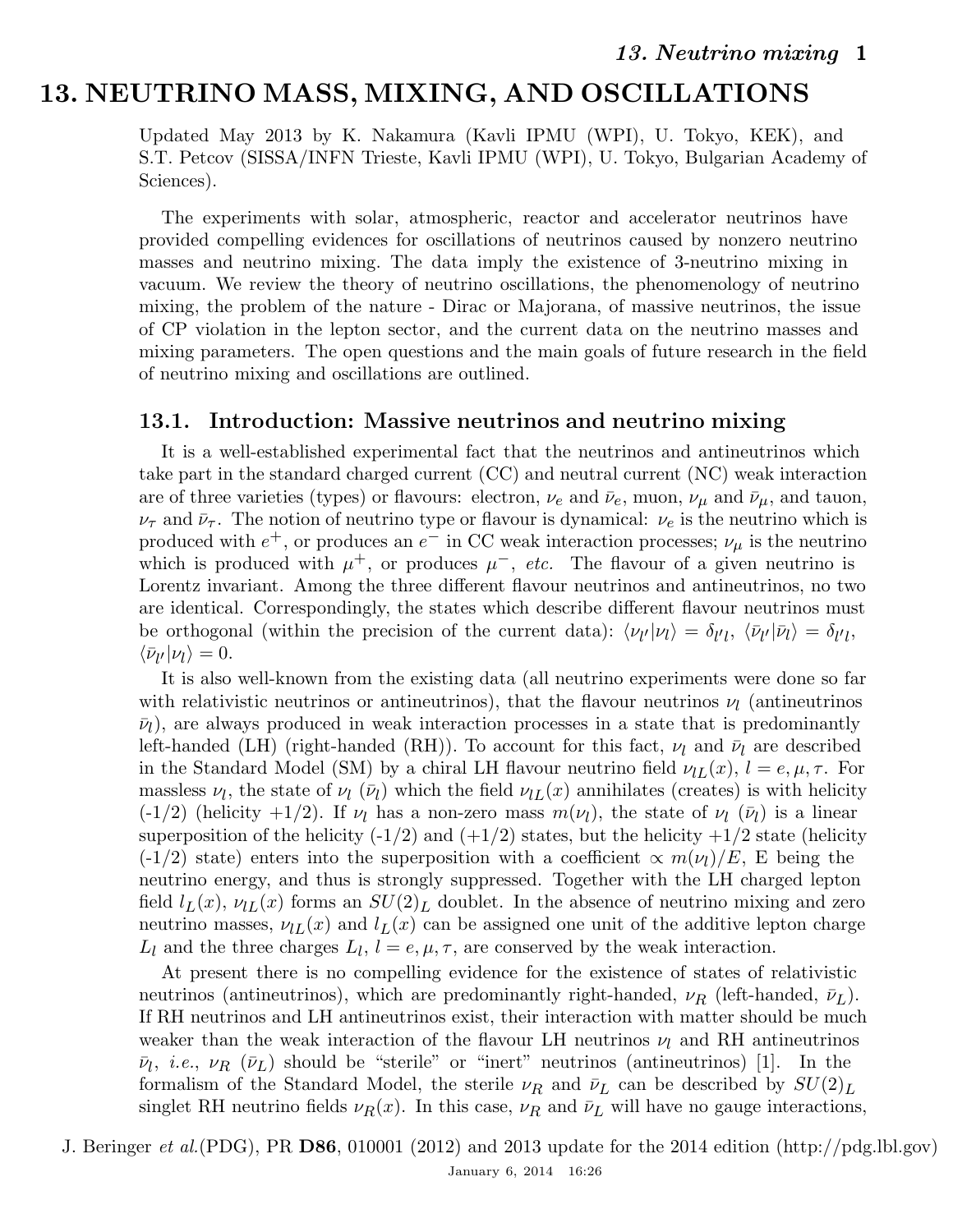*i.e.*, will not couple to the weak  $W^{\pm}$  and  $Z^0$  bosons. If present in an extension of the Standard Model, the RH neutrinos can play a crucial role i) in the generation of neutrino masses and mixing, ii) in understanding the remarkable disparity between the magnitudes of neutrino masses and the masses of the charged leptons and quarks, and iii) in the generation of the observed matter-antimatter asymmetry of the Universe (via the leptogenesis mechanism [2]) . In this scenario which is based on the see-saw theory [3], there is a link between the generation of neutrino masses and the generation of the baryon asymmetry of the Universe. The simplest hypothesis (based on symmetry considerations) is that to each LH flavour neutrino field  $\nu_{LL}(x)$  there corresponds a RH neutrino field  $\nu_{lR}(x)$ ,  $l = e, \mu, \tau$ , although schemes with less (more) than three RH neutrinos are also being considered.

The experiments with solar, atmospheric, reactor and accelerator neutrinos have provided compelling evidences for the existence of neutrino oscillations [4,5], transitions in flight between the different flavour neutrinos  $\nu_e$ ,  $\nu_\mu$ ,  $\nu_\tau$  (antineutrinos  $\bar{\nu}_e$ ,  $\bar{\nu}_\mu$ ,  $\bar{\nu}_\tau$ ), caused by nonzero neutrino masses and neutrino mixing.

The existence of flavour neutrino oscillations implies that if a neutrino of a given flavour, say  $\nu_{\mu}$ , with energy E is produced in some weak interaction process, at a sufficiently large distance L from the  $\nu_{\mu}$  source the probability to find a neutrino of a different flavour, say  $\nu_{\tau}$ ,  $P(\nu_{\mu} \to \nu_{\tau}; E, L)$ , is different from zero.  $P(\nu_{\mu} \to \nu_{\tau}; E, L)$ is called the  $\nu_{\mu} \to \nu_{\tau}$  oscillation or transition probability. If  $P(\nu_{\mu} \to \nu_{\tau}; E, L) \neq 0$ , the probability that  $\nu_{\mu}$  will not change into a neutrino of a different flavour, *i.e.*, the " $\nu_{\mu}$  survival probability"  $P(\nu_{\mu} \to \nu_{\mu}; E, L)$ , will be smaller than one. If only muon neutrinos  $\nu_{\mu}$  are detected in a given experiment and they take part in oscillations, one would observe a "disappearance" of muon neutrinos on the way from the  $\nu_{\mu}$  source to the detector. Disappearance of the solar  $\nu_e$ , reactor  $\bar{\nu}_e$  and of atmospheric  $\nu_\mu$  and  $\bar{\nu}_\mu$ due to the oscillations have been observed respectively, in the solar neutrino [6–14], KamLAND [15,16] and Super-Kamokande [17,18] experiments. Strong evidences for  $\nu_{\mu}$ disappearance due to oscillations were obtained also in the long-baseline accelerator neutrino experiments K2K [19]. Subsequently, the MINOS [20,21] and T2K [22,23] long baseline experiments reported compelling evidence for  $\nu_{\mu}$  disappearance due to oscillations, while evidences for  $\nu_{\tau}$  appearance due to  $\nu_{\mu} \rightarrow \nu_{\tau}$  oscillations were published by the Super-Kamiokande [24] and OPERA [25] collaborations. As a consequence of the results of the experiments quoted above the existence of oscillations or transitions of the solar  $\nu_e$ , atmospheric  $\nu_\mu$  and  $\bar{\nu}_\mu$ , accelerator  $\nu_\mu$  (at  $L \sim 250$  km,  $L \sim 295$  km and  $L \sim 730$ km) and reactor  $\bar{\nu}_e$  (at  $L \sim 180$  km), driven by nonzero neutrino masses and neutrino mixing, was firmly established. There are strong indications that the solar  $\nu_e$  transitions are affected by the solar matter [26,27].

Further important developments took place more recently in the period starting from June 2011. First, the T2K Collaboration reported [28] indications for  $\nu_{\mu} \rightarrow \nu_{e}$  oscillations, *i.e.*, of "appearance" of  $\nu_e$  in a beam of  $\nu_\mu$ , which had a statistical significance of 2.5 $\sigma$ . The MINOS [29] Collaboration also obtained data consistent with  $\nu_{\mu} \rightarrow \nu_{e}$  oscillations. Subsequently, the Double Chooz Collaboration reported [30] indications for disappearance of reactor  $\bar{\nu}_e$  at  $L \sim 1.1$  km. Strong evidences for reactor  $\bar{\nu}_e$  disappearance at  $L \sim 1.65$ km and  $L \sim 1.38$  km and (with statistical significance of 5.2 $\sigma$  and 4.9 $\sigma$ ) were obtained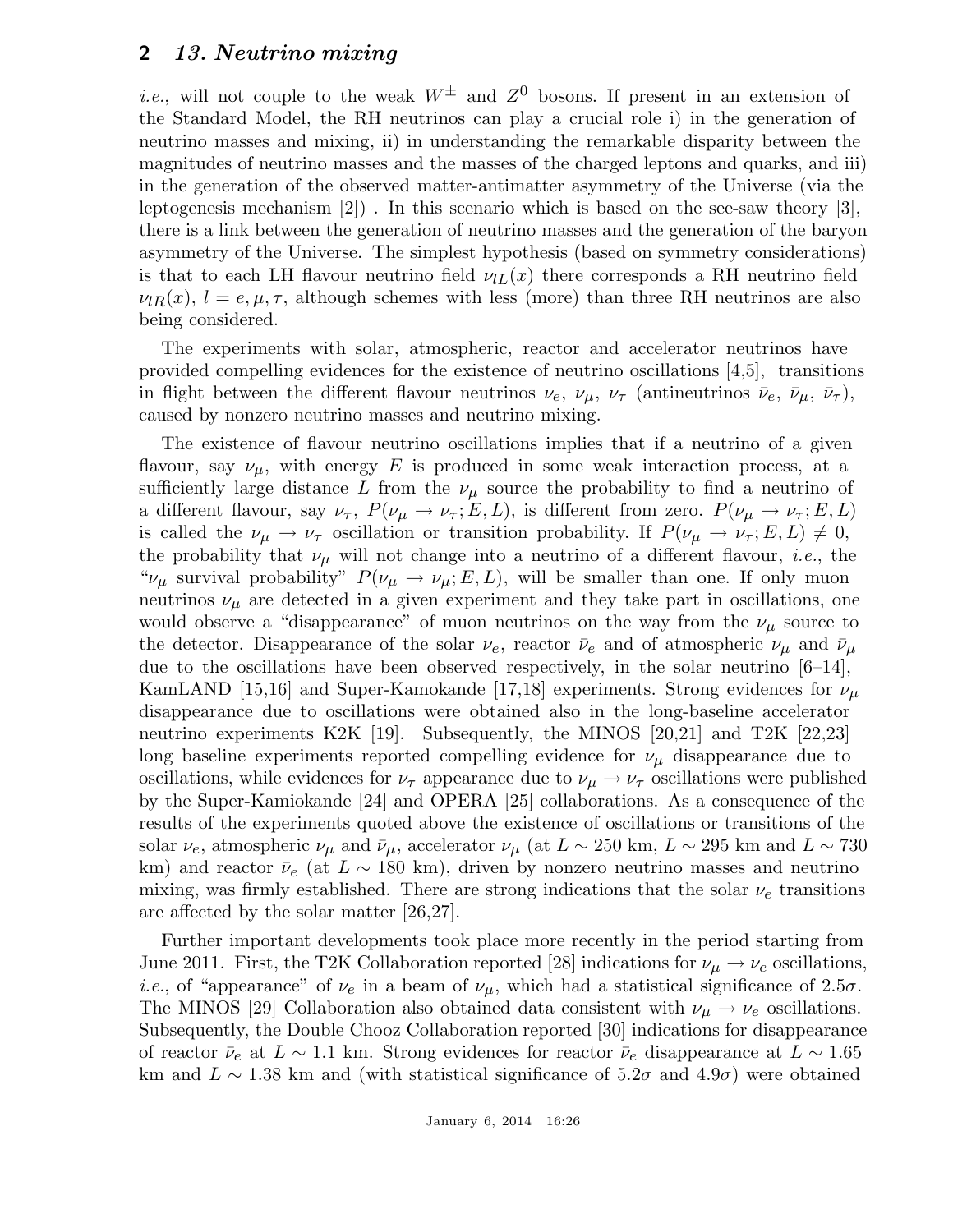respectively in the Daya Bay [31] and RENO [32] experiments. Further evidences for reactor  $\bar{\nu}_e$  disappearance (at 2.9 $\sigma$ ) and for  $\nu_\mu \rightarrow \nu_e$  oscillations (at 3.1 $\sigma$ ) were reported by the Double Chooz [33] and T2K [34] experiments, while the Daya Bay Collaboration presented updated, more precise results on reactor  $\bar{\nu}_e$  disappearance [35] (for the latest results of the Daya Bay, RENO, Double Chooz, MINOS and T2K experiments, see Section 13.6).

Oscillations of neutrinos are a consequence of the presence of flavour neutrino mixing, or lepton mixing, in vacuum. In the formalism of local quantum field theory, used to construct the Standard Model, this means that the LH flavour neutrino fields  $\nu_{\text{IL}}(x)$ , which enter into the expression for the lepton current in the CC weak interaction Lagrangian, are linear combinations of the fields of three (or more) neutrinos  $\nu_j$ , having masses  $m_j \neq 0$ :

$$
\nu_{l\mathcal{L}}(x) = \sum_{j} U_{lj} \,\nu_{j\mathcal{L}}(x), \quad l = e, \mu, \tau,
$$
\n(13.1)

where  $\nu_{jL}(x)$  is the LH component of the field of  $\nu_j$  possessing a mass  $m_j$  and U is a unitary matrix - the neutrino mixing matrix  $[1,4,5]$ . The matrix U is often called the Pontecorvo-Maki-Nakagawa-Sakata (PMNS) or Maki-Nakagawa-Sakata (MNS) mixing matrix. Obviously, Eq. (13.1) implies that the individual lepton charges  $L_l$ ,  $l = e, \mu, \tau$ , are not conserved.

All compelling neutrino oscillation data can be described assuming 3-flavour neutrino mixing in vacuum. The data on the invisible decay width of the Z-boson is compatible with only 3 light flavour neutrinos coupled to  $Z$  [36]. The number of massive neutrinos  $\nu_j$ , n, can, in general, be bigger than 3,  $n > 3$ , if, for instance, there exist sterile neutrinos and they mix with the flavour neutrinos. It is firmly established on the basis of the current data that at least 3 of the neutrinos  $\nu_j$ , say  $\nu_1$ ,  $\nu_2$ ,  $\nu_3$ , must be light,  $m_{1,2,3} \lesssim 1$ eV (Section 13.6), and must have different masses,  $m_1 \neq m_2 \neq m_3$ . At present there are several experimental hints for existence of one or two light sterile neutrinos at the eV scale, which mix with the flavour neutrinos, implying the presence in the neutrino mixing of additional one or two neutrinos,  $\nu_4$  or  $\nu_{4,5}$ , with masses  $m_4$  ( $m_{4,5}$ ) ~ 1 eV. These hints will be briefly discusssed in Section 13.7 of the present review.

Being electrically neutral, the neutrinos with definite mass  $\nu_i$  can be Dirac fermions or Majorana particles [37,38]. The first possibility is realised when there exists a lepton charge carried by the neutrinos  $\nu_j$ , which is conserved by the particle interactions. This could be, e.g., the total lepton charge  $L = L_e + L_\mu + L_\tau$ :  $L(\nu_j) = 1, j = 1, 2, 3$ . In this case the neutrino  $\nu_j$  has a distinctive antiparticle  $\bar{\nu}_j$ :  $\bar{\nu}_j$  differs from  $\nu_j$  by the value of the lepton charge L it carries,  $L(\bar{\nu}_j) = -1$ . The massive neutrinos  $\nu_j$  can be Majorana particles if no lepton charge is conserved (see, e.g., Ref. 39). A massive Majorana particle  $\chi_j$  is identical with its antiparticle  $\bar{\chi}_j$ :  $\chi_j \equiv \bar{\chi}_j$ . On the basis of the existing neutrino data it is impossible to determine whether the massive neutrinos are Dirac or Majorana fermions.

In the case of n neutrino flavours and n massive neutrinos, the  $n \times n$  unitary neutrino mixing matrix U can be parametrised by  $n(n-1)/2$  Euler angles and  $n(n+1)/2$  phases. If the massive neutrinos  $\nu_i$  are Dirac particles, only  $(n-1)(n-2)/2$  phases are physical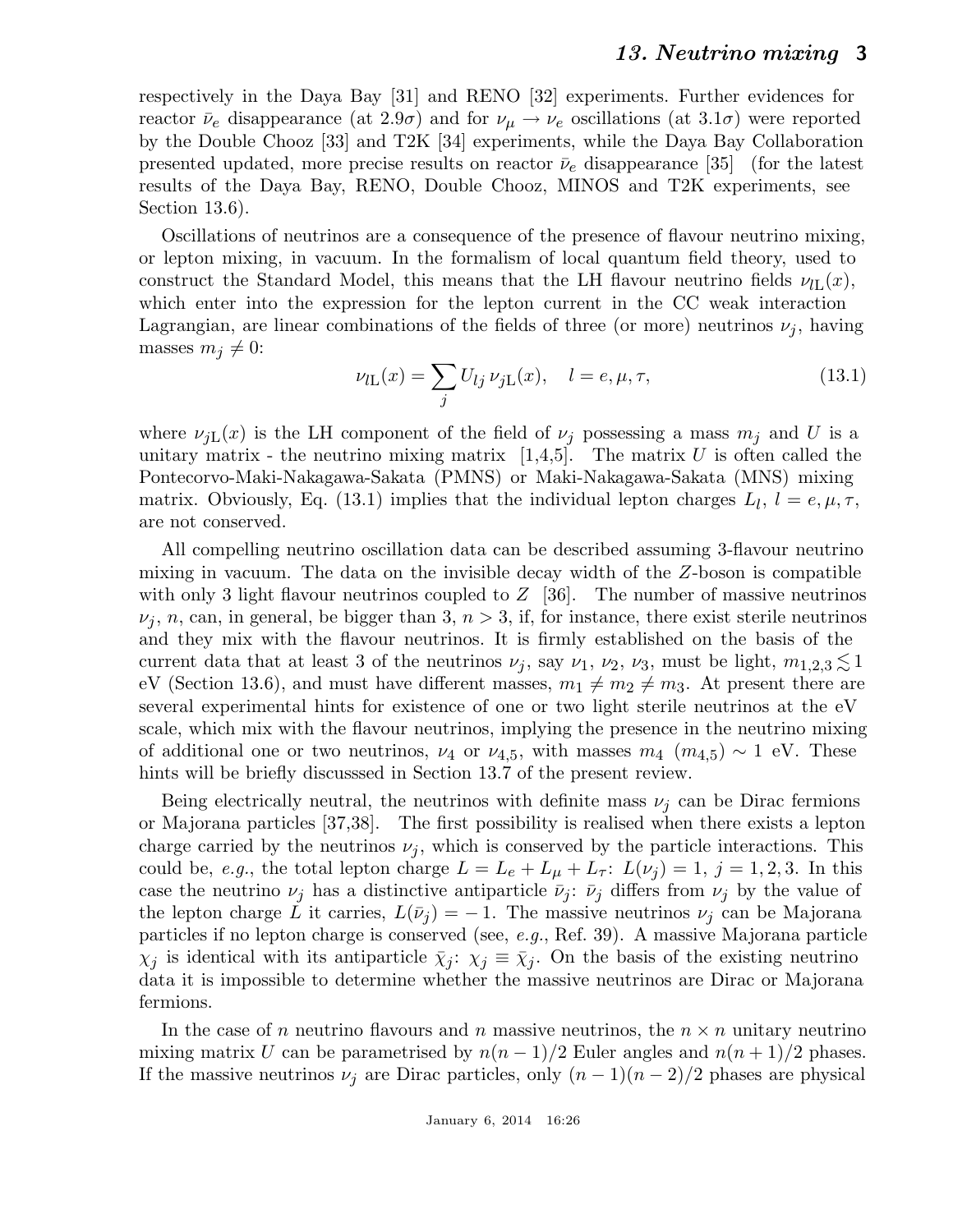and can be responsible for CP violation in the lepton sector. In this respect the neutrino (lepton) mixing with Dirac massive neutrinos is similar to the quark mixing. For  $n = 3$ there is just one CP violating phase in  $U$ , which is usually called "the Dirac CP violating" phase." CP invariance holds if (in a certain standard convention) U is real,  $U^* = U$ .

If, however, the massive neutrinos are Majorana fermions,  $\nu_j \equiv \chi_j$ , the neutrino mixing matrix U contains  $n(n-1)/2$  CP violation phases [40,41], *i.e.*, by  $(n-1)$  phases more than in the Dirac neutrino case: in contrast to Dirac fields, the massive Majorana neutrino fields cannot "absorb" phases. In this case  $U$  can be cast in the form [40]

$$
U = VP \tag{13.2}
$$

where the matrix V contains the  $(n-1)(n-2)/2$  Dirac CP violation phases, while P is a diagonal matrix with the additional  $(n-1)$  Majorana CP violation phases  $\alpha_{21}, \alpha_{31}, \ldots$ ,  $\alpha_{n1},$ 

$$
P = diag\left(1, e^{i\frac{\alpha_{21}}{2}}, e^{i\frac{\alpha_{31}}{2}}, \dots, e^{i\frac{\alpha_{n1}}{2}}\right).
$$
 (13.3)

The Majorana phases will conserve CP if  $[42]$   $\alpha_{j1} = \pi q_j$ ,  $q_j = 0, 1, 2, j = 2, 3, ..., n$ . In this case  $\exp[i(\alpha_{i1} - \alpha_{k1})] = \pm 1$  has a simple physical interpretation: this is the relative CP-parity of Majorana neutrinos  $\chi_i$  and  $\chi_k$ . The condition of CP invariance of the leptonic CC weak interaction in the case of mixing and massive Majorana neutrinos reads [39]:

$$
U_{ij}^* = U_{lj} \rho_j, \quad \rho_j = \frac{1}{i} \eta_{CP}(\chi_j) = \pm 1, \tag{13.4}
$$

where  $\eta_{CP}(\chi_j) = i\rho_j = \pm i$  is the CP parity of the Majorana neutrino  $\chi_j$  [42]. Thus, if  $CP$  invariance holds, the elements of U are either real or purely imaginary.

In the case of  $n = 3$  there are altogether 3 CP violation phases - one Dirac and two Majorana. Even in the mixing involving only 2 massive Majorana neutrinos there is one physical CP violation Majorana phase. In contrast, the CC weak interaction is automatically CP-invariant in the case of mixing of two massive Dirac neutrinos or of two quarks.

### 13.2. Neutrino oscillations in vacuum

Neutrino oscillations are a quantum mechanical consequence of the existence of nonzero neutrino masses and neutrino (lepton) mixing, Eq. (13.1), and of the relatively small splitting between the neutrino masses. The neutrino mixing and oscillation phenomena are analogous to the  $K^0 - \bar{K^0}$  and  $B^0 - \bar{B^0}$  mixing and oscillations.

In what follows we will present a simplified version of the derivation of the expressions for the neutrino and antineutrino oscillation probabilities. The complete derivation would require the use of the wave packet formalism for the evolution of the massive neutrino states, or, alternatively, of the field-theoretical approach, in which one takes into account the processes of production, propagation and detection of neutrinos [43].

Suppose the flavour neutrino  $\nu_l$  is produced in a CC weak interaction process and after a time T it is observed by a neutrino detector, located at a distance L from the neutrino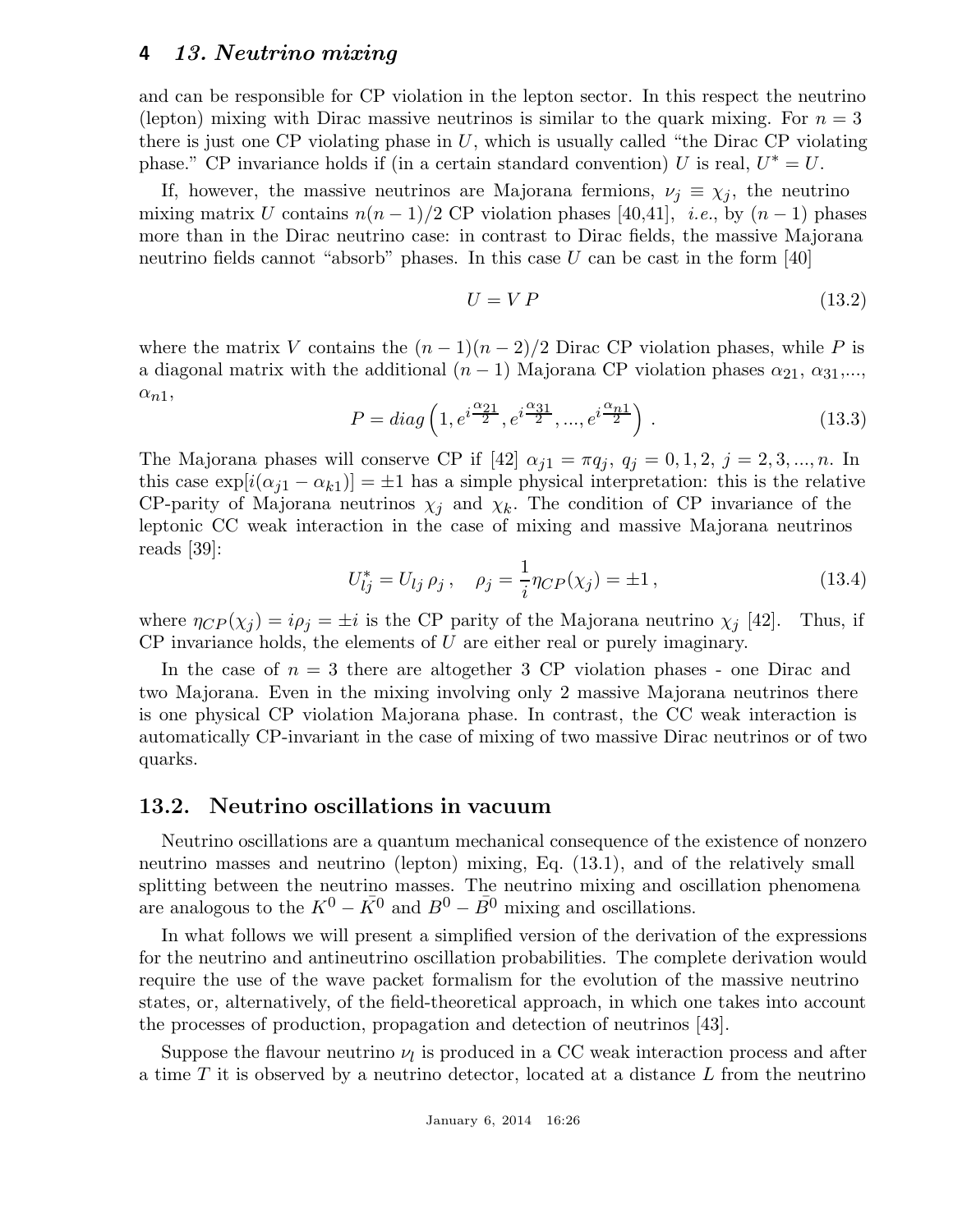source and capable of detecting also neutrinos  $\nu_{l'}$ ,  $l' \neq l$ . We will consider the evolution of the neutrino state  $|v_l\rangle$  in the frame in which the detector is at rest (laboratory frame). The oscillation probability, as we will see, is a Lorentz invariant quantity. If lepton mixing, Eq. (13.1), takes place and the masses  $m_j$  of all neutrinos  $\nu_j$  are sufficiently small, the state of the neutrino  $\nu_l$ ,  $|\nu_l\rangle$ , will be a coherent superposition of the states  $|\nu_j\rangle$ of neutrinos  $\nu_j$ :

$$
|\nu_l\rangle = \sum_j U_{lj}^* |\nu_j; \tilde{p}_j\rangle, \quad l = e, \mu, \tau, \tag{13.5}
$$

where U is the neutrino mixing matrix and  $\tilde{p}_j$  is the 4-momentum of  $\nu_j$  [44].

We will consider the case of relativistic neutrinos  $\nu_j$ , which corresponds to the conditions in both past and currently planned future neutrino oscillation experiments [46]. In this case the state  $|v_j;\tilde{p}_j\rangle$  practically coincides with the helicity (-1) state  $|v_j,L;\tilde{p}_j\rangle$ of the neutrino  $\nu_j$ , the admixture of the helicity (+1) state  $|\nu_j, R; \tilde{p}_j\rangle$  in  $|\nu_j; \tilde{p}_j\rangle$  being suppressed due to the factor  $\sim m_j/E_j$ , where  $E_j$  is the energy of  $\nu_j$ . If  $\nu_j$  are Majorana particles,  $\nu_j \equiv \chi_j$ , due to the presence of the helicity (+1) state  $|\chi_j, R; \tilde{p}_j\rangle$  in  $|\chi_j; \tilde{p}_j\rangle$ , the neutrino  $\nu_l$  can produce an  $l^+$  (instead of  $l^-$ ) when it interacts, e.g., with nucleons. The cross section of such a  $|\Delta L_l| = 2$  process is suppressed by the factor  $(m_j/E_j)^2$ , which renders the process unobservable at present.

If the number *n* of massive neutrinos  $\nu_j$  is bigger than 3 due to a mixing between the active flavour and sterile neutrinos, one will have additional relations similar to that in Eq. (13.5) for the state vectors of the (predominantly LH) sterile antineutrinos. In the case of just one RH sterile neutrino field  $\nu_{sR}(x)$ , for instance, we will have in addition to Eq. (13.5):

$$
|\bar{\nu}_{sL}\rangle = \sum_{j=1}^{4} U_{sj}^* |\nu_j; \tilde{p}_j\rangle \cong \sum_{j=1}^{4} U_{sj}^* |\nu_j, L; \tilde{p}_j\rangle, \qquad (13.6)
$$

where the neutrino mixing matrix U is now a  $4 \times 4$  unitary matrix.

For the state vector of RH flavour antineutrino  $\bar{\nu}_l$ , produced in a CC weak interaction process we similarly get:

$$
|\bar{\nu}_l\rangle = \sum_j U_{lj} | \bar{\nu}_j; \tilde{p}_j\rangle \cong \sum_{j=1} U_{lj} | \bar{\nu}_j, R; \tilde{p}_j\rangle, \quad l = e, \mu, \tau,
$$
\n(13.7)

where  $|\bar{\nu}_j, R; \tilde{p}_j\rangle$  is the helicity (+1) state of the antineutrino  $\bar{\nu}_j$  if  $\nu_j$  are Dirac fermions, or the helicity (+1) state of the neutrino  $\nu_j \equiv \bar{\nu}_j \equiv \chi_j$  if the massive neutrinos are Majorana particles. Thus, in the latter case we have in Eq. (13.7):  $|\bar{\nu}_j; \tilde{p}_j\rangle \cong |\nu_j, R; \tilde{p}_j\rangle \equiv |\chi_j, R; \tilde{p}_j\rangle$ . The presence of the matrix U in Eq. (13.7) (and not of  $\tilde{U}^*$ ) follows directly from Eq. (13.1).

We will assume in what follows that the spectrum of masses of neutrinos is not degenerate:  $m_j \neq m_k$ ,  $j \neq k$ . Then the states  $|\nu_j; \tilde{p}_j\rangle$  in the linear superposition in the r.h.s. of Eq. (13.5) will have, in general, different energies and different momenta, independently of whether they are produced in a decay or interaction process:  $\tilde{p}_j \neq \tilde{p}_k$ , or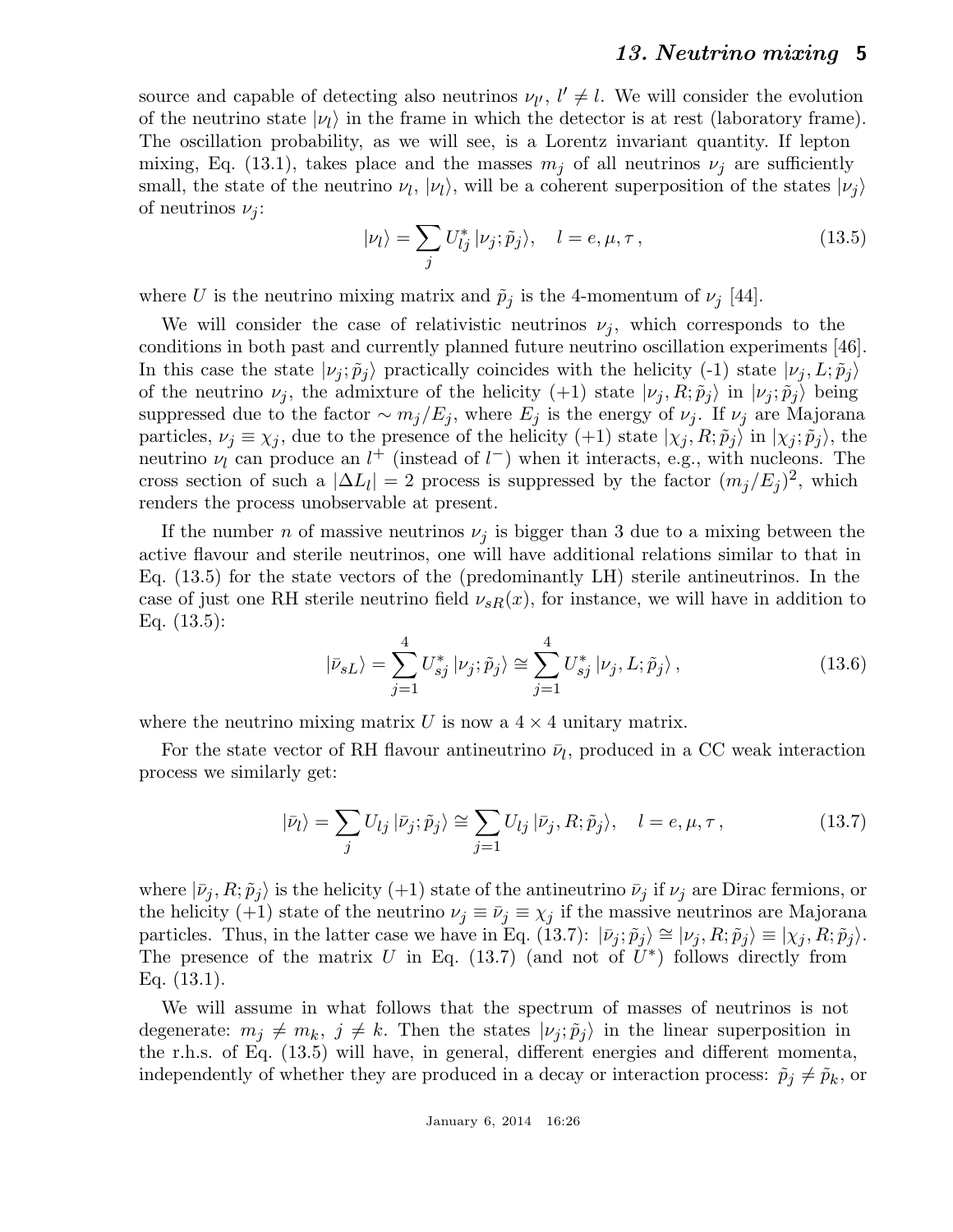$E_j \neq E_k$ ,  $\mathbf{p}_j \neq \mathbf{p}_k$ ,  $j \neq k$ , where  $E_j = \sqrt{p_j^2 + m_j^2}$ ,  $p_j \equiv |\mathbf{p}_j|$ . The deviations of  $E_j$  and  $p_j$ from the values for a massless neutrino  $E$  and  $p = E$  are proportional to  $m_j^2/E_0$ ,  $E_0$  being a characteristic energy of the process, and are extremely small. In the case of  $\pi^+ \to \mu^+ + \nu_\mu$ decay at rest, for instance, we have:  $E_j = E + m_j^2/(2m_\pi)$ ,  $p_j = E - \xi m_j^2/(2E)$ , where  $E = (m_{\pi}/2)(1 - m_{\mu}^2/m_{\pi}^2) \approx 30$  MeV,  $\xi = (1 + m_{\mu}^2/m_{\pi}^2)/2 \approx 0.8$ , and  $m_{\mu}$  and  $m_{\pi}$  are the  $\mu^+$  and  $\pi^+$  masses. Taking  $m_j = 1$  eV we find:  $E_j \cong E(1 + 1.2 \times 10^{-16})$  and  $p_j \cong E \left( 1 - 4.4 \times 10^{-16} \right)$ .

Suppose that the neutrinos are observed via a CC weak interaction process and that in the detector's rest frame they are detected after time  $T$  after emission, after traveling a distance L. Then the amplitude of the probability that neutrino  $\nu_{l'}$  will be observed if neutrino  $\nu_l$  was produced by the neutrino source can be written as [43,45,47]:

$$
A(\nu_l \to \nu_{l'}) = \sum_j U_{l'j} D_j U_{jl}^{\dagger}, \qquad l, l' = e, \mu, \tau,
$$
\n(13.8)

where  $D_j = D_j(p_j; L, T)$  describes the propagation of  $\nu_j$  between the source and the detector,  $U_{jl}^{\dagger}$  and  $U_{l'j}$  are the amplitudes to find  $\nu_j$  in the initial and in the final flavour neutrino state, respectively. It follows from relativistic Quantum Mechanics considerations that [43,45]

$$
D_j \equiv D_j(\tilde{p}_j; L, T) = e^{-i\tilde{p}_j (x_f - x_0)} = e^{-i(E_j T - p_j L)}, \qquad p_j \equiv |\mathbf{p}_j|,
$$
 (13.9)

where [48]  $x_0$  and  $x_f$  are the space-time coordinates of the points of neutrino production and detection,  $T = (t_f - t_0)$  and  $L = k(x_f - x_0)$ , k being the unit vector in the direction of neutrino momentum,  $\mathbf{p}_j = \mathbf{k} p_j$ . What is relevant for the calculation of the probability  $P(\nu_l \to \nu_{l'}) = |A(\nu_l \to \nu_{l'})|^2$  is the interference factor  $D_j D_k^*$  which depends on the phase

$$
\delta\varphi_{jk} = (E_j - E_k)T - (p_j - p_k)L = (E_j - E_k) \left[ T - \frac{E_j + E_k}{p_j + p_k} L \right] + \frac{m_j^2 - m_k^2}{p_j + p_k} L.
$$
\n(13.10)

Some authors [49] have suggested that the distance traveled by the neutrinos L and the time interval T are related by  $T = (E_j + E_k) L/(p_j + p_k) = L/\bar{v}$ ,  $\bar{v} = (E_j/(E_j + E_k))v_j + (E_k/(E_j + E_k))v_k$  being the "average" velocity of  $\nu_j$  and  $\nu_k$ , where  $v_{j,k} = p_{j,k}/E_{j,k}$ . In this case the first term in the r.h.s. of Eq. (13.10) vanishes. The indicated relation has not emerged so far from any dynamical wave packet calculations. We arrive at the same conclusion concerning the term under discussion in Eq. (13.10) if one assumes [50] that  $E_j = E_k = E_0$ . Finally, it was proposed in Ref. 47 and Ref. 51 that the states of  $\nu_j$  and  $\bar{\nu}_j$  in Eq. (13.5) and Eq. (13.7) have the same 3-momentum,  $p_j = p_k = p$ . Under this condition the first term in the r.h.s. of Eq. (13.10) is negligible, being suppressed by the additional factor  $(m_j^2 + m_k^2)/p^2$  since for relativistic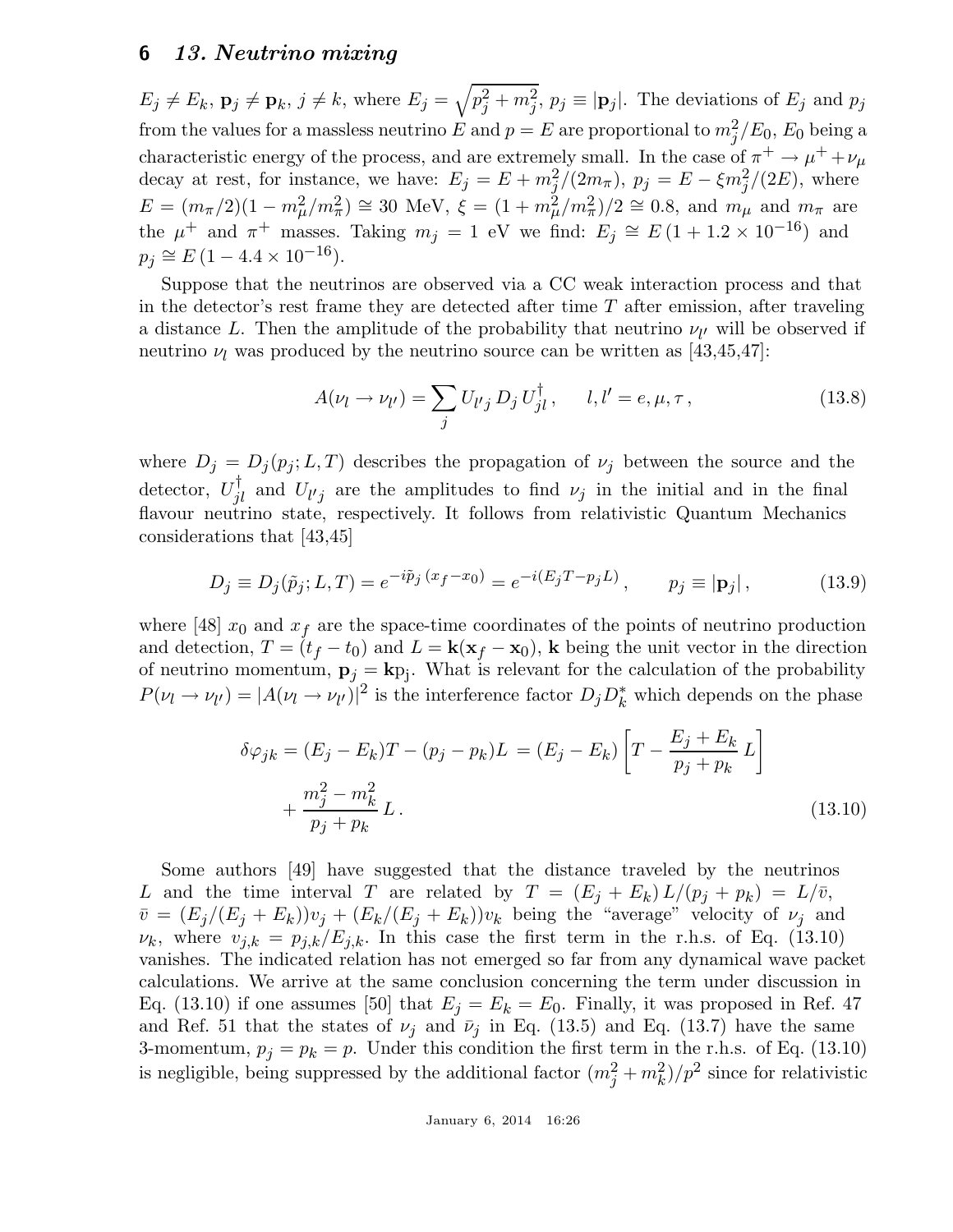neutrinos  $L = T$  up to terms  $\sim m_{j,k}^2/p^2$ . We arrive at the same conclusion if  $E_j \neq E_k$ ,  $p_j \neq p_k$ ,  $j \neq k$ , and we take into account that neutrinos are relativistic and therefore, up to corrections  $\sim m_{j,k}^2/E_{j,k}^2$ , we have  $L \cong T$  (see, *e.g.*, C. Giunti quoted in Ref. 43).

Although the cases considered above are physically quite different, they lead to the same result for the phase difference  $\delta\varphi_{jk}$ . Thus, we have:

$$
\delta \varphi_{jk} \cong \frac{m_j^2 - m_k^2}{2p} L = 2\pi \frac{L}{L_{jk}^v} \operatorname{sgn}(m_j^2 - m_k^2), \qquad (13.11)
$$

where  $p = (p_i + p_k)/2$  and

$$
L_{jk}^{v} = 4\pi \frac{p}{|\Delta m_{jk}^{2}|} \cong 2.48 \text{ m } \frac{p[MeV]}{|\Delta m_{jk}^{2}|[eV^{2}]}
$$
 (13.12)

is the neutrino oscillation length associated with  $\Delta m_{jk}^2$ . We can safely neglect the dependence of  $p_i$  and  $p_k$  on the masses  $m_i$  and  $m_k$  and consider p to be the zero neutrino mass momentum,  $p = E$ . The phase difference  $\delta \varphi_{jk}$ , Eq. (13.11), is Lorentz-invariant.

Eq. (13.9) corresponds to a plane-wave description of the propagation of neutrinos  $\nu_j$ . It accounts only for the movement of the center of the wave packet describing  $\nu_j$ . In the wave packet treatment of the problem, the interference between the states of  $\nu_i$ and  $\nu_k$  is subject to a number of conditions [43], the localisation condition and the condition of overlapping of the wave packets of  $\nu_i$  and  $\nu_k$  at the detection point being the most important. For relativistic neutrinos, the localisation condition in space, for instance, reads:  $\sigma_{xP}, \sigma_{xD} < L_{jk}^v/(2\pi)$ ,  $\sigma_{xP(D)}$  being the spatial width of the production (detection) wave packet. Thus, the interference will not be suppressed if the spatial width of the neutrino wave packets determined by the neutrino production and detection processes is smaller than the corresponding oscillation length in vacuum. In order for the interference to be nonzero, the wave packets describing  $\nu_i$  and  $\nu_k$  should also overlap in the point of neutrino detection. This requires that the spatial separation between the two wave packets at the point of neutrinos detection, caused by the two wave packets having different group velocities  $v_i \neq v_k$ , satisfies  $|(v_i - v_k)T| \ll \max(\sigma_{xP}, \sigma_{xD})$ . If the interval of time  $T$  is not measured,  $T$  in the preceding condition must be replaced by the distance L between the neutrino source and the detector (for further discussion see,  $e.g.,$ Refs. [43,45,47]) .

For the  $\nu_l \to \nu_{l'}$  and  $\bar{\nu}_l \to \bar{\nu}_{l'}$  oscillation probabilities we get from Eq. (13.8), Eq. (13.9), and Eq. (13.11):

$$
P(\nu_l \to \nu_{l'}) = \sum_j |U_{l'j}|^2 |U_{lj}|^2 + 2 \sum_{j>k} |U_{l'j} U_{lj}^* U_{lk} U_{l'k}^*|
$$
  

$$
\cos(\frac{\Delta m_{jk}^2}{2p} L - \phi_{l'l;jk}),
$$
 (13.13)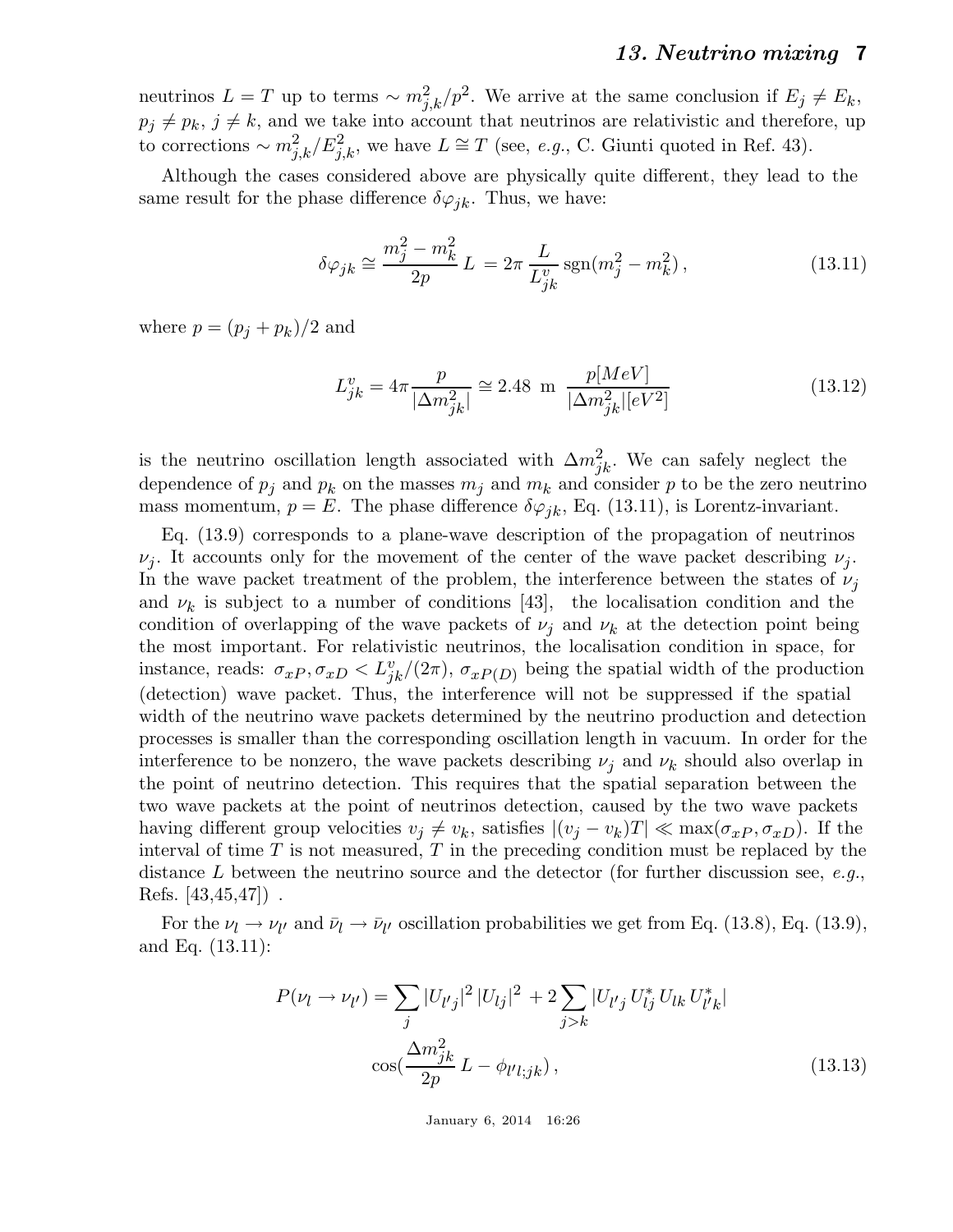$$
P(\bar{\nu}_l \to \bar{\nu}_{l'}) = \sum_{j} |U_{l'j}|^2 |U_{lj}|^2 + 2 \sum_{j>k} |U_{l'j} U_{lj}^* U_{lk} U_{l'k}^*|
$$
  

$$
\cos(\frac{\Delta m_{jk}^2}{2p} L + \phi_{l'l;jk}),
$$
 (13.14)

where  $l, l' = e, \mu, \tau \text{ and } \phi_{l' l; jk} = \arg (U_{l'j} U_{lj}^* U_{lk} U_{l'}^*$  $\binom{1}{l'}k$ . It follows from Eq. (13.8) -Eq. (13.10) that in order for neutrino oscillations to occur, at least two neutrinos  $\nu_i$ should not be degenerate in mass and lepton mixing should take place,  $U \neq 1$ . The neutrino oscillations effects can be large if we have

$$
\frac{|\Delta m_{jk}^2|}{2p}L = 2\pi \frac{L}{L_{jk}^v} \gtrsim 1, \ \ j \neq k. \tag{13.15}
$$

at least for one  $\Delta m_{jk}^2$ . This condition has a simple physical interpretation: the neutrino oscillation length  $L_{jk}^{\check{v}}$  should be of the order of, or smaller, than source-detector distance L, otherwise the oscillations will not have time to develop before neutrinos reach the detector.

We see from Eq. (13.13) and Eq. (13.14) that  $P(\nu_l \rightarrow \nu_{l'}) = P(\bar{\nu}_{l'} \rightarrow \bar{\nu}_l)$ ,  $l, l' = e, \mu, \tau$ . This is a consequence of CPT invariance. The conditions of CP and T invariance read [40,52,53]:  $P(\nu_l \to \nu_{l'}) = P(\bar{\nu}_l \to \bar{\nu}_{l'})$ ,  $l, l' = e, \mu, \tau$  (CP),  $P(\nu_l \to \nu_{l'}) = P(\nu_{l'} \to \nu_l), P(\bar{\nu}_l \to \bar{\nu}_{l'}) = P(\bar{\nu}_{l'} \to \bar{\nu}_l), l, l' = e, \mu, \tau$  (T). In the case of CPT invariance, which we will assume to hold throughout this article, we get for the survival probabilities:  $P(\nu_l \to \nu_l) = P(\bar{\nu}_l \to \bar{\nu}_l)$ ,  $l, l' = e, \mu, \tau$ . Thus, the study of the "disappearance" of  $\nu_l$  and  $\bar{\nu}_l$ , caused by oscillations in vacuum, cannot be used to test whether CP invariance holds in the lepton sector. It follows from Eq. (13.13) and Eq. (13.14) that we can have CP violation effects in neutrino oscillations only if  $\phi_{l'l;jk} \neq \pi q, q = 0, 1, 2, i.e.,$  if  $U_{l'j} U_{lj}^* U_{lk} U_{l'}^*$  $\psi_k^*$ , and therefore U itself, is not real. As a measure of CP and T violation in neutrino oscillations we can consider the asymmetries:

$$
A_{\rm CP}^{(l'l)} \equiv P(\nu_l \to \nu_{l'}) - P(\bar{\nu}_l \to \bar{\nu}_{l'}), \quad A_{\rm T}^{(l'l)} \equiv P(\nu_l \to \nu_{l'}) - P(\nu_{l'} \to \nu_l). \tag{13.16}
$$

CPT invariance implies:  $A_{\text{CP}}^{(l'l)} = -A$ (*ll'*),  $A_{\text{T}}^{(l'l)} = P(\bar{\nu}_{l'} \to \bar{\nu}_{l}) - P(\bar{\nu}_{l} \to \bar{\nu}_{l'}) = A_{\text{CP}}^{(l'l)}$ . It follows further directly from Eq.  $(13.13)$  and Eq.  $(13.14)$  that

$$
A_{\rm CP}^{(l'l)} = 4 \sum_{j>k} \text{Im} \left( U_{l'j} U_{lj}^* U_{lk} U_{l'k}^* \right) \sin \frac{\Delta m_{jk}^2}{2p} L, \ l, l' = e, \mu, \tau. \tag{13.17}
$$

Eq. (13.2) and Eq. (13.13) - Eq. (13.14) imply that  $P(\nu_l \to \nu_{l'})$  and  $P(\bar{\nu}_l \to \bar{\nu}_{l'})$  do not depend on the Majorana CP violation phases in the neutrino mixing matrix  $U$  [40]. Thus, the experiments investigating the  $\nu_l \to \nu_{l'}$  and  $\bar{\nu}_l \to \bar{\nu}_{l'}$  oscillations,  $l, l' = e, \mu, \tau$ , cannot provide information on the nature - Dirac or Majorana, of massive neutrinos.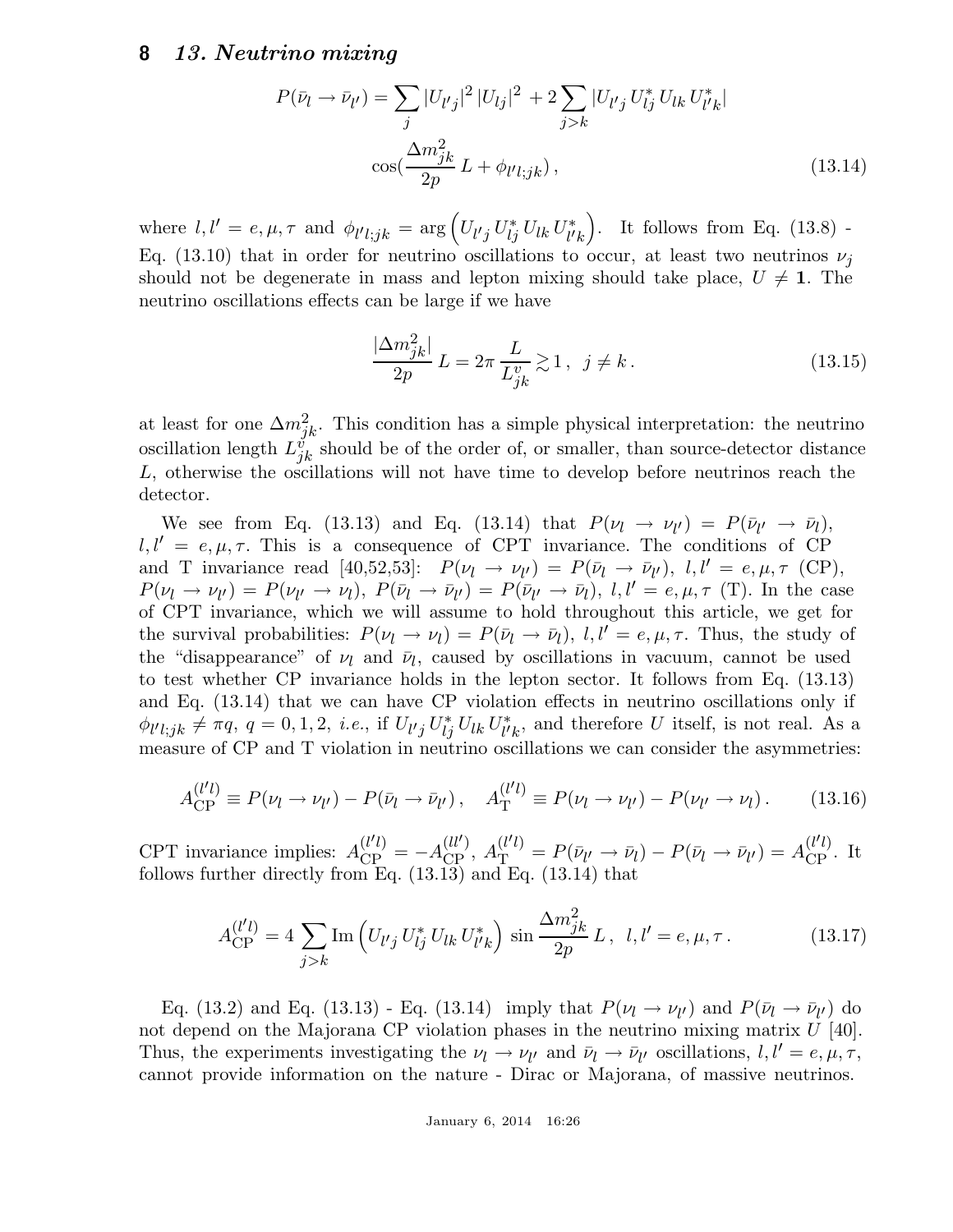The same conclusions hold also when the  $\nu_l \to \nu_{l'}$  and  $\bar{\nu}_l \to \bar{\nu}_{l'}$  oscillations take place in matter [54]. In the case of  $\nu_l \leftrightarrow \nu_{l'}$  and  $\bar{\nu}_l \leftrightarrow \bar{\nu}_{l'}$  oscillations in vacuum, only the Dirac phase(s) in U can cause CP violating effects leading to  $P(\nu_l \to \nu_{l'}) \neq P(\bar{\nu}_l \to \bar{\nu}_{l'})$ ,  $l \neq l'$ .

In the case of 3-neutrino mixing all different  $\text{Im}(U_{l'j}U_{lj}^*U_{lk}U_{l'}^*$  $l'_{l'k}$ )  $\neq 0, l' \neq l = e, \mu, \tau,$  $j \neq k = 1, 2, 3$ , coincide up to a sign as a consequence of the unitarity of U. Therefore one has [55]:

$$
A_{\rm CP}^{(\mu e)} = -A_{\rm CP}^{(\tau e)} = A_{\rm CP}^{(\tau \mu)} =
$$
  
 
$$
4 J_{\rm CP} \left( \sin \frac{\Delta m_{32}^2}{2p} L + \sin \frac{\Delta m_{21}^2}{2p} L + \sin \frac{\Delta m_{13}^2}{2p} L \right),
$$
 (13.18)

where

$$
J_{\rm CP} = \text{Im} \left( U_{\mu 3} U_{e3}^* U_{e2} U_{\mu 2}^* \right), \qquad (13.19)
$$



**Figure 13.1:** The  $\nu_e$  ( $\bar{\nu}_e$ ) survival probability  $P(\nu_e \rightarrow \nu_e) = P(\bar{\nu}_e \rightarrow \bar{\nu}_e)$ , Eq. (13.30), as a function of the neutrino energy for  $L = 180$  km,  $\Delta m^2 =$  $7.0 \times 10^{-5}$  eV<sup>2</sup> and sin<sup>2</sup> 2 $\theta = 0.84$  (from Ref. 62).

is the "rephasing invariant" associated with the Dirac CP violation phase in U. It is analogous to the rephasing invariant associated with the Dirac CP violating phase in the CKM quark mixing matrix [56]. It is clear from Eq. (13.18) that  $J_{\rm CP}$  controls the magnitude of CP violation effects in neutrino oscillations in the case of 3-neutrino mixing. If  $\sin(\Delta m_{ij}^2/(2p)L) \approx 0$  for  $(ij) = (32)$ , or  $(21)$ , or  $(13)$ , we get  $A_{\text{CP}}^{(l'l)}$  ${}_{\text{CP}}^{\text{(t-t)}} \cong 0$ . Thus, if as a consequence of the production, propagation and/or detection of neutrinos, effectively oscillations due only to one non-zero neutrino mass squared difference take place, the CP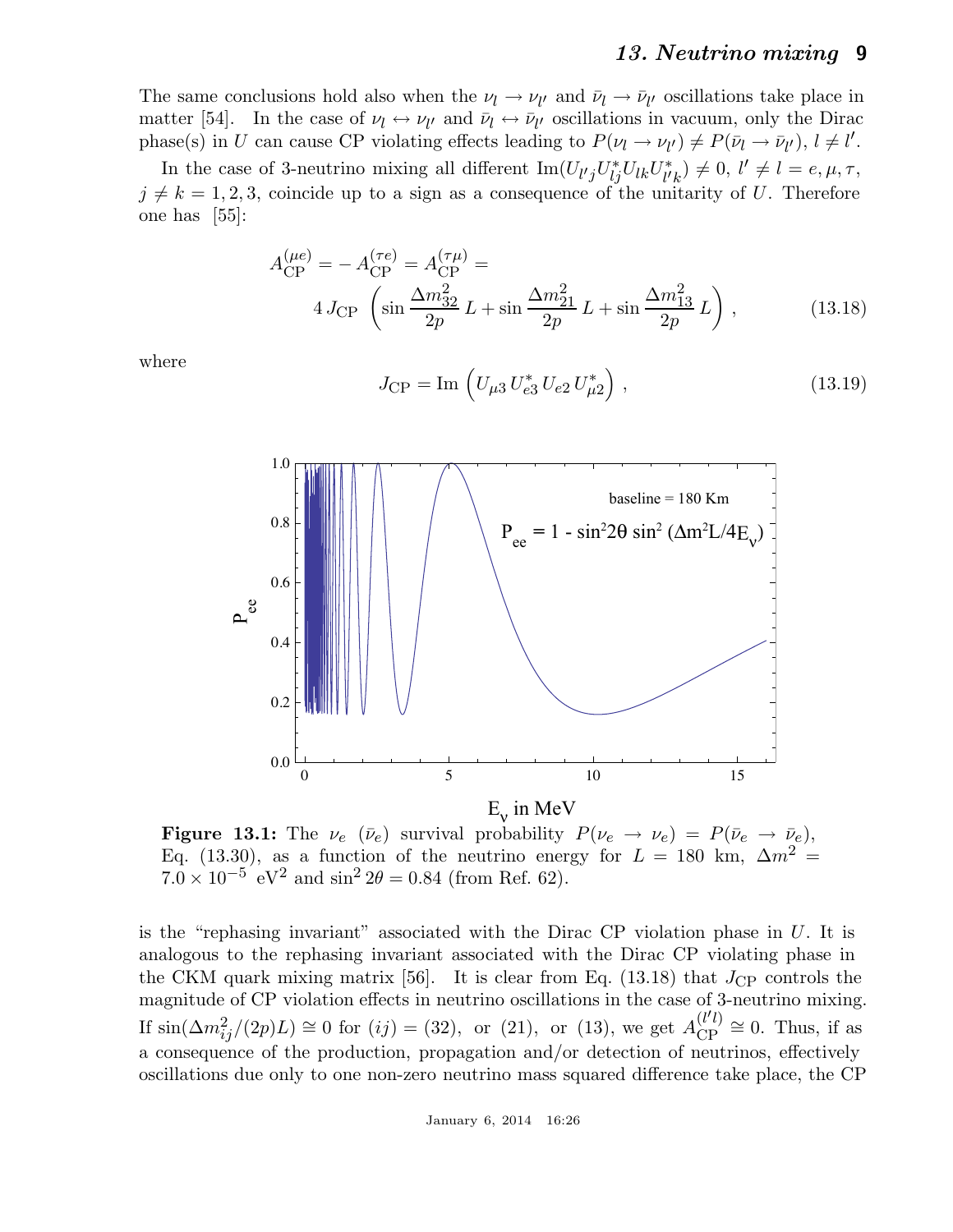violating effects will be strongly suppressed. In particular, we get  $A_{\rm CP}^{(l'l)} = 0$ , unless all three  $\Delta m_{ij}^2 \neq 0$ , (*ij*) = (32), (21), (13).

If the number of massive neutrinos  $n$  is equal to the number of neutrino flavours,  $\sum_{l'=e,\mu,\tau} P(\nu_l \to \nu_{l'}) = 1, \ l = e, \mu, \tau, \qquad \sum_{l=e,\mu,\tau} P(\nu_l \to \nu_{l'}) = 1, \ l' = e, \mu, \tau.$  $n = 3$ , one has as a consequence of the unitarity of the neutrino mixing matrix: Similar "probability conservation" equations hold for  $P(\bar{\nu}_l \to \bar{\nu}_{l'})$ . If, however, the number of light massive neutrinos is bigger than the number of flavour neutrinos as  $\sum_{l'=e,\mu,\tau} P(\nu_l \to \nu_{l'}) = 1 - P(\nu_l \to \bar{\nu}_{sL}), l = e, \mu, \tau$ , where we have assumed the a consequence, e.g., of a flavour neutrino - sterile neutrino mixing, we would have existence of just one sterile neutrino. Obviously, in this case  $\sum_{l'=e,\mu,\tau} P(\nu_l \to \nu_{l'}) < 1$  if  $P(\nu_l \rightarrow \bar{\nu}_{sL}) \neq 0$ . The former inequality is used in the searches for oscillations between active and sterile neutrinos.

Consider next neutrino oscillations in the case of one neutrino mass squared difference "dominance": suppose that  $|\Delta m_{j1}^2| \ll |\Delta m_{n1}^2|$ ,  $j = 2, ..., (n-1)$ ,  $|\Delta m_{n1}^2| L/(2p) \gtrsim 1$  and  $|\Delta m_{j1}^2| L/(2p) \ll 1$ , so that  $\exp[i(\Delta m_{j1}^2 L/(2p)] \cong 1, j = 2, ..., (n-1)$ . Under these conditions we obtain from Eq. (13.13) and Eq. (13.14), keeping only the oscillating terms involving  $\Delta m_{n1}^2$ :

$$
P(\nu_{l(l')} \to \nu_{l'(l)}) \cong P(\bar{\nu}_{l(l')} \to \bar{\nu}_{l'(l)}) \cong \delta_{ll'} - 2|U_{ln}|^2 \left[ \delta_{ll'} - |U_{l'n}|^2 \right]
$$
  

$$
(1 - \cos \frac{\Delta m_{n1}^2}{2p} L). \tag{13.20}
$$

It follows from the neutrino oscillation data (Sections 13.4 and 13.5) that in the case of 3-neutrino mixing, one of the two independent neutrino mass squared differences, say  $\Delta m_{21}^2$ , is much smaller in absolute value than the second one,  $\Delta m_{31}^2$ :  $|\Delta m_{21}^2| \ll |\Delta m_{31}^2|$ . The data imply:

$$
|\Delta m_{21}^2| \cong 7.6 \times 10^{-5} \text{ eV}^2, |\Delta m_{31}^2| \cong 2.4 \times 10^{-3} \text{ eV}^2, |\Delta m_{21}^2|/|\Delta m_{31}^2| \cong 0.032.
$$
 (13.21)

Neglecting the effects due to  $\Delta m_{21}^2$  we get from Eq. (13.20) by setting  $n = 3$  and choosing, *e.g.*, i)  $l = l' = e$  and ii)  $l = e(\mu)$ ,  $l' = \mu(e)$  [57]:

$$
P(\nu_e \to \nu_e) = P(\bar{\nu}_e \to \bar{\nu}_e) \approx 1 - 2|U_{e3}|^2 \left(1 - |U_{e3}|^2\right) \left(1 - \cos \frac{\Delta m_{31}^2}{2p} L\right), \quad (13.22)
$$

$$
P(\nu_{\mu(e)} \to \nu_{e(\mu)}) \approx 2 |U_{\mu 3}|^2 |U_{e3}|^2 \left(1 - \cos \frac{\Delta m_{31}^2}{2p} L\right)
$$
  
= 
$$
\frac{|U_{\mu 3}|^2}{1 - |U_{e3}|^2} P^{2\nu} \left(|U_{e3}|^2, m_{31}^2\right),
$$
 (13.23)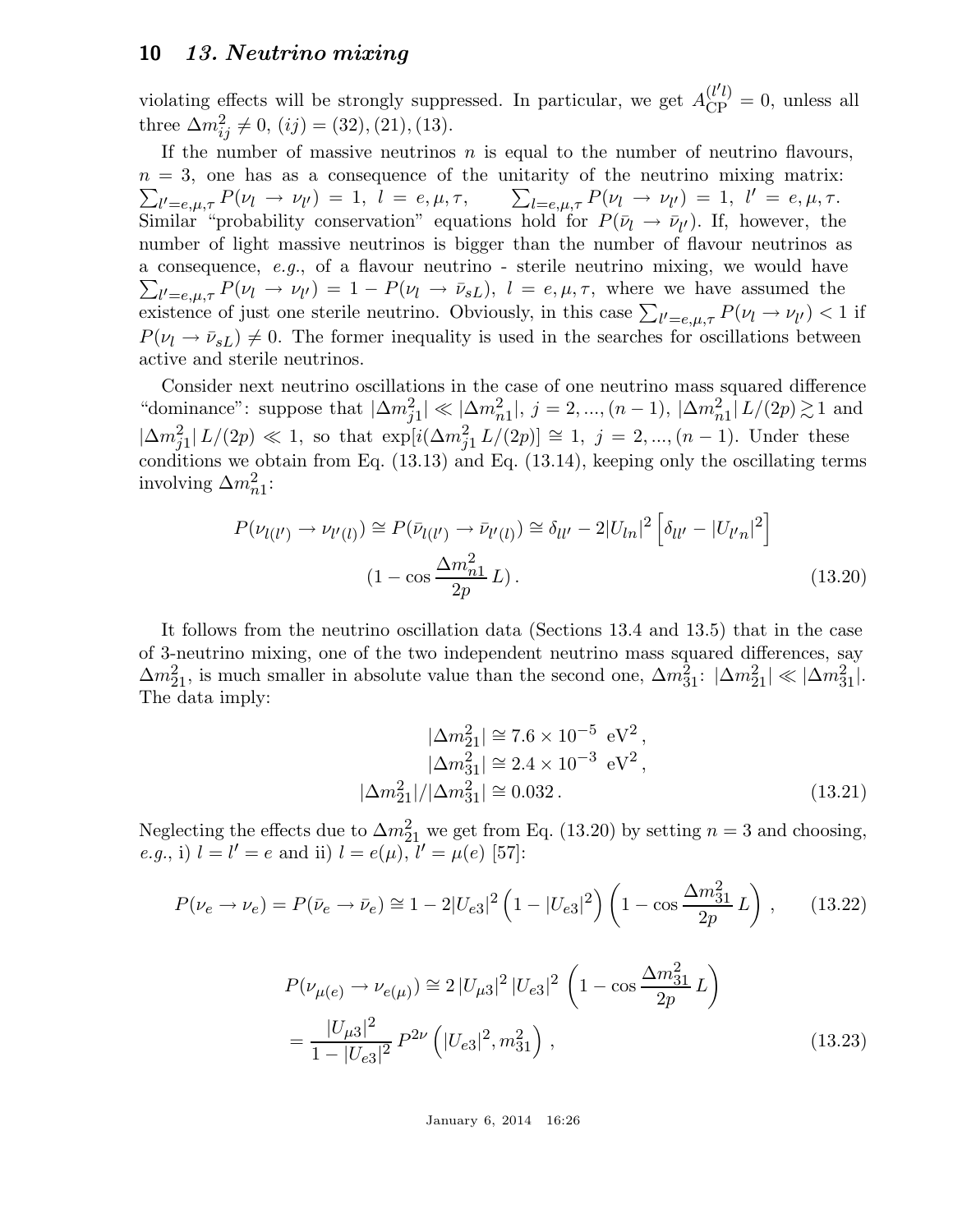| Source               | Type of $\nu$                        | $\overline{E}$ [MeV] | $L$ [km]            | $\min(\Delta m^2)[\text{eV}^2]$ |
|----------------------|--------------------------------------|----------------------|---------------------|---------------------------------|
| Reactor              | $\overline{\nu}_e$                   | $\sim$ 1             |                     | $\sim 10^{-3}$                  |
| Reactor              | $\overline{\nu}_e$                   | $\sim$ 1             | 100                 | $\sim 10^{-5}$                  |
| Accelerator          | $\nu_\mu, \overline{\nu}_\mu$        | $\sim 10^3$          |                     | $\sim$ 1                        |
| Accelerator          | $\nu_\mu, \overline{\nu}_\mu$        | $\sim 10^3$          | 1000                | $\sim 10^{-3}$                  |
| Atmospheric $\nu$ 's | $\nu_{\mu,e},\overline{\nu}_{\mu,e}$ | $\sim 10^3$          | 10 <sup>4</sup>     | $\sim 10^{-4}$                  |
| Sun                  | $\nu_e$                              | $\sim$ 1             | $1.5 \times 10^{8}$ | $\sim 10^{-11}$                 |

Table 13.1: Sensitivity of different oscillation experiments.

and  $P(\bar{\nu}_{\mu(e)} \to \bar{\nu}_{e(\mu)}) = P(\nu_{\mu(e)} \to \nu_{e(\mu)})$ . Here  $P^{2\nu}(|U_{e3}|^2, m_{31}^2)$  is the probability of the 2-neutrino transition  $\nu_e \to (s_{23}\nu_\mu + c_{23}\nu_\tau)$  due to  $\Delta m_{31}^2$  and a mixing with angle  $\theta_{13}$ , where

$$
\sin^2 \theta_{13} = |U_{e3}|^2, \ \ s_{23}^2 \equiv \sin^2 \theta_{23} = \frac{|U_{\mu 3}|^2}{1 - |U_{e3}|^2},
$$

$$
c_{23}^2 \equiv \cos^2 \theta_{23} = \frac{|U_{\tau 3}|^2}{1 - |U_{e3}|^2}.
$$
(13.24)

Eq. (13.22) describes with a relatively high precision the oscillations of reactor  $\bar{\nu}_e$  on a distance  $L \sim 1$  km in the case of 3-neutrino mixing. It was used in the analysis of the data of the Chooz [58], Double Chooz [59], Daya Bay [31] and RENO [32] experiments. Eq. (13.20) with  $n = 3$  and  $l = l' = \mu$  describes with a relatively good precision the effects of "disappearance" due to oscillations of the accelerator  $\nu_{\mu}$ , seen in the K2K [19] MINOS [20,21] and T2K [22,23] experiments. The  $\nu_{\mu} \rightarrow \nu_{\tau}$  transitions due to the oscillations, which the OPERA experiment [60,61] is observing, can be described by Eq. (13.20) with  $n = 3$  and  $l = \mu$ ,  $l' = \tau$ . Finally, the probability Eq. (13.23) describes with a good precision the  $\nu_{\mu} \rightarrow \nu_{e}$  and  $\bar{\nu}_{\mu} \rightarrow \bar{\nu}_{e}$  oscillations under the conditions of the K2K experiment.

In certain cases the dimensions of the neutrino source,  $\Delta L$ , are not negligible in comparison with the oscillation length. Similarly, when analyzing neutrino oscillation data one has to include the energy resolution of the detector,  $\Delta E$ , etc. in the analysis. As can be shown [39], if  $2\pi \Delta L/L_{jk}^v \gg 1$ , and/or  $2\pi (L/L_{jk}^v)(\Delta E/E) \gg 1$ , the oscillating terms in the neutrino oscillation probabilities will be strongly suppressed. In this case (as well as in the case of sufficiently large separation of the  $\nu_j$  and  $\nu_k$  wave packets at the detection point) the interference terms in  $P(\nu_l \to \nu_{l'})$  and  $P(\bar{\nu}_{l'} \to \bar{\nu}_l)$  will be negligibly small and the neutrino flavour conversion will be determined by the average probabilities:

$$
\bar{P}(\nu_l \to \nu_{l'}) = \bar{P}(\bar{\nu}_l \to \bar{\nu}_{l'}) \cong \sum_j |U_{l'j}|^2 |U_{lj}|^2.
$$
\n(13.25)

Suppose next that in the case of 3-neutrino mixing,  $|\Delta m_{21}^2| L/(2p) \sim 1$ , while at the same time  $|\Delta m_{31(32)}^2| L/(2p) \gg 1$ , and the oscillations due to  $\Delta m_{31}^2$  and  $\Delta m_{32}^2$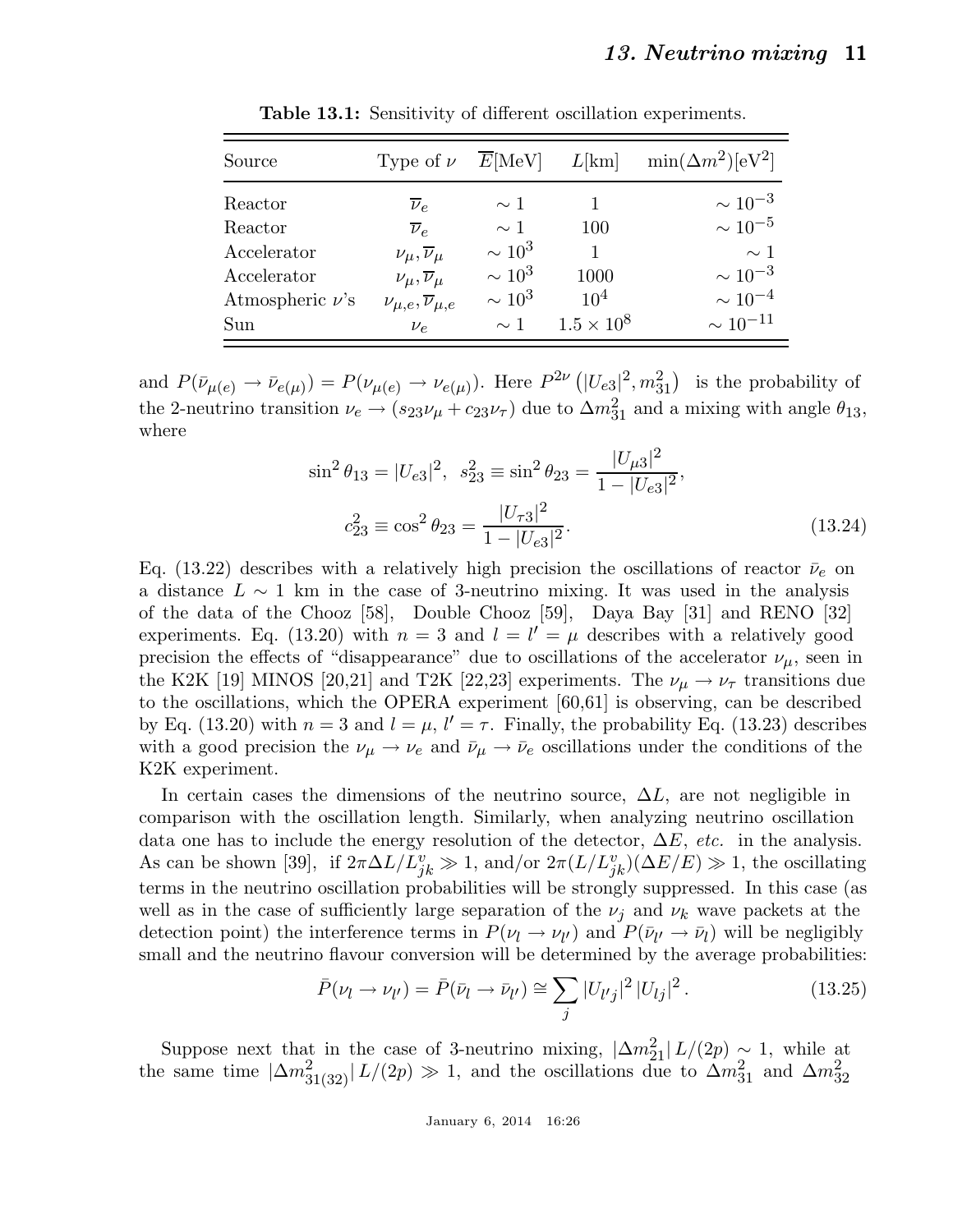are strongly suppressed (averaged out) due to integration over the region of neutrino production, the energy resolution function, etc. In this case we get for the  $\nu_e$  and  $\bar{\nu}_e$ survival probabilities:

$$
P(\nu_e \to \nu_e) = P(\bar{\nu}_e \to \bar{\nu}_e) \approx |U_{e3}|^4 + \left(1 - |U_{e3}|^2\right)^2 P^{2\nu}(\nu_e \to \nu_e),\tag{13.26}
$$

$$
P^{2\nu}(\nu_e \to \nu_e) = P^{2\nu}(\bar{\nu}_e \to \bar{\nu}_e) \equiv P_{ee}^{2\nu}(\theta_{12}, \Delta m_{21}^2)
$$
  
=  $1 - \frac{1}{2} \sin^2 2\theta_{12} \left(1 - \cos \frac{\Delta m_{21}^2}{2p} L\right) = 1 - \sin^2 2\theta_{12} \sin^2 \left(\frac{\Delta m_{21}^2}{4E} L\right)$  (13.27)

being the  $\nu_e$  and  $\bar{\nu}_e$  survival probability in the case of 2-neutrino oscillations "driven" by the angle  $\theta_{12}$  and  $\Delta m_{21}^2$ , with  $\theta_{12}$  determined by

$$
\cos^2 \theta_{12} = \frac{|U_{e1}|^2}{1 - |U_{e3}|^2}, \quad \sin^2 \theta_{12} = \frac{|U_{e2}|^2}{1 - |U_{e3}|^2}.
$$
 (13.28)

Eq. (13.26) with  $P^{2\nu}(\bar{\nu}_e \to \bar{\nu}_e)$  given by Eq. (13.27) describes the effects of neutrino oscillations of reactor  $\bar{\nu}_e$  observed by the KamLAND experiment.

In the case of 3-neutrino mixing with  $0 < \Delta m_{21}^2 < |\Delta m_{31(32)}^2|$  and  $|U_{e3}|^2 = |\sin \theta_{13}|^2 \ll$ 1 (see Section 13.8), one can identify  $\Delta m_{21}^2$  and  $\theta_{12}$  as the neutrino mass squared difference and mixing angle responsible for the solar  $\nu_e$  oscillations, and  $\Delta m_{31}^2$  and  $\theta_{23}$  as those associated with the dominant atmospheric  $\nu_{\mu}$  and  $\bar{\nu}_{\mu}$  oscillations. Thus,  $\theta_{12}$  and  $\theta_{23}$  are often called "solar" and "atmospheric" neutrino mixing angles and denoted as  $\theta_{12} = \theta_{\odot}$  and  $\theta_{23} = \theta_{\rm A}$  (or  $\theta_{\rm atm}$ ), while  $\Delta m_{21}^2$  and  $\Delta m_{31}^2$  are often referred to as the "solar" and "atmospheric" neutrino mass squared differences and denoted as  $\Delta m_{21}^2 \equiv \Delta m_{\odot}^2$  and  $\Delta m_{31}^2 \equiv \Delta m_{\rm A}^2$  (or  $\Delta m_{\rm atm}^2$ ).

The data of  $\nu$ -oscillations experiments is often analyzed assuming 2-neutrino mixing:

$$
|\nu_l\rangle = |\nu_1\rangle \cos\theta + |\nu_2\rangle \sin\theta \,, \quad |\nu_x\rangle = -|\nu_1\rangle \sin\theta + |\nu_2\rangle \cos\theta \,, \tag{13.29}
$$

where  $\theta$  is the neutrino mixing angle in vacuum and  $\nu_x$  is another flavour neutrino or sterile (anti-) neutrino,  $x = l' \neq l$  or  $\nu_x \equiv \bar{\nu}_{sL}$ . In this case we have [51]:

$$
P^{2\nu}(\nu_l \to \nu_l) = 1 - \frac{1}{2}\sin^2 2\theta \left(1 - \cos 2\pi \frac{L}{L^{\nu}}\right) = 1 - \sin^2 2\theta \left(\sin^2 \frac{\Delta m^2}{4E}L\right),
$$
  

$$
P^{2\nu}(\nu_l \to \nu_x) = 1 - P^{2\nu}(\nu_l \to \nu_l),
$$
 (13.30)

where  $L^v = 4\pi E/\Delta m^2$   $(p = E)$ ,  $\Delta m^2 = m_2^2 - m_1^2 > 0$ . Combining the CPT invariance constraints with the probability conservation one obtains:  $P(\nu_l \to \nu_x) = P(\bar{\nu}_l \to \bar{\nu}_x) =$  $P(\nu_x \to \nu_l) = P(\bar{\nu}_x \to \bar{\nu}_l)$ . These equalities and Eq. (13.30) with  $l = \mu$  and  $x = \tau$  were used, for instance, in the analysis of the Super-K atmospheric neutrino data [17], in which the first compelling evidence for oscillations of neutrinos was obtained. The probability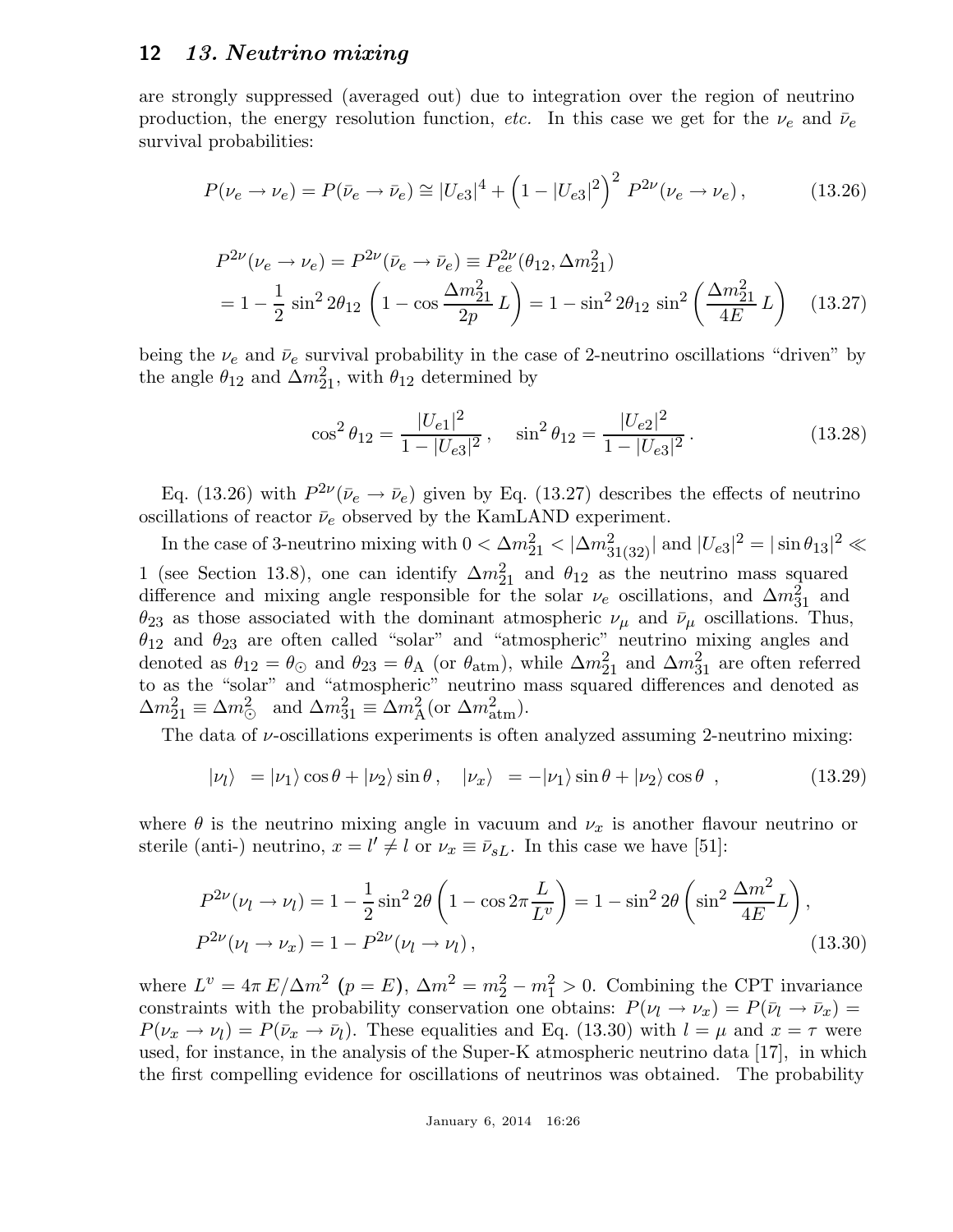$P^{2\nu}(\nu_l \to \nu_x)$ , Eq. (13.30), depends on two factors: on  $(1 - \cos 2\pi L/L^{\nu})$ , which exhibits oscillatory dependence on the distance L and on the neutrino energy  $p = E$  (hence the name "neutrino oscillations"), and on  $\sin^2 2\theta$ , which determines the amplitude of the oscillations. In order to have  $P^{2\nu}(\nu_l \to \nu_x) \cong 1$ , two conditions have to be fulfilled: one should have  $\sin^2 2\theta \cong 1$  and  $L^v \lesssim 2\pi L$  with  $\cos 2\pi L/L^v \cong -1$ . If  $L^v \gg 2\pi L$ , the oscillations do not have enough time to develop on the way to the neutrino detector and  $P(\nu_l \to \nu_x) \cong 0$ , while  $P(\nu_l \to \nu_l) \cong 1$ . The preceding comments are illustrated in Fig. 13.1 showing the dependence of the probability  $P^{2\nu}(\nu_e \to \nu_e) = P^{2\nu}(\bar{\nu}_e \to \bar{\nu}_e)$  on the neutrino energy.

A given experiment searching for neutrino oscillations is specified, in particular, by the average energy of the neutrinos being studied,  $E$ , and by the source-detector distance L. The requirement  $L_{jk}^v \lesssim 2\pi L$  determines the minimal value of a generic neutrino mass squared difference  $\Delta m^2 > 0$ , to which the experiment is sensitive (figure of merit of the experiment):  $\min(\Delta m^2) \sim 2\bar{E}/L$ . Because of the interference nature of neutrino oscillations, experiments can probe, in general, rather small values of  $\Delta m^2$  (see, e.g., Ref. 47). Values of  $\min(\Delta m^2)$ , characterizing qualitatively the sensitivity of different experiments are given in Table 13.1. They correspond to the reactor experiments Chooz, Daya Bay, RENO, Double Chooz (L  $\sim$  1 km) and KamLAND (L  $\sim$  100 km), to accelerator experiments - past ( $L \sim 1 \text{ km}$ ), recent, current and future (K2K, MINOS, OPERA, T2K, NO $\nu$ A [63]),  $L \sim (300 \div 1000)$  km), to the Super-Kamiokande experiment studying atmospheric neutrino oscillations, and to the solar neutrino experiments.

### 13.3. Matter effects in neutrino oscillations

The presence of matter can change drastically the pattern of neutrino oscillations: neutrinos can interact with the particles forming the matter. Accordingly, the Hamiltonian of the neutrino system in matter  $H_m$ , differs from the Hamiltonian in vacuum  $H_0$ ,  $H_m = H_0 + H_{int}$ , where  $H_{int}$  describes the interaction of neutrinos with the particles of matter. When, for instance,  $\nu_e$  and  $\nu_\mu$  propagate in matter, they can scatter (due to  $H_{int}$ ) on the electrons (e<sup>-</sup>), protons (p) and neutrons (n) present in matter. The incoherent elastic and the quasi-elastic scattering, in which the states of the initial particles change in the process (destroying the coherence between the neutrino states), are not of interest - they have a negligible effect on the solar neutrino propagation in the Sun and on the solar, atmospheric and reactor neutrino propagation in the Earth [64]: even in the center of the Sun, where the matter density is relatively high ( $\sim 150 \text{ g/cm}^3$ ), a  $\nu_e$  with energy of 1 MeV has a mean free path with respect to the indicated scattering processes  $\sim 10^{10}$  km. We recall that the solar radius is much smaller: R<sub>☉</sub> = 6.96  $\times 10^5$  km. The oscillating  $\nu_e$  and  $\nu_\mu$  can scatter also elastically in the forward direction on the e<sup>-</sup>, p and  $n$ , with the momenta and the spin states of the particles remaining unchanged. In such a process the coherence of the neutrino states is preserved.

The  $\nu_e$  and  $\nu_\mu$  coherent elastic scattering on the particles of matter generates nontrivial indices of refraction of the  $\nu_e$  and  $\nu_\mu$  in matter [26]:  $\kappa(\nu_e) \neq 1$ ,  $\kappa(\nu_\mu) \neq 1$ . Most importantly, we have  $\kappa(\nu_e) \neq \kappa(\nu_\mu)$ . The difference  $\kappa(\nu_e) - \kappa(\nu_\mu)$  is determined essentially by the difference of the real parts of the forward  $\nu_e - e^-$  and  $\nu_\mu - e^-$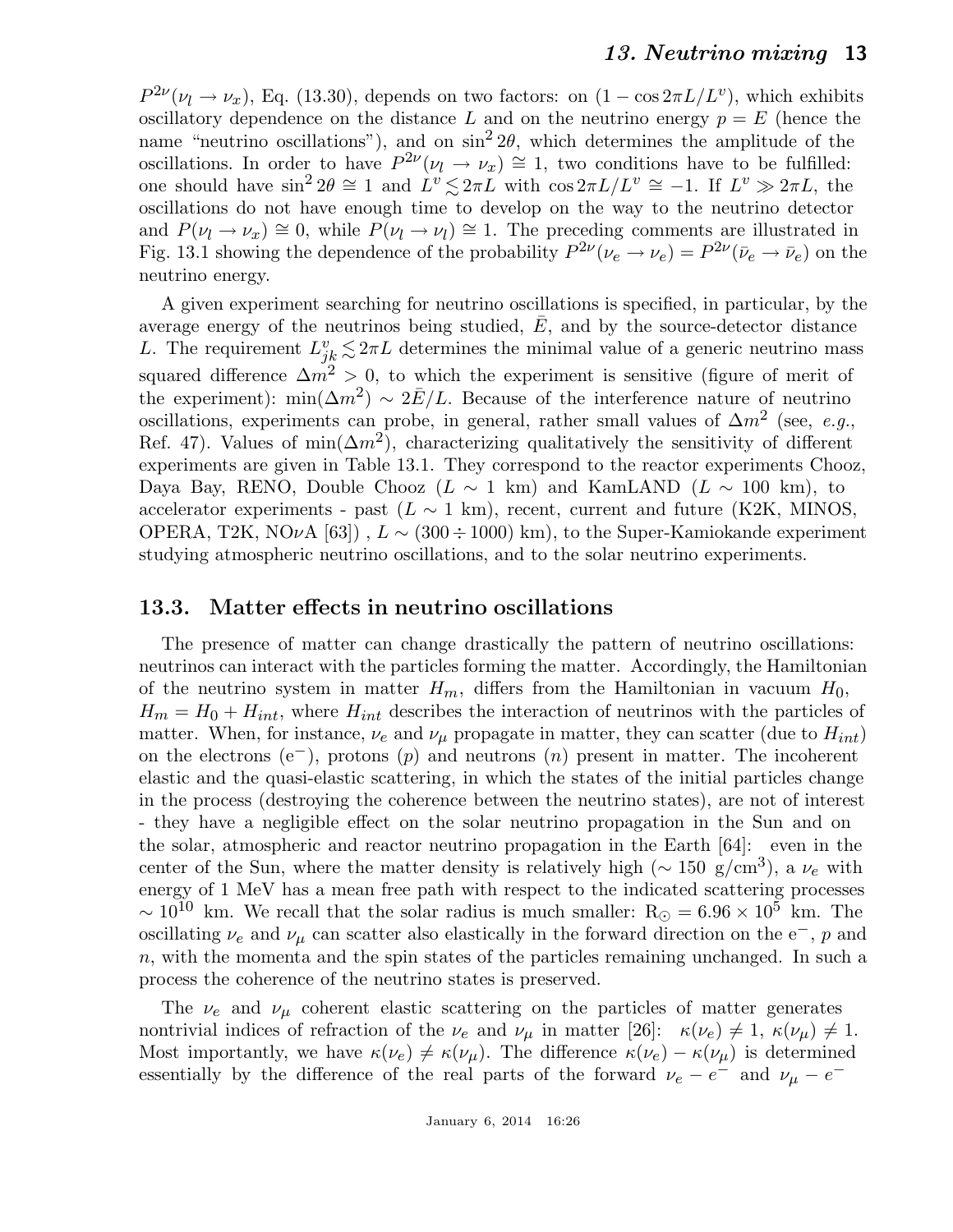elastic scattering amplitudes [26] Re  $[F_{\nu_e-e^-}(0)]$  – Re  $[F_{\nu_\mu-e^-}(0)]$ : due to the flavour symmetry of the neutrino – quark (neutrino – nucleon) neutral current interaction, the forward  $\nu_e$  – p, n and  $\nu_\mu$  – p, n elastic scattering amplitudes are equal and therefore do not contribute to the difference of interest [65]. The imaginary parts of the forward scattering amplitudes (responsible, in particular, for decoherence effects) are proportional to the corresponding total scattering cross-sections and in the case of interest are negligible in comparison with the real parts. The real parts of the amplitudes  $F_{\nu_e-e^-}(0)$ and  $F_{\nu_{\mu}-e^{-}}(0)$  can be calculated in the Standard Model. To leading order in the Fermi constant  $G_F$ , only the term in  $F_{\nu_e-e^-}(0)$  due to the diagram with exchange of a virtual W<sup>±</sup>-boson contributes to  $F_{\nu_e-e^-}(0) - F_{\nu_\mu-e^-}(0)$ . One finds the following result for  $\kappa(\nu_e) - \kappa(\nu_\mu)$  in the rest frame of the scatters [26,67,68]:

$$
\kappa(\nu_e) - \kappa(\nu_\mu) = \frac{2\pi}{p^2} \left( \text{Re} \left[ F_{\nu_e - e^-}(0) \right] - \text{Re} \left[ F_{\nu_\mu - e^-}(0) \right] \right)
$$
  
= 
$$
- \frac{1}{p} \sqrt{2} G_F N_e , \qquad (13.31)
$$

where  $N_e$  is the electron number density in matter. Given  $\kappa(\nu_e) - \kappa(\nu_\mu)$ , the system of evolution equations describing the  $\nu_e \leftrightarrow \nu_\mu$  oscillations in matter reads [26]:

$$
i\frac{d}{dt}\begin{pmatrix} A_e(t,t_0) \\ A_\mu(t,t_0) \end{pmatrix} = \begin{pmatrix} -\epsilon(t) & \epsilon' \\ \epsilon' & \epsilon(t) \end{pmatrix} \begin{pmatrix} A_e(t,t_0) \\ A_\mu(t,t_0) \end{pmatrix}
$$
(13.32)

where  $A_e(t, t_0)$   $(A_\mu(t, t_0))$  is the amplitude of the probability to find  $\nu_e$   $(\nu_\mu)$  at time t of the evolution of the system if at time  $t_0 \leq t$  the neutrino  $\nu_e$  or  $\nu_\mu$  has been produced and

$$
\epsilon(t) = \frac{1}{2} \left[ \frac{\Delta m^2}{2E} \cos 2\theta - \sqrt{2} G_F N_e(t) \right], \ \epsilon' = \frac{\Delta m^2}{4E} \sin 2\theta. \tag{13.33}
$$

The term  $\sqrt{2}G_F N_e(t)$  in  $\epsilon(t)$  accounts for the effects of matter on neutrino oscillations. The system of evolution equations describing the oscillations of antineutrinos  $\bar{\nu}_e \leftrightarrow \bar{\nu}_\mu$  in matter has exactly the same form except for the matter term in  $\epsilon(t)$  which changes sign. The effect of matter in neutrino oscillations is usually called the Mikheyev, Smirnov, Wolfenstein (or MSW) effect.

Consider first the case of  $\nu_e \leftrightarrow \nu_\mu$  oscillations in matter with constant density:  $N_e(t) = N_e =$  const. Due to the interaction term  $H_{int}$  in  $H_m$ , the eigenstates of the Hamiltonian of the neutrino system in vacuum,  $|\nu_{1,2}\rangle$  are not eigenstates of  $H_m$ . For the eigenstates  $|v_{1,2}^m\rangle$  of  $H_m$ , which diagonalize the evolution matrix in the r.h.s. of the system Eq. (13.32) we have:

$$
|\nu_e\rangle = |\nu_1^m\rangle \cos\theta_m + |\nu_2^m\rangle \sin\theta_m, \qquad |\nu_\mu\rangle = -|\nu_1^m\rangle \sin\theta_m + |\nu_2^m\rangle \cos\theta_m. \qquad (13.34)
$$

Here  $\theta_m$  is the neutrino mixing angle in matter [26],

$$
\sin 2\theta_m = \frac{\tan 2\theta}{\sqrt{(1 - \frac{N_e}{N_e^{res}})^2 + \tan^2 2\theta}}, \cos 2\theta_m = \frac{1 - N_e / N_e^{res}}{\sqrt{(1 - \frac{N_e}{N_e^{res}})^2 + \tan^2 2\theta}},
$$
(13.35)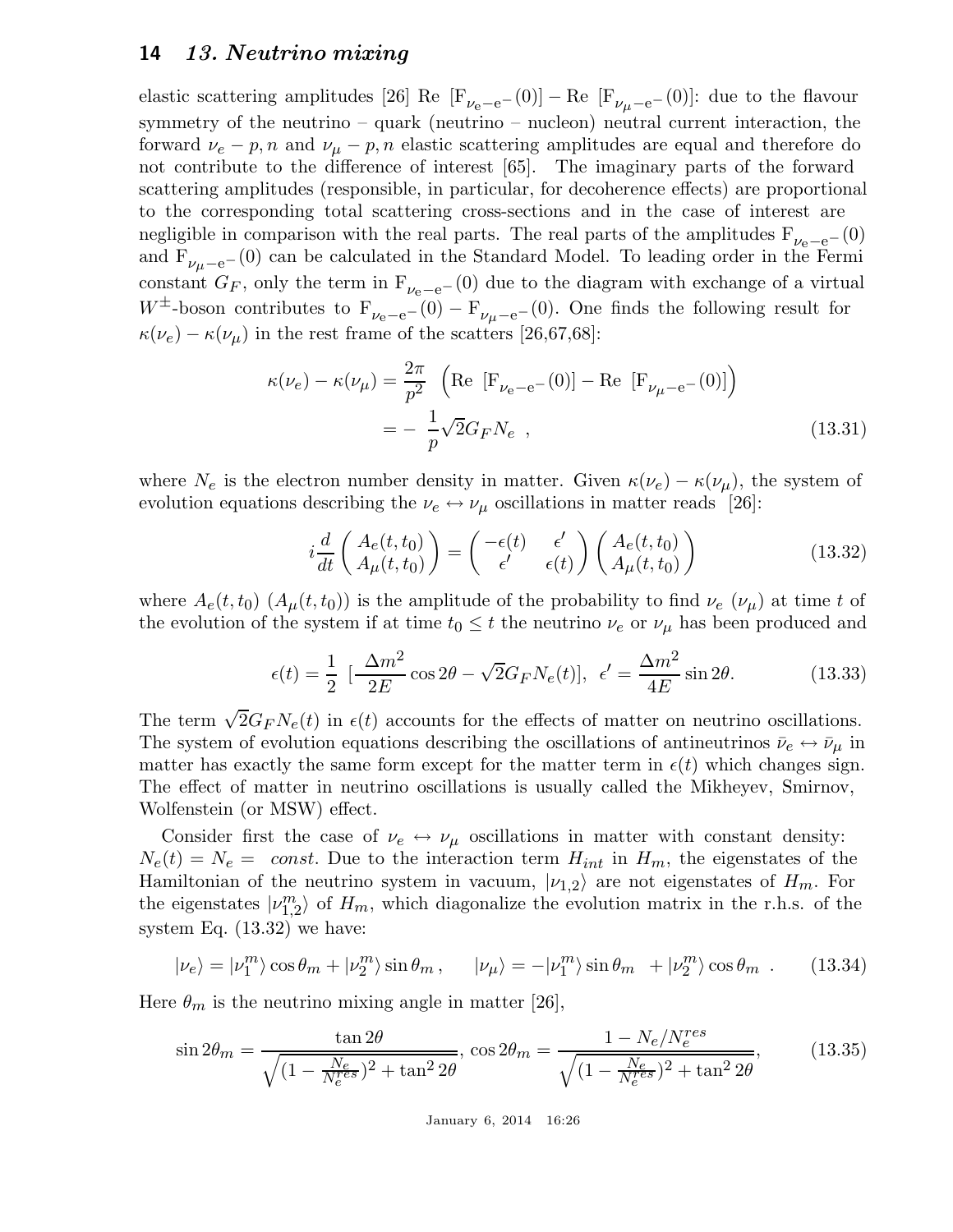where the quantity

$$
N_e^{res} = \frac{\Delta m^2 \cos 2\theta}{2E\sqrt{2}G_F} \approx 6.56 \times 10^6 \frac{\Delta m^2 [\text{eV}^2]}{E[\text{MeV}]} \cos 2\theta \text{ cm}^{-3} \text{ N}_\text{A},\tag{13.36}
$$

is called (for  $\Delta m^2 \cos 2\theta > 0$ ) "resonance density" [27,67], N<sub>A</sub> being Avogadro's number. The "adiabatic" states  $|\nu_{1,2}^m\rangle$  have energies  $E_{1,2}^m$  whose difference is given by

$$
E_2^m - E_1^m = \frac{\Delta m^2}{2E} \left( (1 - \frac{N_e}{N_e^{res}})^2 \cos^2 2\theta + \sin^2 2\theta \right)^{\frac{1}{2}} \equiv \frac{\Delta M^2}{2E} \,. \tag{13.37}
$$

The probability of  $\nu_e \rightarrow \nu_\mu$  transition in matter with  $N_e = const.$  has the form [26,67]

$$
P_m^{2\nu}(\nu_e \to \nu_\mu) = |A_\mu(t)|^2 = \frac{1}{2}\sin^2 2\theta_m \left[1 - \cos 2\pi \frac{L}{L_m}\right]
$$
  

$$
L_m = 2\pi/(E_2^m - E_1^m),
$$
 (13.38)

where  $L_m$  is the oscillation length in matter. As Eq. (13.35) indicates, the dependence of  $\sin^2 2\theta_m$  on  $N_e$  has a resonance character [27]. Indeed, if  $\Delta m^2 \cos 2\theta > 0$ , for any  $\sin^2 2\theta \neq 0$  there exists a value of  $N_e$  given by  $N_e^{res}$ , such that when  $N_e = N_e^{res}$  we have  $\sin^2 2\theta_m = 1$  independently of the value of  $\sin^2 2\theta < 1$ . This implies that the presence of matter can lead to a strong enhancement of the oscillation probability  $P_m^{2\nu}(\nu_e \to \nu_\mu)$  even when the  $\nu_e \leftrightarrow \nu_\mu$  oscillations in vacuum are suppressed due to a small value of  $\sin^2 2\theta$ . For obvious reasons

$$
N_e = N_e^{res} \equiv \frac{\Delta m^2 \cos 2\theta}{2E\sqrt{2}G_F},\qquad(13.39)
$$

is called the "resonance condition" [27,67], while the energy at which Eq. (13.39) holds for given  $N_e$  and  $\Delta m^2 \cos 2\theta$ , is referred to as the "resonance energy",  $E^{res}$ . The oscillation length at resonance is given by [27]  $L_m^{res} = L^v / \sin 2\theta$ , while the width in  $N_e$  of the resonance at half height reads  $\Delta N_e^{res} = 2N_e^{res} \tan 2\theta$ . Thus, if the mixing angle in vacuum is small, the resonance is narrow,  $\Delta N_e^{res} \ll N_e^{res}$ , and  $L_{m}^{res} \gg L^{v}$ . The energy difference  $E_{2}^{m} - E_{1}^{m}$  has a minimum at the resonance:  $(E_2^m - E_1^m)^{res} = \min (E_2^m - E_1^m) = (\Delta m^2/(2E)) \sin 2\theta.$ 

It is instructive to consider two limiting cases. If  $N_e \ll N_e^{res}$ , we have from Eq. (13.35) and Eq. (13.37),  $\theta_m \cong \theta$ ,  $L_m \cong L^{\nu}$  and neutrinos oscillate practically as in vacuum. In the limit  $N_e \gg N_e^{res}$ ,  $N_e^{res}$  tan<sup>2</sup> 2 $\theta$ , one finds  $\theta_m \cong \pi/2$  (cos  $2\theta_m \cong -1$ ) and the presence of matter suppresses the  $\nu_e \leftrightarrow \nu_\mu$  oscillations. In this case  $|\nu_e\rangle \cong |\nu_2^m\rangle, |\nu_\mu\rangle = -|\nu_1^m\rangle,$ *i.e.*,  $\nu_e$  practically coincides with the heavier matter-eigenstate, while  $\nu_\mu$  coincides with the lighter one.

Since the neutral current weak interaction of neutrinos in the Standard Model is flavour symmetric, the formulae and results we have obtained are valid for the case of  $\nu_e - \nu_\tau$  mixing and  $\nu_e \leftrightarrow \nu_\tau$  oscillations in matter as well. The case of  $\nu_\mu - \nu_\tau$  mixing, however, is different: to a relatively good precision we have [69]  $\kappa(\nu_{\mu}) \cong \kappa(\nu_{\tau})$  and the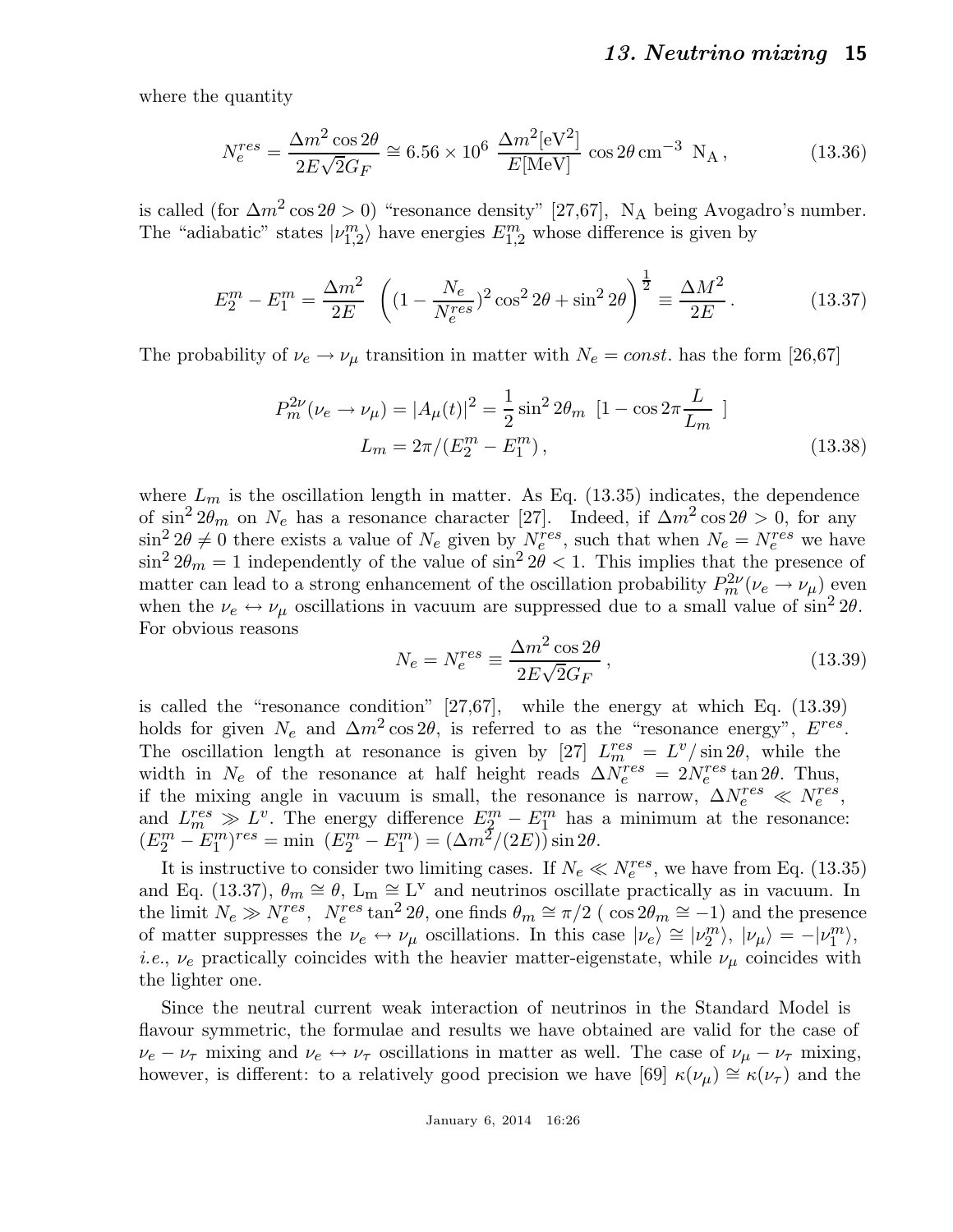$\nu_{\mu} \leftrightarrow \nu_{\tau}$  oscillations in the matter of the Earth and the Sun proceed practically as in vacuum [70].

The analogs of Eq. (13.35) to Eq. (13.38) for oscillations of antineutrinos,  $\bar{\nu}_e \leftrightarrow \bar{\nu}_\mu$ , in matter can formally be obtained by replacing  $N_e$  with  $(-N_e)$  in the indicated equations. It should be clear that depending on the sign of  $\Delta m^2 \cos 2\theta$ , the presence of matter can lead to resonance enhancement either of the  $\nu_e \leftrightarrow \nu_\mu$  or of the  $\bar{\nu}_e \leftrightarrow \bar{\nu}_\mu$ oscillations, but not of both types of oscillations [67]. For  $\Delta m^2 \cos 2\theta < 0$ , for instance, the matter can only suppress the  $\nu_e \rightarrow \nu_\mu$  oscillations, while it can enhance the  $\bar{\nu}_e \rightarrow \bar{\nu}_\mu$ transitions. This disparity between the behavior of neutrinos and that of antineutrinos is a consequence of the fact that the matter in the Sun or in the Earth we are interested in is not charge-symmetric (it contains  $e^-$ , p and n, but does not contain their antiparticles) and therefore the oscillations in matter are neither CP- nor CPTinvariant [54]. Thus, even in the case of 2-neutrino mixing and oscillations we have, e.g.,  $P_m^{2\nu}(\nu_e \to \nu_{\mu(\tau)}) \neq P_m^{2\nu}(\bar{\nu}_e \to \bar{\nu}_{\mu(\tau)}).$ 

The matter effects in the  $\nu_e \leftrightarrow \nu_{\mu(\tau)}$  ( $\bar{\nu}_e \leftrightarrow \bar{\nu}_{\mu(\tau)}$ ) oscillations will be invariant with respect to the operation of time reversal if the  $N_e$  distribution along the neutrino path is symmetric with respect to this operation [55,71]. The latter condition is fulfilled (to a good approximation) for the  $N_e$  distribution along a path of a neutrino crossing the Earth [72].

#### 13.3.1. Effects of Earth matter on oscillations of neutrinos :

The formalism we have developed can be applied, e.g., to the study of matter effects in the  $\nu_e \leftrightarrow \nu_{\mu(\tau)} \ (\nu_{\mu(\tau)} \leftrightarrow \nu_e)$  and  $\bar{\nu}_e \leftrightarrow \bar{\nu}_{\mu(\tau)} \ (\bar{\nu}_{\mu(\tau)} \leftrightarrow \bar{\nu}_e)$  oscillations of neutrinos which traverse the Earth [73]. Indeed, the Earth density distribution in the existing Earth models [72] is assumed to be spherically symmetric and there are two major density structures - the core and the mantle, and a certain number of substructures (shells or layers). The Earth radius is  $R_{\oplus} = 6371$  km; the Earth core has a radius of  $R_c = 3486$  km, so the Earth mantle depth is 2885 km. For a spherically symmetric Earth density distribution, the neutrino trajectory in the Earth is specified by the value of the nadir angle  $\theta_n$  of the trajectory. For  $\theta_n \leq 33.17^{\circ}$ , or path lengths  $L \geq 10660$ km, neutrinos cross the Earth core. The path length for neutrinos which cross only the Earth mantle is given by  $L = 2R_{\oplus} \cos \theta_n$ . If neutrinos cross the Earth core, the lengths of the paths in the mantle,  $2L^{\text{man}}$ , and in the core,  $L^{\text{core}}$ , are determined by:  $L^{\text{man}} = R_{\oplus} \cos \theta_n - (R_c^2 - R_{\oplus}^2 \sin^2 \theta_n)^{\frac{1}{2}}, L^{\text{core}} = 2(R_c^2 - R_{\oplus}^2 \sin^2 \theta_n)^{\frac{1}{2}}.$  The mean electron number densities in the mantle and in the core according to the PREM model read [72]:  $\bar{N}_e^{man} \cong 2.2 \text{ cm}^{-3} \text{ N}_A, \bar{N}_e^c \cong 5.4 \text{ cm}^{-3} \text{ N}_A$ . Thus, we have  $\bar{N}_e^c \cong 2.5 \bar{N}_e^{man}$ . The change of  $N_e$  from the mantle to the core can well be approximated by a step function [72]. The electron number density  $N_e$  changes relatively little around the indicated mean values along the trajectories of neutrinos which cross a substantial part of the Earth mantle, or the mantle and the core, and the two-layer constant density approximation,  $N_e^{man} = const. = \tilde{N}_e^{man}$ ,  $N_e^c = const. = \tilde{N}_e^c$ ,  $\tilde{N}_e^{man}$  and  $\tilde{N}_e^c$  being the mean densities along the given neutrino path in the Earth, was shown to be sufficiently accurate in what concerns the calculation of neutrino oscillation probabilities [55,75,76] (and references quoted in [75,76]) in a large number of specific cases. This is related to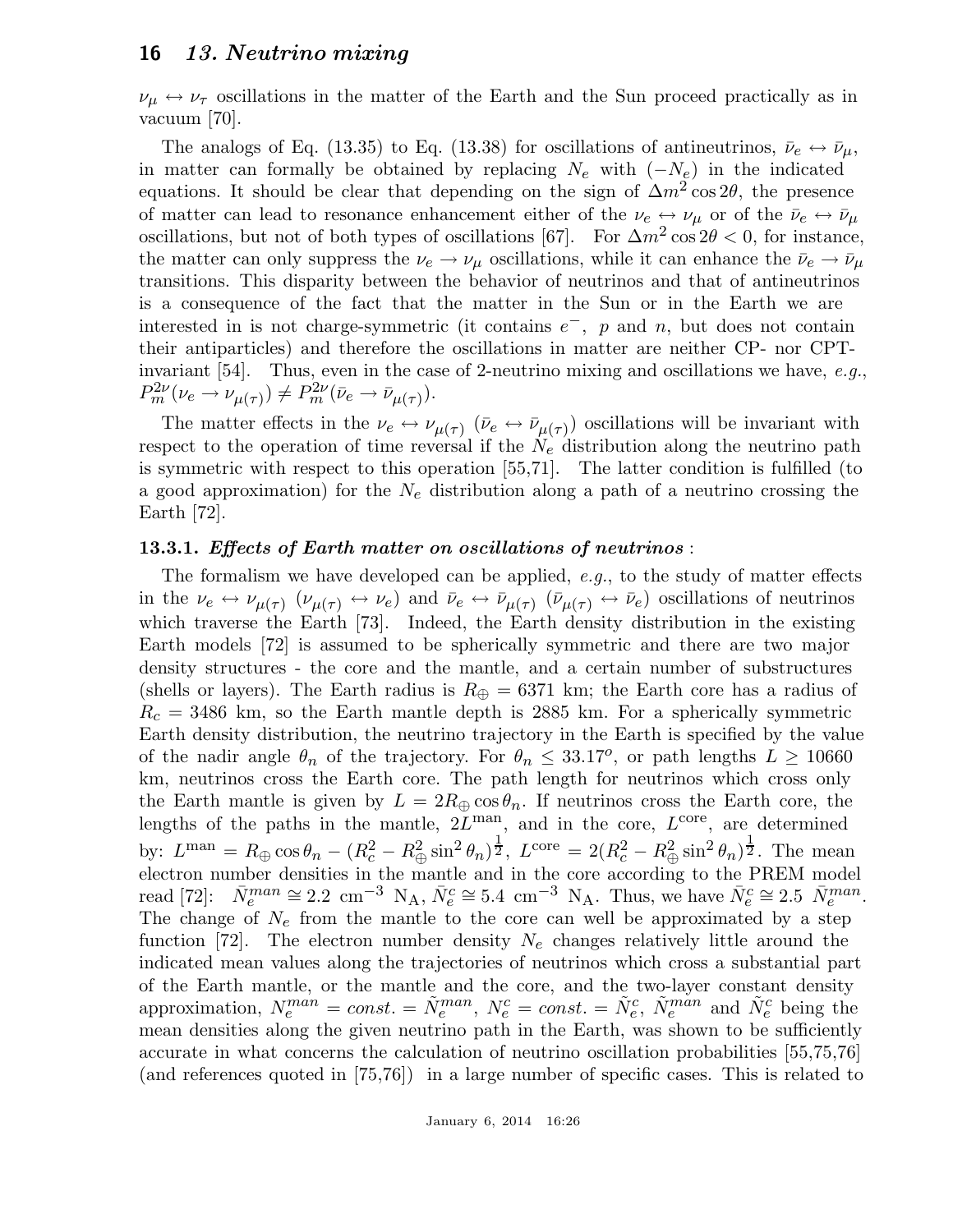the fact that the relatively small changes of density along the path of the neutrinos in the mantle (or in the core) take place over path lengths which are typically considerably smaller than the corresponding oscillation length in matter.

In the case of 3-neutrino mixing and for neutrino energies of  $E \gtrsim 2 \text{ GeV}$ , the effects due to  $\Delta m_{21}^2$  ( $|\Delta m_{21}^2| \ll |\Delta m_{31}^2|$ , see Eq. (13.21)) in the neutrino oscillation probabilities are sub-dominant and to leading order can be neglected: the corresponding resonance density  $|N_{e21}^{res}| \lesssim 0.25$   $cm^{-3}$   $N_A \ll \bar{N}_e^{man,c}$  and the Earth matter strongly suppresses the oscillations due to  $\Delta m_{21}^2$ . For oscillations in vacuum this approximation is valid as long as the leading order contribution due to  $\Delta m_{31}^2$  in the relevant probabilities is bigger than approximately 10<sup>-3</sup>. In this case the 3-neutrino  $\nu_e \to \nu_{\mu(\tau)}$  ( $\bar{\nu}_e \to \bar{\nu}_{\mu(\tau)}$ ) and  $\nu_{\mu(\tau)} \to \nu_e \ (\bar{\nu}_{\mu(\tau)} \to \bar{\nu}_e)$  transition probabilities for neutrinos traversing the Earth, reduce effectively to a 2-neutrino transition probability (see, e.g., Refs.  $[76–78]$ ), with  $\Delta m_{31}^2$  and  $\theta_{13}$  playing the role of the relevant 2-neutrino vacuum oscillation parameters. As will be discussed in Sections 13.6 and 13.8, the value of  $\sin^2 2\theta_{13}$  has been determined with a rather high precision in the Daya Bay [31] and RENO [32] experiments. The best fit values found in the two experiments read, respectively,  $\sin^2 2\theta_{13} = 0.089$  [35] and 0.100 [79], while the  $3\sigma$  allowed range reported in [35] is  $0.066 \lesssim \sin^2 2\theta_{13} \lesssim 0.122$ . The 3-neutrino oscillation probabilities of the atmospheric and accelerator  $\nu_{e,\mu}$  having energy E and crossing the Earth along a trajectory characterized by a nadir angle  $\theta_n$ , for instance, have the following form:

$$
P_m^{3\nu}(\nu_e \to \nu_e) \cong 1 - P_m^{2\nu}, \tag{13.40}
$$

$$
P_m^{3\nu}(\nu_e \to \nu_\mu) \cong P_m^{3\nu}(\nu_\mu \to \nu_e) \cong s_{23}^2 \ P_m^{2\nu}, \qquad P_m^{3\nu}(\nu_e \to \nu_\tau) \cong c_{23}^2 \ P_m^{2\nu}, \tag{13.41}
$$

$$
P_m^{3\nu}(\nu_\mu \to \nu_\mu) \cong 1 - s_{23}^4 \ P_m^{2\nu} - 2c_{23}^2 s_{23}^2 \ \left[ 1 - Re \ (e^{-i\kappa} A_m^{2\nu} (\nu' \to \nu')) \right], \tag{13.42}
$$

$$
P_m^{3\nu}(\nu_\mu \to \nu_\tau) = 1 - P_m^{3\nu}(\nu_\mu \to \nu_\mu) - P_m^{3\nu}(\nu_\mu \to \nu_e). \tag{13.43}
$$

Here  $P_m^{2\nu} \equiv P_m^{2\nu}(\Delta m_{31}^2, \theta_{13}; E, \theta_n)$  is the probability of the 2-neutrino  $\nu_e \rightarrow \nu' \equiv$  $(s_{23}\nu_{\mu} + c_{23}\nu_{\tau})$  oscillations in the Earth, and  $\kappa$  and  $A_{m}^{2\nu}(\nu' \to \nu') \equiv A_{m}^{2\nu}$  are known phase and 2-neutrino transition probability amplitude (see, e.g., Refs.  $[76,77]$ ). We note that Eq. (13.40) to Eq. (13.42) are based only on the assumptions that  $|N_{e21}^{res}|$  is much smaller than the densities in the Earth mantle and core and that  $|\Delta m_{21}^2| \ll |\Delta m_{31}^2|$ , and does not rely on the constant density approximation. Similar results are valid for the corresponding antineutrino oscillation probabilities: one has just to replace  $P_m^{2\nu}$ ,  $\kappa$  and  $A_m^{2\nu}$  in the expressions given above with the corresponding quantities for antineutrinos (the latter are obtained from those for neutrinos by changing the sign in front of  $N_e$ ). Obviously, we have:  $P(\nu_{e(\mu)} \to \nu_{\mu(e)}), P(\bar{\nu}_{e(\mu)} \to \bar{\nu}_{\mu(e)}) \le \sin^2 \theta_{23}$ , and  $P(\nu_e \to \nu_{\tau}), P(\bar{\nu}_e \to \bar{\nu}_{\tau}) \le \cos^2 \theta_{23}$ . The one  $\Delta m^2$  dominance approximation and correspondingly Eq. (13.40) to Eq. (13.43) were used by the Super-Kamiokande Collaboration in their 2006 neutrino oscillation analysis of the multi-GeV atmospheric neutrino data [80].

In the case of neutrinos crossing only the Earth mantle and in the constant density approximation,  $P_m^{2\nu}$  is given by the r.h.s. of Eq. (13.38) with  $\theta$  and  $\Delta m^2$  replaced by  $\theta_{13}$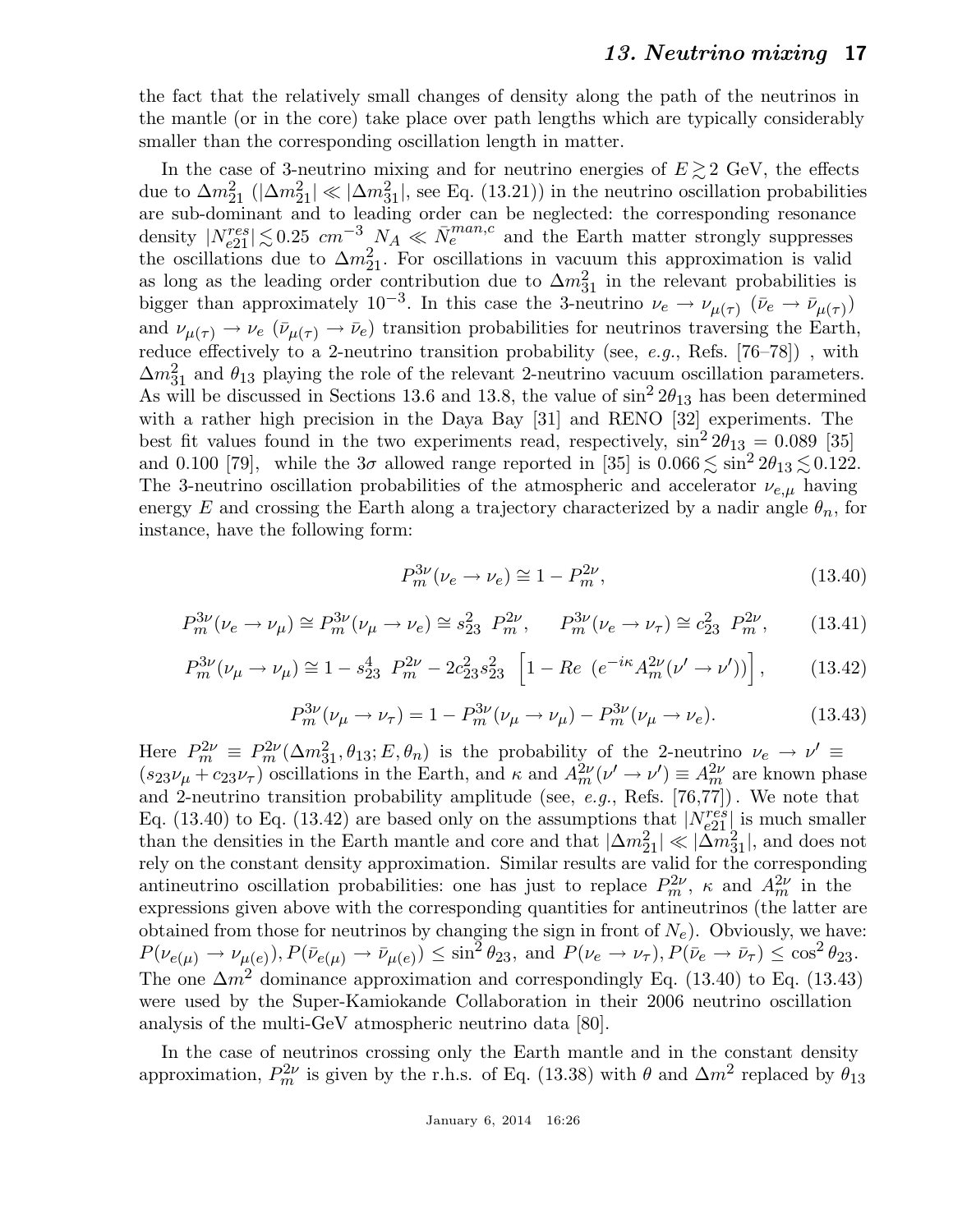and  $\Delta m_{31}^2$ , while for  $\kappa$  and  $A_m^{2\nu}$  we have (see, *e.g.*, Ref. 76):

$$
\kappa \approx \frac{1}{2} \left[ \frac{\Delta m_{31}^2}{2E} L + \sqrt{2} G_F \bar{N}_e^{man} L - \frac{\Delta M^2 L}{2E} \right],
$$
  
\n
$$
A_m^{2\nu} = 1 + (e^{-i\frac{\Delta M^2 L}{2E}} - 1) \cos^2 \theta'_m ,
$$
\n(13.44)

where  $\Delta M^2$  is defined in Eq. (13.37) (with  $\theta = \theta_{13}$  and  $\Delta m^2 = \Delta m_{31}^2$ ),  $\theta'_m$  is the mixing angle in the mantle which coincides in vacuum with  $\theta_{13}$  (Eq. (13.35) with  $N_e = \bar{N}_e^{man}$ and  $\theta = \theta_{13}$ , and  $L = 2R_{\oplus} \cos \theta_n$  is the distance the neutrino travels in the mantle.

It follows from Eq. (13.40) and Eq. (13.41) that for  $\Delta m_{31}^2 \cos 2\theta_{13} > 0$ , the oscillation effects of interest, e.g., in the  $\nu_{e(\mu)} \to \nu_{\mu(e)}$  and  $\nu_e \to \nu_{\tau}$  transitions will be maximal if  $P_m^{2\nu} \cong 1$ , *i.e.*, if Eq. (13.39) leading to  $\sin^2 2\theta_m \cong 1$  is fulfilled, and ii)  $\cos(\Delta M^2 L/(2E)) \cong -1$ . Given the value of  $\bar{N}_e^{man}$ , the first condition determines the neutrino's energy, while the second determines the path length L, for which one can have  $P_m^{2\nu} \cong 1$ . For  $\Delta m_{31}^2 \cong 2.4 \times 10^{-3} \text{ eV}^2$ ,  $\sin^2 2\theta_{13} \cong 0.089$  and  $\bar{\text{N}}_e^{\text{man}} \cong 2.2 \text{ N}_A \text{cm}^{-3}$ , one finds that  $E_{res} \cong 6.8$  GeV and  $L \cong 3513.3/\sin 2\theta_{13} \text{ km} \gtrsim 11776.7 \text{ km}$ . Since for neutrinos crossing only the mantle  $L \leq 10660$  km, the second condition can be satisfied only if  $\sin^2 2\theta_{13} \gtrsim 0.11$ , which falls in the  $3\sigma$  range of the experimentally allowed values of  $\sin^2 2\theta_{13}$ . We still get a significant amplification of the probability  $P_m^{2\nu}$ , and therefore of  $P(\nu_{e(\mu)} \to \nu_{\mu(e)})$  and  $P(\nu_e \to \nu_\tau)$ , even when  $\cos(\Delta M^2 L/(2E)) = -0.5(-0.2)$ : in this case  $P_m^{2\nu} \cong 0.75$  (0.60). For  $\sin^2 2\theta_{13} \cong 0.089$  we have  $\cos(\Delta M^2 L/(2E)) = -0.5(-0.2)$ if  $L \approx 7851.1$  (6643.2) km. Thus, for  $\Delta m_{31}^2 > 0$ , the Earth matter effects can amplify  $P_m^{2\nu}$ , and therefore  $P(\nu_{e(\mu)} \to \nu_{\mu(e)})$  and  $P(\nu_e \to \nu_{\tau})$ , significantly when the neutrinos cross only the mantle, for  $E \sim 7$  GeV and sufficiently large path lengths L. If  $\Delta m_{31}^2 < 0$ the same considerations apply for the corresponding antineutrino oscillation probabilities  $\bar{P}_m^{2\nu} = \bar{P}_m^{2\nu}(\bar{\nu}_e \to (s_{23}\bar{\nu}_\mu + c_{23}\bar{\nu}_\tau))$  and correspondingly for  $P(\bar{\nu}_{e(\mu)} \to \bar{\nu}_{\mu(e)})$  and  $P(\bar{\nu}_e \to \bar{\nu}_\tau)$ . For  $\Delta m_{31}^2 > 0$ , the  $\bar{\nu}_{e(\mu)} \to \bar{\nu}_{\mu(e)}$  and  $\bar{\nu}_e \to \bar{\nu}_\tau$  oscillations are suppressed by the Earth matter, while if  $\Delta m_{31}^2 < 0$ , the same conclusion holds for the  $\nu_{e(\mu)} \to \nu_{\mu(e)}$  and  $\nu_e \rightarrow \nu_\tau$ , oscillations.

In the case of neutrinos crossing the Earth core, new resonance-like effects become possible in the  $\nu_{\mu} \to \nu_e$  and  $\nu_e \to \nu_{\mu(\tau)}$  (or  $\bar{\nu}_{\mu} \to \bar{\nu}_e$  and  $\bar{\nu}_e \to \bar{\nu}_{\mu(\tau)}$ ) transitions [75–77,81–83]. For  $\Delta m_{31}^2 > 0$  and certain values of  $\sin^2 \theta_{13} \lesssim 0.05$  we can have [82]  $P_m^{2\nu}(\Delta m_{31}^2, \theta_{13}) \cong 1$ , and correspondingly maximal  $P_m^{3\nu}(\nu_e \to \nu_\mu) = P_m^{3\nu}(\nu_\mu \to \mu_\mu)$  $(\nu_e) \approx s_{23}^2$ , only due to the effect of maximal constructive interference between the amplitudes of the  $\nu_e \rightarrow \nu'$  transitions in the Earth mantle and in the Earth core. The effect differs from the MSW one and the enhancement happens in the case of interest at a value of the energy between the MSW resonance energies corresponding to the density in the mantle and that of the core, or at a value of the resonance density  $N_e^{res}$  which lies between the values of  $N_e$  in the mantle and in the core [75]. In Refs. [75,76] the enhancement was called "neutrino oscillation length resonance", while in Refs. [77,81] the term "parametric resonance" for the same effect was used [84]. The mantle-core enhancement effect is caused by the existence (for a given neutrino trajectory through the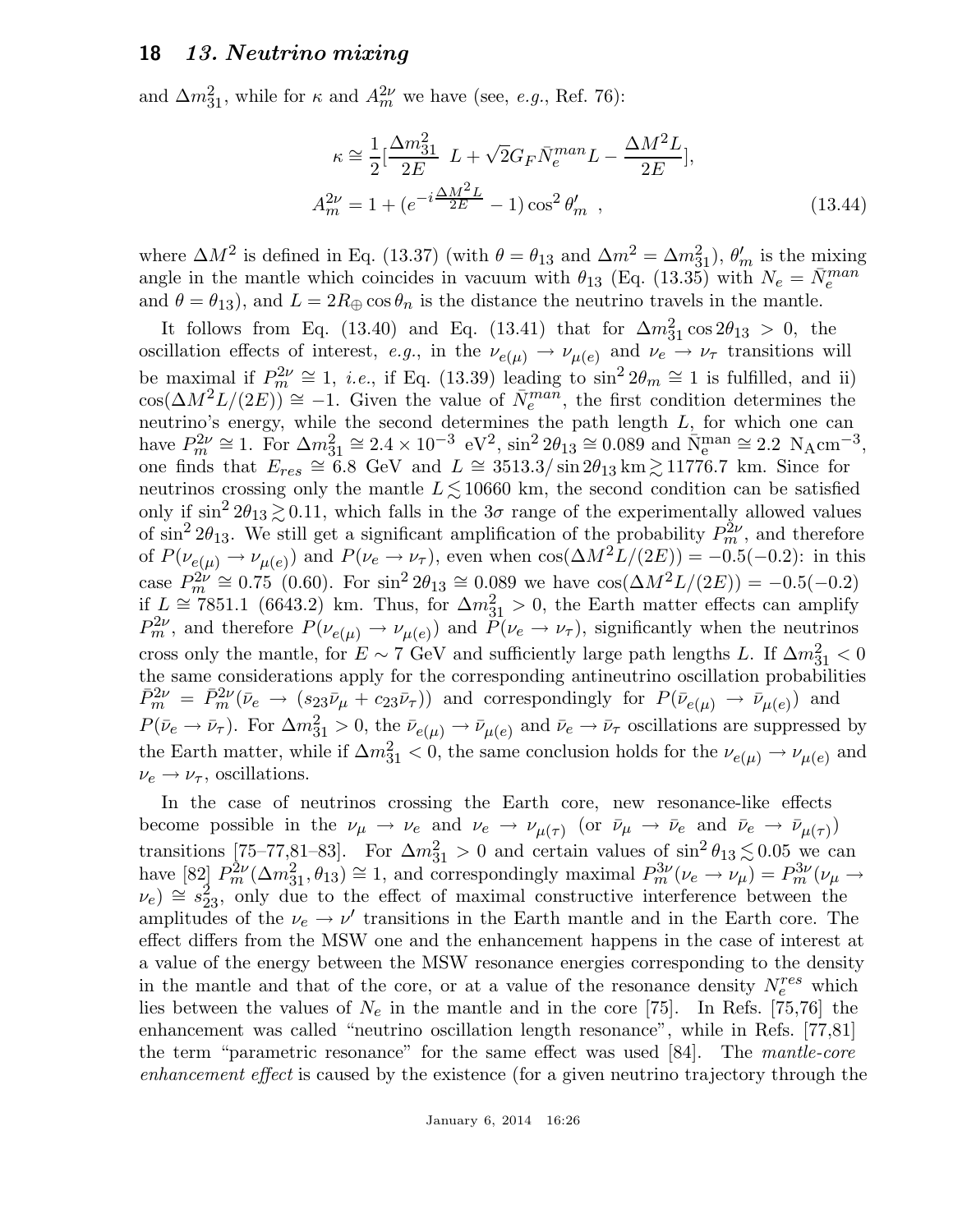Earth core) of points of resonance-like maximal neutrino conversion,  $P_m^{2\nu}(\Delta m_{31}^2, \theta_{13}) = 1$ , in the corresponding space of neutrino oscillation parameters [82]. For  $\Delta m_{31}^2 < 0$  the mantle-core enhancement can take place for the antineutrino transitions,  $\bar{\nu}_{\mu} \rightarrow \bar{\nu}_{e}$  and  $\bar{\nu}_e \rightarrow \bar{\nu}_{\mu(\tau)}$ .

A rather complete set of values of  $\Delta m_{31}^2/E > 0$  and  $\sin^2 2\theta_{13}$  for which  $P_m^{2\nu}(\Delta m_{31}^2, \theta_{13}) = 1$  was found in Ref. 82. The location of these points in the  $\Delta m_{31}^2/E - \sin^2 2\theta_{13}$  plane determines the regions in the plane where  $P_m^{2\nu}(\Delta m_{31}^2, \theta_{13})$ is large,  $P_m^{2\nu}(\Delta m_{31}^2, \theta_{13}) \gtrsim 0.5$ . These regions vary slowly with the nadir angle, being remarkably wide in the nadir angle and rather wide in the neutrino energy [82], so that the transitions of interest can produce noticeable effects in the measured observables. For  $\sin^2 \theta_{13} \lesssim 0.05$ , there are two sets of values of  $(\Delta m_{31}^2/E, \sin^2 \theta_{13})$  for which  $P_{m}^{2\nu}(\Delta m_{31}^2, \theta_{13}) = 1$ , and thus two regions in  $\Delta m_{31}^2/E - \sin^2 2\theta_{13}$  plane where  $P_m^{2\nu}(\Delta m_{31}^2, \theta_{13}) \gtrsim 0.5$ . For  $\Delta m_{31}^2 = 2.4 \times 10^{-3}$  eV<sup>2</sup> and nadir angle, e.g.,  $\theta_n = 0$  (Earth center crossing neutrinos), we have  $P_m^{2\nu}(\Delta m_{31}^2, \theta_{13}) = 1$  at  $(E, \sin^2 2\theta_{13}) = (3.3 \text{ GeV}, 0.034)$ and (5.0 GeV,0.15). At the same time for  $E = 3.3$  GeV (5.0 Gev), the probability  $P_m^{2\nu}(\Delta m^2_{31}, \theta_{13}) \gtrsim 0.5$  for the values of  $\sin^2 2\theta_{13}$  from the interval  $0.02 \lesssim \sin^2 2\theta_{13} \lesssim 0.10$  $(0.04 \lesssim \sin^2 2\theta_{13} \lesssim 0.26)$ . Similar results hold for neutrinos crossing the Earth core along the trajectories with  $\theta_n \neq 0$  (for further details see the last article in Ref. 82; see also the last article in Ref. 83).

The mantle-core enhancement of  $P_m^{2\nu}$  (or  $\bar{P}_m^{2\nu}$ ) is relevant, in particular, for the searches of sub-dominant  $\nu_{e(\mu)} \to \nu_{\mu(e)}$  (or  $\bar{\nu}_{e(\mu)} \to \bar{\nu}_{\mu(e)}$ ) oscillations of atmospheric neutrinos having energies  $E \gtrsim 2$  GeV and crossing the Earth core on the way to the detector (see Ref. 75 to Ref. 83 and the references quoted therein). The effects of Earth matter on the oscillations of atmospheric and accelerator neutrinos have not been observed so far. At present there are no compelling evidences for oscillations of the atmospheric  $\nu_e$  and/or  $\bar{\nu}_e$ .

The expression for the probability of the  $\nu_{\mu} \rightarrow \nu_{e}$  oscillations taking place in the Earth mantle in the case of 3-neutrino mixing, in which both neutrino mass squared differences  $\Delta m_{21}^2$  and  $\Delta m_{31}^2$  contribute and the CP violation effects due to the Dirac phase in the neutrino mixing matrix are taken into account, has the following form in the constant density approximation and keeping terms up to second order in the two small parameters  $|\alpha| \equiv |\Delta m_{21}^2|/|\Delta m_{31}^2| \ll 1$  and  $\sin^2 \theta_{13} \ll 1$  [85]:

$$
P_m^{3\nu \text{ man}}(\nu_\mu \to \nu_e) \cong P_0 + P_{\sin \delta} + P_{\cos \delta} + P_3. \tag{13.45}
$$

Here

$$
P_0 = \sin^2 \theta_{23} \frac{\sin^2 2\theta_{13}}{(A-1)^2} \sin^2[(A-1)\Delta]
$$
  

$$
P_3 = \alpha^2 \cos^2 \theta_{23} \frac{\sin^2 2\theta_{12}}{A^2} \sin^2(A\Delta),
$$
 (13.46)

$$
P_{\sin\delta} = -\alpha \frac{8 J_{CP}}{A(1 - A)} (\sin \Delta) (\sin A \Delta) (\sin[(1 - A)\Delta]), \qquad (13.47)
$$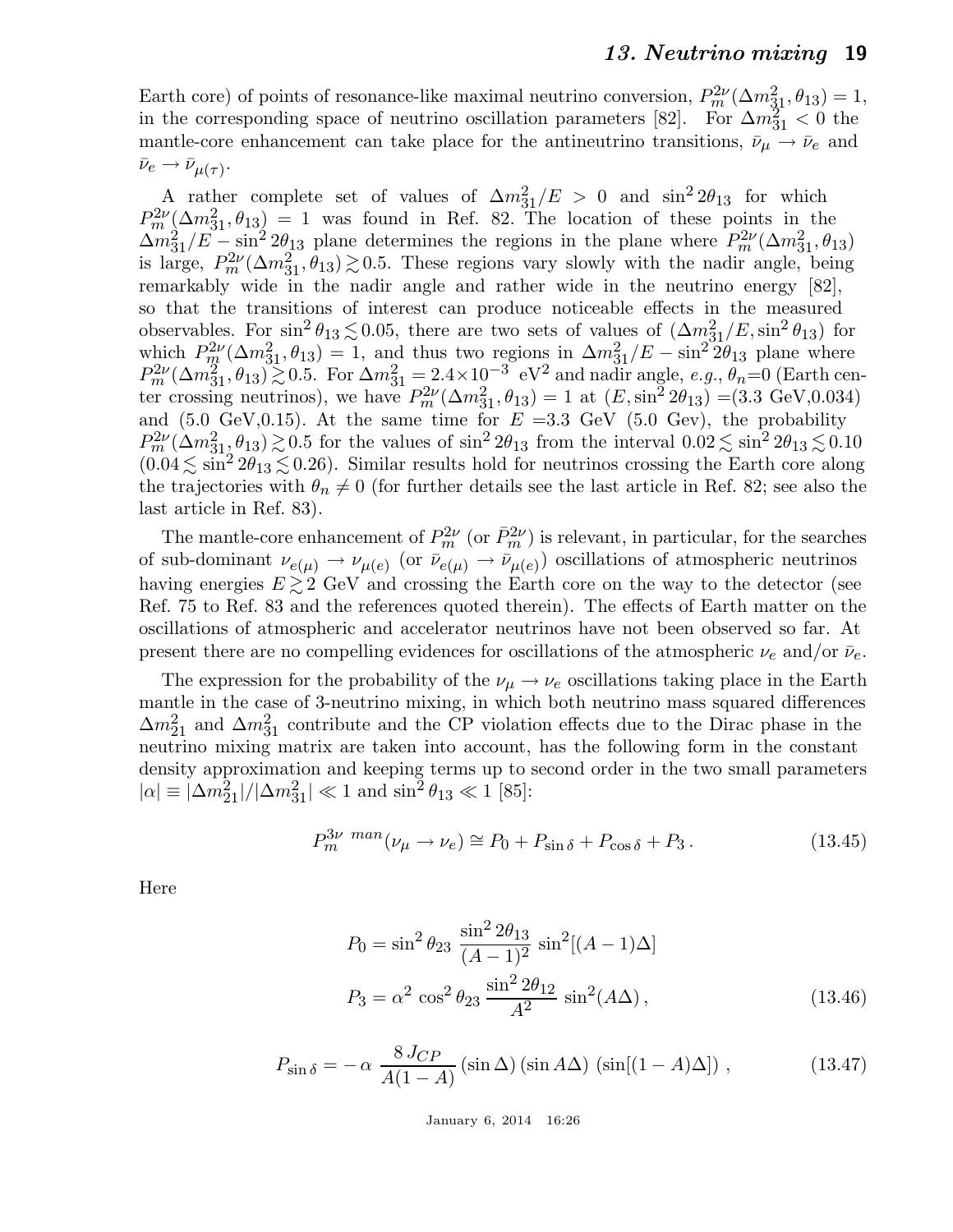$$
P_{\cos\delta} = \alpha \frac{8 J_{CP} \cot\delta}{A(1 - A)} (\cos\Delta) (\sin A\Delta) (\sin[(1 - A)\Delta]), \qquad (13.48)
$$

where

$$
\alpha = \frac{\Delta m_{21}^2}{\Delta m_{31}^2}, \ \ \Delta = \frac{\Delta m_{31}^2 L}{4E}, \ \ A = \sqrt{2} G_{\rm F} N_e^{man} \frac{2E}{\Delta m_{31}^2}, \tag{13.49}
$$

and  $\cot \delta = J_{CP}^{-1} \text{Re}(U_{\mu 3} U_{e3}^* U_{e2} U_{\mu}^*$ <sup>\*</sup>\*<sub> $\mu$ 2</sub>),  $J_{CP} = \text{Im}(U_{\mu 3} U_{e3}^* U_{e2} U_{\mu}^*$  $\mu_2^*$ ). The analytic expression for  $P_m^{3\nu}$  man( $\nu_\mu \rightarrow \nu_e$ ) given above is valid for [85] neutrino path lengths in the mantle  $(L \leq 10660 \text{ km})$  satisfying  $L \lesssim 10560 \text{ km}$   $E[\text{GeV}](7.6 \times 10^{-5} \text{ eV}^2/\Delta m_{21}^2)$ , and energies  $E \gtrsim 0.34 \text{ GeV}(\Delta m_{21}^2 / 7.6 \times 10^{-5} \text{ eV}^2) (1.4 \text{ cm}^{-3} N_A / N_e^{man})$ . The expression for the  $\bar{\nu}_{\mu} \rightarrow \bar{\nu}_{e}$  oscillation probability can be obtained formally from that for  $P_{m}^{3\nu}$  man  $(\nu_{\mu} \rightarrow \nu_{e})$ by making the changes  $A \to -A$  and  $J_{CP} \to -J_{CP}$ , with  $J_{CP} \cot \delta \equiv \text{Re}(U_{\mu 3} U_{e3}^* U_{e2} U_{\mu}^*$  $_{\mu 2}^{*})$ remaining unchanged. The term  $P_{\sin \delta}$  in  $P_{m}^{3\nu}$  man $(\nu_{\mu} \to \nu_{e})$  would be equal to zero if the Dirac phase in the neutrino mixing matrix  $U$  possesses a CP-conserving value. Even in this case, however, we have  $A_{CP}^{(e\mu)}$  man  $\equiv (P_m^{3\nu} \text{ man}_{(\nu_\mu \to \nu_e) - P_m^{3\nu} \text{ man}_{(\bar{\nu}_\mu \to \bar{\nu}_e)) \neq 0}$ due to the effects of the Earth matter. It will be important to experimentally disentangle the effects of the Earth matter and of  $J_{CP}$  in  $A_{CP}^{(e\mu)}$  man: this will allow to get information about the Dirac CP violation phase in  $U$ . This can be done, in principle, by studying the energy dependence of  $P_m^{3\nu}$  man $(\nu_\mu \to \nu_e)$  and  $P_m^{3\nu}$  man $(\bar{\nu}_\mu \to \bar{\nu}_e)$ . Since the sign of  $\Delta m_{31(32)}^2$  determines for given L whether the probability  $P_m^{3\nu}$  man  $(\nu_\mu \to \nu_e)$  or  $P_m^{3\nu \text{ man}}(\bar{\nu}_\mu \rightarrow \bar{\nu}_e)$ , as a function of energy, can be resonantly enhanced or suppressed by the matter effects, the study of the energy dependence of  $P_m^{3\nu}$  man  $(\nu_\mu \to \nu_e)$  and/or of  $P_m^{3\nu \text{ man}}(\bar{\nu}_\mu \to \bar{\nu}_e)$  can provide also information on sgn $(\Delta m^2_{31(32)})$ . In the vacuum limit of  $N_e^{man} = 0$  ( $A = 0$ ) we have  $A_{CP}^{(e\mu)}$   $^{man} = A_{CP}^{(e\mu)}$  (see Eq. (13.18)) and only the term  $P_{\sin\delta}$  contributes to the asymmetry  $A_{CP}^{(e\mu)}$ .

The preceding remarks apply also to the probabilities  $P_m^{3\nu}$  man ( $\nu_e \rightarrow \nu_\mu$ ) and  $P_m^{3\nu}$  man( $\bar{\nu}_e \rightarrow \bar{\nu}_\mu$ ). The probability  $P_m^{3\nu}$  man( $\nu_e \rightarrow \nu_\mu$ ), for example, can formally be obtained from the expression for the probability  $P_m^{3\nu}$   $m \alpha n}(\nu_\mu \to \nu_e)$  by changing the sign of the term  $P_{\sin \delta}$ .

#### 13.3.2. Oscillations of solar neutrinos :

Consider next the oscillations of solar  $\nu_e$  while they propagate from the central part of the Sun, where they are produced, to the surface of the Sun [27,74]( see also Ref. 26 and, e.g., Ref. 86). Details concerning the production, spectrum, magnitude and particularities of the solar neutrino flux, the methods of detection of solar neutrinos, description of solar neutrino experiments and of the data they provided will be discussed in the next section (see also Ref. 87). The electron number density  $N_e$  changes considerably along the neutrino path in the Sun: it decreases monotonically from the value of  $\sim 100$  cm<sup>-3</sup> N<sub>A</sub> in the center of the Sun to 0 at the surface of the Sun. According to the contemporary solar models (see, e.g., Ref.  $[87,88]$ ),  $N_e$  decreases approximately exponentially in the radial direction towards the surface of the Sun:

$$
N_e(t) = N_e(t_0) \exp\left\{-\frac{t - t_0}{r_0}\right\},
$$
\n(13.50)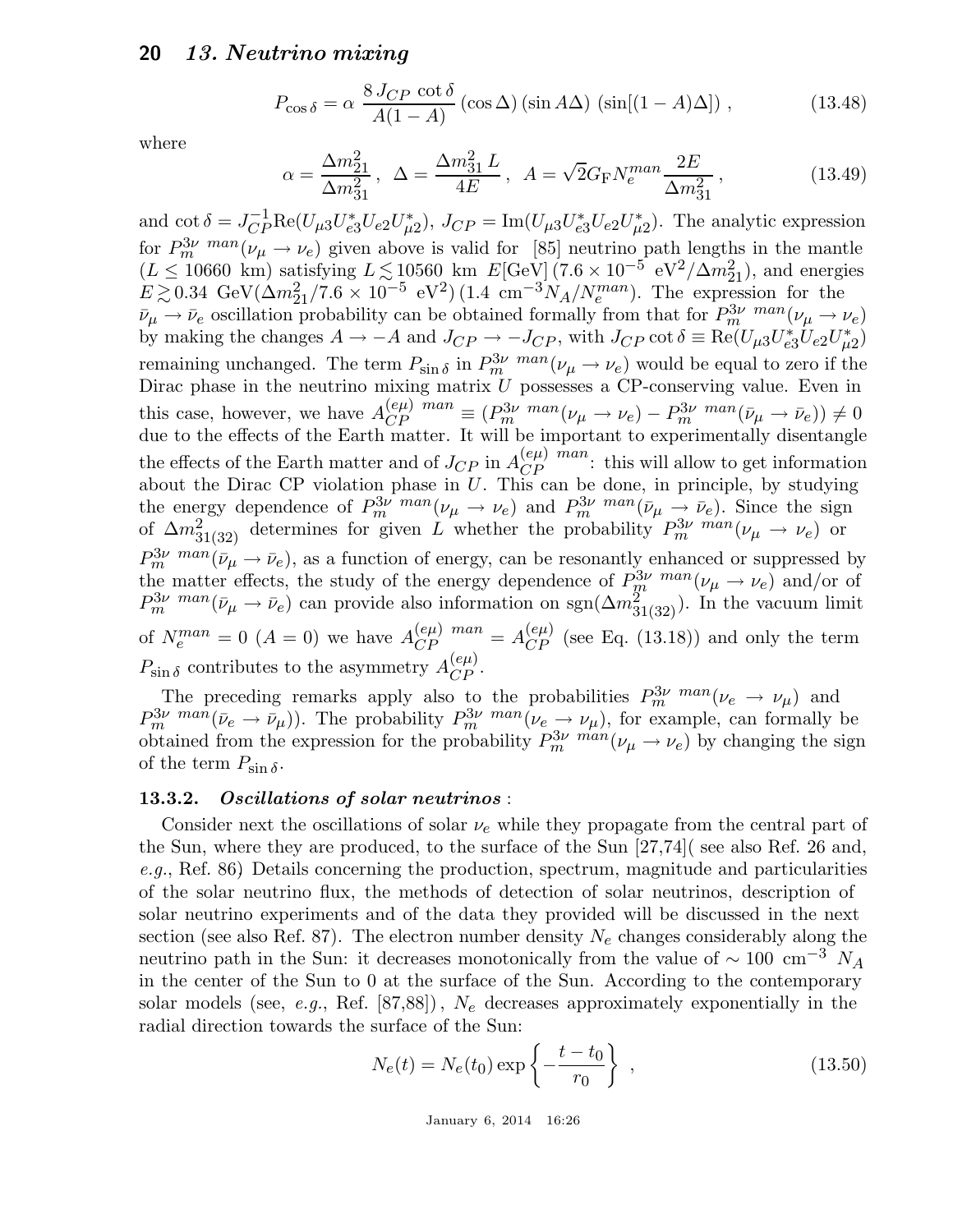where  $(t - t_0) \approx d$  is the distance traveled by the neutrino in the Sun,  $N_e(t_0)$  is the electron number density at the point of  $\nu_e$  production in the Sun,  $r_0$  is the scale-height of the change of  $N_e(t)$  and one has [87,88]  $r_0 \sim 0.1 R_{\odot}$ .

Consider the case of 2-neutrino mixing, Eq.  $(13.34)$ . Obviously, if  $N_e$  changes with t (or equivalently with the distance) along the neutrino trajectory, the matter-eigenstates, their energies, the mixing angle and the oscillation length in matter, become, through their dependence on  $N_e$ , also functions of t:  $|v_{1,2}^m\rangle = |v_{1,2}^m(t)\rangle$ ,  $E_{1,2}^m = E_{1,2}^m(t)$ ,  $\theta_m = \theta_m(t)$  and  $L_m = L_m(t)$ . It is not difficult to understand qualitatively the possible behavior of the neutrino system when solar neutrinos propagate from the center to the surface of the Sun if one realizes that one is dealing effectively with a two-level system whose Hamiltonian depends on time and admits "jumps" from one level to the other (see Eq. (13.32)). Consider the case of  $\Delta m^2 \cos 2\theta > 0$ . Let us assume first for simplicity that the electron number density at the point of a solar  $\nu_e$  production in the Sun is much bigger than the resonance density,  $N_e(t_0) \gg N_e^{res}$ . Actually, this is one of the cases relevant to the solar neutrinos. In this case we have  $\theta_m(t_0) \cong \pi/2$  and the state of the electron neutrino in the initial moment of the evolution of the system practically coincides with the heavier of the two matter-eigenstates:

$$
|\nu_e\rangle \cong |\nu_2^m(t_0)\rangle. \tag{13.51}
$$

Thus, at  $t_0$  the neutrino system is in a state corresponding to the "level" with energy  $E_2^m(t_0)$ . When neutrinos propagate to the surface of the Sun they cross a layer of matter in which  $N_e = N_e^{res}$ : in this layer the difference between the energies of the two "levels"  $(E_2^m(t) - E_1^m(t))$  has a minimal value on the neutrino trajectory (Eq. (13.37) and Eq. (13.39)). Correspondingly, the evolution of the neutrino system can proceed basically in two ways. First, the system can stay on the "level" with energy  $E_2^m(t)$ , *i.e.*, can continue to be in the state  $|v_2^m(t)\rangle$  up to the final moment  $t_s$ , when the neutrino reaches the surface of the Sun. At the surface of the Sun  $N_e(t_s) = 0$  and therefore  $\theta_m(t_s) = \theta$ ,  $|\nu_{1,2}^m(t_s)\rangle \equiv |\nu_{1,2}\rangle$  and  $E_{1,2}^m(t_s) = E_{1,2}$ . Thus, in this case the state describing the neutrino system at  $t_0$  will evolve continuously into the state  $|\nu_2\rangle$  at the surface of the Sun. Using Eq. (13.29) with  $l = e$  and  $x = \mu$ , it is easy to obtain the probabilities to find  $\nu_e$  and  $\nu_\mu$ at the surface of the Sun:

$$
P(\nu_e \to \nu_e; t_s, t_0) \approx |\langle \nu_e | \nu_2 \rangle|^2 = \sin^2 \theta
$$
  
\n
$$
P(\nu_e \to \nu_\mu; t_s, t_0) \approx |\langle \nu_\mu | \nu_2 \rangle|^2 = \cos^2 \theta.
$$
 (13.52)

It is clear that under the assumption made and if  $\sin^2 \theta \ll 1$ , practically a total  $\nu_e \to \nu_\mu$ conversion is possible. This type of evolution of the neutrino system and the  $\nu_e \rightarrow \nu_\mu$ transitions taking place during the evolution, are called [27] "adiabatic." They are characterized by the fact that the probability of the "jump" from the upper "level" (having energy  $E_2^m(t)$ ) to the lower "level" (with energy  $E_1^m(t)$ ), P', or equivalently the probability of the  $\nu_2^m(t_0) \to \nu_1^m(t_s)$  transition,  $P' \equiv P'(\nu_2^m(t_0) \to \nu_1^m(t_s))$ , on the whole neutrino trajectory is negligible:

$$
P' \equiv P'(\nu_2^m(t_0) \to \nu_1^m(t_s)) \cong 0 \quad : \text{ adiabatic transitions.} \tag{13.53}
$$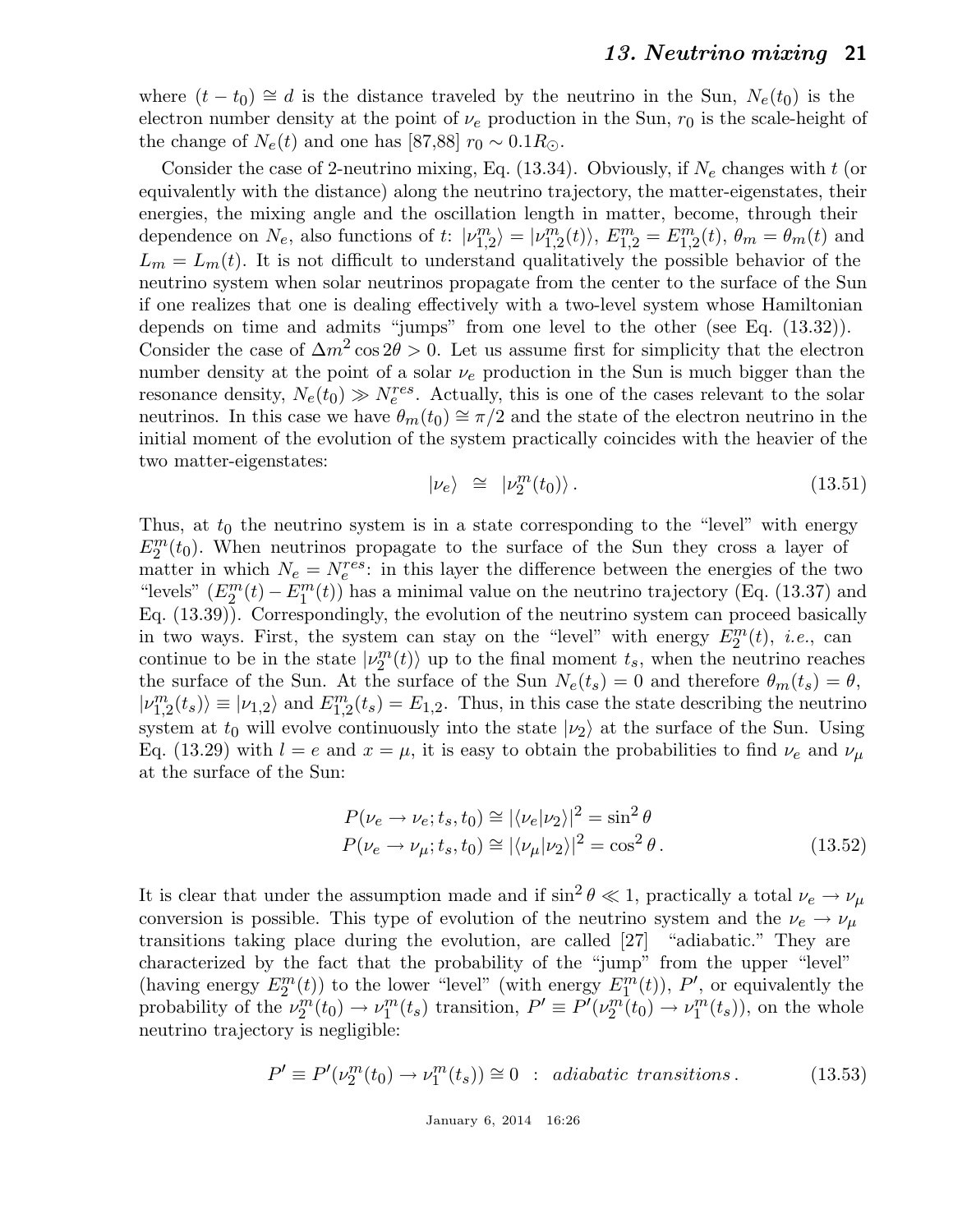The second possibility is realized if in the resonance region, where the two "levels" approach each other closest the system "jumps" from the upper "level" to the lower "level" and after that continues to be in the state  $|v_1^m(t)\rangle$  until the neutrino reaches the surface of the Sun. Evidently, now we have  $P' \equiv P'(\nu_2^m(t_0) \to \nu_1^m(t_s)) \sim 1$ . In this case the neutrino system ends up in the state  $|\nu_1^m(t_s)\rangle \equiv |\nu_1\rangle$  at the surface of the Sun and

$$
P(\nu_e \to \nu_e; t_s, t_0) \cong |\langle \nu_e | \nu_1 \rangle|^2 = \cos^2 \theta
$$
  
\n
$$
P(\nu_e \to \nu_\mu; t_s, t_0) \cong |\langle \nu_\mu | \nu_1 \rangle|^2 = \sin^2 \theta.
$$
 (13.54)

Obviously, if  $\sin^2 \theta \ll 1$ , practically no transitions of the solar  $\nu_e$  into  $\nu_\mu$  will occur. The considered regime of evolution of the neutrino system and the corresponding  $\nu_e \rightarrow \nu_\mu$ transitions are usually referred to as "extremely nonadiabatic."

Clearly, the value of the "jump" probability  $P'$  plays a crucial role in the the  $\nu_e \to \nu_\mu$ transitions: it fixes the type of the transition and determines to a large extent the  $\nu_e \rightarrow \nu_\mu$  transition probability [74,89,90]. We have considered above two limiting cases. Obviously, there exists a whole spectrum of possibilities since  $P'$  can have any value from 0 to  $\cos^2 \theta$  [91,92]. In general, the transitions are called "nonadiabatic" if P' is non-negligible.

Numerical studies have shown [27] that solar neutrinos can undergo both adiabatic and nonadiabatic  $\nu_e \rightarrow \nu_\mu$  transitions in the Sun and the matter effects can be substantial in the solar neutrino oscillations for  $10^{-8}$  eV<sup>2</sup> $\lesssim \Delta m^2 \lesssim 10^{-4}$  eV<sup>2</sup>,  $10^{-4} \lesssim \sin^2 2\theta < 1.0$ .

The condition of adiabaticity of the solar  $\nu_e$  transitions in Sun can be written as [74,89]

$$
\gamma(t) \equiv \sqrt{2}G_F \frac{(N_e^{res})^2}{|\dot{N}_e(t)|} \tan^2 2\theta \left(1 + \tan^{-2} 2\theta_m(t)\right)^{\frac{3}{2}} \gg 1
$$
  
adiabatic transitions, (13.55)

while if  $\gamma(t) \lesssim 1$  the transitions are nonadiabatic (see also Ref. 92), where  $N_e(t) \equiv \frac{d}{dt} N_e(t)$ . Condition in Eq. (13.55) implies that the  $\nu_e \rightarrow \nu_{\mu(\tau)}$  transitions in the Sun will be adiabatic if  $N_e(t)$  changes sufficiently slowly along the neutrino path. In order for the transitions to be adiabatic, condition in Eq. (13.55) has to be fulfilled at any point of the neutrino's path in the Sun.

Actually, the system of evolution equations Eq. (13.32) can be solved exactly for  $N_e$  changing exponentially, Eq. (13.50), along the neutrino path in the Sun [91,93]. More specifically, the system in Eq. (13.32) is equivalent to one second order differential equation (with appropriate initial conditions). The latter can be shown [94] to coincide in form, in the case of  $N_e$  given by Eq. (13.50), with the Schroedinger equation for the radial part of the nonrelativistic wave function of the Hydrogen atom [95]. On the basis of the exact solution, which is expressed in terms of confluent hypergeometric functions, it was possible to derive a complete, simple and very accurate analytic description of the matter-enhanced transitions of solar neutrinos in the Sun for any values of  $\Delta m^2$  and  $\theta$  [26,91,92,96,97] (see also Refs. [27,74,90,98,99]).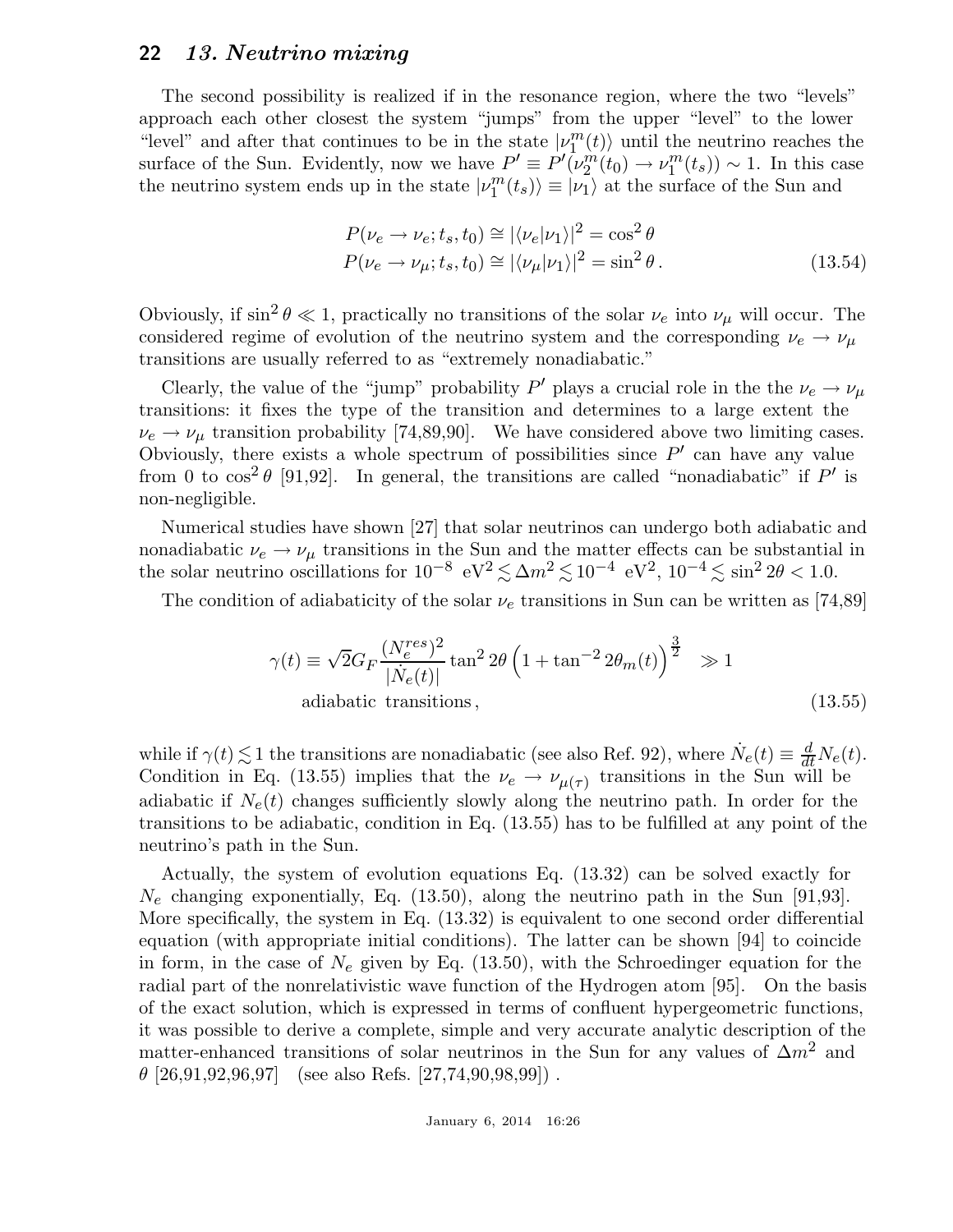The probability that a  $\nu_e$ , produced at time  $t_0$  in the central part of the Sun, will not transform into  $\nu_{\mu(\tau)}$  on its way to the surface of the Sun (reached at time  $t_s$ ) is given by

$$
P_{\odot}^{2\nu}(\nu_e \to \nu_e; t_s, t_0) = \bar{P}_{\odot}^{2\nu}(\nu_e \to \nu_e; t_s, t_0) + \text{ Oscillating terms.} \tag{13.56}
$$

Here

$$
\bar{P}_{\odot}^{2\nu}(\nu_e \to \nu_e; t_s, t_0) \equiv \bar{P}_{\odot} = \frac{1}{2} + \left(\frac{1}{2} - P'\right) \cos 2\theta_m(t_0) \cos 2\theta \quad , \tag{13.57}
$$

is the average survival probability for  $\nu_e$  having energy  $E \cong p$  [90], where

$$
P' = \frac{\exp\left[-2\pi r_0 \frac{\Delta m^2}{2E} \sin^2 \theta\right] - \exp\left[-2\pi r_0 \frac{\Delta m^2}{2E}\right]}{1 - \exp\left[-2\pi r_0 \frac{\Delta m^2}{2E}\right]},
$$
\n(13.58)

is [91] the "jump" probability for exponentially varying  $N_e$ , and  $\theta_m(t_0)$  is the mixing angle in matter at the point of  $\nu_e$  production [98]. The expression for  $\bar{P}_{\odot}^{2\nu}(\nu_e \to \nu_e; t_s, t_0)$ with P' given by Eq. (13.58) is valid for  $\Delta m^2 > 0$ , but for both signs of  $\cos 2\theta \neq 0$  [91,99]; it is valid for any given value of the distance along the neutrino trajectory and does not take into account the finite dimensions of the region of  $\nu_e$  production in the Sun. This can be done by integrating over the different neutrino paths, *i.e.*, over the region of  $\nu_e$ production.

The oscillating terms in the probability  $P_{\odot}^{2\nu}(\nu_e \to \nu_e; t_s, t_0)$  [96,94] were shown [97] to be strongly suppressed for  $\Delta m^2 \gtrsim 10^{-7}$  eV<sup>2</sup> by the various averagings one has to perform when analyzing the solar neutrino data. The current solar neutrino and KamLAND data suggest that  $\Delta m^2 \cong 7.6 \times 10^{-5}$  eV<sup>2</sup>. For  $\Delta m^2 \gtrsim 10^{-7}$  eV<sup>2</sup>, the averaging over the region of neutrino production in the Sun etc. renders negligible all interference terms which appear in the probability of  $\nu_e$  survival due to the  $\nu_e \leftrightarrow \nu_{\mu(\tau)}$  oscillations in vacuum taking place on the way of the neutrinos from the surface of the Sun to the surface of the Earth. Thus, the probability that  $\nu_e$  will remain  $\nu_e$  while it travels from the central part of the Sun to the surface of the Earth is effectively equal to the probability of survival of the  $\nu_e$  while it propagates from the central part to the surface of the Sun and is given by the average probability  $P_{\odot}(\nu_e \rightarrow \nu_e; t_s, t_0)$  (determined by Eq. (13.57) and Eq. (13.58)).

If the solar  $\nu_e$  transitions are adiabatic  $(P' \cong 0)$  and  $\cos 2\theta_m(t_0) \cong -1$  (*i.e.*,  $N_e(t_0)/|N_e^{res}| \gg 1, |\tan 2\theta|$ , the  $\nu_e$  are born "above" (in  $N_e$ ) the resonance region), one has [27]

$$
\bar{P}^{2\nu}(\nu_e \to \nu_e; t_s, t_0) \approx \frac{1}{2} - \frac{1}{2} \cos 2\theta.
$$
 (13.59)

The regime under discussion is realised for  $\sin^2 2\theta \cong 0.8$  (suggested by the data, Section 13.4), if  $E/\Delta m^2$  lies approximately in the range  $(2 \times 10^4 - 3 \times 10^7)$  MeV/eV<sup>2</sup> (see Ref. 92). This result is relevant for the interpretation of the Super-Kamiokande and SNO solar neutrino data. We see that depending on the sign of  $\cos 2\theta \neq 0$ ,  $\bar{P}^{2\nu}(\nu_e \to \nu_e)$ is either bigger or smaller than 1/2. It follows from the solar neutrino data that in the range of validity (in  $E/\Delta m^2$ ) of Eq. (13.59) we have  $\bar{P}^{2\nu}(\nu_e \to \nu_e) \approx 0.3$ . Thus, the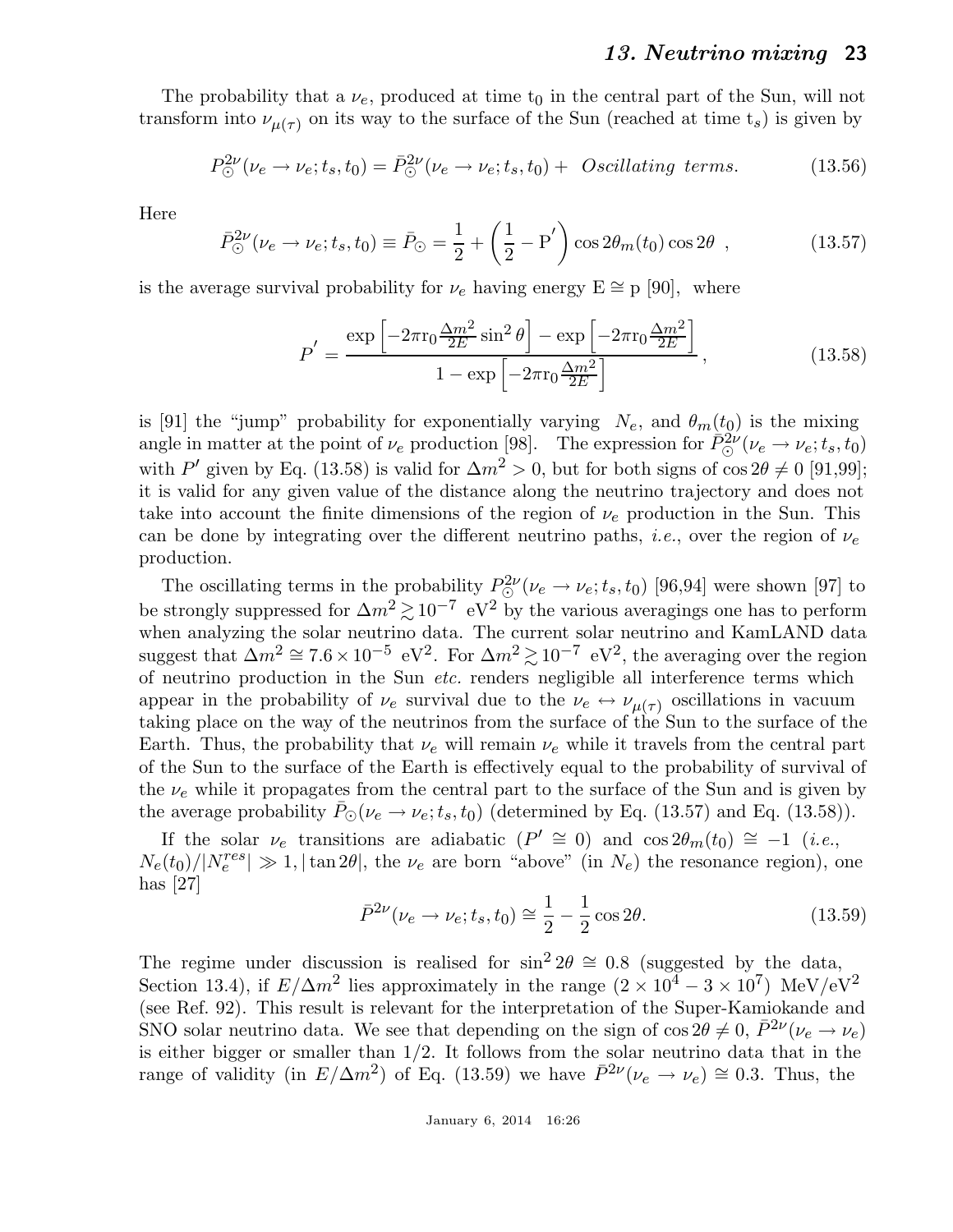possibility of  $\cos 2\theta \leq 0$  is ruled out by the data. Given the choice  $\Delta m^2 > 0$  we made, the data imply that  $\Delta m^2 \cos 2\theta > 0$ .

If  $E/\Delta m^2$  is sufficiently small so that  $N_e(t_0)/|N_e^{res}| \ll 1$ , we have  $P' \cong 0$ ,  $\theta_m(t_0) \cong \theta_m$ and the oscillations take place in the Sun as in vacuum [27]:

$$
\bar{P}^{2\nu}(\nu_e \to \nu_e; t_s, t_0) \cong 1 - \frac{1}{2}\sin^2 2\theta\,,\tag{13.60}
$$

which is the average two-neutrino vacuum oscillation probability. This expression describes with good precision the transitions of the solar pp neutrinos (Section 13.4). The extremely nonadiabatic  $\nu_e$  transitions in the Sun, characterised by  $\gamma(t) \ll 1$ , are also described by the average vacuum oscillation probability (Eq. (13.60)) (for  $\Delta m^2 \cos 2\theta > 0$ in this case we have (see *e.g.*, Refs. [91,92])  $\cos 2\theta_m(t_0) \approx -1$  and  $P' \approx \cos^2 \theta$ ).

The probability of  $\nu_e$  survival in the case 3-neutrino mixing takes a simple form for  $|\Delta m_{31}^2| \cong 2.4 \times 10^{-3} \text{ eV}^2 \gg |\Delta m_{21}^2|$ . Indeed, for the energies of solar neutrinos  $E \lesssim 10$ MeV,  $N^{res}$  corresponding to  $|\Delta m_{31}^2|$  satisfies  $N_{e31}^{res} \gtrsim 10^3$  cm<sup>-3</sup> N<sub>A</sub> and is by a factor of 10 bigger than  $N_e$  in the center of the Sun. As a consequence, the oscillations due to  $\Delta m_{31}^2$  proceed as in vacuum. The oscillation length associated with  $|\Delta m_{31}^2|$  satisfies  $L_{31}^v \lesssim 10 \text{ km} \ll \Delta R$ ,  $\Delta R$  being the dimension of the region of  $\nu_e$  production in the Sun. We have for the different components of the solar  $\nu_e$  flux [87]  $\Delta R \cong (0.04 - 0.20)R_{\odot}$ . Therefore the averaging over  $\Delta R$  strongly suppresses the oscillations due to  $\Delta m_{31}^2$  and we get [78,100]:

$$
P_{\odot}^{3\nu} \cong \sin^4 \theta_{13} + \cos^4 \theta_{13} \ P_{\odot}^{2\nu}(\Delta m_{21}^2, \theta_{12}; N_e \cos^2 \theta_{13}), \tag{13.61}
$$

where  $P_{\odot}^{2\nu}(\Delta m_{21}^2, \theta_{12}; N_e \cos^2 \theta_{13})$  is given by Eq. (13.56) to Eq. (13.58) in which  $\Delta m^2 = \Delta m_{21}^2$ ,  $\theta = \theta_{12}$  and the solar  $e^-$  number density  $N_e$  is replaced by  $N_e \cos^2 \theta_{13}$ . Thus, the solar  $\nu_e$  transitions observed by the Super-Kamiokande and SNO experiments are described approximately by:

$$
P_{\odot}^{3\nu} \cong \sin^4 \theta_{13} + \cos^4 \theta_{13} \sin^2 \theta_{12}. \tag{13.62}
$$

The data show that  $P_{\odot}^{3\nu} \cong 0.3$ , which is a strong evidence for matter effects in the solar  $\nu_e$  transitions [101] since in the case of oscillations in vacuum  $P^3_{\odot} \cong$  $\sin^4 \theta_{13} + (1 - 0.5 \sin^2 2\theta_{12}) \cos^4 \theta_{13} \gtrsim 0.51$ , where we have used  $\sin^2 \theta_{13} \lesssim 0.0315$  and  $\sin^2 2\theta_{12} \lesssim 0.92$  (see Section 13.8).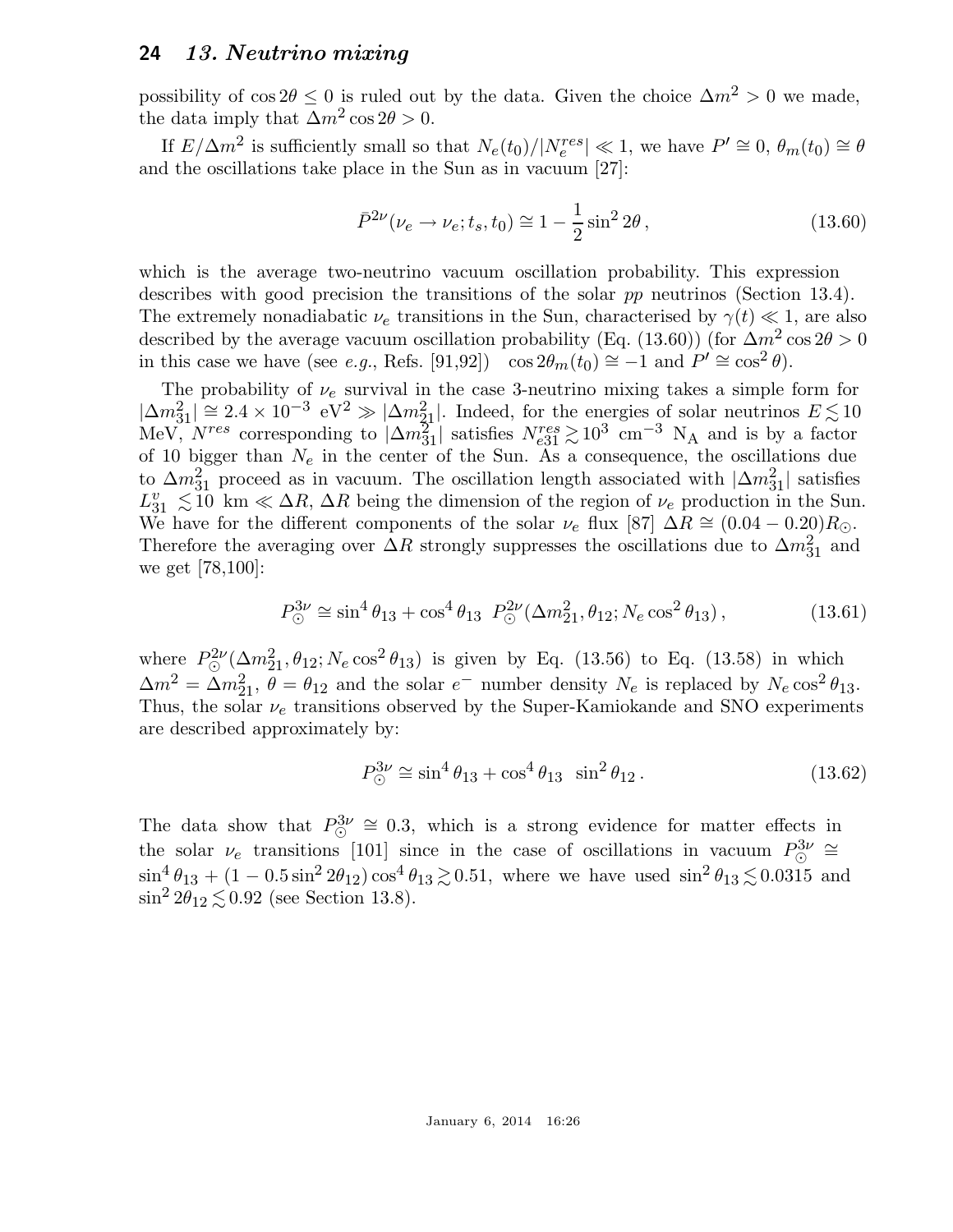# 13.4. Measurements of  $\Delta m^2_{\odot}$  and  $\theta_{\odot}$

#### 13.4.1. Solar neutrino observations :

Observation of solar neutrinos directly addresses the theory of stellar structure and evolution, which is the basis of the standard solar model (SSM). The Sun as a well-defined neutrino source also provides extremely important opportunities to investigate nontrivial neutrino properties such as nonzero mass and mixing, because of the wide range of matter density and the great distance from the Sun to the Earth.

The solar neutrinos are produced by some of the fusion reactions in the pp chain or CNO cycle. The combined effect of these reactions is written as



$$
4p \to {}^{4}\text{He} + 2e^{+} + 2\nu_{e}.
$$
 (13.63)

Figure 13.2: The solar neutrino spectrum predicted by the BS05(OP) standard solar model [102]. The neutrino fluxes are given in units of  $\text{cm}^{-2}\text{s}^{-1}\text{MeV}^{-1}$  for continuous spectra and  $\text{cm}^{-2}\text{s}^{-1}$  for line spectra. The numbers associated with the neutrino sources show theoretical errors of the fluxes. This figure is taken from the late John Bahcall's web site, http://www.sns.ias.edu/~jnb/.

Positrons annihilate with electrons. Therefore, when considering the solar thermal energy generation, a relevant expression is

$$
4p + 2e^- \rightarrow {}^4\text{He} + 2\nu_e + 26.73 \text{ MeV} - E_\nu , \qquad (13.64)
$$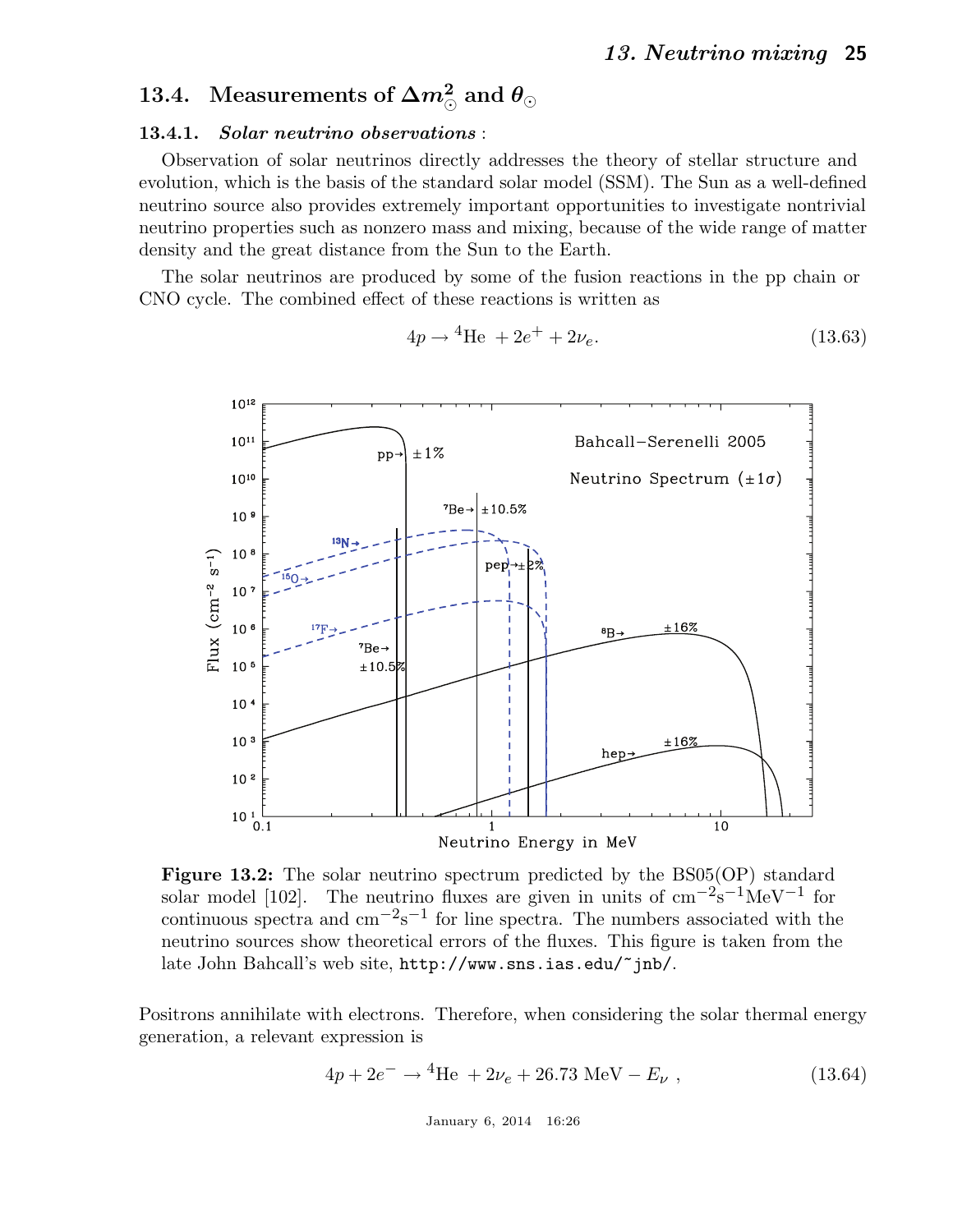where  $E_{\nu}$  represents the energy taken away by neutrinos, with an average value being  $\langle E_{\nu} \rangle \sim 0.6$  MeV. There have been efforts to calculate solar neutrino fluxes from these reactions on the basis of SSM. A variety of input information is needed in the evolutionary calculations. The most elaborate SSM calculations have been developed by Bahcall and his collaborators, who define their SSM as the solar model which is constructed with the best available physics and input data. Therefore, their SSM calculations have been rather frequently updated. SSM's labelled as BS05(OP) [102], BSB06(GS) and BSB06(AGS) [88], and BPS08(GS) and BPS08(AGS) [103] represent some of recent model calculations. Here, "OP" means that newly calculated radiative opacities from the "Opacity Project" are used. The later models are also calculated with OP opacities. "GS" and "AGS" refer to old and new determinations of solar abundances of heavy elements. There are significant differences between the old, higher heavy element abundances (GS) and the new, lower heavy element abundances (AGS). The models with GS are consistent with helioseismological data, but the models with AGS are not.

The prediction of the BPS08(GS) model for the fluxes from neutrino-producing reactions is given in Table 13.2. Fig. 13.2 shows the solar-neutrino spectra calculated with the BS05(OP) model which is similar to the BPS08(GS) model. Here we note that in Ref. 104 the authors point out that electron capture on  $^{13}N$ ,  $^{15}O$ , and  $^{17}F$  produces line spectra of neutrinos, which have not been considered in the SSM calculations quoted above.

In 2011, a new SSM calculations [105] have been presented by A.M. Serenelli, W.C. Haxton, and C. Peña-Garay, by adopting the newly analyzed nuclear fusion cross sections. Their high metalicity SSM is labelled as SHP11(GS). For the same solar abundances as used in Ref. 102 and Ref. 88, the most significant change is a decrease of <sup>8</sup>B flux by  $\sim$  5%.

| model [103] are listed in the third column. |  | abbreviations (second column). The neutrino fluxes predicted by the BPS08(GS) |                                                                                                                                                                                                                                                                                                                                              |  |
|---------------------------------------------|--|-------------------------------------------------------------------------------|----------------------------------------------------------------------------------------------------------------------------------------------------------------------------------------------------------------------------------------------------------------------------------------------------------------------------------------------|--|
|                                             |  |                                                                               | $\cdots$ $\cdots$ $\cdots$ $\cdots$ $\cdots$ $\cdots$ $\cdots$ $\cdots$ $\cdots$ $\cdots$ $\cdots$ $\cdots$ $\cdots$ $\cdots$ $\cdots$ $\cdots$ $\cdots$ $\cdots$ $\cdots$ $\cdots$ $\cdots$ $\cdots$ $\cdots$ $\cdots$ $\cdots$ $\cdots$ $\cdots$ $\cdots$ $\cdots$ $\cdots$ $\cdots$ $\cdots$ $\cdots$ $\cdots$ $\cdots$ $\cdots$ $\cdots$ |  |

Table 13.2: Neutrino-producing reactions in the Sun (first column) and their

| Reaction                                                  | Abbr.           | Flux $\rm (cm^{-2} s^{-1})$           |
|-----------------------------------------------------------|-----------------|---------------------------------------|
| $pp \rightarrow d e^+ \nu$                                | pp              | $5.97(1 \pm 0.006) \times 10^{10}$    |
| $pe^-p \rightarrow d\nu$                                  | pep             | $1.41(1 \pm 0.011) \times 10^8$       |
| <sup>3</sup> He $p \rightarrow$ <sup>4</sup> He $e^+ \nu$ | hep             | $7.90(1 \pm 0.15) \times 10^3$        |
| $^7$ Be $e^ \rightarrow$ $^7$ Li $\nu$ + $(\gamma)$       | ${}^{7}Be$      | $5.07(1 \pm 0.06) \times 10^9$        |
| ${}^{8}B \rightarrow {}^{8}Be^*e^+\nu$                    | $8_{\rm B}$     | $5.94(1 \pm 0.11) \times 10^6$        |
| ${}^{13}N \rightarrow {}^{13}C e^+ \nu$                   | $^{13}$ N       | $2.88(1 \pm 0.15) \times 10^8$        |
| $^{15}O \rightarrow ^{15}Ne^+\nu$                         | 15 <sub>O</sub> | $2.15(1^{+0.17}_{-0.16}) \times 10^8$ |
| ${}^{17}F \rightarrow {}^{17}O e^+ \nu$                   | $17_F$          | $5.82(1^{+0.19}_{-0.17}) \times 10^6$ |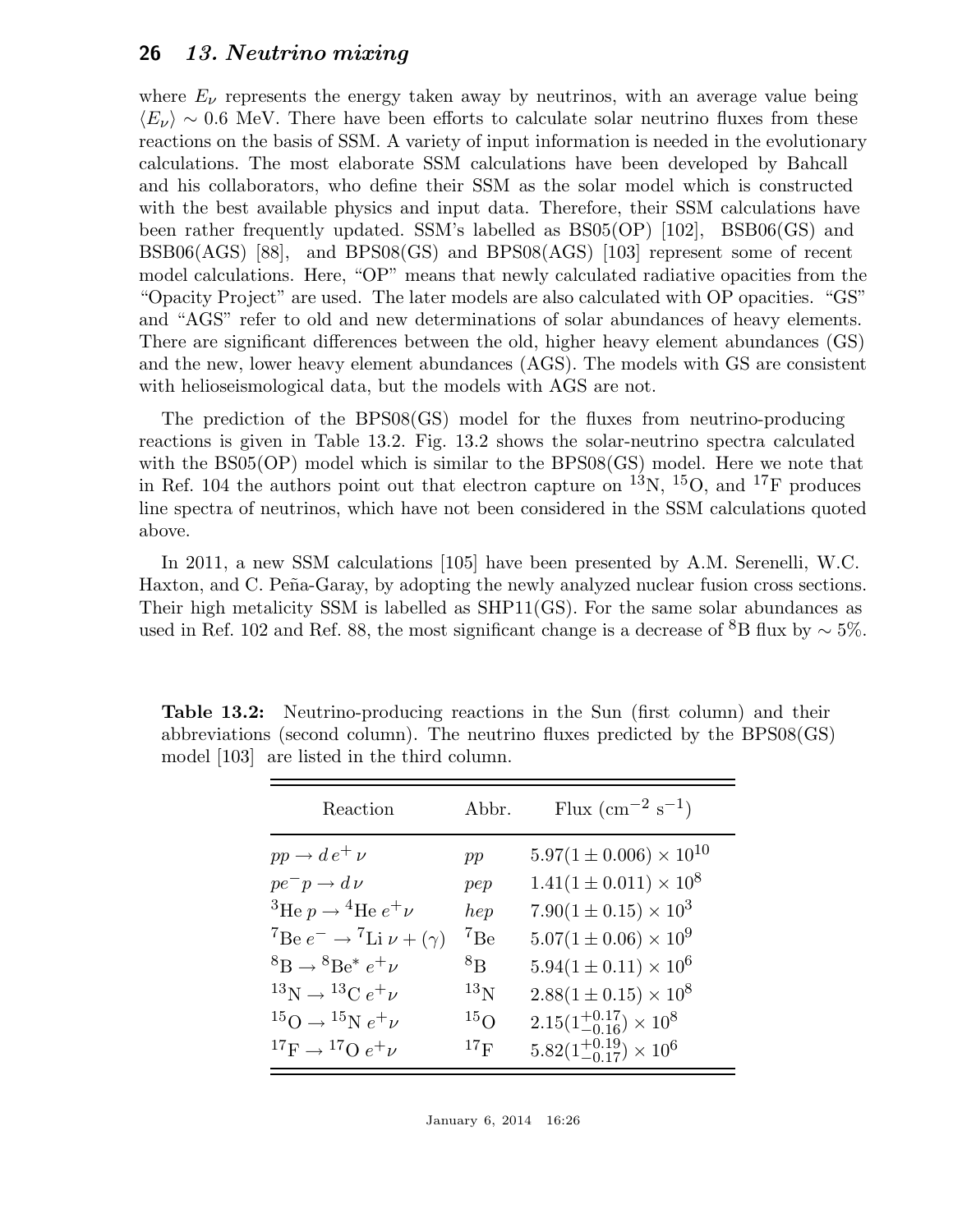So far, solar neutrinos have been observed by chlorine (Homestake) and gallium (SAGE, GALLEX, and GNO) radiochemical detectors and water Cherenkov detectors using light water (Kamiokande and Super-Kamiokande) and heavy water (SNO). Recently, a liquid scintillation detector (Borexino) successfully observed low energy solar neutrinos.

A pioneering solar neutrino experiment by Davis and collaborators at Homestake using the <sup>37</sup>Cl - <sup>37</sup>Ar method proposed by Pontecorvo [106] started in the late 1960's. This experiment exploited  $\nu_e$  absorption on <sup>37</sup>Cl nuclei followed by the produced <sup>37</sup>Ar decay through orbital  $e^-$  capture,

$$
\nu_e + {}^{37}Cl \to {}^{37}Ar + e^-
$$
 (threshold 814 keV). (13.65)

The <sup>37</sup>Ar atoms produced are radioactive, with a half life  $(\tau_{1/2})$  of 34.8 days. After an exposure of the detector for two to three times  $\tau_{1/2}$ , the reaction products were chemically extracted and introduced into a low-background proportional counter, where they were counted for a sufficiently long period to determine the exponentially decaying signal and a constant background. Solar-model calculations predict that the dominant contribution in the chlorine experiment came from <sup>8</sup>B neutrinos, but <sup>7</sup>Be,  $pep$ , <sup>13</sup>N, and <sup>15</sup>O neutrinos also contributed (for notations, refer to Table 13.2).

From the very beginning of the solar-neutrino observation [107], it was recognized that the observed flux was significantly smaller than the SSM prediction, provided nothing happens to the electron neutrinos after they are created in the solar interior. This deficit has been called "the solar-neutrino problem."

Gallium experiments (GALLEX and GNO at Gran Sasso in Italy and SAGE at Baksan in Russia) utilize the reaction

$$
\nu_e + {}^{71} \text{Ga} \to {}^{71} \text{Ge} + e^- \text{ (threshold 233 keV)}.
$$
 (13.66)

They are sensitive to the most abundant pp solar neutrinos. The solar-model calculations predict that more than 80% of the capture rate in gallium is due to low energy pp and  $7B$ e solar neutrinos with the pp rate being about twice the  $7B$ e rate. SAGE reported the first results in 1991 [109]. They observed the capture rate to be  $20^{+15}_{-20} \pm 32$  SNU, or a 90% confidence-level upper limit of 79 SNU. In 1992, GALLEX reported the observed capture rate of  $83 \pm 19 \pm 8$  SNU [9]. It was the first evidence for low-energy solar-neutrino observation. Later, SAGE observed similar flux [110] to GALLEX. The latest SAGE results are published in Ref. 8. The GALLEX Collaboration finished observations in early 1997 [10,108]. Since April, 1998, a newly defined collaboration, GNO (Gallium Neutrino Observatory) continued the observations until April 2003. The GNO results are published in Ref. 11. The GNO + GALLEX joint analysis results are also presented in Ref. 11 and Ref. 108. The results from radiochemical solar neutrino experiments are shown in Table 13.3.

In 1987, the Kamiokande experiment in Japan succeeded in real-time solar neutrino observation, utilizing  $\nu e$  scattering,

$$
\nu_x + e^- \to \nu_x + e^-, \tag{13.67}
$$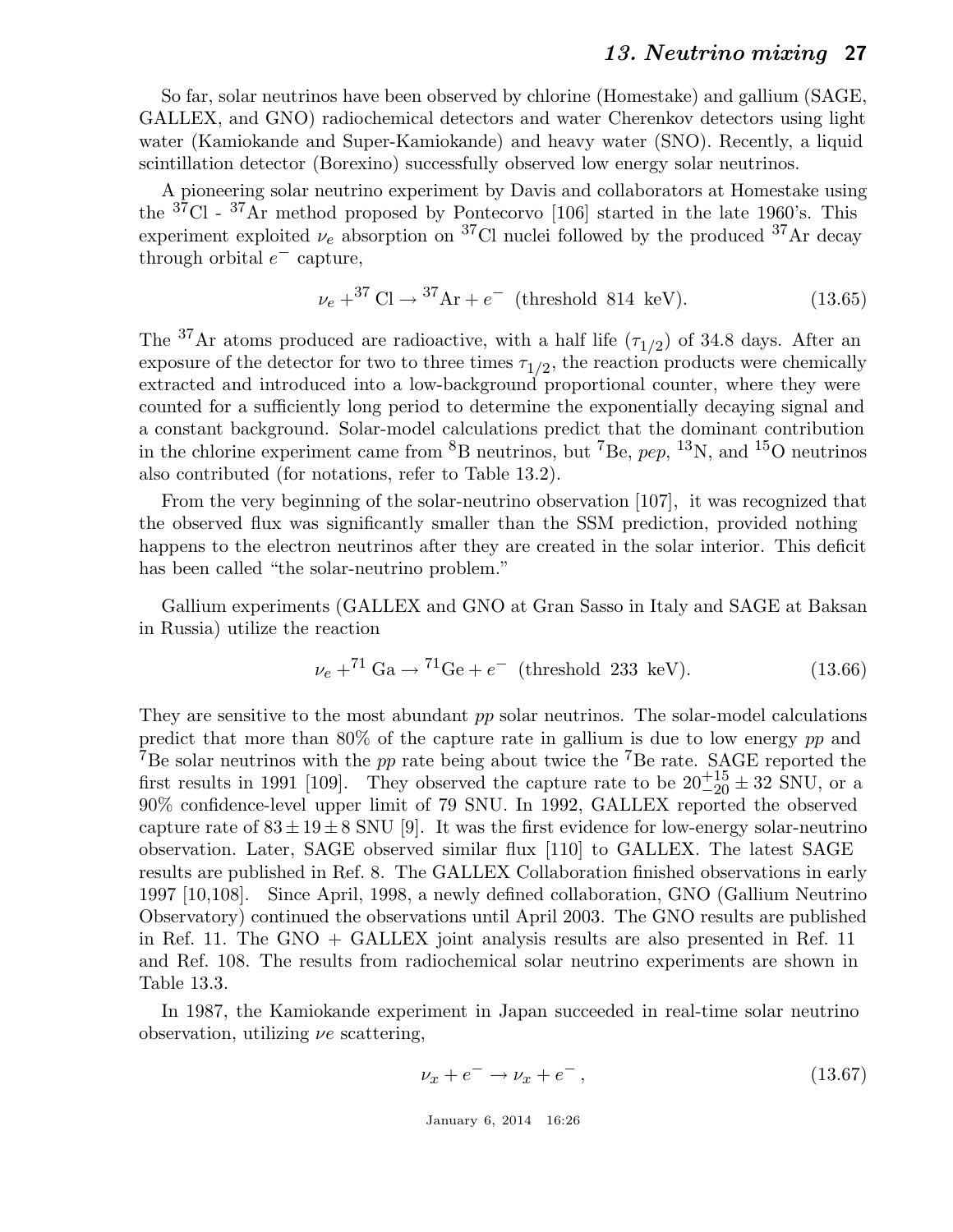Table 13.3: Results from radiochemical solar-neutrino experiments. The predictions of a recent standard solar model BPS08(GS) are also shown. The first and the second errors in the experimental results are the statistical and systematic errors, respectively. SNU (Solar Neutrino Unit) is defined as  $10^{-36}$  neutrino captures per atom per second.

|                         |                          | ${}^{37}Cl\rightarrow {}^{37}Ar$ (SNU) ${}^{71}Ga\rightarrow {}^{71}Ge$ (SNU) |
|-------------------------|--------------------------|-------------------------------------------------------------------------------|
| Homestake [6]           | $2.56 \pm 0.16 \pm 0.16$ |                                                                               |
| GALLEX <sup>[10]</sup>  |                          | $77.5 \pm 6.2^{+4.3}_{-4.7}$                                                  |
| <b>GALLEX-</b>          |                          |                                                                               |
| Reanalysis [108]        |                          | $73.4^{+6.1+3.7}_{-6.0-4.1}$                                                  |
| $GNO$ [11]              |                          | $62.9^{+5.5}_{-5.3}\pm 2.5$                                                   |
| $GNO + GALLEX$ [11]     |                          | $69.3 \pm 4.1 \pm 3.6$                                                        |
| $GNO+GALLEX-$           |                          |                                                                               |
| Reanalysis [108]        |                          | $67.6^{+4.0+3.2}_{-4.0-3.2}$                                                  |
| SAGE [8]                |                          | $65.4_{-3.0-2.8}^{+3.1+2.6}$                                                  |
| $SSM$ [BPS08(GS)] [103] | $8.46^{+0.87}_{-0.88}$   | $127.9^{+8.1}_{-8.2}$                                                         |

in a large water-Cherenkov detector. This experiment takes advantage of the directional correlation between the incoming neutrino and the recoil electron. This feature greatly helps the clear separation of the solar-neutrino signal from the background. The Kamiokande result gave the first direct evidence that neutrinos come from the direction of the Sun [111]. Later, the high-statistics Super-Kamiokande experiment [112–115] with a 50-kton water Cherenkov detector replaced the Kamiokande experiment. Due to the high thresholds (7 MeV in Kamiokande and 5 MeV at present in Super-Kamiokande)

the experiments observe pure  ${}^{8}B$  solar neutrinos. It should be noted that the reaction (Eq. (13.67)) is sensitive to all active neutrinos,  $x = e$ ,  $\mu$ , and  $\tau$ . However, the sensitivity to  $\nu_{\mu}$  and  $\nu_{\tau}$  is much smaller than the sensitivity to  $\nu_e$ ,  $\sigma(\nu_{\mu,\tau}e) \approx 0.16 \sigma(\nu_e e)$ .

In 1999, a new real time solar-neutrino experiment, SNO (Sudbury Neutrino Observatory), in Canada started observation. This experiment used 1000 tons of ultra-pure heavy water  $(D_2O)$  contained in a spherical acrylic vessel, surrounded by an ultra-pure H<sub>2</sub>O shield. SNO measured <sup>8</sup>B solar neutrinos via the charged-current (CC) and neutral-current (NC) reactions

$$
\nu_e + d \rightarrow e^- + p + p \tag{CC}, \tag{13.68}
$$

and

$$
\nu_x + d \to \nu_x + p + n \tag{NC}, \tag{13.69}
$$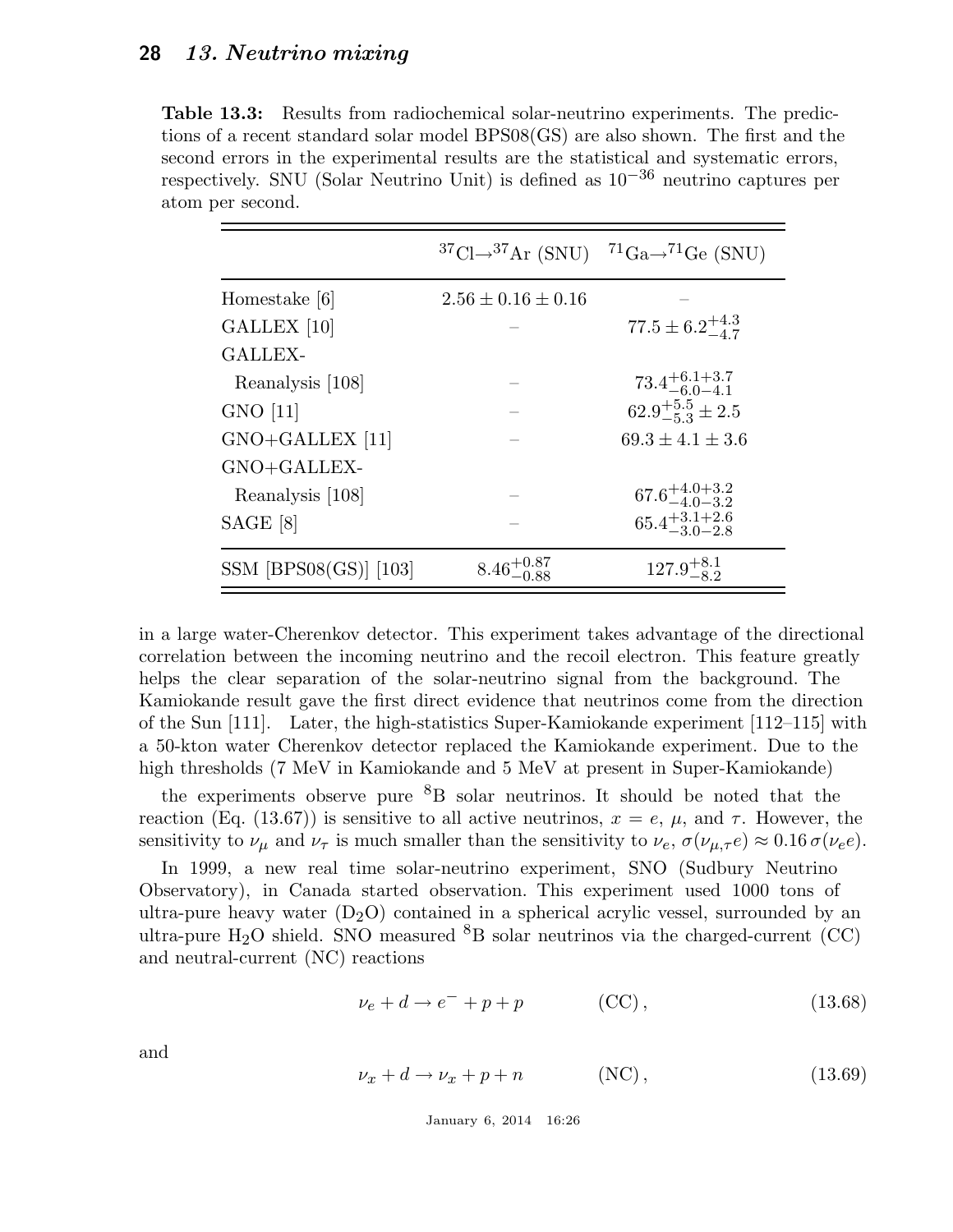as well as  $\nu e$  scattering, (Eq. (13.67)). The CC reaction, (Eq. (13.68)), is sensitive only to  $\nu_e$ , while the NC reaction, (Eq. (13.69)), is sensitive to all active neutrinos. This is a key feature to solve the solar neutrino problem. If it is caused by flavour transitions such as neutrino oscillations, the solar neutrino fluxes measured by CC and NC reactions would show a significant difference.

The Q-value of the CC reaction is  $-1.4$  MeV and the  $e^-$  energy is strongly correlated with the  $\nu_e$  energy. Thus, the CC reaction provides an accurate measure of the shape of the  ${}^{8}B$  neutrino spectrum. The contributions from the CC reaction and  $\nu e$  scattering can be distinguished by using different cos  $\theta$  distributions, where  $\theta$  is the angle of the  $e^-$  momentum with respect to the Sun-Earth axis. While the  $\nu e$  scattering events have a strong forward peak, CC events have an approximate angular distribution of  $1 - 1/3$  $\cos\theta$ .

The neutrino energy threshold of the NC reaction is 2.2 MeV. In the pure  $D_2O$  [13,14], the signal of the NC reaction was neutron capture in deuterium, producing a 6.25-MeV  $\gamma$ -ray. In this case, the capture efficiency was low and the deposited energy was close to the detection threshold of 5 MeV. In order to enhance both the capture efficiency and the total  $\gamma$ -ray energy (8.6 MeV), 2 tons of NaCl were added to the heavy water in the second phase of the experiment [116]. Subsequently NaCl was removed and an array of <sup>3</sup>He neutron counters were installed for the third phase measurement [117]. These neutron counters provided independent NC measurement with different systematics from that of the second phase, and thus strengthened the reliability of the NC measurement. The SNO experiment completed data acquisition in 2006. Recently, the SNO group presented the results of Phase I and Phase II joint analysis [118] as well as the results of a combined analysis of all three phases [119].

Table 13.4 shows the  ${}^{8}B$  solar neutrino results from real time experiments. The standard solar model predictions are also shown. Table 13.4 includes the results from the SNO group's recent joint analysis of the SNO Phase I and Phase II data with the analysis threshold as low as 3.5 MeV (effective electron kinetic energy) and significantly improved systematic uncertainties [118]. Also, the recent result from a combined analysis of all three phases [119] is included. It is seen from these tables that the results from all the solar-neutrino experiments, except SNO's NC result, indicate significantly less flux than expected from the solar-model predictions.

Another real time solar neutrino experiment, Borexino at Gran Sasso in Italy, started solar neutrino observation in 2007. This experiment measures solar neutrinos via  $\nu e$ scattering in 300 tons of ultra-pure liquid scintillator. With a detection threshold as low as 250 keV, the flux of monochromatic 0.862 MeV  ${}^{7}$ Be solar neutrinos has been directly observed for the first time (see Table 13.5). The observed energy spectrum shows the characteristic Compton-edge over the background [120,121]. Borexino also reported an observation of null day-night asymmetry of the <sup>7</sup>Be neutrino flux,  $A_{dn} = 2(R_N - R_D)/(R_N + R_D) = 0.001 \pm 0.012 \pm 0.007$  [122], where  $R_N$  and  $R_D$  are the night and day count rates of <sup>7</sup>Be neutrinos.

Further, Borexino measured the flux of monochromatic 1.44 MeV pep solar neutrinos [123]. The absence of the pep solar neutrino signal is disfavored at 98% CL. The pep solar neutrino flux measured *via ve* scattering (calculated from the measured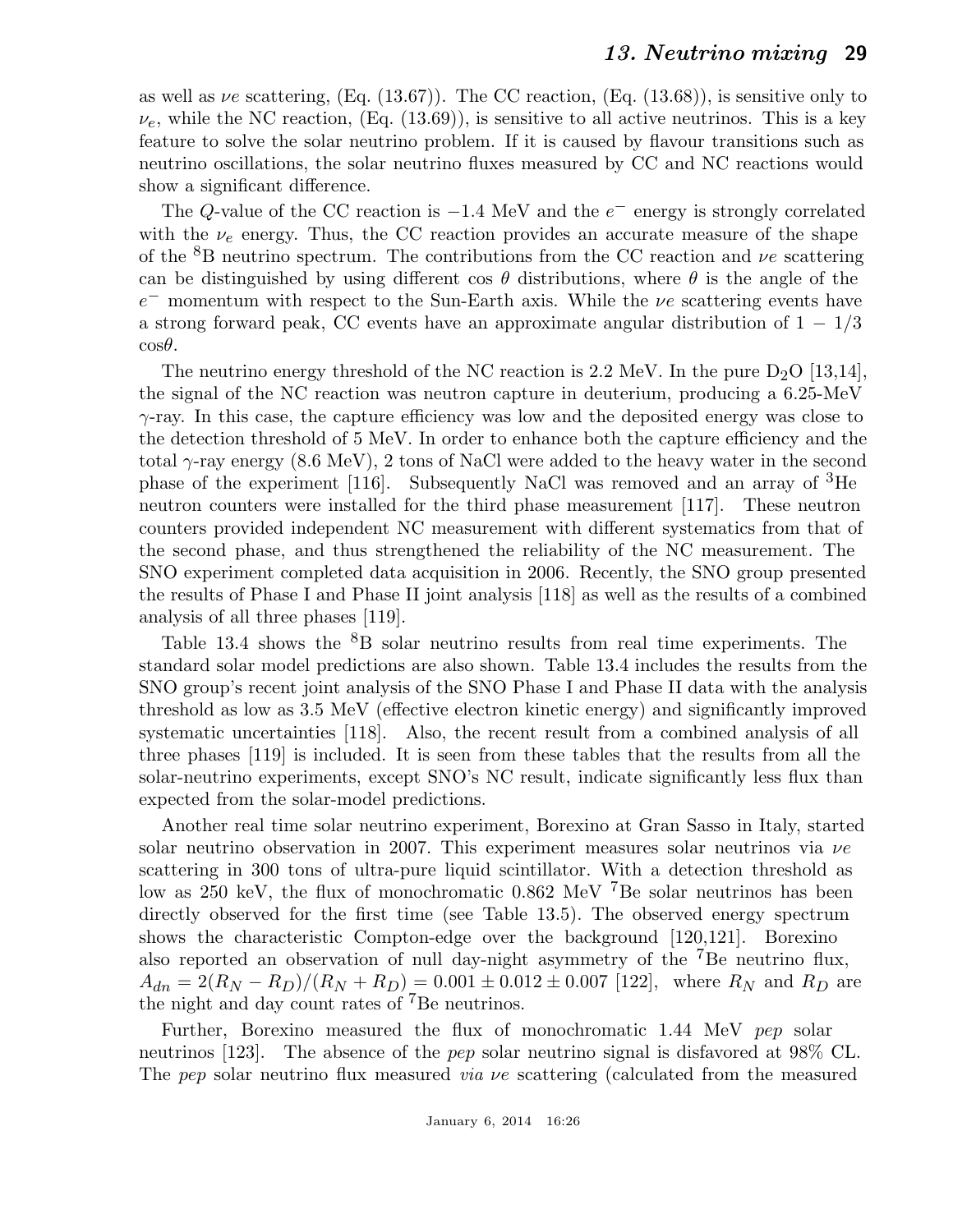**Table 13.4:**  ${}^{8}B$  solar neutrino results from real time experiments. The predictions of BPS08(GS) and SHP11(GS) standard solar models are also shown. The first and the second errors in the experimental results are the statistical and systematic errors, respectively.

|                            | Reaction                                 | ${}^{8}B \nu$ flux                    |
|----------------------------|------------------------------------------|---------------------------------------|
|                            |                                          | $(10^6 \text{cm}^{-2}\text{s}^{-1})$  |
| Kamiokande [7]             | $\nu e$                                  | $2.80 \pm 0.19 \pm 0.33$              |
| Super-K I [113,115]        | $\nu e$                                  | $2.38 \pm 0.02 \pm 0.08$              |
| Super-K II [114,115]       | $\nu e$                                  | $2.41 \pm 0.05_{-0.15}^{+0.16}$       |
| Super-K III [115]          | $\nu e$                                  | $2.32 \pm 0.04 \pm 0.05$              |
| SNO Phase I [14]           | CC                                       | $1.76^{+0.06}_{-0.05} \pm 0.09$       |
| (pure $D_2(0)$ )           | $\nu e$                                  | $2.39_{-0.23}^{+0.24} \pm 0.12$       |
|                            | NC                                       | $5.09_{-0.43-0.43}^{+0.44+0.46}$      |
| SNO Phase II [116]         | CC                                       | $1.68 \pm 0.06_{-0.09}^{+0.08}$       |
| (NaCl in $D_2O$ )          | $\nu e$                                  | $2.35 \pm 0.22 \pm 0.15$              |
|                            | NC                                       | $4.94 \pm 0.21_{-0.34}^{+0.38}$       |
| SNO Phase III [117]        | CC                                       | $1.67^{+0.05+0.07}_{-0.04-0.08}$      |
| $(^3$ He counters)         | $\nu e$                                  | $1.77^{+0.24+0.09}_{-0.21-0.10}$      |
|                            | NC                                       | $5.54_{-0.31-0.34}^{+0.33+0.36}$      |
| SNO Phase I+II $[118]$     | NC                                       | $5.140^{+0.160+0.132}_{-0.158-0.117}$ |
|                            | $\Phi_{\rm B}$ from fit to all reactions | $5.046_{-0.152-0.123}^{+0.159+0.107}$ |
| SNO Phase $I+II+III$ [119] | $\Phi_{\rm B}$ from fit to all reactions | $5.25 \pm 0.16_{-0.13}^{+0.11}$       |
| Borexino [124]             | $\nu e$                                  | $2.4 \pm 0.4 \pm 0.1$                 |
| $SSM$ [BPS08(GS)] [103]    |                                          | $5.94(1 \pm 0.11)$                    |
| $SSM$ [SHP11(GS)] [105]    |                                          | $5.58(1 \pm 0.14)$                    |

interaction rate and the expected one with the assumption of no neutrino oscillations and the SHP11(GS) SSM [105], both given in [123]) is shown in Table 13.6 and compared with the SSM predictions. Also, an upper limit of the "unoscillated" CNO solar neutrino flux is determined [123] as  $\langle 7.7 \times 10^8 \text{ cm}^{-2} \text{s}^{-1}$  (95% CL) by assuming the MSW large mixing angle solution with  $\Delta m_{\odot}^2 = (7.6 \pm 0.2) \times 10^{-5} \text{ eV}^2$  and  $\tan^2 \theta_{\odot} = 0.47_{-0.04}^{+0.05}$  and the SHP11(GS) SSM prediction [105] for the *pep v* flux.

Borexino also measured  ${}^{8}B$  solar neutrinos with an energy threshold of 3 MeV [124]. Measurements of low energy solar neutrinos are important not only to test the SSM further, but also to study the MSW effect over the energy region spanning from sub-MeV to 10 MeV.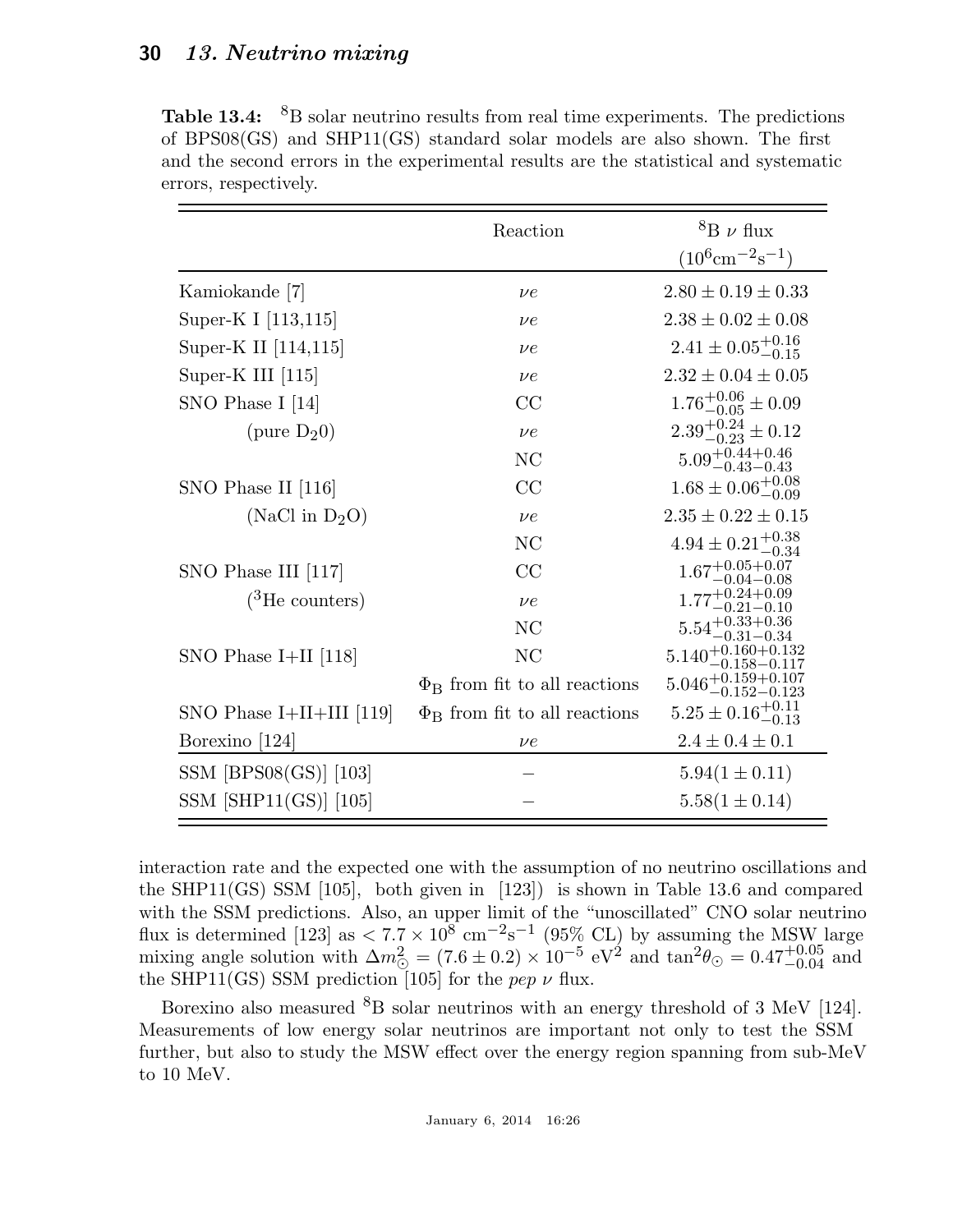|                                                    | Reaction | <sup>7</sup> Be $\nu$ flux<br>$(10^9 \text{cm}^{-2}\text{s}^{-1})$ |
|----------------------------------------------------|----------|--------------------------------------------------------------------|
| Borexino [121]                                     | $\nu e$  | $3.10 \pm 0.15$                                                    |
| $SSM$ [BPS08(GS)] [103]<br>$SSM$ [SHP11(GS)] [105] |          | $5.07(1 \pm 0.06)$<br>$5.00(1 \pm 0.07)$                           |

Table 13.5: <sup>7</sup>Be solar neutrino result from Borexino [121]. The predictions of BPS08(GS) and SHP11(GS) standard solar models are also shown.

Table 13.6: pep solar neutrino result from Borexino [123]. The predictions of BPS08(GS) and SHP11(GS) standard solar models are also shown.

|                         | Reaction | $pep \nu$ flux<br>$(10^8 \text{cm}^{-2}\text{s}^{-1})$ |
|-------------------------|----------|--------------------------------------------------------|
| Borexino [123]          | ve       | $1.0 \pm 0.2$                                          |
| $SSM$ [BPS08(GS)] [103] |          | $1.41(1 \pm 0.011)$                                    |
| $SSM$ [SHP11(GS)] [105] |          | $1.44(1 \pm 0.012)$                                    |

### 13.4.2. Evidence for solar neutrino flavour conversion :

Solar neutrino experiments achieved remarkable progress in the past ten years, and the solar-neutrino problem, which had remained unsolved for more than 30 years, has been understood as due to neutrino flavour conversion. In 2001, the initial SNO CC result combined with the Super-Kamiokande's high-statistics  $\nu e$  elastic scattering result [125] provided direct evidence for flavour conversion of solar neutrinos [13]. Later, SNO's NC measurements further strengthened this conclusion [14,116,117]. From the salt-phase measurement [116], the fluxes measured with CC, ES, and NC events were obtained as

$$
\phi_{\rm SNO}^{\rm CC} = (1.68 \pm 0.06^{+0.08}_{-0.09}) \times 10^6 \text{cm}^{-2} \text{s}^{-1} , \qquad (13.70)
$$

$$
\phi_{\rm SNO}^{\rm ES} = (2.35 \pm 0.22 \pm 0.15) \times 10^6 \text{cm}^{-2} \text{s}^{-1} , \qquad (13.71)
$$

$$
\phi_{\rm SNO}^{\rm NC} = (4.94 \pm 0.21^{+0.38}_{-0.34}) \times 10^6 \text{cm}^{-2} \text{s}^{-1} , \qquad (13.72)
$$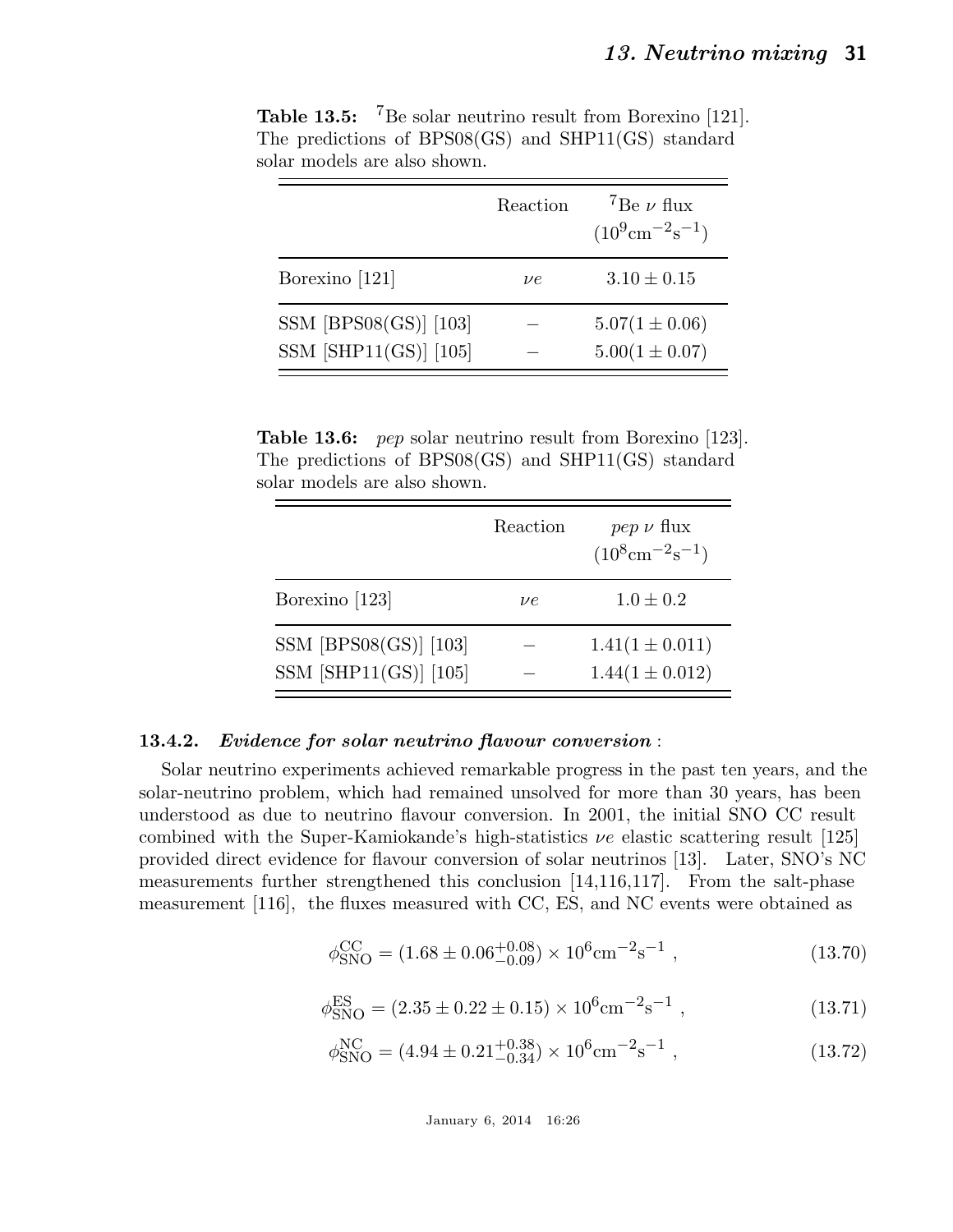

**Figure 13.3:** Fluxes of <sup>8</sup>B solar neutrinos,  $\phi(\nu_e)$ , and  $\phi(\nu_{\mu \text{ or } \tau})$ , deduced from the SNO's CC, ES, and NC results of the salt phase measurement [116]. The Super-Kamiokande ES flux is from Ref. 126. The BS05(OP) standard solar model prediction [102] is also shown. The bands represent the  $1\sigma$  error. The contours show the 68%, 95%, and 99% joint probability for  $\phi(\nu_e)$  and  $\phi(\nu_{\mu \text{ or } \tau})$ . The figure is from Ref. 116.

where the first errors are statistical and the second errors are systematic. In the case of  $\nu_e \rightarrow \nu_{\mu,\tau}$  transitions, Eq. (13.72) is a mixing-independent result and therefore tests solar models. It shows good agreement with the <sup>8</sup>B solar-neutrino flux predicted by the solar model [102]. Fig. 13.3 shows the salt phase result of  $\phi(\nu_{\mu \text{ or } \tau})$  versus the flux of electron neutrinos  $\phi(\nu_e)$  with the 68%, 95%, and 99% joint probability contours. The flux of non- $\nu_e$  active neutrinos,  $\phi(\nu_{\mu \text{ or } \tau})$ , can be deduced from these results. It is

$$
\phi(\nu_{\mu \text{ or } \tau}) = \left(3.26 \pm 0.25^{+0.40}_{-0.35}\right) \times 10^6 \text{cm}^{-2} \text{s}^{-1}.
$$
\n(13.73)

The non-zero  $\phi(\nu_{\mu \text{ or } \tau})$  is strong evidence for neutrino flavor conversion. These results are consistent with those expected from the LMA (large mixing angle) solution of solar neutrino oscillation in matter [26,27] with  $\Delta m_{\odot}^2 \sim 7.5 \times 10^{-5}$  eV<sup>2</sup> and  $\tan^2\theta_{\odot} \sim 0.45$ . However, with the SNO data alone, the possibility of other solutions cannot be excluded with sufficient statistical significance.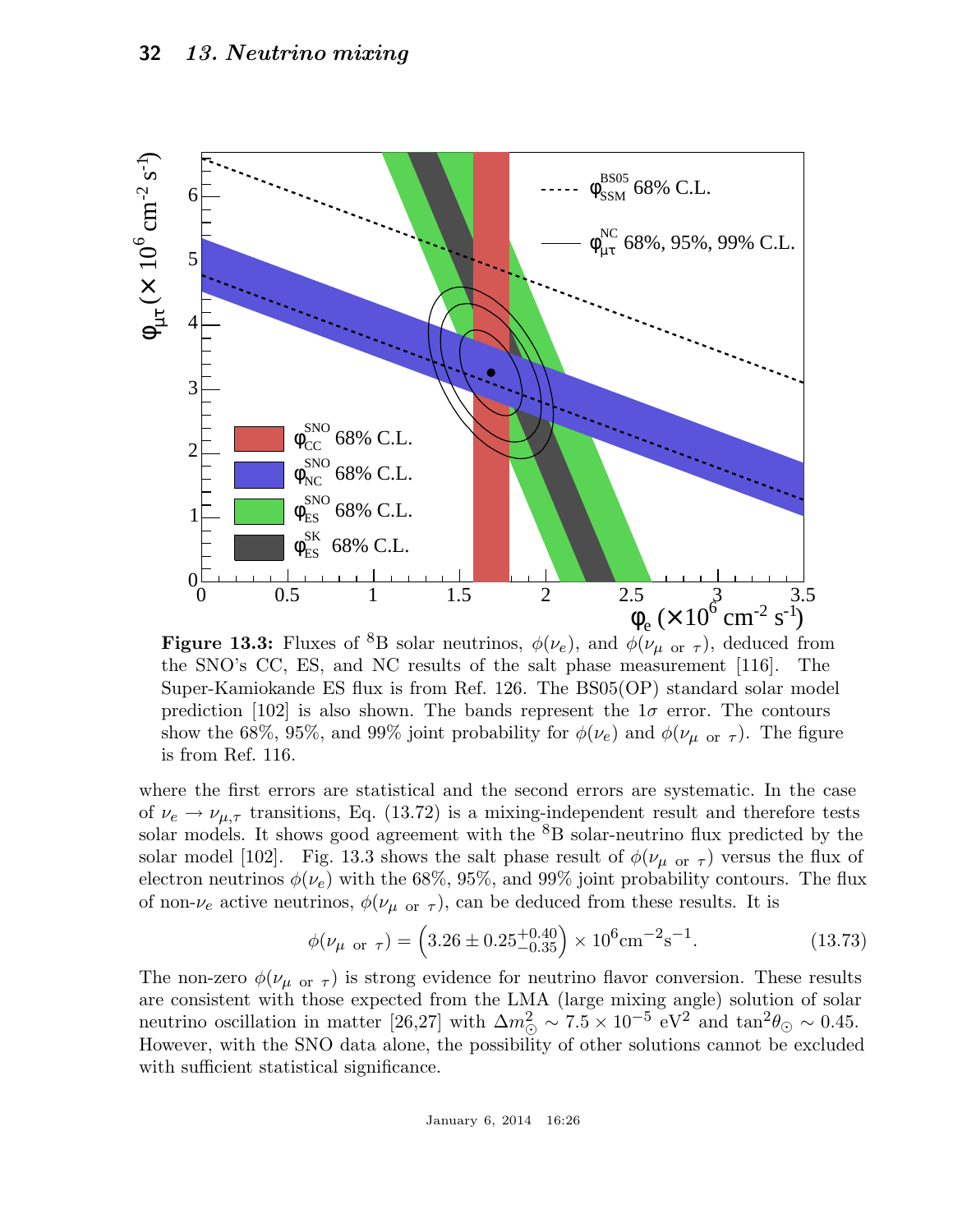

**Figure 13.4:** The ratio of the background and geoneutrino-subtracted  $\bar{\nu}_e$ spectrum, observed in the KamLAND experiment, to the predicted one without oscillations (survival probability) as a function of  $L_0/E$ , where  $L_0=180 \text{ km}$ . The histograms show the expected distributions based on the best-fit parameter values from the two- and three-flavor neutrino oscillation analyses. The figure is from Ref. 129.

#### 13.4.3. KamLAND experiment :

KamLAND is a 1-kton ultra-pure liquid scintillator detector located at the old Kamiokande's site in Japan. The primary goal of the KamLAND experiment was a long-baseline (flux-weighted average distance of ∼ 180 km) neutrino oscillation studies using  $\bar{\nu}_e$ 's emitted from nuclear power reactors. The reaction  $\bar{\nu}_e + p \rightarrow e^+ + n$  is used to detect reactor  $\bar{\nu}_e$ 's and a delayed coincidence of the positron with a 2.2 MeV  $\gamma$ -ray from neutron capture on a proton is used to reduce the backgrounds. With the reactor  $\bar{\nu}_e$ 's energy spectrum (< 8 MeV) and a prompt-energy analysis threshold of 2.6 MeV, this experiment has a sensitive  $\Delta m^2$  range down to ~ 10<sup>-5</sup> eV<sup>2</sup>. Therefore, if the LMA solution is the real solution of the solar neutrino problem, KamLAND should observe reactor  $\bar{\nu}_e$  disappearance, assuming CPT invariance.

The first KamLAND results [15] with 162 ton·yr exposure were reported in December 2002. The ratio of observed to expected (assuming no  $\bar{\nu}_e$  oscillations) number of events was

$$
\frac{N_{\rm obs} - N_{\rm BG}}{N_{\rm NoOsc}} = 0.611 \pm 0.085 \pm 0.041
$$
\n(13.74)

with obvious notation. This result showed clear evidence of an event deficit expected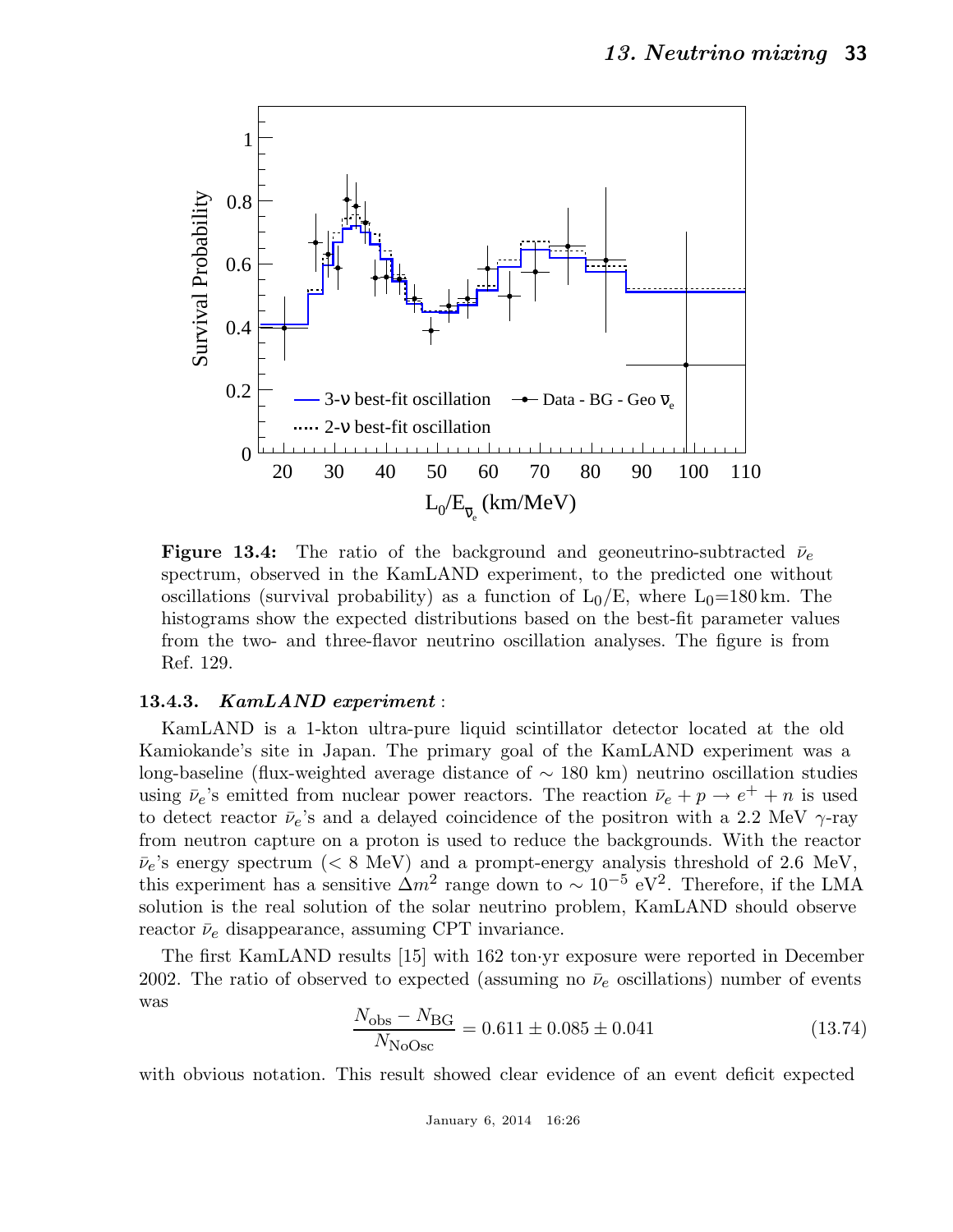from neutrino oscillations. The 95% CL allowed regions are obtained from the oscillation analysis with the observed event rates and positron spectrum shape. A combined global solar + KamLAND analysis showed that the LMA is a unique solution to the solar neutrino problem with  $> 5\sigma$  CL [127]. With increased statistics [16,128,129], KamLAND observed not only the distortion of the  $\bar{\nu}_e$  spectrum, but also for the first time the periodic feature of the  $\bar{\nu}_e$  survival probability expected from neutrino oscillations (see Fig. 13.4).

In the latest neutrino oscillation analysis in Ref. 130, parameters are better determined because of the reduction of uncertainties in the geo  $\bar{\nu}_e$  flux and other backgrounds, resulted from the recent long-term shutdown of nuclear reactors in Japan. Including the data on  $\theta_{13}$  from accelerator and short-baseline reactor experiments (see Section 13.6), a combined 3-neutrino oscillation analysis of solar and KamLAND data gives  $\tan^2\theta_{12} = 0.436^{+0.029}_{-0.025}$ ,  $\Delta m_{21}^2 = (7.53 \pm 0.18) \times 10^{-5} \text{ eV}^2$ , and  $\sin^2 \theta_{13} = 0.023 \pm 0.002$ .

# 13.5. Measurements of  $|\Delta m_{\rm A}^2|$  and  $\theta_{\rm A}$

### 13.5.1. Atmospheric neutrino results :

The interactions in massive underground detectors of atmospheric neutrinos provide a means of studying neutrino oscillations, because of the large range of distances traveled by these neutrinos ( $\sim$ 10 to 1.3 × 10<sup>4</sup> km) to reach a detector on Earth and relatively well-understood fluxes which are up-down symmetric (except for geomagnetic effects). Atmospheric neutrinos are produced by the decay of  $\pi$ and K mesons produced in the nuclear interactions of the primary component of cosmic rays in the atmosphere. Since pions are dominant and they decay according to  $\pi^{\pm} \rightarrow \mu^{\pm} + \nu_{\mu} (\bar{\nu}_{\mu}), \ \mu^{\pm} \rightarrow e^{\pm} + \nu_{e} (\bar{\nu}_{e}) + \bar{\nu}_{\mu} (\nu_{\mu}),$  we have for the ratio of the fluxes of  $(\nu_{\mu} + \bar{\nu}_{\mu})$  and  $(\nu_{e} + \bar{\nu}_{e})$  at low energies (  $\lesssim$  1 GeV) approximately  $\Phi(\nu_{\mu} + \bar{\nu}_{\mu}) : \Phi(\nu_{e} + \bar{\nu}_{e}) \approx 2 : 1$ . More elaborate calculations of the atmospheric neutrino fluxes are found in Refs. [131,132] (Honda *et al.*), [133] (Bartol), and [134] (FLUKA) with a typical uncertainty of  $10 \sim 20\%$ .

The first compelling evidence for the neutrino oscillation was presented by the Super-Kamiokande Collaboration (SK-I) in 1998 [17] from the observation of atmospheric neutrinos. The zenith-angle distributions of the  $\mu$ -like events which are mostly muonneutrino and muon antineutrino initiated charged-current interactions, showed a clear deficit compared to the no-oscillation expectation. Note that a water Cherenkov detector cannot measure the charge of the final-state leptons, and therefore neutrino and antineutrino induced events cannot be discriminated. Neutrino events having their vertex in the 22.5 kton fiducial volume in Super-Kamiokande are classified into fully contained (FC) events and partially contained (PC) events. The FC events are required to have no activity in the anti-counter. Single-ring events have only one charged lepton which radiates Cherenkov light in the final state, and particle identification is particularly clean for single-ring FC events. A ring produced by an e-like  $(e^{\pm}, \gamma)$  particle exhibits a more diffuse pattern than that produced by a  $\mu$ -like  $(\mu^{\pm}, \pi^{\pm})$  particle, since an e-like particle produces an electromagnetic shower and low-energy electrons suffer considerable multiple Coulomb scattering in water. All the PC events were assumed to be  $\mu$ -like since the PC events comprise a 98% pure charged-current  $\nu_{\mu}$  sample.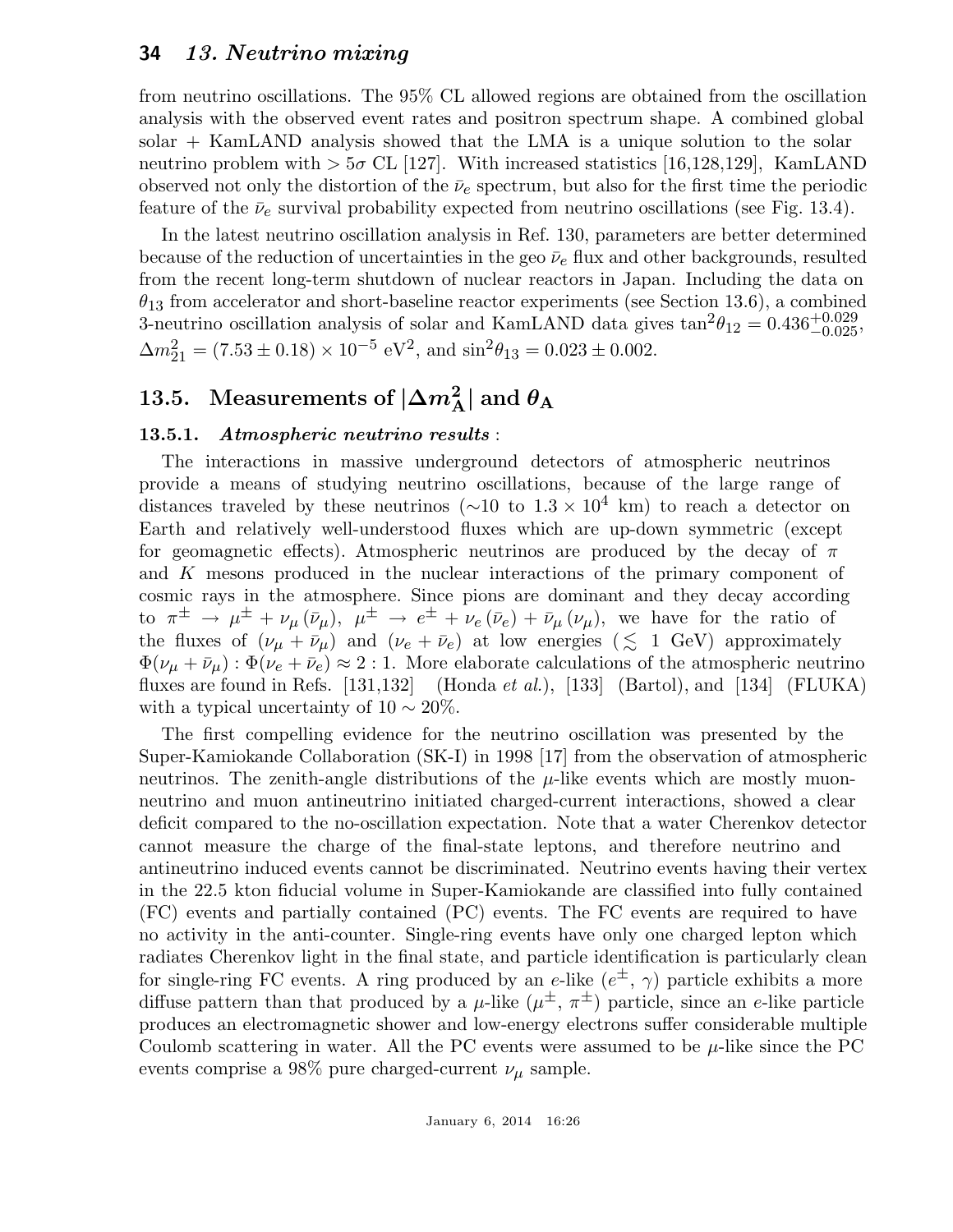

**Figure 13.5:** The zenith angle distributions for fully contained 1-ring  $e$ -like and  $\mu$ -like events with visible energy  $< 1.33$  GeV (sub-GeV) and  $> 1.33$  GeV (multi-GeV). For multi-GeV  $\mu$ -like events, a combined distribution with partially contained (PC) events is shown. The dotted histograms show the non-oscillated Monte Carlo events, and the solid histograms show the best-fit expectations for  $\nu_{\mu} \leftrightarrow \nu_{\tau}$  oscillations. (This figure is provided by the Super-Kamiokande Collab.)

Fig. 13.5 shows the zenith-angle distributions of e-like and  $\mu$ -like events from the SK-I measurement [135].  $\cos\theta = 1$  corresponds to the downward direction, while  $\cos\theta = -1$ corresponds to the upward direction. Events included in these plots are single-ring FC events subdivided into sub-GeV (visible energy  $\langle 1.33 \text{ GeV} \rangle$ ) events and multi-GeV (visible energy  $> 1.33$  GeV) events. The zenith-angle distribution of the multi-GeV  $\mu$ -like events is shown combined with that of the PC events. The final-state leptons in these events have good directional correlation with the parent neutrinos. The dotted histograms show the Monte Carlo expectation for neutrino events. If the produced flux of atmospheric neutrinos of a given flavour remains unchanged at the detector, the data should have similar distributions to the expectation. However, the zenith-angle distribution of the  $\mu$ -like events shows a strong deviation from the expectation. On the other hand, the zenith-angle distribution of the e-like events is consistent with the expectation. This characteristic feature may be interpreted that muon neutrinos coming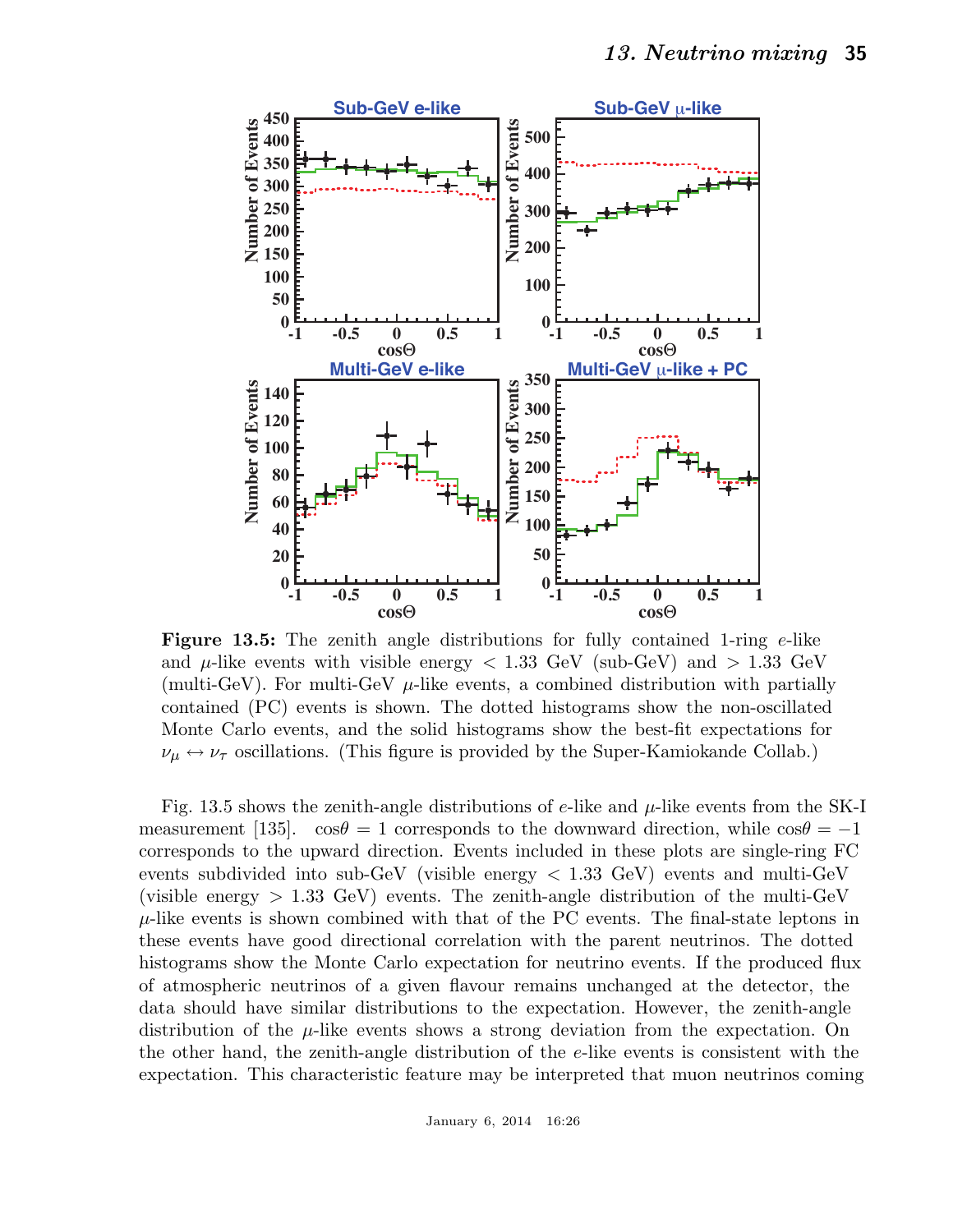

**Figure 13.6:** The 90% CL allowed regions from  $\nu_{\mu}$  disappearance results: T2K 2013 [23], T2K2011 [22], Super-Kamiokande [136], and MINOS [143]. The MINOS contour was obtained by assuming identical neutrino and antineutrino oscillation parameters. This figure is taken from Ref. 23.

from the opposite side of the Earth's atmosphere, having travelled  $\sim 10,000$  km, oscillate into other neutrinos and disappeared, while oscillations still do not take place for muon neutrinos coming from above the detector, having travelled from a few to a few tens km. Disappeared muon neutrinos may have oscillated into tau neutrinos because there is no indication of electron neutrino appearance. The atmospheric neutrinos corresponding to the events shown in Fig. 13.5 have  $E = 1 \sim 10$  GeV. With  $L = 10000$  km, the hypothesis of neutrino oscillations suggests  $\Delta m^2 \sim 10^{-3} - 10^{-4} \text{ eV}^2$ . The solid histograms show the best-fit results of a two-neutrino oscillation analysis with the hypothesis of  $\nu_\mu \leftrightarrow \nu_\tau$ . For the allowed parameter region from the recent results [136], see Fig. 13.6.

Although the SK-I atmospheric neutrino observations gave compelling evidence for muon neutrino disappearance which is consistent with two-neutrino oscillation  $\nu_{\mu} \leftrightarrow \nu_{\tau}$  [137], the question may be asked whether the observed muon neutrino disappearance is really due to neutrino oscillations. First, other exotic explanations such as neutrino decay [138] and quantum decoherence [139] cannot be completely ruled out from the zenith-angle distributions alone. To confirm neutrino oscillation, characteristic sinusoidal behavior of the conversion probability as a function of neutrino energy  $E$  for a fixed distance L in the case of long-baseline neutrino oscillation experiments, or as a function of  $L/E$  in the case of atmospheric neutrino experiments, should be observed. By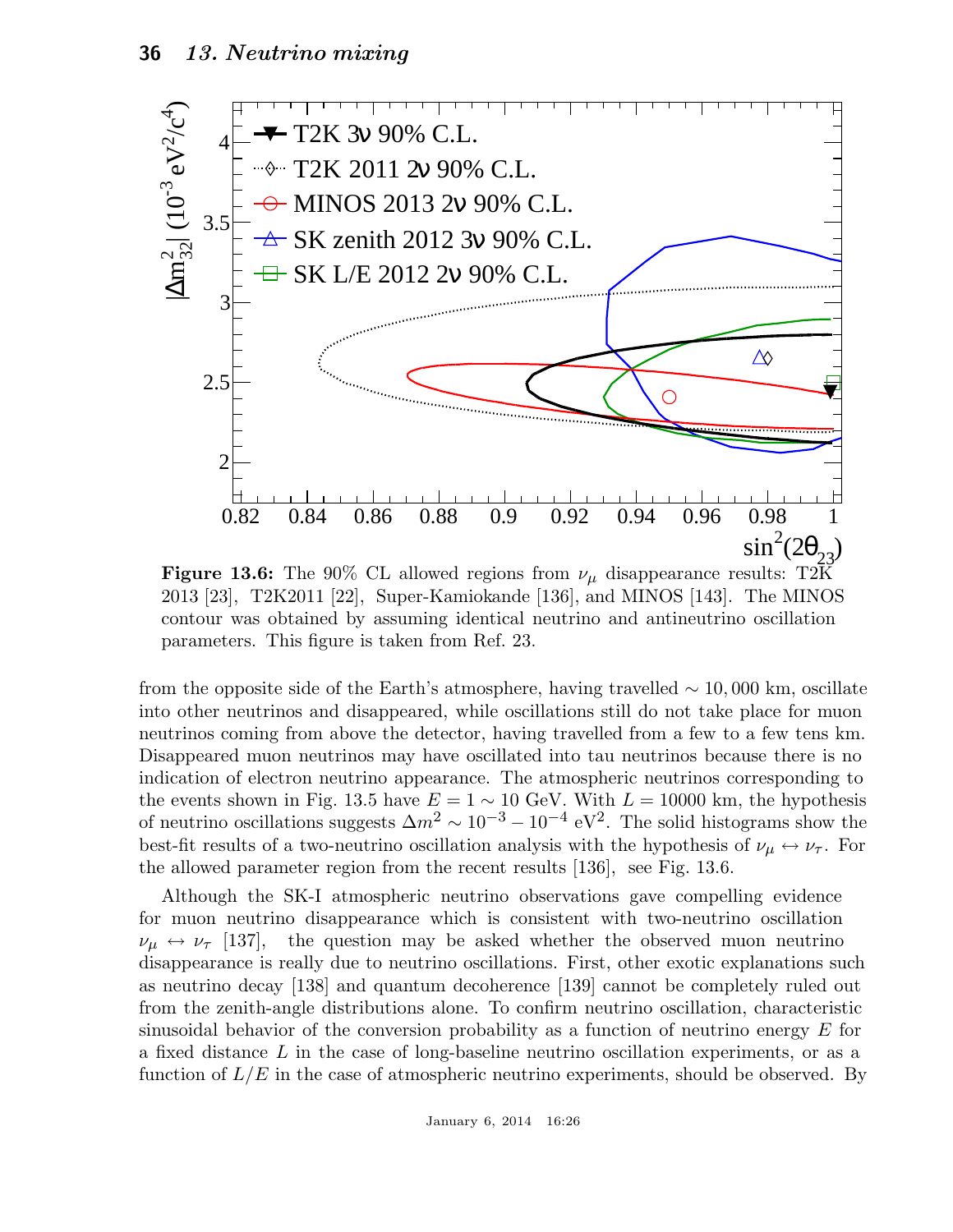selecting events with high  $L/E$  resolution, evidence for the dip in the  $L/E$  distribution was observed at the right place expected from the interpretation of the SK-I data in terms of  $\nu_{\mu} \leftrightarrow \nu_{\tau}$  oscillations [18], see Fig. 13.7. This dip cannot be explained by alternative hypotheses of neutrino decay and neutrino decoherence, and they are excluded at more than  $3\sigma$  in comparison with the neutrino oscillation interpretation. For the constraints obtained from the L/E analysis, see Fig. 13.6.

Second, a search for  $\nu_{\tau}$  appearance signal was performed by using the SK-I, -II, -III, and -IV atmospheric neutrino data. Though the Super-Kamiokande detector cannot identify a CC  $\nu_{\tau}$  interaction on event by event basis, the Super-Kamiokande Collaboration demonstrated  $\nu_{\tau}$  appearance at the 3.8 $\sigma$  level through a neural network analysis on the zenith-angle distribution of multi-GeV contained events [24].

A more direct search for  $\nu_{\tau}$  appearance with identified CC  $\nu_{\tau}$  interaction has been performed by an accelerator long baseline experiment OPERA; see the next subsection.



Figure 13.7: Results of the L/E analysis of SK-I atmospheric neutrino data. The points show the ratio of the data to the Monte Carlo prediction without oscillations, as a function of the reconstructed L/E. The error bars are statistical only. The solid line shows the best fit with 2-flavour  $\nu_{\mu} \leftrightarrow \nu_{\tau}$  oscillations. The dashed and dotted lines show the best fit expectations for neutrino decay and neutrino decoherence hypotheses, respectively. (From Ref. 18.)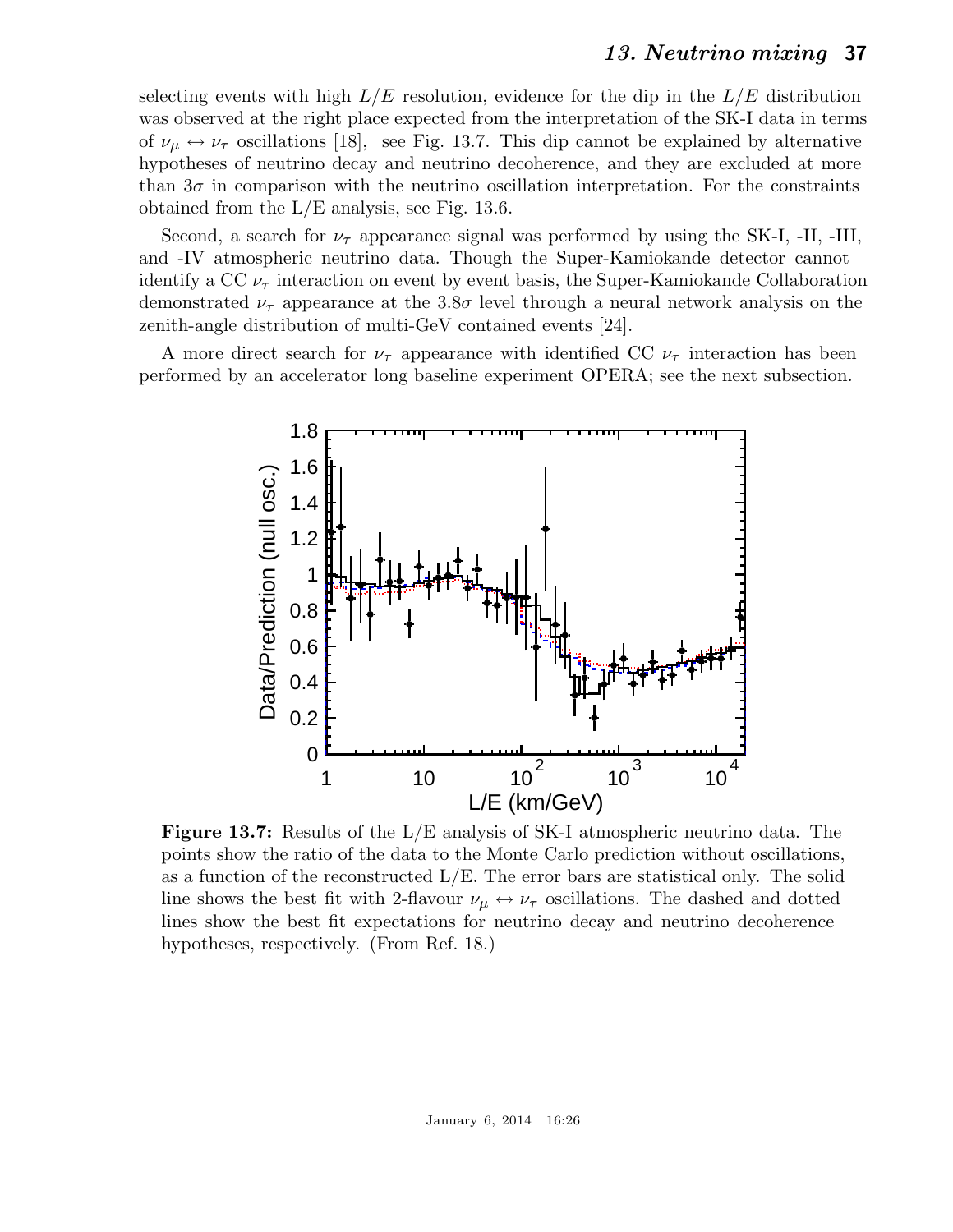### 13.5.2. Results from accelerator experiments :

The  $\Delta m^2 \geq 2 \times 10^{-3}$  eV<sup>2</sup> region can be explored by accelerator-based long-baseline experiments with typically  $E \sim 1$  GeV and  $L \sim$  several hundred km. With a fixed baseline distance and a narrower, well understood neutrino spectrum, the value of  $|\Delta m_{\rm A}^2|$ and, with higher statistics, also the mixing angle, are potentially better constrained in accelerator experiments than from atmospheric neutrino observations.

The K2K (KEK-to-Kamioka) long-baseline neutrino oscillation experiment [19] is the first accelerator-based experiment with a neutrino path length extending hundreds of kilometers. K2K aimed at confirmation of the neutrino oscillation in  $\nu_{\mu}$  disappearance in the  $|\Delta m_{\rm A}^2| \geq 2 \times 10^{-3}$  eV<sup>2</sup> region. A horn-focused wide-band muon neutrino beam having an average  $L/E_\nu \sim 200$  ( $L = 250$  km,  $\langle E_\nu \rangle \sim 1.3$  GeV), was produced by 12-GeV protons from the KEK-PS and directed to the Super-Kamiokande detector. The spectrum and profile of the neutrino beam were measured by a near neutrino detector system located 300 m downstream from the production target.



Figure 13.8: The top panel shows the energy spectra of fully reconstructed events in the MINOS far detector classified as CC interactions. The bottom panel shows the background subtracted ratios of data to the no-oscillation hypothesis. The best fit with the hypothesis of  $\nu_{\mu} \rightarrow \nu_{\tau}$  oscillations as well as the best fit to alternative models (neutrino decay and decoherence) is also shown. This figure is taken from Ref. 140.

The construction of the K2K neutrino beam line and the near detector began before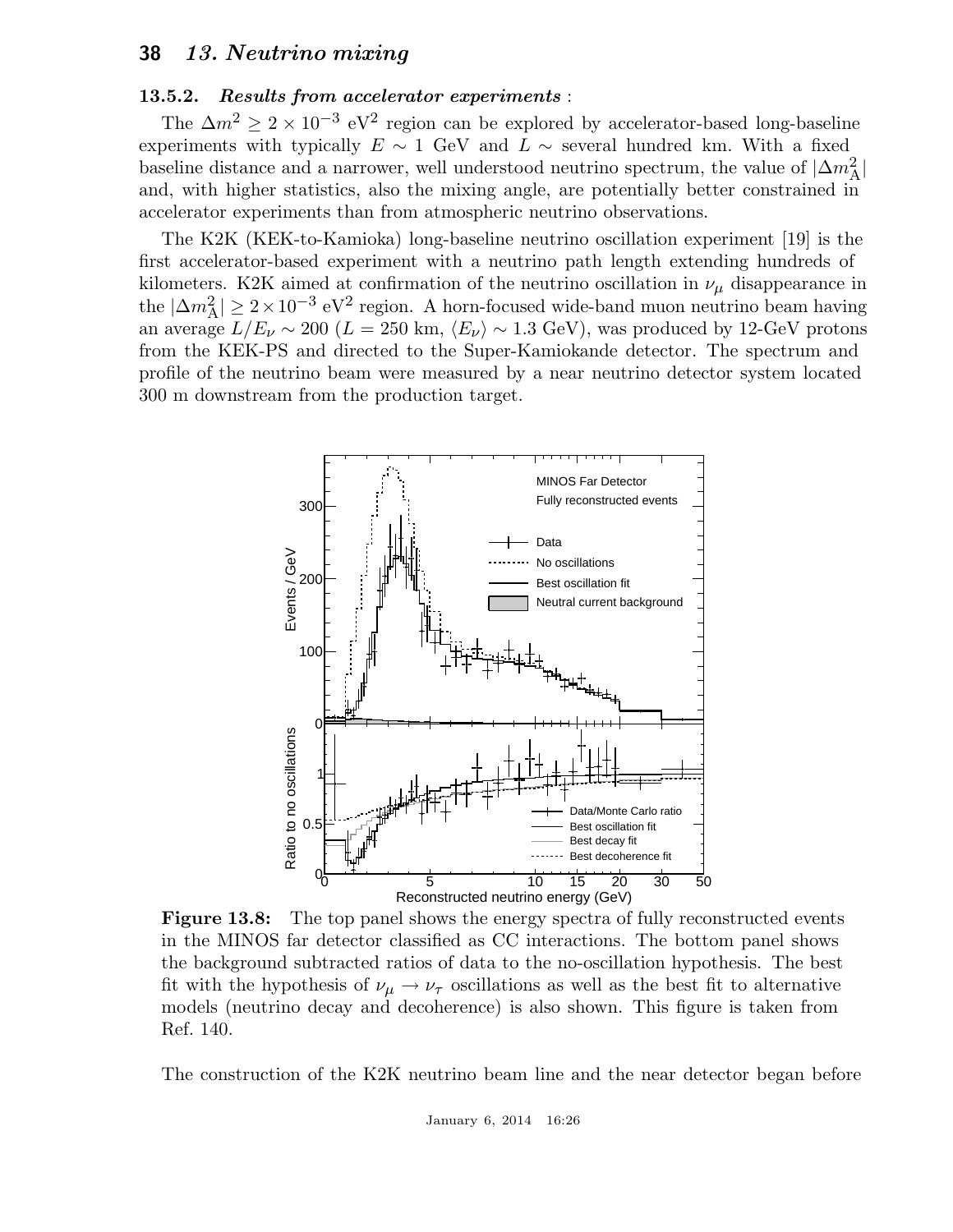Super-Kamiokande's discovery of atmospheric neutrino oscillations. K2K experiment started data-taking in 1999 and was completed in 2004. The total number of protons on target (POT) for physics analysis amounted to  $0.92 \times 10^{20}$ . The observed number of beam-originated FC events in the 22.5 kton fiducial volume of Super-Kamiokande was 112, compared with an expectation of  $158.1_{-8.6}^{+9.2}$  $^{+9.2}_{-8.6}$  events without oscillation. For 58 1-ring  $\mu$ -like subset of the data, the neutrino energy was reconstructed from measured muon momentum and angle, assuming CC quasi-elastic kinematics. The measured energy spectrum showed the distortion expected from neutrino oscillations. The probability that the observations are due to a statistical fluctuation instead of neutrino oscillation is 0.0015\% or 4.3  $\sigma$  [19].

MINOS is the second long-baseline neutrino oscillation experiment with near and far detectors. Neutrinos are produced by the NuMI (Neutrinos at the Main Injector) facility using 120 GeV protons from the Fermilab Main Injector. The far detector is a 5.4 kton (total mass) iron-scintillator tracking calorimeter with toroidal magnetic field, located underground in the Soudan mine. The baseline distance is 735 km. The near detector is also an iron-scintillator tracking calorimeter with toroidal magnetic field, with a total mass of 0.98 kton. The neutrino beam is a horn-focused wide-band beam. Its energy spectrum can be varied by moving the target position relative to the first horn and changing the horn current.

MINOS started the neutrino-beam run in 2005. Earlier  $\nu_{\mu}$  disappearance results were reported in Refs. [20,21,140]. Most of the data were taken with a "low-energy" option for the spectrum of the neutrino beam (the flux was enhanced in the 1-5 GeV energy range, peaking at 3 GeV). Fig. 13.8 shows the ratio of observed energy spectra and the expected spectra with no oscillation [140]. The MINOS data clearly favor the  $\nu_{\mu}$ disappearance. The alternative models to explain the  $\nu_{\mu}$  disappearance, neutrino decay and quantum decoherence of neutrinos, are disfavored at the  $7\sigma$  and  $9\sigma$ , respectively, by these MINOS data (see Fig. 13.8).

In addition to  $\nu_{\mu}$  disappearance, MINOS first observed muon antineutrino disappearance [141,142] with the NUMI beam line optimized for  $\bar{\nu}_{\mu}$  production. Actually, MINOS produced a " $\nu_{\mu}$ -dominated" or " $\bar{\nu}_{\mu}$ -enhanced" beam by selectively focusing positive or negative pions and kaons. MINOS recently reported [143] the results of the neutrino oscillation analysis based on the data obtained with  $10.71 \times 10^{20}$  POT of the  $\nu_{\mu}$ -dominated beam and 3.36 × 10<sup>20</sup> POT of the  $\bar{\nu}_{\mu}$ -enhanced beam. In addition, they used the atmospheric neutrino data based on the MINOS far detector exposure of 37.88 kt·yr [144]. Because the MINOS detector has a capability to separate neutrinos and antineutrinos on the event-by-event basis, it can use both  $\nu_{\mu}$  and  $\bar{\nu}_{\mu}$  contained events from the  $\nu_{\mu}$ -dominated beam. From the  $\bar{\nu}_{\mu}$ -enhanced beam,  $\bar{\nu}_{\mu}$  contained events are used. For the complete data sets used, refer to Ref. 143. Assuming the identical oscillation parameters for neutrinos and antineutrinos, the results of the fit within the two-neutrino oscillation framework using the full MINOS data sample yielded  $|\Delta m_{\rm A}^2| = (2.41^{+0.09}_{-0.10}) \times 10^{-3} \text{ eV}^2$  and  $\sin^2 2\theta_{\rm A} = 0.950^{+0.035}_{-0.036}$ , or  $\sin^2 2\theta_{\rm A} > 0.890$  at 90% CL. This result disfavors maximal mixing at the 86% CL. The 90% CL allowed region obtained from this analysis is shown in Fig. 13.6. Allowing independent oscillations for neutrinos and antineutrinos, characterised respectively by  $|\Delta m_A^2|$ ,  $\theta_A$  and  $|\Delta \bar{m}_A^2|$ ,  $\bar{\theta}_A$ ,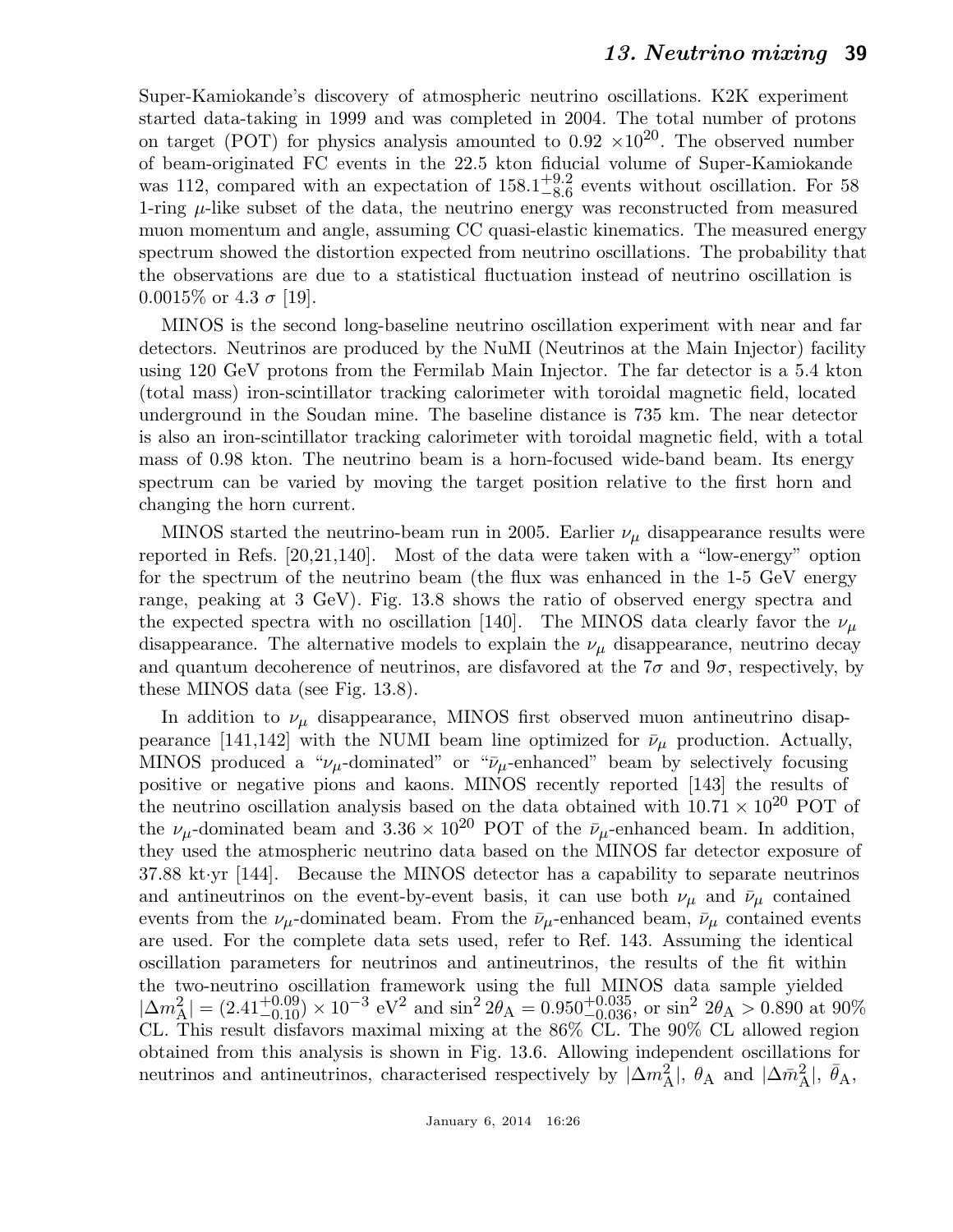the results of the fit are  $|\Delta \bar{m}_{\rm A}^2| = (2.50_{-0.25}^{+0.23}) \times 10^{-3} \text{ eV}^2$  and  $\sin^2 2\bar{\theta}_{\rm A} = 0.97_{-0.08}^{+0.03}$ , or  $\sin^2 2\theta_A > 0.83$  at 90% CL, and  $|\Delta m_A^2|$  -  $|\Delta \bar{m}_A^2| = (0.12^{+0.24}_{-0.26}) \times 10^{-3}$  eV<sup>2</sup>.

The T2K experiment is the first off-axis long-baseline neutrino oscillation experiment. The baseline distance is 295 km between the J-PARC in Tokai, Japan and Super-Kamiokande. A narrow-band  $\nu_{\mu}$  beam with a peak energy of 0.6 GeV, produced by 30 GeV protons from the J-PARC Main Ring, is directed  $2.5^{\circ}$  off-axis to SK. With this configuration, the  $\nu_{\mu}$  beam is tuned to the first oscillation maximum. T2K started the first physics run in 2010. The first  $\nu_{\mu}$  disappearance results with an off-axis beam were published in [22]. In the recently updated  $\nu_{\mu}$  disappearance results [23] with  $3.01 \times 10^{20}$ POT, 58 1-ring  $\mu$ -like events are observed, while 205  $\pm$  17 events are expected for no neutrino oscillation. From three-neutrino oscillation analysis assuming  $\Delta m_{32}^2 > 0$  (normal mass ordering/hierarchy; see Section 13.8) and using  $\sin^2 2\theta_{13} = 0.098$ ,  $\Delta m_{21}^{27} = 7.5 \times 10^{-5}$  $eV^2$ ,  $\sin^2 2\theta_{12} = 0.857$ , and  $\delta = 0$ , the best-fit values of  $\sin^2 \theta_{23} = 0.514 \pm 0.082$  and  $|\Delta m_{32}^2| = 2.44_{-0.15}^{+0.17} \times 10^{-3}$  eV<sup>2</sup> are obtained. At the best-fit point, sin<sup>2</sup> 2 $\theta_{23} = 0.999$ . The T2K result is, therefore, consistent with maximal mixing. Fig. 13.6 shows the 90% CL allowed region of  $\sin^2 2\theta_{23}$  and  $|\Delta m_{32}^2|$ , which is compared with the 90% CL allowed regions from the SK atmospheric neutrino observations [136], the MINOS experiment [143], and the earlier T2K result [22].

The regions of neutrino parameter space favored or excluded by various neutrino oscillation experiments are shown in Fig. 13.9.

Although the atmospheric neutrino oscillations and accelerator long-baseline  $\nu_{\mu}$ disappearance data are fully consistent with  $\nu_{\mu} \rightarrow \nu_{\tau}$  oscillations, detection of identified CC  $\nu_{\tau}$  interaction on event-by-event basis remained to be demonstrated. For this purpose, a promising method is an accelerator long-baseline experiment using emulsion technique to identify short-lived  $\tau$  leptons event-by-event. The only experiment of this kind is OPERA with a target mass of 1290 tons, a neutrino source at CERN and a detector at Gran Sasso with the baseline distance of 730 km. The detector is a combination of the "Emulsion Cloud Chamber" and magnetized spectrometer. The CNGS (CERN Neutrinos to Gran Sasso) neutrino beam with  $\langle E_{\nu} \rangle = 17$  GeV is produced by high-energy protons from the CERN SPS. OPERA reported observation of the first  $\nu_{\tau}$  candidate in the hadronic decay channel of  $\tau$  in 2008 and 2009 runs [60,61], corresponding to an exposure of  $5.30 \times 10^{19}$  POT, with expectation of 1.65 signal events [61]. As of July 2013, OPERA analyzed the data corresponding to an exposure of  $17.97 \times 10^{19}$  POT and found the second  $\nu_{\tau}$  candidate satisfying the criteria for the  $\tau \rightarrow 3h$  decay kinematics and the third  $\nu_{\tau}$  candidate in the  $\tau \rightarrow \mu$  channel. With a simple counting method (likelihood approach), the observation of these three  $\nu_{\tau}$  candidates correspond to  $3.2\sigma$  $(3.5\sigma)$  significance of non-null observation [25].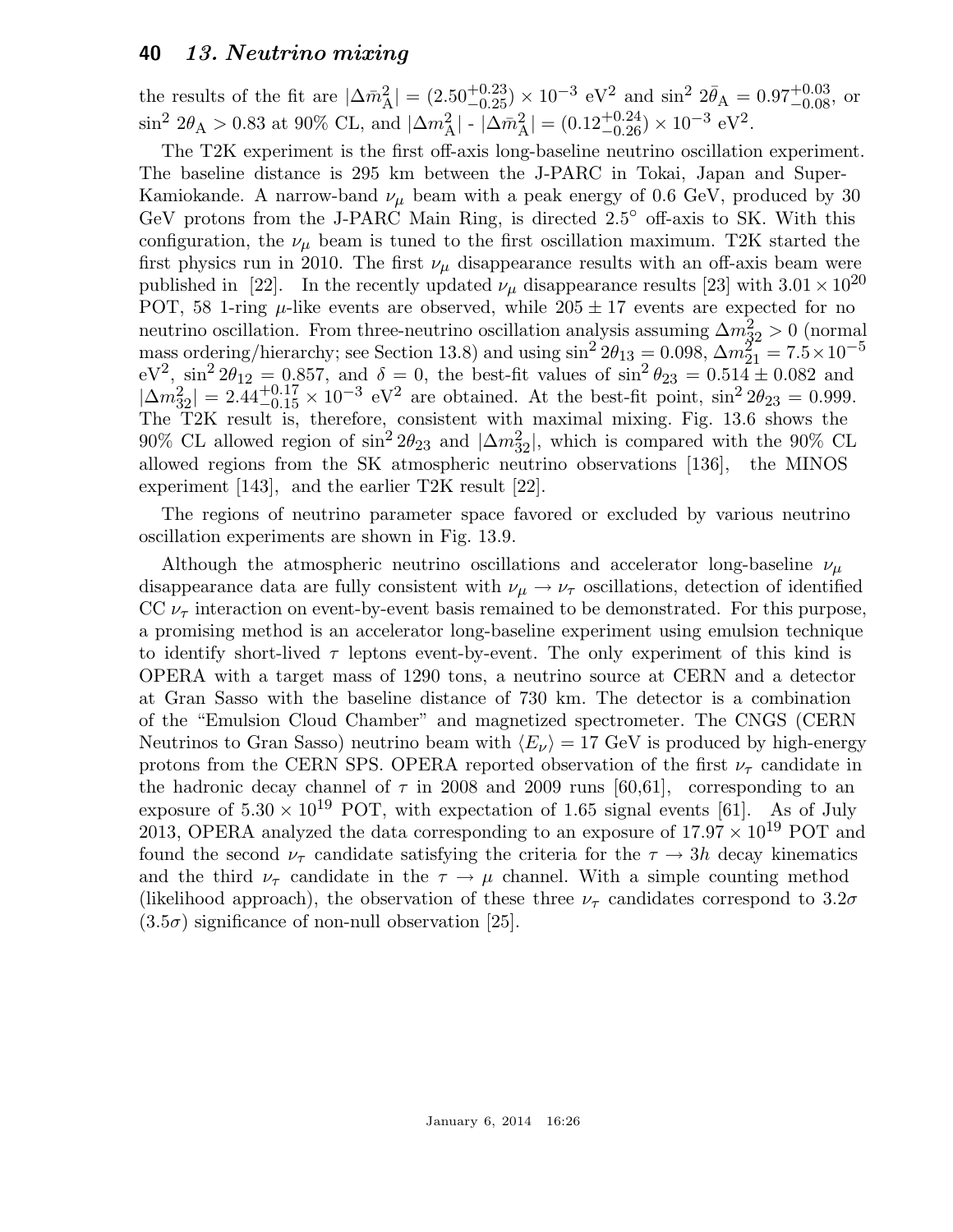

Figure 13.9: The regions of squared-mass splitting and mixing angle favored or excluded by various experiments based on two-flavor neutrino oscillation analyses. The figure was contributed by H. Murayama (University of California, Berkeley, and IPMU, University of Tokyo). References to the data used in the figure can be found at http://hitoshi.berkeley.edu/neutrino.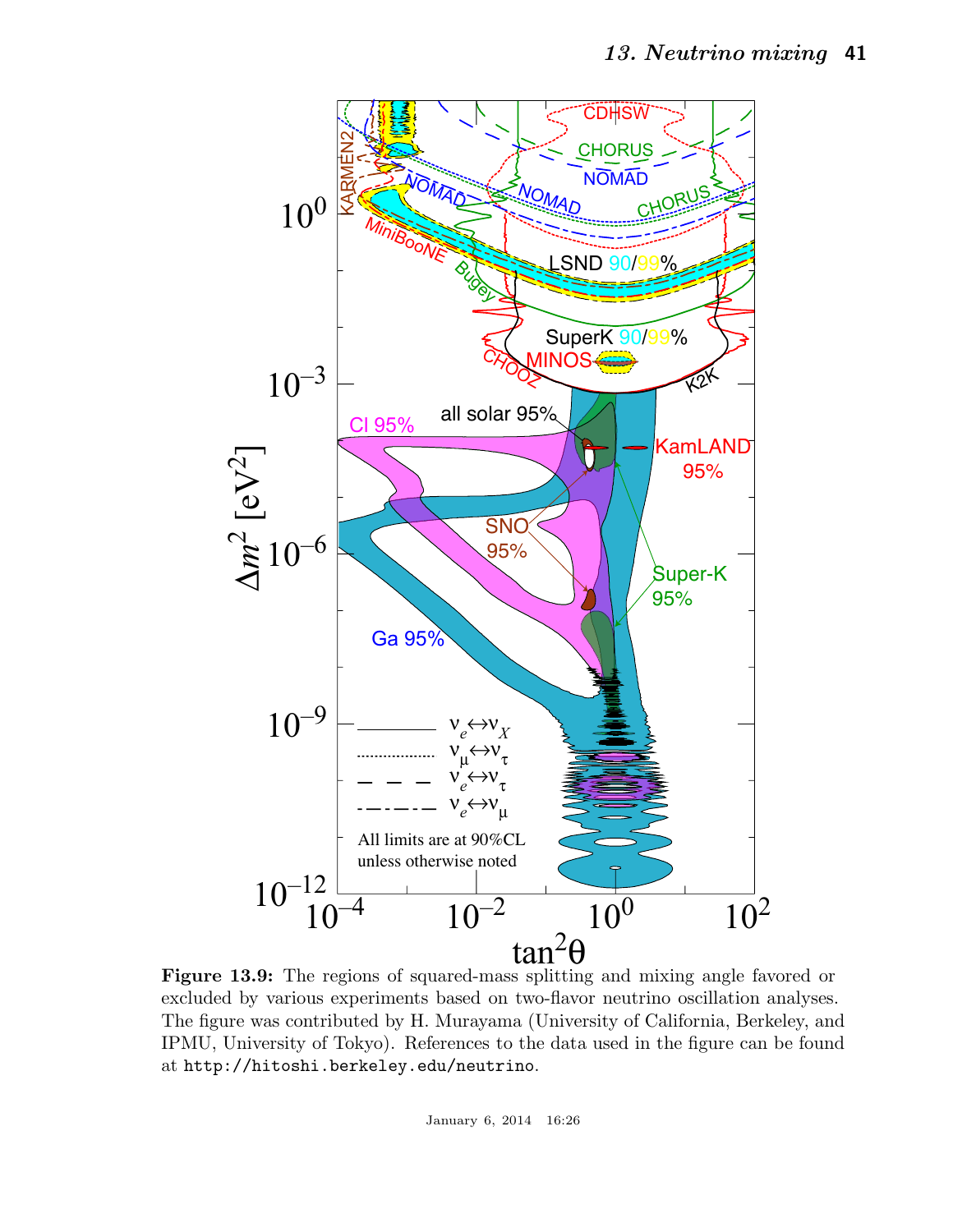### 13.6. Measurements of  $\theta_{13}$

Reactor  $\bar{\nu}_e$  disappearance experiments with  $L \sim 1$  km,  $\langle E \rangle \sim 3$  MeV are sensitive to  $\sim E/L \sim 3 \times 10^{-3}$  eV<sup>2</sup> ~  $|\Delta m_A^2|$ . At this baseline distance, the reactor  $\bar{\nu}_e$  oscillations driven by  $\Delta m_{\odot}^2$  are negligible. Therefore, as can be seen from Eq. (13.22) and Eq. (13.24),  $\theta_{13}$  can be directly measured. A reactor neutrino oscillation experiment at the Chooz nuclear power station in France [58] was the first experiment of this kind. The detector was located in an underground laboratory with 300 mwe (meter water equivalent) rock overburden, at about 1 km from the neutrino source. It consisted of a central 5-ton target filled with 0.09% gadolinium loaded liquid scintillator, surrounded by an intermediate 17-ton and outer 90-ton regions filled with undoped liquid scintillator. Reactor  $\bar{\nu}_e$ 's were detected via the reaction  $\bar{\nu}_e + p \rightarrow e^+ + n$ . Gd-doping was chosen to maximize the neutron capture efficiency. The Chooz experiment [58] found no evidence for  $\bar{\nu}_e$  disappearance.

In 2012, the three reactor neutrino experiments Double Chooz [59], Daya Bay [31], and RENO [32] reported their first results on reactor  $\bar{\nu}_e$  disappearance. Daya Bay and RENO measured reactor  $\bar{\nu}_e$ s with near and far detectors, and they obtained evidence for non-zero  $\theta_{13}$  with a significance around  $5\sigma$ . These three experiments have been accumulating statistics and improved results have been frequently reported (see below).

The  $\bar{\nu}_e$  detectors of all the three experiments have similar structures; an antineutrino detector consisting of three layers and an optically independent outer veto detector. The innermost layer of the antineutrino detector is filled with Gd-doped liquid scintillator (LS), which is surrounded by a " $\gamma$ -catcher" layer filled with Gd-free LS, and outside the γ-catcher is a buffer layer filled with mineral oil. An outer veto detector is filled with purified water (Daya Bay and RENO) or LS (Double Chooz). Double Chooz is planning to have a near detector in 2014.

The Daya Bay experiment [31,35] measured  $\bar{\nu}_e$ s from the Daya Bay nuclear power complex (six 2.9 GW<sub>th</sub> reactors) in China with six functionally identical detectors deployed in two near (470 m and 576 m of flux-weighted baselines) and one far (1648 m) underground halls. Initially, Daya Bay reported [31]  $5.2\sigma$  evidence for non-zero  $\theta_{13}$ with live time of 55 days. More recent Daya Bay results [35] with live time of 139 days showed that the ratio of the observed to expected number of  $\bar{\nu}_e$ s at the far hall is  $R = 0.944 \pm 0.007 \pm 0.003$  and the rate-only analysis in a three neutrino framework yielded  $\sin^2 2\theta_{13} = 0.089 \pm 0.010 \pm 0.005$ . This result excludes the no-oscillation hypothesis with a significance of 7.7 $\sigma$  [35]( see also Ref. 145).

The RENO experiment [32] measured  $\bar{\nu}_{e}$ s from six 2.8 GW<sub>th</sub> reactors at Yonggwang Nuclear Power Plant in Korea with two identical detectors located at 294 m and 1383 m from the reactor array center. Initially with 229 days of running time, RENO reported [32] the ratio of the observed to expected number of  $\bar{\nu}_e$ s in the far detector of  $R = 0.920 \pm 0.009 \pm 0.014$ , and  $\sin^2 2\theta_{13} = 0.113 \pm 0.013 \pm 0.019$  obtained from a rate-only analysis. This result excluded the no-oscillation hypothesis at the  $4.9\sigma$  level. In March, 2013, RENO reported [79] a new result of  $\sin^2 2\theta_{13} = 0.100 \pm 0.010 \pm 0.015$  from 402 live days of the data.

The Double Chooz experiment [59,33] measured  $\bar{\nu}_e$ s from two 4.25 GW<sub>th</sub> reactors with a far detector at 1050 m from the two reactor cores. Double Chooz initially reported [59]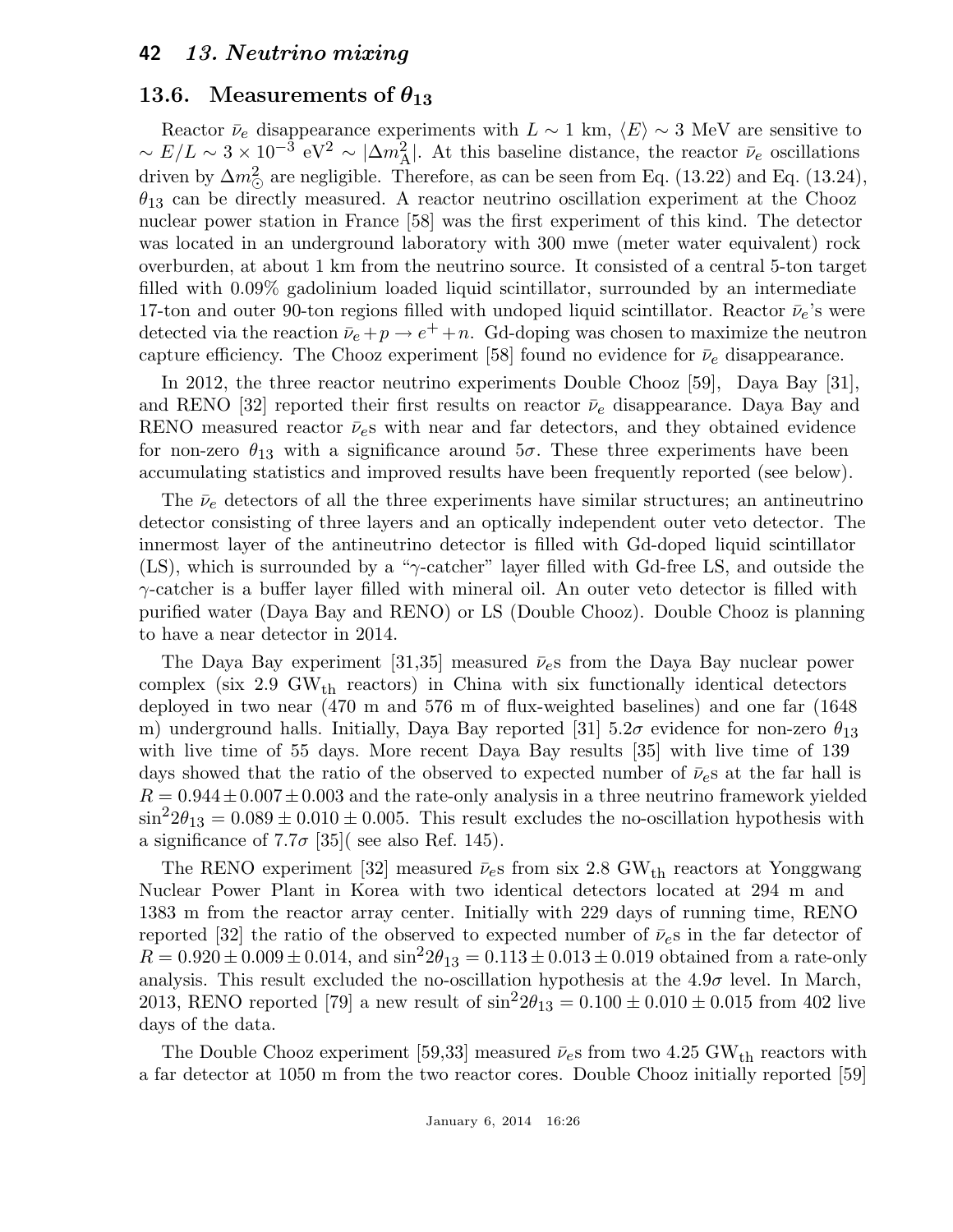$\sin^2 2\theta_{13} = 0.086 \pm 0.041 \pm 0.030$  with 101 days of data, and more recently [33]  $\sin^2 2\theta_{13} = 0.109 \pm 0.030 \pm 0.025$  with 227.93 live days of running, by analyzing the rate and energy spectrum of prompt positrons using the reactor  $\bar{\nu}_e$  spectrum of Ref. 160 and Ref. 156 and the Bugey4 rate measurement [146]. The latter data exclude the no-oscillation hypothesis at 2.9σ. Double Chooz also measured  $\theta_{13}$  using inverse β-decay interactions with neutron capture on hydrogen (H-capture) [147], or from combined fit of Gd-capture and H-capture rate+spectrum, etc. [148], and consistent results are obtained. Double Chooz will have a near detector at 415 m from the core. It will be operational in 2014.

In the accelerator neutrino oscillation experiments with conventional neutrino beams,  $\theta_{13}$  can be measured using  $\nu_\mu \rightarrow \nu_e$  appearance. By examining the expression for the probability of  $\nu_{\mu} \rightarrow \nu_{e}$  oscillations in matter (given by Eq. (13.45)) it is understood that subleading terms could have rather large effects and the unknown CP-violating phase  $\delta$ causes uncertainties in determining the value of  $\theta_{13}$ . Actually, from the measurement of  $\nu_{\mu} \rightarrow \nu_{e}$  appearance,  $\theta_{13}$  is given as a function of  $\delta$  for a given sign and value of  $\Delta m_{\rm A}^{2}$ , or of  $\Delta m_{32}^2 \cong \Delta m_{31}^2$ , and values of  $\theta_{23}$ ,  $\Delta m_{21}^2$  and  $\theta_{12}$ . Therefore, a single experiment with a neutrino beam cannot determine the value of  $\theta_{13}$ , although it is possible to establish a non-zero  $\theta_{13}$ .

In 2011, experimental indications of  $\nu_{\mu} \rightarrow \nu_{e}$  oscillations and a non-zero  $\theta_{13}$  have been reported by the T2K [28] experiment. The T2K [28] Collaboration observed, with  $1.43\times10^{20}$  POT, six  $\nu_e$  candidate events having all characteristics of being due to  $\nu_\mu \rightarrow \nu_e$ oscillations, while the expectation for  $\theta_{13} = 0$  is  $1.5 \pm 0.3$  events. This result implies a non-zero  $\theta_{13}$  with statistical significance of 2.5 $\sigma$ . In [34] T2K reported updated results. With  $3.01 \times 10^{20}$  POT, 11  $\nu_e$  candidates were observed, while the number of expected events for  $\theta_{13} = 0$  is  $3.3 \pm 0.4$ , implying a non-zero  $\theta_{13}$  with a significance of  $3.1\sigma$ . For  $\delta = 0$ ,  $\sin^2 2\theta_{23} = 1$  and  $\Delta m_A^2 = 2.4 \times 10^{-3}$  eV<sup>2</sup>, this result gives  $\sin^2 2\theta_{13} = 0.088^{+0.049}_{-0.039}$ . Recently, T2K announced [149] the observation of 28  $\nu_e$  appearance events with 4.64 predicted background events. For  $\sin^2 2\theta_{23} = 1$  and  $\delta = 0$ , this result means that  $\theta_{13} = 0$ is excluded with a significance of  $7.5\sigma$ .

The MINOS Collaboration [29] also searched for the  $\nu_{\mu} \rightarrow \nu_{e}$  appearance signal. Though dependent on the definition of the signal, typically 62 candidate events are observed with an exposure of  $8.2 \times 10^{20}$  POT, while the expectation for  $\theta_{13} = 0$  is  $49.6 \pm 7.0 \pm 2.7$  events. The MINOS data disfavored the  $\theta_{13} = 0$  hypothesis at the 89% CL [29]. Recently, MINOS has extended the analysis using  $10.6 \times 10^{20}$  POT v-beam mode and  $3.3 \times 10^{20}$  POT  $\bar{\nu}$ -beam mode data [150]. Assuming  $\Delta m_A^2 > 0$  $(\Delta m_{\rm A}^2 < 0)$ ,  $\delta = 0$ , and  $\theta_{23} < \pi/4$ , the results of this analysis imply that 0.01 (0.03) < 2  $\sin^2\theta_{23}$   $\sin^2\theta_{13}$  < 0.12 (0.18) at the 90% CL, with the best fit value 2  $\sin^2\theta_{23}$  $\sin^2 2\theta_{13} = 0.051 \overline{+0.038}$   $(0.093 \overline{+0.054})$ .

Turning to atmospheric and solar neutrino observations, Eq. (13.40) to Eq. (13.43) and Eq. (13.62) indicate that they are sensitive to  $\theta_{13}$  through sub-leading effects. So far, the SK, SNO, and KamLAND Collaborations presented their own  $\theta_{13}$  analyses by adding or updating their own data. In the atmospheric neutrino sector, the SK group analyzed its atmospheric neutrino data [80,151], and in the solar neutrino sector,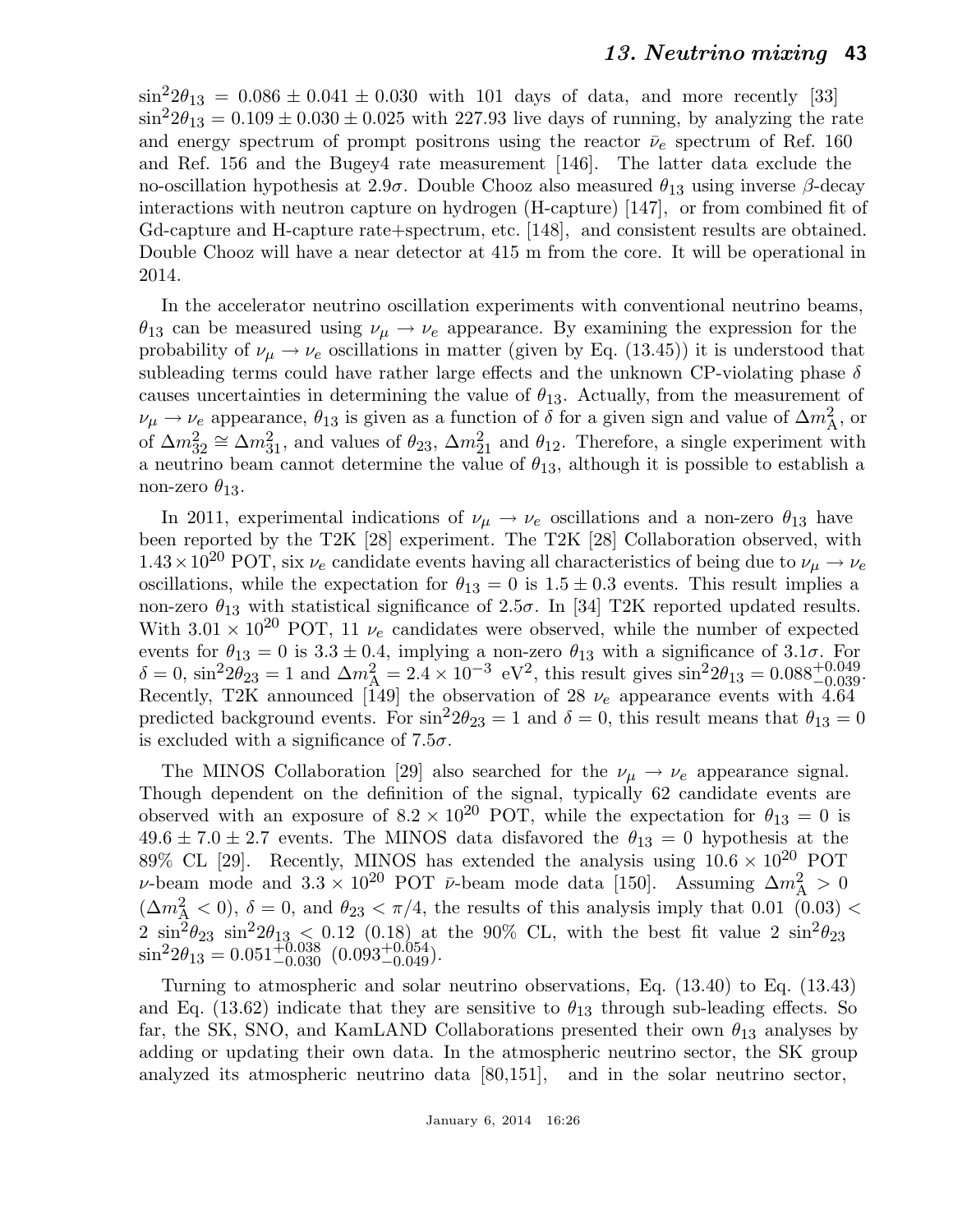SNO [118], SK [115], and KamLAND [129,130] analyzed the data from all solar neutrino experiments, with or without the KamLAND data, in terms of 3-neutrino oscillations. In addition, KamLAND [129,130] made a global analysis of all available neutrino data at the time of analysis, incorporating the reactor, atmospheric and accelerator data.

All these results are consistent with the recent results from accerelator [28,29] and reactor [59,31,32] experiments.

### 13.7. Search for Oscillations Involving Light Sterile Neutrinos

Although the mixing of the 3 flavour neutrino states has been experimentally well established, implying the existence of 3 light neutrinos  $\nu_i$  having masses  $m_i$  not exceeding approximately 1 eV, there have been possible hints for the presence in the mixing of one or more additional neutrino states with masses at the eV scale. If these states exist, they must be related to the existence of one or more sterile neutrinos (sterile neutrino fields) which mix with the active flavour neutrinos (active flavour neutrino fields). The hints under discussion have been obtained: i) in the LSND  $\bar{\nu}_{\mu} \rightarrow \bar{\nu}_{e}$  appearance experiment [152], in which a significant excess of events over the background is claimed to have been observed, ii) from the analysis of the  $\bar{\nu}_{\mu} \to \bar{\nu}_{e}$  and  $\nu_{\mu} \to \nu_{e}$  appearance data of the MiniBooNE experiment [153,154], iii) from the re-analyses of the short baseline (SBL) reactor neutrino oscillation data using newly calculated fluxes of reactor  $\bar{\nu}_e$  [155,156], which show a possible "disappearance" of the reactor  $\bar{\nu}_e$  ("reactor neutrino anomaly"), and iv) from the data of the radioactive source calibrations of the GALLEX [157] and SAGE [158] solar neutrino experiments.

The short baseline neutrino oscillation experiment MiniBooNE at Fermilab investigated  $\nu_e$  and  $\bar{\nu}_e$  appearance in  $\nu_\mu$  and  $\bar{\nu}_\mu$  beams, respectively, with a detector containing 800 tons of mineral oil and located 541 m downstream of the production target. With the antineutrino running mode [153,154], a 2.8 $\sigma$  excess of events over the background was observed in the energy range of  $200 < E_{\nu} < 1250$  MeV in the charged-current quasielastic data. Excess events were observed, in particular, in the interval of energies  $200 < E_{\nu} < 475$  MeV, which corresponds to  $L/E$  range outside of that probed in the LSND experiment. The origin of this excess is not understood. Employing a simple 2-neutrino oscillation hypothesis and using the data from the entire neutrino energy interval  $200 < E_{\nu} < 1250$  MeV used in the data analysis, this result, interpreted in terms of  $\nu_{\mu} \rightarrow \nu_{e}$  oscillations, corresponds to an allowed region in the sin<sup>2</sup> 2θ –  $\Delta m^2$  plane, which overlaps with the allowed region obtained from the interpretation of the LSND data in terms of  $\bar{\nu}_{\mu} \to \bar{\nu}_{e}$  oscillations. The overlap region at the 90% CL extends over  $\Delta m^2 \sim$ a few  $\times 10^{-2}$  eV<sup>2</sup> at sin<sup>2</sup>2θ = 1 to 1 eV<sup>2</sup> at sin<sup>2</sup>2θ = a few  $\times 10^{-3}$ . The MiniBooNE Collaboration studied also the CP conjugate oscillation channel [154],  $\nu_{\mu} \rightarrow \nu_{e}$ , and observed a 3.4  $\sigma$  excess of events in the same energy range. Most of the excess events lie in the interval 200  $\lt E_\nu \lt 475$  MeV and are incompatible with the  $\bar{\nu}_\mu \to \bar{\nu}_e$  oscillation interpretation of the LSND data. The energy spectra of the excess events observed in the  $\nu_{\mu}$  and  $\bar{\nu}_{\mu}$  runs are only marginally compatible with each other and thus with the simple 2-neutrino oscillation hypothesis.

The reactor neutrino anomaly [155] is related to the results of a new and very detailed calculation of the reactor  $\bar{\nu}_e$  fluxes [156] which were found to be by approximately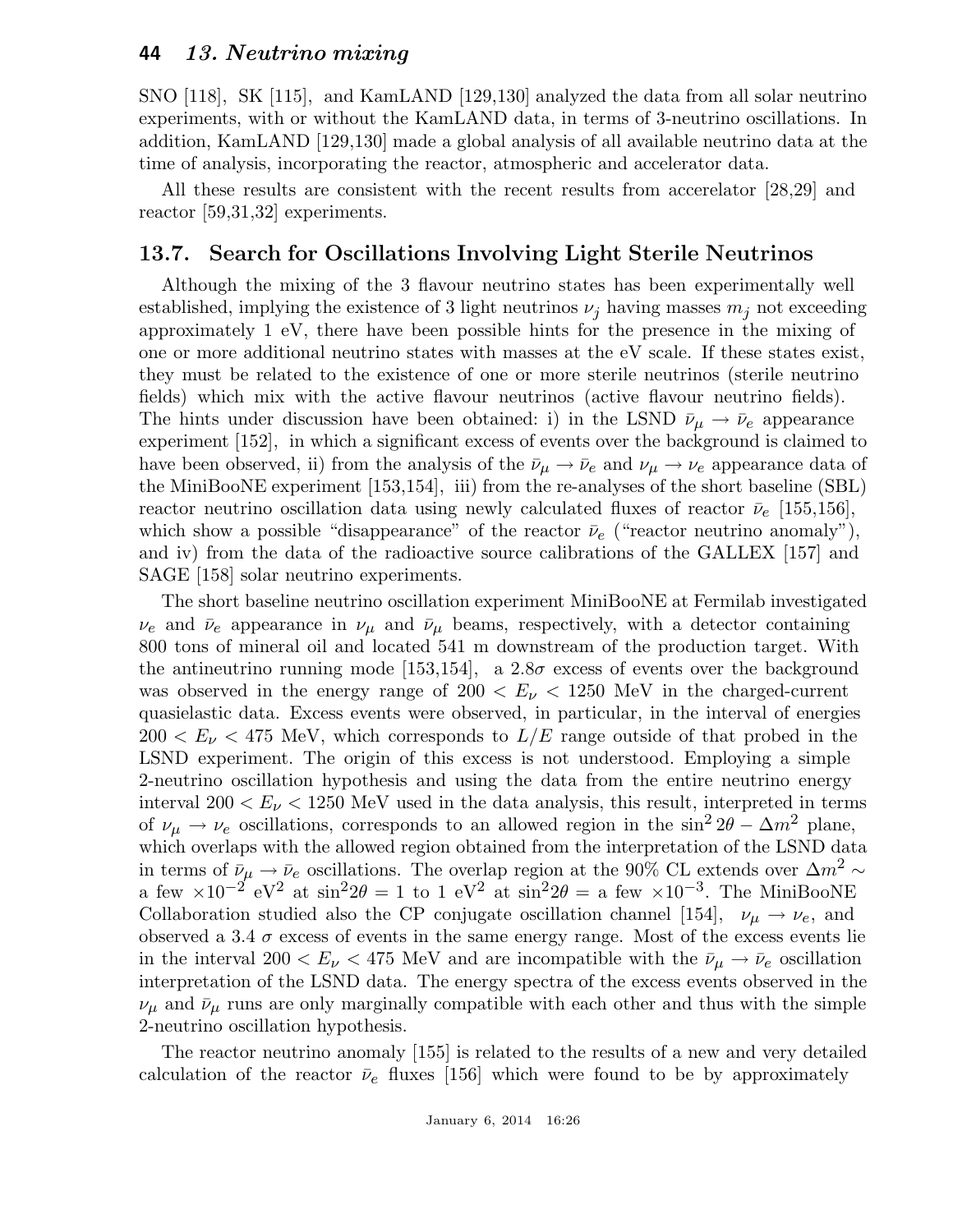3.5% larger than the fluxes calculated in Ref. 159 and widely used in the past in the interpretation of the data of the SBL reactor  $\bar{\nu}_e$  oscillation experiments. These data show indications for reactor  $\bar{\nu}_e$  "disappearance" when analysed using the fluxes from [156]. It should be added that there are a number of uncertainties in the calculation of the fluxes under discussion (associated, e.g., with the weak magnetism term contribution to the corresponding  $\beta$ -decay rates [160], the contribution of a relatively large number of "forbidden"  $\beta$ -decays [161], etc.) which can be of the order of the difference between the "old" and "new" fluxes.

Radioactive source calibrations of the GALLEX [157] and SAGE [158] experiments also showed a deficit of the measured fluxes compared to the expected fluxes ("Gallium anomaly"), and therefore might be interpreted as hints for  $\nu_e$  disappearance.

Significant constraints on the parameters characterising the oscillations involving sterile neutrinos follow from the negative results of the searches for  $\nu_{\mu} \rightarrow \nu_{e}$  and/or  $\bar{\nu}_{\mu} \rightarrow \bar{\nu}_{e}$  oscillations in the KARMEN [162], NOMAD [163] and ICARUS [164,165] experiments, and from the nonobservation of effects of oscillations into sterile neutrinos in the solar neutrino experiments and in the studies of  $\nu_{\mu}$  and/or  $\bar{\nu}_{\mu}$  disappearance in the CDHSW [166], MINOS and SuperKamiokande experiments.

Two possible "minimal" phenomenological models (or schemes) with light sterile neutrinos are widely used in order to explain the data discussed in this section in terms of neutrino oscillations: the so-called " $3+1$ " and " $3+2$ " models. They contain respectively one and two sterile neutrinos (right-handed sterile neutrino fields). Thus, the " $3 + 1$ " and "3 + 2" models have altogether 4 and 5 light massive neutrinos  $\nu_j$ , which in the minimal versions of these models are Majorana particles. The additional neutrinos  $\nu_4$  and  $\nu_4$ ,  $\nu_5$ should have masses  $m_4$  and  $m_4$ ,  $m_5$  at the eV scale (see below). It follows from the data that if  $\nu_4$  or  $\nu_4$ ,  $\nu_5$  exist, they couple to the electron and muon in the weak charged lepton current with couplings  $U_{ek}$  and  $U_{\mu k}$ ,  $k = 4$ ; 4, 5, which are approximately  $|U_{ek}| \sim 0.1$ and  $|U_{\mu k}| \sim 0.1$ .

Global analysis of all the data (positive evidences and negative results) relevant for the test of the sterile neutrino hypothesis were performed recently in Ref. 168 and in Ref. 167. Analysing the data within the  $3 + 1$  scheme, the authors of Ref. 168 find for the best fit values of the parameters  $|U_{e4}|^2$ ,  $|U_{\mu 4}|^2$  and  $\Delta m_{\text{SBL}}^2 \equiv m_4^2 - m_{min}^2$ , where  $m_{min} = \min(m_j)$ ,  $j = 1, 2, 3$ , characterising the active-sterile neutrino (antineutrino) oscillations:

$$
|U_{e4}|^2 = 0.0225 \,, \quad |U_{\mu 4}|^2 = 0.0289 \,, \quad \Delta m_{\rm SBL}^2 = 0.93 \text{ eV}^2 \,. \tag{13.75}
$$

In contrast to Ref. 168, the authors of Ref. 167 reported also results within the  $3 + 1$ scheme without including in the data set used in their global analysis the MiniBooNE data at  $E_\nu \leq 0.475$  GeV. As we have already mentioned, these data show an excess of events over the estimated background [169] whose nature is presently not well understood. For the best fit values of  $|U_{e4}|^2$ ,  $|U_{\mu 4}|^2$  and  $\Delta m_{\rm SBL}^2$  in this case the authors of Ref. 167 find:

$$
|U_{e4}|^2 = 0.03\,, \quad |U_{\mu 4}|^2 = 0.013\,, \quad \Delta m_{\rm SBL}^2 = 1.60 \text{ eV}^2\,. \tag{13.76}
$$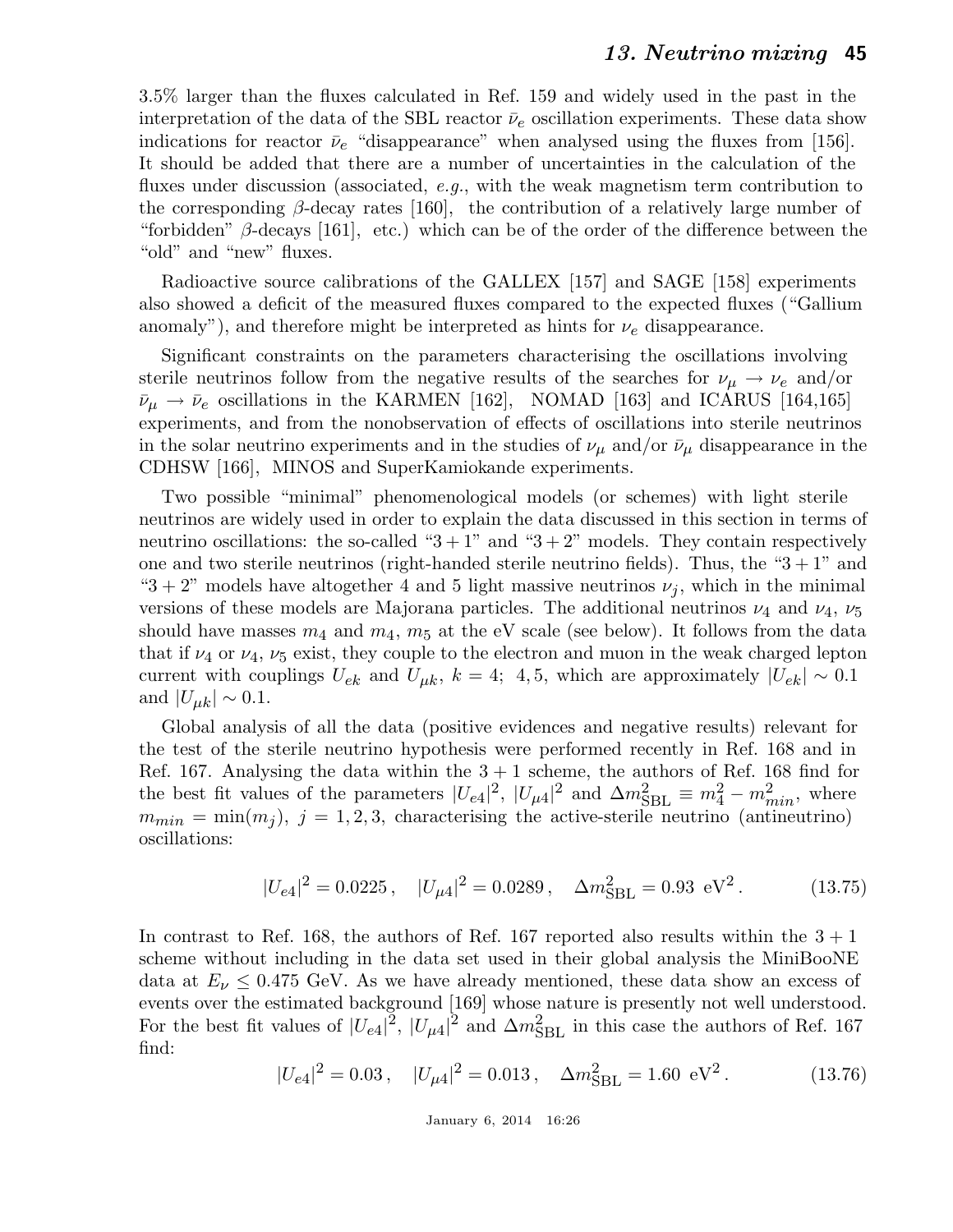The existence of light sterile neutrinos has cosmological implications the discussion of which lies outside the scope of the present article (for a discussion of the cosmological constraints on light sterile neutrinos see, e.g., [170,171]) .

The hypothesis of existence of light sterile neutrinos with eV scale masses and charged current couplings to the electron and muon quoted above will be tested in a number of experiments with reactor and accelerator neutrinos, and neutrinos from artificial sources, some of which are under preparation and planned to start taking data already this year (see, e.g., [172] for a detailed list and discussion of the planned experiments).

### 13.8. The three neutrino mixing

All existing compelling data on neutrino oscillations can be described assuming 3-flavour neutrino mixing in vacuum. This is the minimal neutrino mixing scheme which can account for the currently available data on the oscillations of the solar  $(\nu_e)$ , atmospheric ( $\nu_{\mu}$  and  $\bar{\nu}_{\mu}$ ), reactor ( $\bar{\nu}_{e}$ ) and accelerator ( $\nu_{\mu}$ ) neutrinos. The (left-handed) fields of the flavour neutrinos  $\nu_e$ ,  $\nu_\mu$  and  $\nu_\tau$  in the expression for the weak charged lepton current in the CC weak interaction Lagrangian, are linear combinations of the LH components of the fields of three massive neutrinos  $\nu_j$ :

$$
\mathcal{L}_{\text{CC}} = -\frac{g}{\sqrt{2}} \sum_{l=e,\mu,\tau} \overline{l_L}(x) \gamma_\alpha \nu_{lL}(x) W^{\alpha\dagger}(x) + h.c.,
$$
  

$$
\nu_{lL}(x) = \sum_{j=1}^3 U_{lj} \nu_{jL}(x),
$$
 (13.77)

where U is the  $3 \times 3$  unitary neutrino mixing matrix [4,5]. The mixing matrix U can be parameterized by 3 angles, and, depending on whether the massive neutrinos  $\nu_i$  are Dirac or Majorana particles, by 1 or 3 CP violation phases [40,41]:

$$
U = \begin{bmatrix} c_{12}c_{13} & s_{12}c_{13} & s_{13}e^{-i\delta} \\ -s_{12}c_{23} - c_{12}s_{23}s_{13}e^{i\delta} & c_{12}c_{23} - s_{12}s_{23}s_{13}e^{i\delta} & s_{23}c_{13} \\ s_{12}s_{23} - c_{12}c_{23}s_{13}e^{i\delta} & -c_{12}s_{23} - s_{12}c_{23}s_{13}e^{i\delta} & c_{23}c_{13} \\ \times \text{diag}(1, e^{i\frac{\alpha_{21}}{2}}, e^{i\frac{\alpha_{31}}{2}}). \end{bmatrix}
$$
(13.78)

where  $c_{ij} = \cos \theta_{ij}$ ,  $s_{ij} = \sin \theta_{ij}$ , the angles  $\theta_{ij} = [0, \pi/2], \delta = [0, 2\pi]$  is the Dirac CP violation phase and  $\alpha_{21}$ ,  $\alpha_{31}$  are two Majorana CP violation phases. Thus, in the case of massive Dirac neutrinos, the neutrino mixing matrix  $U$  is similar, in what concerns the number of mixing angles and CP violation phases, to the CKM quark mixing matrix. The presence of two additional physical CP violation phases in U if  $\nu_i$  are Majorana particles is a consequence of the special properties of the latter (see, e.g., Refs.  $[39,40]$ ).

As we see, the fundamental parameters characterizing the 3-neutrino mixing are: i) the 3 angles  $\theta_{12}$ ,  $\theta_{23}$ ,  $\theta_{13}$ , ii) depending on the nature of massive neutrinos  $\nu_j$  - 1 Dirac (δ), or 1 Dirac + 2 Majorana  $(\delta, \alpha_{21}, \alpha_{31})$ , CP violation phases, and iii) the 3 neutrino masses,  $m_1$ ,  $m_2$ ,  $m_3$ . Thus, depending on whether the massive neutrinos are Dirac or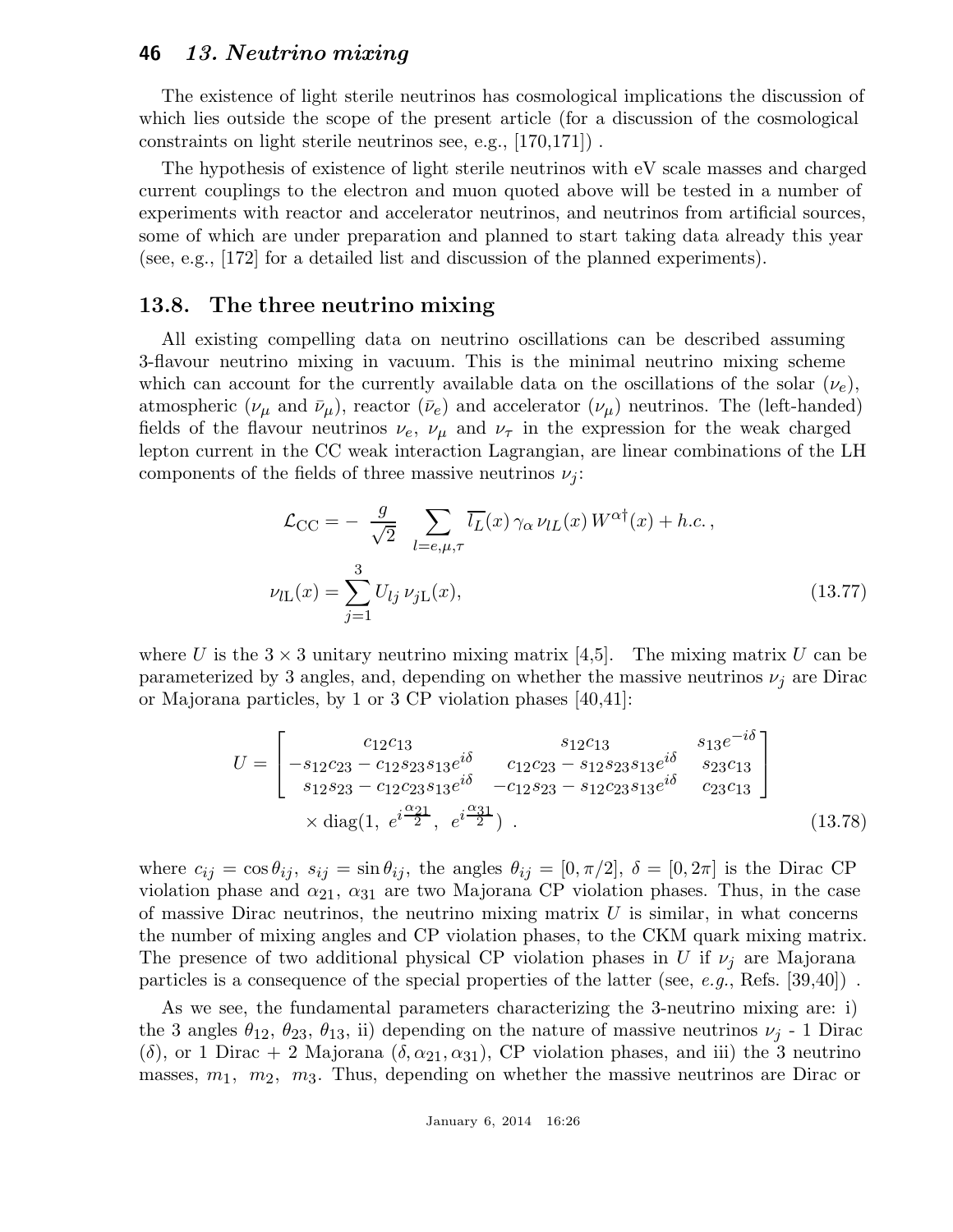Majorana particles, this makes 7 or 9 additional parameters in the minimally extended Standard Model of particle interactions with massive neutrinos.

The neutrino oscillation probabilities depend (Section 13.2), in general, on the neutrino energy,  $E$ , the source-detector distance  $L$ , on the elements of  $U$  and, for relativistic neutrinos used in all neutrino experiments performed so far, on  $\Delta m_{ij}^2 \equiv (m_i^2 - m_j^2)$ ,  $i \neq j$ . In the case of 3-neutrino mixing there are only two independent neutrino mass squared differences, say  $\Delta m_{21}^2 \neq 0$  and  $\Delta m_{31}^2 \neq 0$ . The numbering of massive neutrinos  $\nu_j$  is arbitrary. It proves convenient from the point of view of relating the mixing angles  $\theta_{12}$ ,  $\theta_{23}$  and  $\theta_{13}$  to observables, to identify  $|\Delta m_{21}^2|$  with the smaller of the two neutrino mass squared differences, which, as it follows from the data, is responsible for the solar  $\nu_e$  and, the observed by KamLAND, reactor  $\bar{\nu}_e$  oscillations. We will number (just for convenience) the massive neutrinos in such a way that  $m_1 < m_2$ , so that  $\Delta m_{21}^2 > 0$ . With these choices made, there are two possibilities: either  $m_1 < m_2 < m_3$ , or  $m_3 < m_1 < m_2$ . Then the larger neutrino mass square difference  $|\Delta m_{31}^2|$  or  $|\Delta m_{32}^2|$ , can be associated with the experimentally observed oscillations of the atmospheric  $\nu_{\mu}$  and  $\bar{\nu}_{\mu}$  and accelerator  $\nu_\mu$ . The effects of  $\Delta m_{31}^2$  or  $\Delta m_{32}^2$  in the oscillations of solar  $\nu_e$ , and of  $\Delta m_{21}^2$  in the oscillations of atmospheric  $\nu_{\mu}$  and  $\bar{\nu}_{\mu}$  and of accelerator  $\nu_{\mu}$ , are relatively small and subdominant as a consequence of the facts that i)  $L, E$  and  $L/E$  in the experiments with solar  $\nu_e$  and with atmospheric  $\nu_\mu$  and  $\bar{\nu}_\mu$  or accelerator  $\nu_\mu$ , are very different, ii) the conditions of production and propagation (on the way to the detector) of the solar  $\nu_e$  and of the atmospheric  $\nu_\mu$  and  $\bar{\nu}_\mu$  or accelerator  $\nu_\mu$ , are very different, and iii)  $|\Delta m_{21}^2|$  and  $|\Delta m_{31}^2|$  ( $|\Delta m_{32}^2|$ ) in the case of  $m_1 < m_2 < m_3$  ( $m_3 < m_1 < m_2$ ), as it follows from the data, differ by approximately a factor of 30,  $|\Delta m_{21}^2| \ll |\Delta m_{31(32)}^2|$ ,  $|\Delta m_{21}^2|/|\Delta m_{31(32)}^2| \cong 0.03$ . This implies that in both cases of  $m_1 < m_2 < m_3$  and  $m_3 < m_1 < m_2$  we have  $\Delta m_{32}^2 \cong \Delta m_{31}^2$  with  $|\Delta m_{31}^2 - \Delta m_{32}^2| = |\Delta m_{21}^2| \ll |\Delta m_{31,32}^2|$ .

It follows from the results of the CHOOZ experiment with reactor  $\bar{\nu}_e$  [58] and from the more recent data of the Daya Bay, RENO, Double Chooz and T2K experiments, discussed in the preceding subsection, that, in the convention we use, in which  $0 < \Delta m_{21}^2 < |\Delta m_{31(32)}^2|$ , the element  $|U_{e3}| = \sin \theta_{13}$  of the neutrino mixing matrix U is relatively small. This makes it possible to identify the angles  $\theta_{12}$  and  $\theta_{23}$  as the neutrino mixing angles associated with the solar  $\nu_e$  and the dominant atmospheric  $\nu_\mu$ (and  $\bar{\nu}_{\mu}$ ) oscillations, respectively. The angles  $\theta_{12}$  and  $\theta_{23}$  are often called "solar" and "atmospheric" neutrino mixing angles, and are often denoted as  $\theta_{12} = \theta_{\odot}$  and  $\theta_{23} = \theta_{\rm A}$ (or  $\theta_{\text{atm}}$ ) while  $\Delta m_{21}^2$  and  $\Delta m_{31}^2$  are often referred to as the "solar" and "atmospheric" neutrino mass squared differences and are often denoted as  $\Delta m_{21}^2 \equiv \Delta m_{\odot}^2$ ,  $\Delta m_{31}^2 \equiv \Delta m_{\rm A}^2$ (or  $\Delta m_{\text{atm}}^2$ ).

The solar neutrino data tell us that  $\Delta m_{21}^2 \cos 2\theta_{12} > 0$ . In the convention employed by us we have  $\Delta m_{21}^2 > 0$ . Correspondingly, in this convention one must have  $\cos 2\theta_{12} > 0$ .

Global analyses of the neutrino oscillation data [173,174] available by the second half of 2012 and including, in particular, the Daya Bay [35], RENO [32] Double Chooz [33] and T2K [34] data, allowed us to determine the 3-neutrino oscillation parameters  $\Delta m_{21}^2$ ,  $\theta_{12}$ ,  $|\Delta m_{31}^2|$  ( $|\Delta m_{32}^2|$ ),  $\theta_{23}$  and  $\theta_{13}$  with a relatively high precision. We present in Table 13.7 the best fit values and the 99.73% CL allowed ranges of these parameters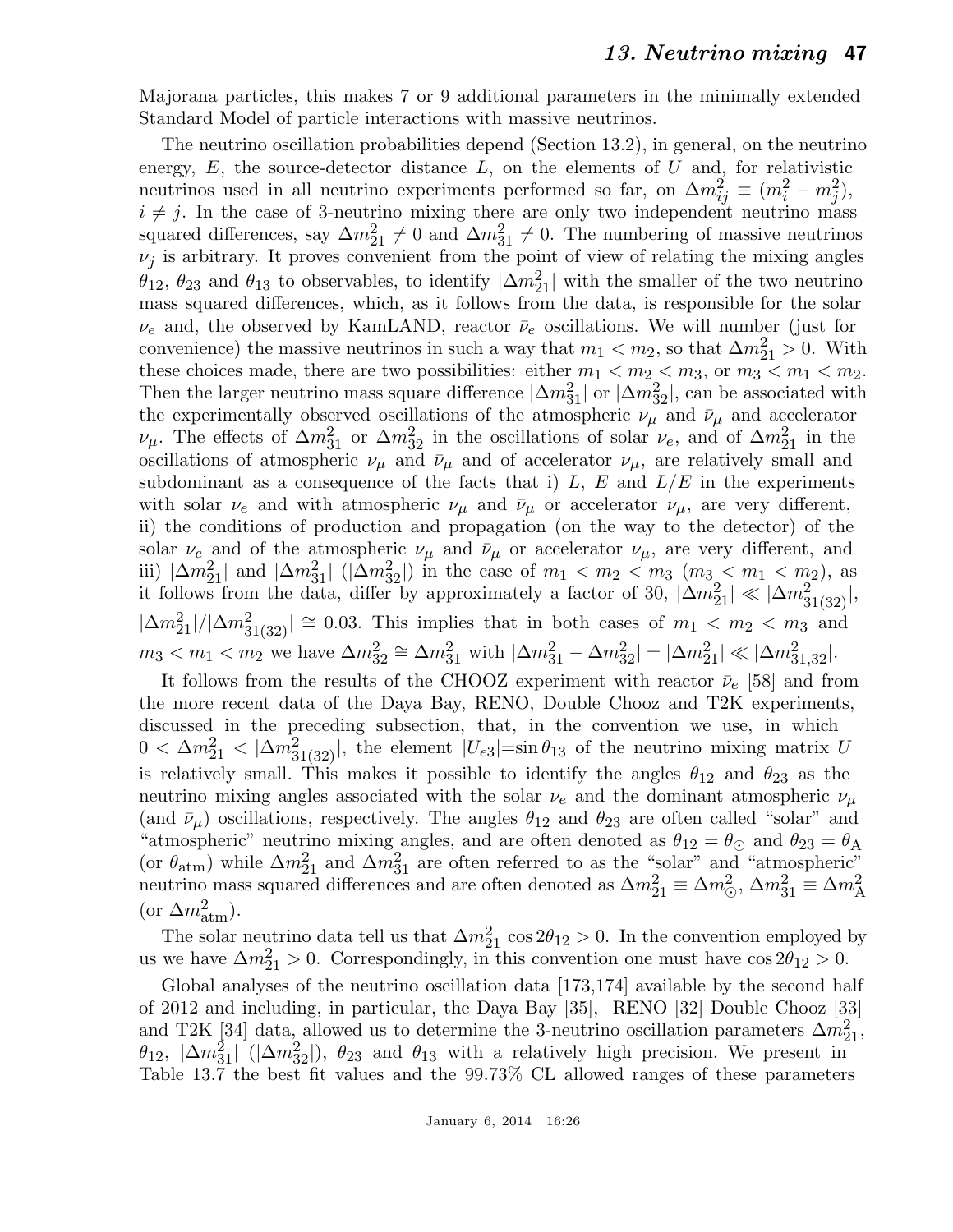found in Ref. 173. The results obtained in Ref. 173 show, in particular, that in the case of  $m_1 < m_2 < m_3$ ,  $\theta_{23}$  is noticeably smaller than  $\pi/4$  at  $2\sigma$  level: we have  $0.348 \lesssim \sin^2 \theta_{23} \lesssim 0.448$ . The data exhibits also [173] a slight 1.8 $\sigma$  "preference" for  $\delta \cong \pi$ over  $\delta = 0$ .

**Table 13.7:** The best-fit values and  $3\sigma$  allowed ranges of the 3-neutrino oscillation parameters, derived from a global fit of the current neutrino oscillation data (from [173]). The results shown are obtained with the "old" reactor  $\bar{\nu}_e$ fluxes [159]. The values (values in brackets) correspond to  $m_1 < m_2 < m_3$  $(m_3 < m_1 < m_2)$ . The definition of  $\Delta m^2$  used is:  $\Delta m^2 = m_3^2 - (m_2^2 + m_1^2)/2$ . Thus,  $\Delta m^2 = \Delta m_{31}^2 - \Delta m_{21}^2/2$ , if  $m_1 < m_2 < m_3$ , and  $\Delta m^2 = \Delta m_{32}^2 + \Delta m_{21}^2/2$  for  $m_3 < m_1 < m_2$ .

| Parameter                                             | best-fit $(\pm 1\sigma)$                              | $3\sigma$                         |
|-------------------------------------------------------|-------------------------------------------------------|-----------------------------------|
| $\Delta m_{21}^2$ [10 <sup>-5</sup> eV <sup>2</sup> ] | $7.54_{-0.22}^{+0.26}$                                | $6.99 - 8.18$                     |
| $ \Delta m^2 $ [10 <sup>-3</sup> eV <sup>2</sup> ]    | $2.43^{+0.06}_{-0.10}$ $(2.42^{+0.07}_{-0.11})$       | $2.19(2.17) - 2.62(2.61)$         |
| $\sin^2\theta_{12}$                                   | $0.307^{+0.018}_{-0.016}$                             | $0.259 - 0.359$                   |
| $\sin^2 \theta_{23}$                                  | $0.386^{+0.024}_{-0.021}$ $(0.392^{+0.039}_{-0.022})$ | $0.331(0.335) - 0.637(0.663)$     |
| $\sin^2 \theta_{13}$ [173]                            | $0.0241 \pm 0.0025 \ (0.0244^{+0.0023}_{-0.0025})$    | $0.0169(0.0171) - 0.0313(0.0315)$ |

It follows from the results given in Table 13.7 that  $\theta_{23}$  is close to, but can be different from,  $\pi/4$ ,  $\theta_{12} \cong \pi/5.4$  and that  $\theta_{13} \cong \pi/20$ . Correspondingly, the pattern of neutrino mixing is drastically different from the pattern of quark mixing.

Note also that  $\Delta m_{21}^2$ ,  $\sin^2 \theta_{12}$ ,  $|\Delta m_{31(32)}^2|$ ,  $\sin^2 \theta_{23}$  and  $\sin^2 \theta_{13}$  are determined from the data with a  $1\sigma$  uncertainty (=  $1/6$  of the  $3\sigma$  range) of approximately 2.6%, 5.4%, 3%, 14% and 10%, respectively.

The existing SK atmospheric neutrino, K2K and MINOS data do not allow to determine the sign of  $\Delta m_{31(32)}^2$ . Maximal solar neutrino mixing, *i.e.*,  $\theta_{12} = \pi/4$ , is ruled out at more than  $6\sigma$  by the data. Correspondingly, one has  $\cos 2\theta_{12} \geq 0.28$  (at  $99.73\%$ CL).

At present no experimental information on the Dirac and Majorana CP violation phases in the neutrino mixing matrix is available. Thus, the status of CP symmetry in the lepton sector is unknown. With  $\theta_{13} \neq 0$ , the Dirac phase  $\delta$  can generate CP violation effects in neutrino oscillations [40,52,53]. The magnitude of CP violation in  $\nu_l \to \nu_{l'}$  and  $\bar{\nu}_l \rightarrow \bar{\nu}_{l'}$  oscillations,  $l \neq l' = e, \mu, \tau$ , is determined, as we have seen, by the rephasing invariant  $J_{CP}$  (see Eq. (13.19)), which in the "standard" parametrisation of the neutrino mixing matrix (Eq. (13.78)) has the form:

$$
J_{CP} \equiv \text{Im}\left(U_{\mu 3} U_{e 3}^* U_{e 2} U_{\mu 2}^*\right) = \frac{1}{8} \cos \theta_{13} \sin 2\theta_{12} \sin 2\theta_{23} \sin 2\theta_{13} \sin \delta. \tag{13.79}
$$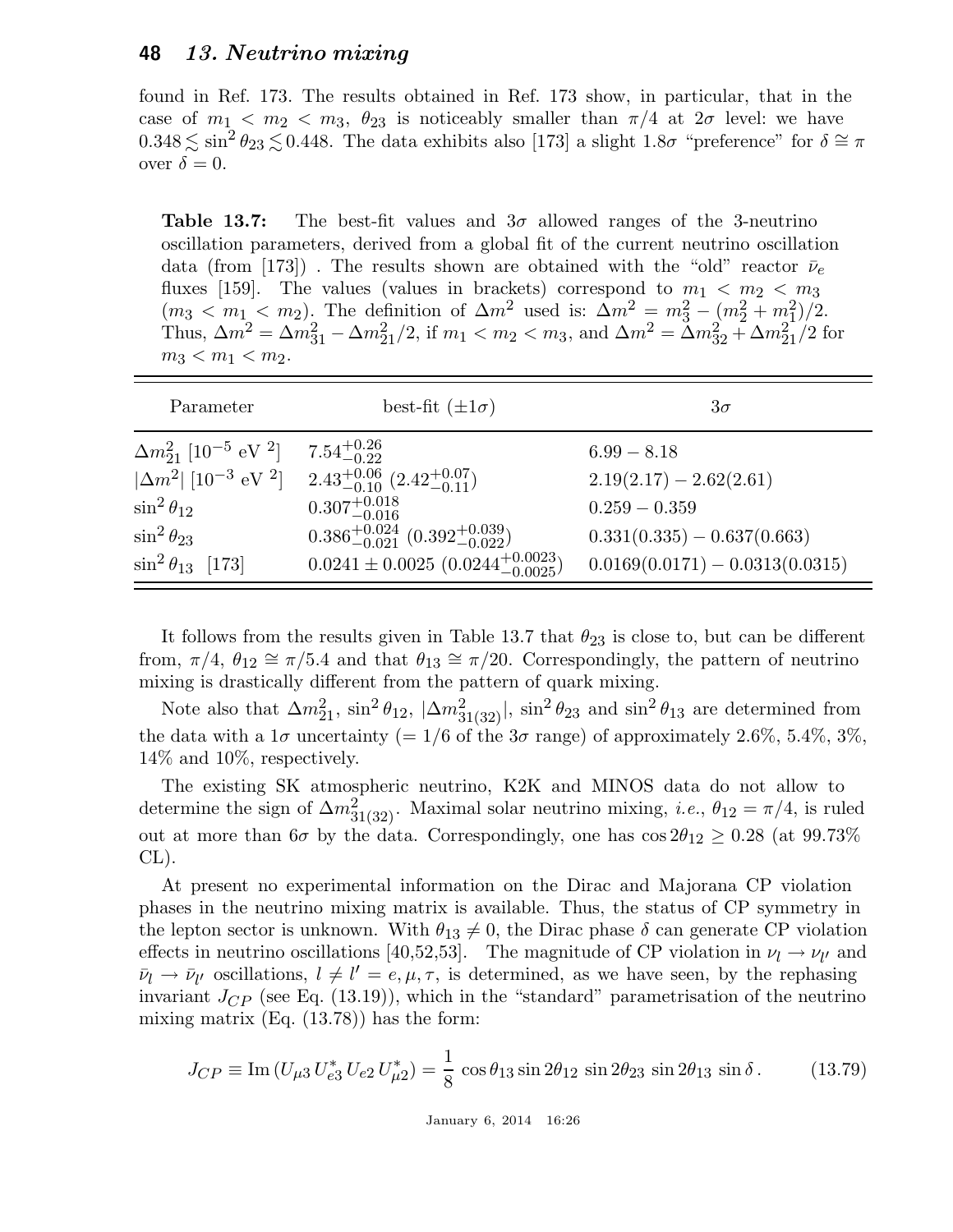Thus, given the fact that  $\sin 2\theta_{12}$ ,  $\sin 2\theta_{23}$  and  $\sin 2\theta_{13}$  have been determined experimentally with a relatively good precision, the size of CP violation effects in neutrino oscillations depends essentially only on the magnitude of the currently unknown value of the Dirac phase  $\delta$ . The current data implies  $|J_{CP}| \lesssim 0.039$ , where we have used the  $3\sigma$ ranges of  $\sin^2 \theta_{12}$ ,  $\sin^2 \theta_{23}$  and  $\sin^2 \theta_{13}$  given in Table 13.7.

As we have indicated, the existing data do not allow one to determine the sign of  $\Delta m_A^2 = \Delta m_{31(2)}^2$ . In the case of 3-neutrino mixing, the two possible signs of  $\Delta m_{31(2)}^2$ correspond to two types of neutrino mass spectrum. In the widely used conventions of numbering the neutrinos with definite mass in the two cases, the two spectra read:

 $- i$ ) spectrum with normal ordering:

$$
m_1 < m_2 < m_3, \, \Delta m_A^2 = \Delta m_{31}^2 > 0,
$$

$$
\Delta m_{\odot}^2 \equiv \Delta m_{21}^2 > 0, \, m_{2(3)} = (m_1^2 + \Delta m_{21(31)}^2)^{\frac{1}{2}};
$$

 $-ii$ ) spectrum with inverted ordering (IO):

$$
m_3 < m_1 < m_2, \, \Delta m_A^2 = \Delta m_{32}^2 < 0, \, \Delta m_\odot^2 \equiv \Delta m_{21}^2 > 0,
$$

$$
m_2 = (m_3^2 + \Delta m_{23}^2)^{\frac{1}{2}}, \, m_1 = (m_3^2 + \Delta m_{23}^2 - \Delta m_{21}^2)^{\frac{1}{2}}.
$$

Depending on the values of the lightest neutrino mass [175],  $\min(m_i)$ , the neutrino mass spectrum can also be:

– Normal Hierarchical (NH):

$$
m_1 \ll m_2 < m_3, \, m_2 \cong (\Delta m^2_{\odot})^{\frac{1}{2}} \cong 0.0086 \, \text{eV},
$$

$$
m_3 \cong |\Delta m_{\rm A}^2|^{\frac{1}{2}} \cong 0.048 \text{ eV}; \text{ or}
$$

– Inverted Hierarchical (IH):

$$
m_3 \ll m_1 < m_2
$$
, with  $m_{1,2} \approx |\Delta m_{\rm A}^2|^{\frac{1}{2}} \approx 0.048 \text{ eV}$ ; or

$$
- Quasi-Degenerate\ (QD):
$$

 $m_1 \cong m_2 \cong m_3 \cong m_0, m_j^2 \gg |\Delta m_{\rm A}^2|, m_0 \gtrsim 0.10 \text{ eV}.$ 

Sometimes the determination of the neutrino mass spectrum is referred to in the literature on the subject as determination of "neutrino mass hierarchy".

All three types of spectrum are compatible with the existing constraints on the absolute scale of neutrino masses  $m_j$ . Information about the latter can be obtained, e.g., by measuring the spectrum of electrons near the end point in  ${}^{3}H$   $\beta$ -decay experiments [177–181] and from cosmological and astrophysical data. The most stringent upper bounds on the  $\bar{\nu}_e$  mass were obtained in the Troitzk [181,178] experiment:

$$
m_{\bar{\nu}_e} < 2.05 \text{ eV} \quad \text{at } 95\% \text{ CL.} \tag{13.80}
$$

Similar result was obtained in the Mainz experiment [179]:  $m_{\bar{\nu}_e} < 2.3$  eV at 95% CL. We have  $m_{\bar{\nu}_e} \cong m_{1,2,3}$  in the case of QD spectrum. The KATRIN experiment [180] is planned to reach sensitivity of  $m_{\bar{\nu}_e} \sim 0.20$  eV, *i.e.*, it will probe the region of the QD spectrum.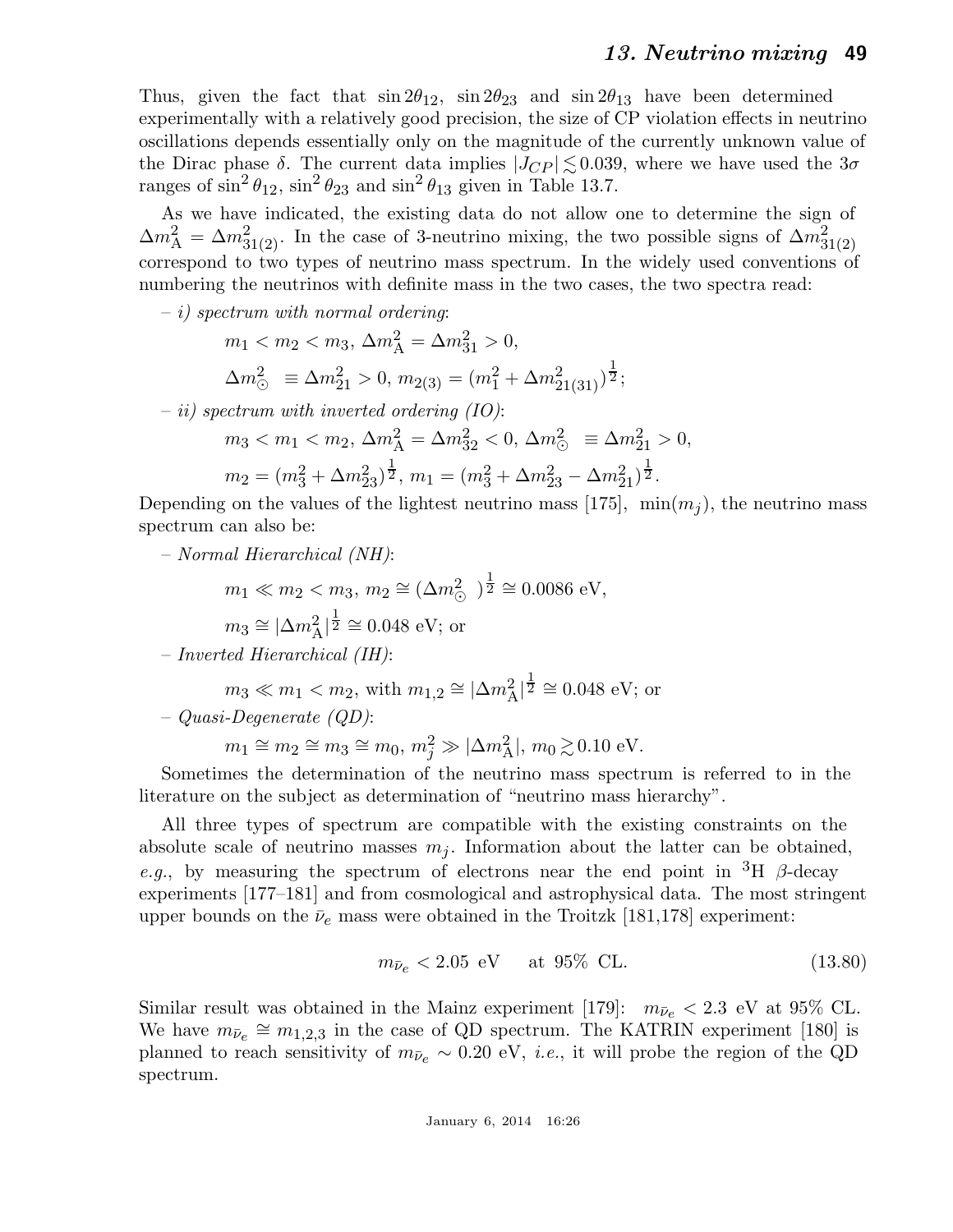The Cosmic Microwave Background (CMB) data of the WMAP experiment, combined with supernovae data and data on galaxy clustering can be used to obtain an upper limit on the sum of neutrinos masses (see review on Cosmological Parameters [182] and, e.g., Ref. 183). Depending on the model complexity and the input da ta used one obtains [183]:  $\sum_j m_j \lesssim (0.3-1.3) \,\,{\text{eV}}, \, 95\% \,\, \text{CL}.$ 

 $\sum_j m_j$  [184]. Assuming the existence of three massive neutrinos and the validity In March of 2013 the Planck Collaboration published their first constraints on of the Λ CDM (Cold Dark Matter) model, and combining their data on the CMB temperature power spectrum with the WMAP polarisation low-multiple  $(\ell \leq 23)$  and ACT high-multiple  $(\ell \geq 2500)$  CMB data [185,186], the Planck Collaboration reported the following upper limit on the sum of the neutrino masses [184]:

$$
\sum_j m_j \; < \; 0.66 \;\; eV, \quad \ \ 95\% \;\; CL.
$$

Adding the data on the Baryon Acoustic Oscillations (BAO) lowers significantly the limit [184]:  $\sum_j m_j \; < \; (0.23 \text{ eV})$ , 95% CL. It follows from these data that neutrino masses are much smaller than the masses of charged leptons and quarks. If we take as an indicative upper limit  $m_j \lesssim 0.5$  eV, we have  $m_j/m_{l,q} \lesssim 10^{-6}, l = e, \mu, \tau, q = d, s, b, u, c, t$ . It is natural to suppose that the remarkable smallness of neutrino masses is related to the existence of a new fundamental mass scale in particle physics, and thus to new physics beyond that predicted by the Standard Model.

#### 13.8.1. The see-saw mechanism and the baryon asymmetry of the Universe :

A natural explanation of the smallness of neutrino masses is provided by the (type I) see-saw mechanism of neutrino mass generation [3]. An integral part of this rather simple mechanism [187] are the RH neutrinos  $\nu_{IR}$  (RH neutrino fields  $\nu_{IR}(x)$ ). The latter are assumed to possess a Majorana mass term as well as Yukawa type coupling  $\mathcal{L}_Y(x)$ with the Standard Model lepton and Higgs doublets,  $\psi_{lL}(x)$  and  $\Phi(x)$ , respectively,  $(\psi_{lL}(x))^T = (\nu_{lL}^T(x) \quad l_L^T)$  $L^T(x)$ ,  $l = e, \mu, \tau$ ,  $(\Phi(x))^T = (\Phi^{(0)}(x) \ \Phi^{(-)}(x))$ . In the basis in which the Majorana mass matrix of RH neutrinos is diagonal, we have:

$$
\mathcal{L}_{\mathbf{Y},\mathbf{M}}(x) = \left(\lambda_{il} \, \overline{N_{iR}}(x) \, \Phi^{\dagger}(x) \, \psi_{lL}(x) + \text{h.c.}\right) - \frac{1}{2} \, M_i \, \overline{N_i}(x) \, N_i(x) \,,\tag{13.81}
$$

where  $\lambda_{il}$  is the matrix of neutrino Yukawa couplings and  $N_i$   $(N_i(x))$  is the heavy RH Majorana neutrino (field) possessing a mass  $M_i > 0$ . When the electroweak symmetry is broken spontaneously, the neutrino Yukawa coupling generates a Dirac mass term:  $m_{il}^D \overline{N_{iR}}(x) \nu_{lL}(x) +$  h.c., with  $m_{\tilde{l}}^D = v\lambda$ ,  $v = 174$  GeV being the Higgs doublet v.e.v. In the case when the elements of  $m^D$  are much smaller than  $M_k$ ,  $|m_{il}^D| \ll M_k$ ,  $i, k = 1, 2, 3$ ,  $l = e, \mu, \tau$ , the interplay between the Dirac mass term and the mass term of the heavy (RH) Majorana neutrinos  $N_i$  generates an effective Majorana mass (term) for the LH flavour neutrinos [3]:  $m_{l'l}^{LL} \cong -(m^D)_{l'}^T$  $\int_{l'j}^{T} M_j^{-1} m_{jl}^D$ . In grand unified theories,  $m^D$  is typically of the order of the charged fermion masses. In  $SO(10)$  theories, for instance,  $m<sup>D</sup>$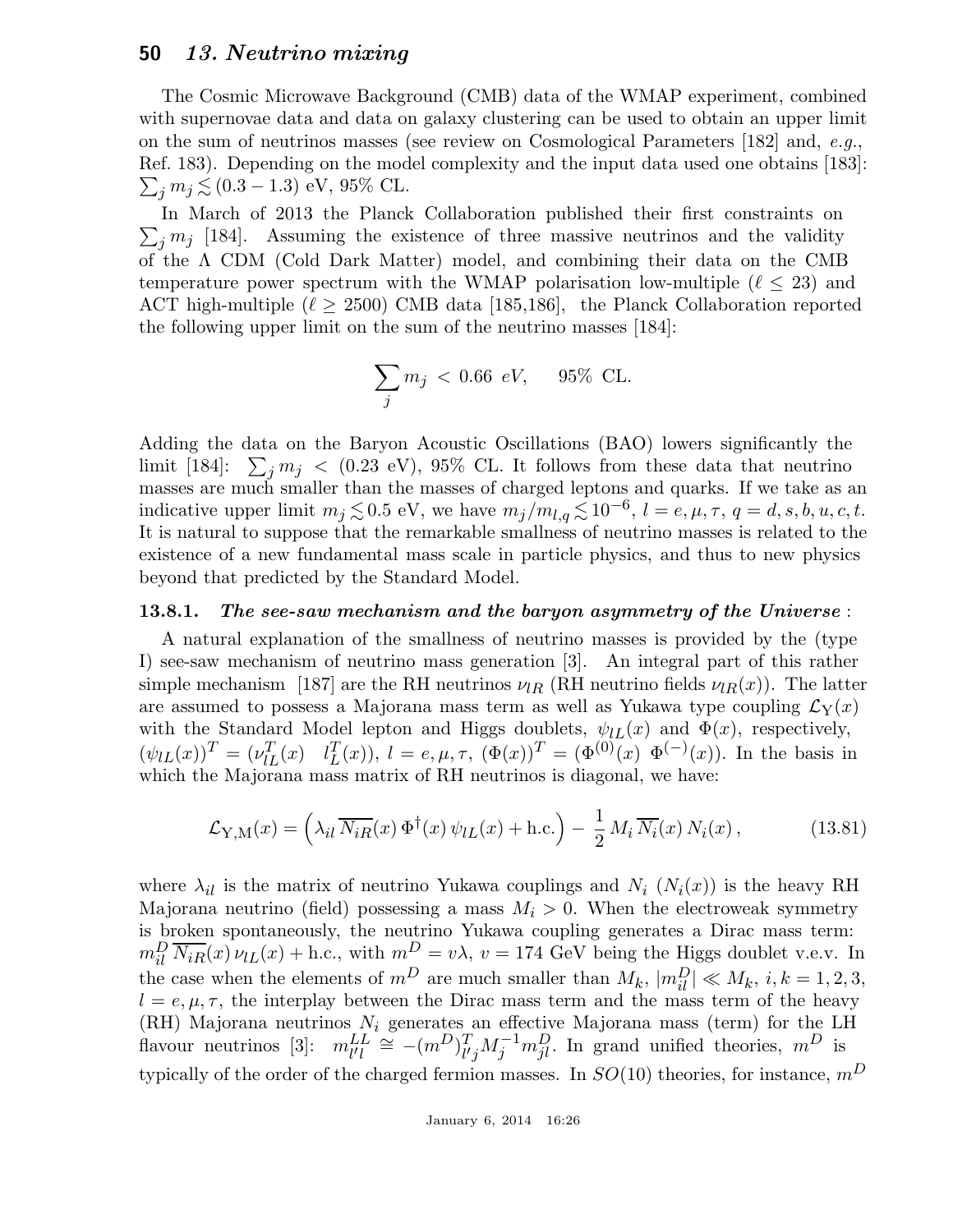coincides with the up-quark mass matrix. Taking indicatively  $m^{LL} \sim 0.1 \text{ eV}, m^{D} \sim 100$ GeV, one finds  $M \sim 10^{14}$  GeV, which is close to the scale of unification of the electroweak and strong interactions,  $M_{GUT} \cong 2 \times 10^{16}$  GeV. In GUT theories with RH neutrinos one finds that indeed the heavy Majorana neutrinos  $N_i$  naturally obtain masses which are by few to several orders of magnitude smaller than  $M_{GUT}$ . Thus, the enormous disparity between the neutrino and charged fermion masses is explained in this approach by the huge difference between effectively the electroweak symmetry breaking scale and  $M_{GUT}$ .

An additional attractive feature of the see-saw scenario is that the generation and smallness of neutrino masses is related via the leptogenesis mechanism [2] to the generation of the baryon asymmetry of the Universe. The Yukawa coupling in Eq. (13.81), in general, is not CP conserving. Due to this CP-nonconserving coupling the heavy Majorana neutrinos undergo, e.g., the decays  $N_j \to l^+ + \Phi^{(-)}$ ,  $N_j \to l^- + \Phi^{(+)}$ , which have different rates:  $\Gamma(N_j \to l^+ + \Phi^{(-)}) \neq \Gamma(N_j \to l^- + \Phi^{(+)})$ . When these decays occur in the Early Universe at temperatures somewhat below the mass of, say,  $N_1$ , so that the latter are out of equilibrium with the rest of the particles present at that epoch, CP violating asymmetries in the individual lepton charges  $L_l$ , and in the total lepton charge L, of the Universe are generated. These lepton asymmetries are converted into a baryon asymmetry by  $(B - L)$  conserving, but  $(B + L)$  violating, sphaleron processes, which exist in the Standard Model and are effective at temperatures  $T \sim (100 - 10^{12})$  GeV. If the heavy neutrinos  $N_j$  have hierarchical spectrum,  $M_1 \ll M_2 \ll M_3$ , the observed baryon asymmetry can be reproduced provided the mass of the lightest one satisfies  $M_1 \gtrsim 10^9$ GeV [188]. Thus, in this scenario, the neutrino masses and mixing and the baryon asymmetry have the same origin - the neutrino Yukawa couplings and the existence of (at least two) heavy Majorana neutrinos. Moreover, quantitative studies based on recent advances in leptogenesis theory [189] have shown that the Dirac and/or Majorana phases in the neutrino mixing matrix  $U$  can provide the CP violation, necessary in leptogenesis for the generation of the observed baryon asymmetry of the Universe [190]. This implies, in particular, that if the CP symmetry is established not to hold in the lepton sector due to U, at least some fraction (if not all) of the observed baryon asymmetry might be due to the Dirac and/or Majorana CP violation present in the neutrino mixing.

#### 13.8.2. The nature of massive neutrinos :

The experiments studying flavour neutrino oscillations cannot provide information on the nature - Dirac or Majorana, of massive neutrinos [40,54]. Establishing whether the neutrinos with definite mass  $\nu_i$  are Dirac fermions possessing distinct antiparticles, or Majorana fermions, i.e. spin 1/2 particles that are identical with their antiparticles, is of fundamental importance for understanding the origin of  $\nu$ -masses and mixing and the underlying symmetries of particle interactions (see  $e.g.,$  Ref. 66). The neutrinos with definite mass  $\nu_i$  will be Dirac fermions if the particle interactions conserve some additive lepton number, e.g., the total lepton charge  $L = L_e + L_\mu + L_\tau$ . If no lepton charge is conserved,  $\nu_i$  will be Majorana fermions (see *e.g.*, Ref. 39). The massive neutrinos are predicted to be of Majorana nature by the see-saw mechanism of neutrino mass generation [3]. The observed patterns of neutrino mixing and of neutrino mass squared differences can be related to Majorana massive neutrinos and the existence of an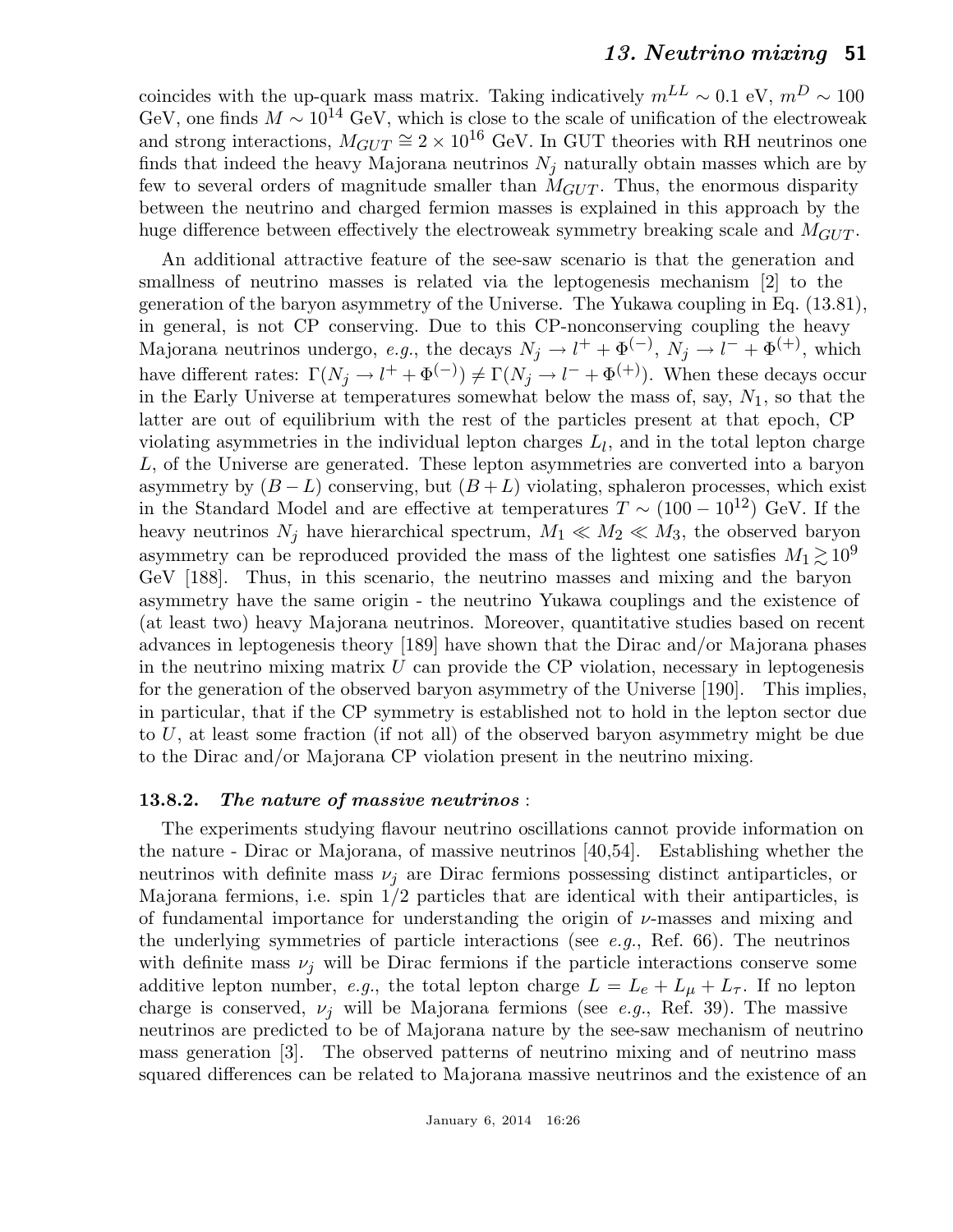approximate symmetry in the lepton sector corresponding, e.g., to the conservation of the lepton charge  $L' = L_e - L_\mu - L_\tau$  [191]. Determining the nature of massive neutrinos  $\nu_j$ is one of the fundamental and most challenging problems in the future studies of neutrino mixing.



**Figure 13.10:** The effective Majorana mass  $|\langle m \rangle|$  (including a  $2\sigma$  uncertainty), as a function of  $\min(m_j)$  for  $\sin^2 \theta_{13} = 0.0236 \pm 0.0042$  [31] and  $\delta = 0$ . The figure is obtained using also the best fit values and  $1\sigma$  errors of  $\Delta m_{21}^2$ ,  $\sin^2 \theta_{12}$ , and  $|\Delta m_{31}^2| \cong |\Delta m_{32}^2|$  from Ref. 196. For  $\sin^2 \theta_{12}$  the results found with the "old" reactor  $\bar{\nu}_e$  fluxes [159] were employed. The phases  $\alpha_{21,31}$  are varied in the interval  $[0,\pi]$ . The predictions for the NH, IH and QD spectra are indicated. The red regions correspond to at least one of the phases  $\alpha_{21,31}$  and  $(\alpha_{31} - \alpha_{21})$  having a CP violating value, while the blue and green areas correspond to  $\alpha_{21,31}$  possessing CP conserving values. (Update by S. Pascoli of a figure from the last article quoted in Ref. 195.)

The Majorana nature of massive neutrinos  $\nu_i$  manifests itself in the existence of processes in which the total lepton charge L changes by two units:  $K^+ \to \pi^- + \mu^+ + \mu^+,$  $\mu^- + (A, Z) \rightarrow \mu^+ + (A, Z - 2)$ , etc. Extensive studies have shown that the only feasible experiments having the potential of establishing that the massive neutrinos are Majorana particles are at present the experiments searching for  $(\beta\beta)_{0\nu}$ -decay:  $(A, Z) \rightarrow (A, Z + 2) + e^- + e^-$  (see e.g., Ref. 192). The observation of  $(\beta \beta)_{0\nu}$ -decay and the measurement of the corresponding half-life with sufficient accuracy, would not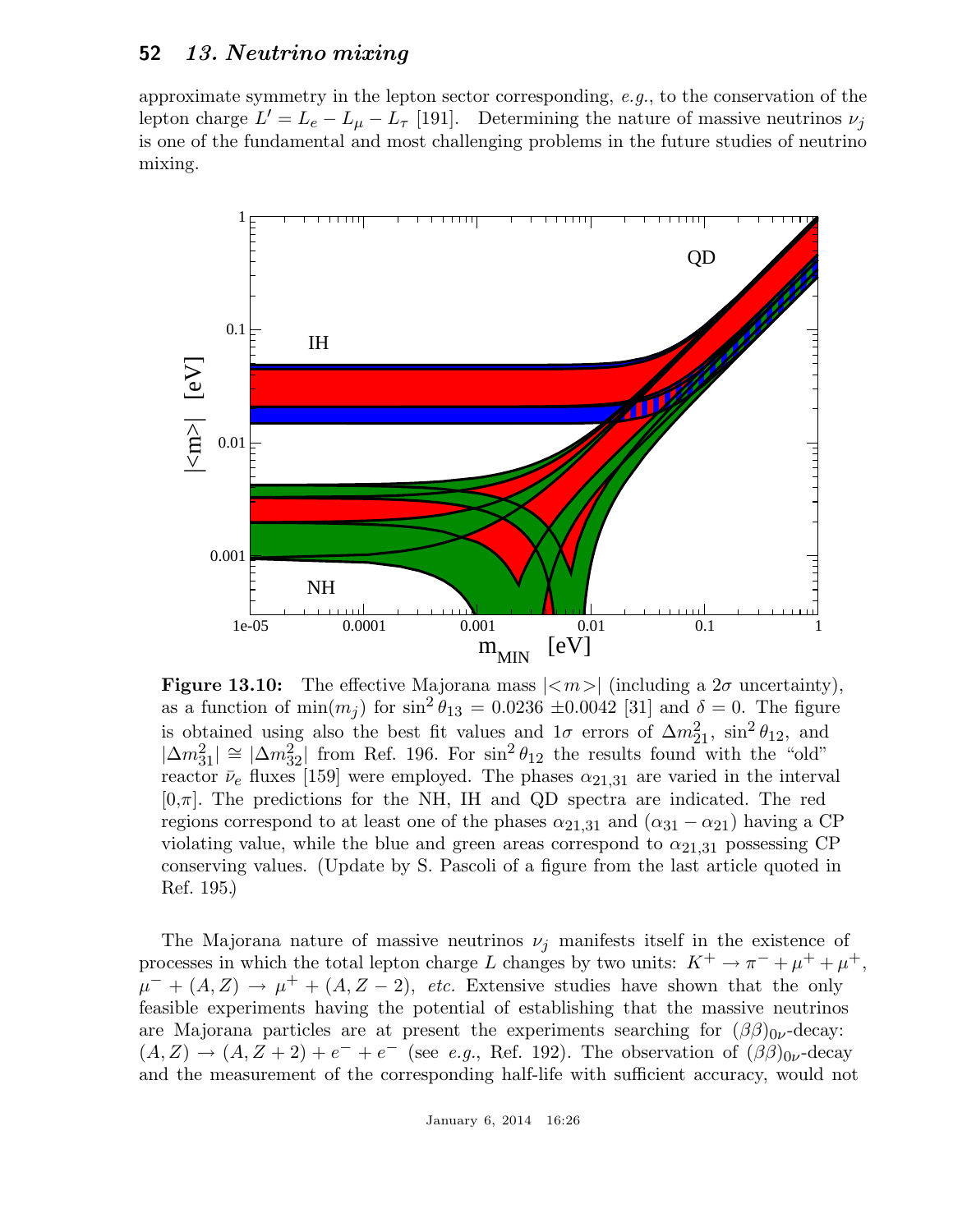only be a proof that the total lepton charge is not conserved, but might also provide unique information on the i) type of neutrino mass spectrum (see, e.g., Ref. 193), ii) Majorana phases in  $U$  [176,194] and iii) the absolute scale of neutrino masses (for details see Ref. 192 to Ref. 195 and references quoted therein).

Under the assumptions of  $3-\nu$  mixing, of massive neutrinos  $\nu_i$  being Majorana particles, and of  $(\beta\beta)_{0\nu}$ -decay generated only by the (V-A) charged current weak interaction via the exchange of the three Majorana neutrinos  $\nu_i$  having masses  $m_i \lesssim$ few MeV, the  $(\beta\beta)_{0\nu}$ -decay amplitude has the form (see, *e.g.*, Ref. 39 and Ref. 192):  $A(\beta\beta)_{0\nu} \cong \langle m \rangle$  M, where M is the corresponding nuclear matrix element which does not depend on the neutrino mixing parameters, and

$$
|\langle m \rangle| = \left| m_1 U_{e1}^2 + m_2 U_{e2}^2 + m_3 U_{e3}^2 \right|
$$
  
= 
$$
\left| \left( m_1 c_{12}^2 + m_2 s_{12}^2 e^{i\alpha_{21}} \right) c_{13}^2 + m_3 s_{13}^2 e^{i(\alpha_{31} - 2\delta)} \right|,
$$
 (13.82)

is the effective Majorana mass in  $(\beta\beta)_{0\nu}$ -decay. In the case of CP-invariance one has [42],  $\eta_{21} \equiv e^{i\alpha_{21}} = \pm 1$ ,  $\eta_{31} \equiv e^{i\alpha_{31}} = \pm 1$ ,  $e^{-i2\delta} = 1$ . The three neutrino masses  $m_{1,2,3}$  can be expressed in terms of the two measured  $\Delta m_{jk}^2$  and, e.g., min $(m_j)$ . Thus, given the neutrino oscillation parameters  $\Delta m_{21}^2$ ,  $\sin^2 \theta_{12}$ ,  $\Delta m_{31}^2$  and  $\sin^2 \theta_{13}$ ,  $|\langle m \rangle|$  is a function of the lightest neutrino mass  $\min(m_i)$ , the Majorana (and Dirac) CP violation phases in U and of the type of neutrino mass spectrum. In the case of NH, IH and QD spectrum we have (see, *e.g.*, Ref. 176 and Ref. 195):

$$
|\langle m \rangle| \cong \left| \sqrt{\Delta m_{21}^2} s_{12}^2 c_{13}^2 + \sqrt{\Delta m_{31}^2} s_{13}^2 e^{i(\alpha_{31} - \alpha_{21} - 2\delta)} \right|, \quad \text{NH}, \tag{13.83}
$$

$$
|\langle m \rangle| \approx \tilde{m} \left(1 - \sin^2 2\theta_{12} \sin^2 \frac{\alpha_{21}}{2}\right)^{\frac{1}{2}}
$$
, IH (IO) and QD, (13.84)

where  $\tilde{m} \equiv \sqrt{\Delta m_{23}^2 + m_3^2}$  and  $\tilde{m} \equiv m_0$  for IH (IO) and QD spectrum, respectively. In Eq. (13.84) we have exploited the fact that  $\sin^2 \theta_{13} \ll \cos 2\theta_{12}$ . The CP conserving values of the Majorana phases  $(\alpha_{31} - \alpha_{21})$  and  $\alpha_{21}$  determine the intervals of possible values of  $|\langle m\rangle|$ , corresponding to the different types of neutrino mass spectrum. Using the  $3\sigma$ ranges of the allowed values of the neutrino oscillation parameters from Table 13.7 one finds that: i)  $0.47 \times 10^{-4}$  eV  $\leq |\langle m \rangle| \leq 4.77 \times 10^{-3}$  eV in the case of NH spectrum; ii)  $\sqrt{\Delta m^2_{23}} \cos 2\theta_{12} \lesssim |\langle m \rangle| \lesssim \sqrt{\Delta m^2_{23}}$ , or  $1.4 \times 10^{-2}$  eV  $\lesssim |\langle m \rangle| \lesssim 5.0 \times 10^{-2}$  eV in the case of IH spectrum; iii)  $m_0 \cos 2\theta_{12} \lesssim |\langle m \rangle| \lesssim m_0$ , or  $2.8 \times 10^{-2}$  eV  $\lesssim |\langle m \rangle| \lesssim m_0$  eV,  $m_0 \gtrsim 0.10$  eV, in the case of QD spectrum. The difference in the ranges of  $|<sub>m</sub>>|$  in the cases of NH, IH and QD spectrum opens up the possibility to get information about the type of neutrino mass spectrum from a measurement of  $|\langle m \rangle|$  [193]. The predicted  $(\beta\beta)_{0\nu}$ -decay effective Majorana mass  $|\langle m \rangle|$  as a function of the lightest neutrino mass  $\min(m_i)$  is shown in Fig. 13.10.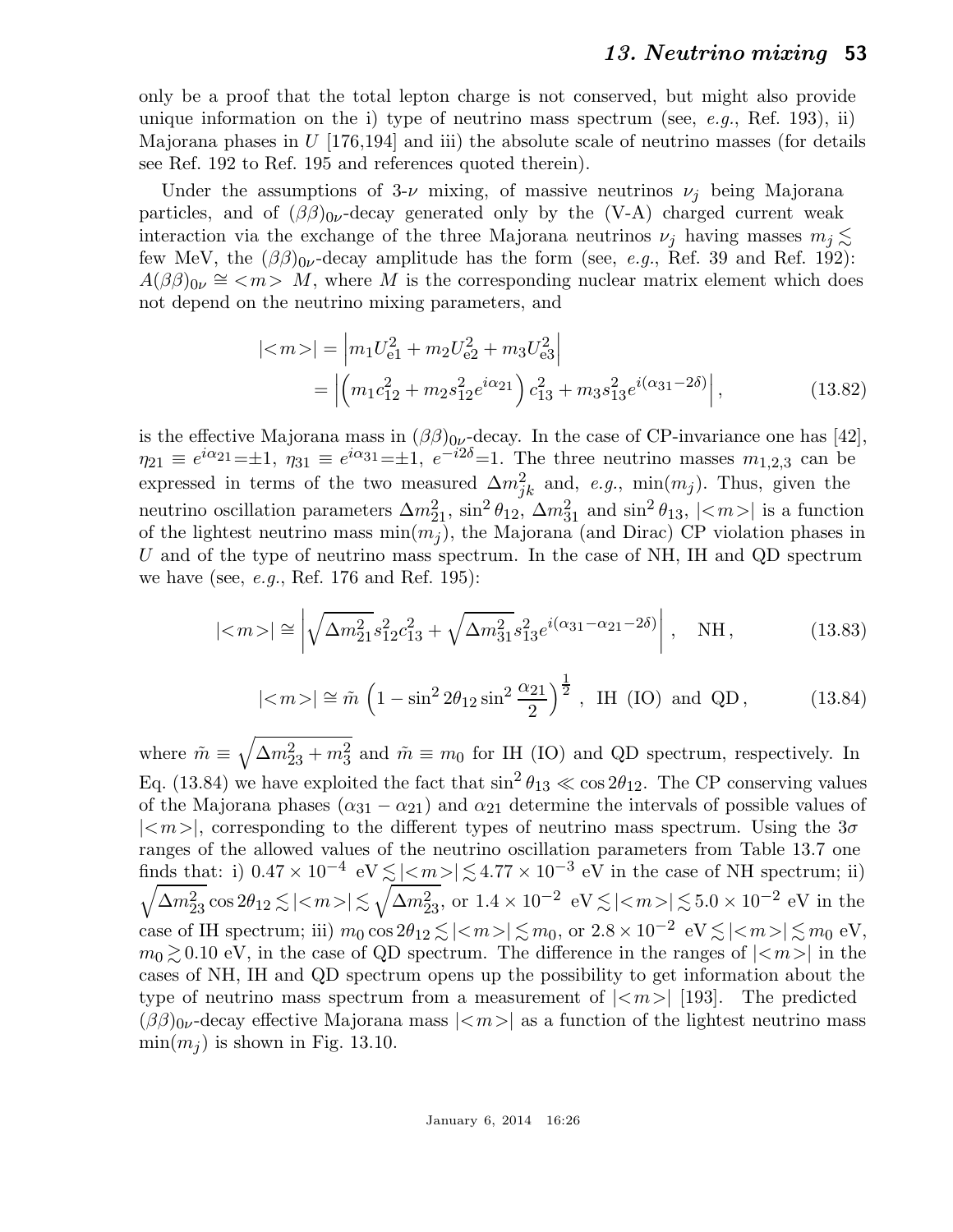## 13.9. Outlook

After the spectacular experimental progress made in the studies of neutrino oscillations, further understanding of the pattern of neutrino masses and neutrino mixing, of their origins and of the status of CP symmetry in the lepton sector requires an extensive and challenging program of research. The main goals of such a research program, outlined in the 2010 PDG edition of the Review of Particle Physics, included:

- Determining the nature Dirac or Majorana, of massive neutrinos  $\nu_j$ . This is of fundamental importance for making progress in our understanding of the origin of neutrino masses and mixing and of the symmetries governing the lepton sector of particle interactions.
- Determination of the sign of  $\Delta m_A^2$  ( $\Delta m_{31}^2$ ) and of the type of neutrino mass spectrum.
- Determining or obtaining significant constraints on the absolute scale of neutrino masses.
- Measurement of, or improving by at least a factor of  $(5 10)$  the existing upper limit on, the small neutrino mixing angle  $\theta_{13}$ . Together with the Dirac CP-violating phase, the angle  $\theta_{13}$  determines the magnitude of CP-violation effects in neutrino oscillations.
- Determining the status of CP symmetry in the lepton sector.
- High precision measurement of  $\Delta m_{21}^2$ ,  $\theta_{12}$ , and  $|\Delta m_{31}^2|$ ,  $\theta_{23}$ .
- Understanding at a fundamental level the mechanism giving rise to neutrino masses and mixing and to  $L_l$ −non-conservation. This includes understanding the origin of the patterns of  $\nu$ -mixing and  $\nu$ -masses suggested by the data. Are the observed patterns of  $\nu$ -mixing and of  $\Delta m^2_{21,31}$  related to the existence of a new fundamental symmetry of particle interactions? Is there any relation between quark mixing and neutrino mixing, e.g., does the relation  $\theta_{12} + \theta_c = \pi/4$ , where  $\theta_c$  is the Cabibbo angle, hold? What is the physical origin of CP violation phases in the neutrino mixing matrix  $U$ ? Is there any relation (correlation) between the (values of) CP violation phases and mixing angles in U? Progress in the theory of neutrino mixing might also lead to a better understanding of the mechanism of generation of baryon asymmetry of the Universe.

The successful realization of this research program, which would be a formidable task and would require many years, already began with the high precision measurement of the value of  $\sin^2 2\theta_{13}$  in the Daya Bay experiment, and with the subsequent results on  $\theta_{13}$ obtained by the RENO, Double Chooz and T2K collaborations, which are compatible with the Daya Bay finding. It follows from these measurements and from the global neutrino oscillation data that at 99.73% CL one has [173]  $0.017 \lesssim \sin^2 \theta_{13} \lesssim 0.032$ . The results on  $\theta_{13}$  have far reaching implications. The measured relatively large value of  $\theta_{13}$ opens up the possibilities, in particular,

i) for searching for CP violation effects in neutrino oscillation experiments with high intensity accelerator neutrino beams, like T2K, NO $\nu$ A, etc. NO $\nu$ A [63], an off-axis  $\nu_e$ appearance experiment using the NuMI beam, is under construction and expected to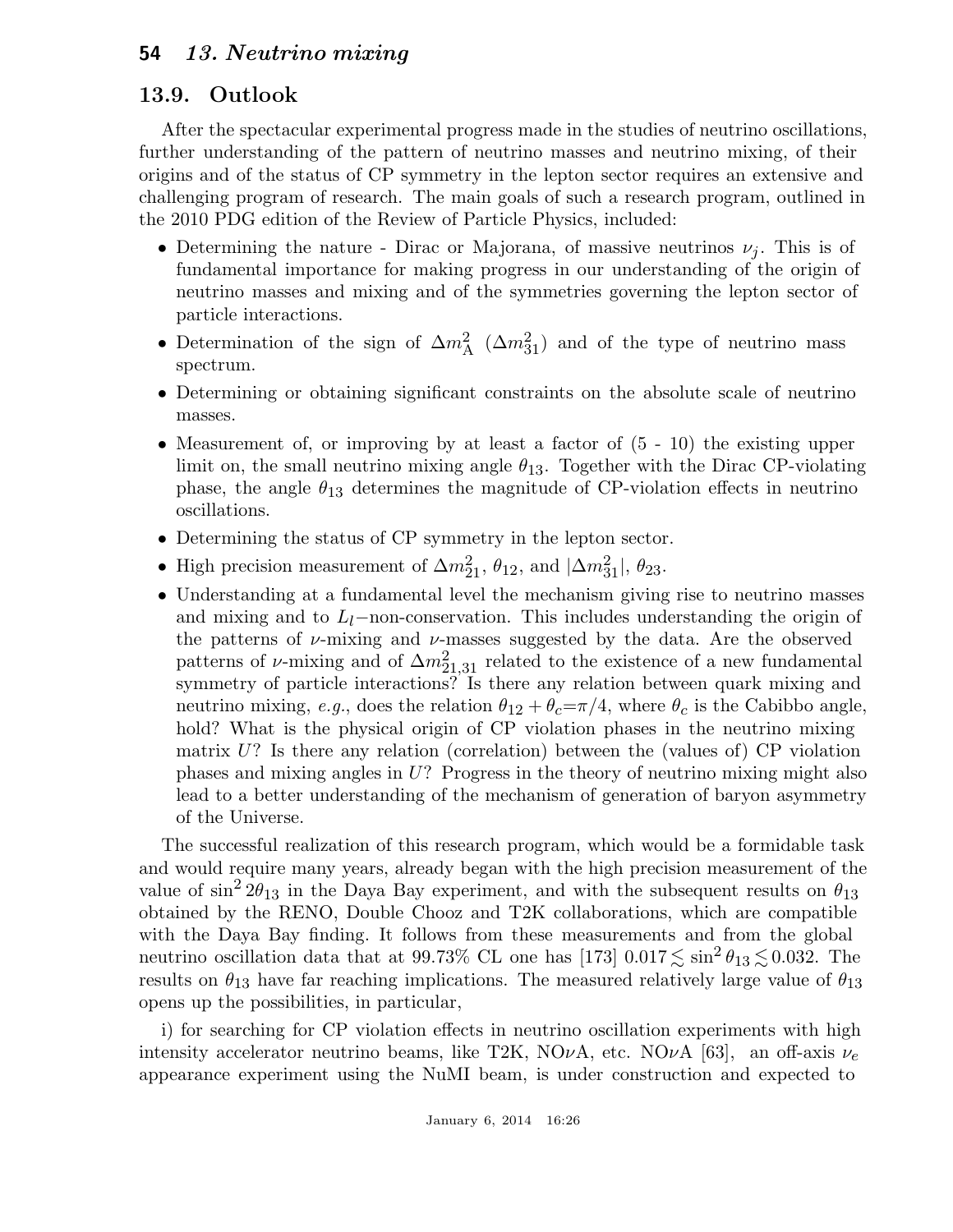be complete in 2014. The sensitivities of T2K and  $NQ\nu A$  on CP violation in neutrino oscillations are discussed in, e.g., Ref. 197.

ii) for determining the sign of  $\Delta m_{32}^2$ , and thus the type of neutrino mass spectrum in the long baseline neutrino oscillation experiments at accelerators, in the experiments studying the oscillations of atmospheric neutrinos (see, e.g., Ref. 83), as well as in experiments with reactor antineutrinos [198]. A value of  $\sin \theta_{13} \gtrsim 0.09$  is a necessary condition for a successful "flavoured" leptogenesis with hierarchical heavy Majorana neutrinos when the CP violation required for the generation of the matter-antimatter asymmetry of the Universe is provided entirely by the Dirac CP violating phase in the neutrino mixing matrix [190].

With the measurement of  $\theta_{13}$ , the first steps on the long "road" leading to a comprehensive understanding of the patterns of neutrino masses and mixing, of their origin and implications, were made.

### References:

- 1. B. Pontecorvo, Zh. Eksp. Teor. Fiz. 53, 1717 (1967) [Sov. Phys. JETP 26, 984 (1968)].
- 2. M. Fukugita and T. Yanagida, Phys. Lett. B174, 45 (1986); V.A. Kuzmin, V.A. Rubakov, and M.E. Shaposhnikov, Phys. Lett. B155, 36 (1985).
- 3. P. Minkowski, Phys. Lett. B67, 421 (1977); see also: M. Gell-Mann, P. Ramond, and R. Slansky in Supergravity, p. 315, edited by F. Nieuwenhuizen and D. Friedman, North Holland, Amsterdam, 1979; T. Yanagida, Proc. of the Workshop on Unified Theories and the Baryon Number of the Universe, edited by O. Sawada and A. Sugamoto, KEK, Japan 1979; R.N. Mohapatra and G. Senjanović, Phys. Rev. Lett. 44, 912 (1980).
- 4. B. Pontecorvo, Zh. Eksp. Teor. Fiz. 33, 549 (1957) and 34, 247 (1958).
- 5. Z. Maki, M. Nakagawa, and S. Sakata, Prog. Theor. Phys. 28, 870 (1962).
- 6. B.T. Cleveland et al., Astrophys. J. 496, 505 (1988).
- 7. Y. Fukuda et al., [Kamiokande Collab.], Phys. Rev. Lett. 77, 1683 (1996).
- 8. J.N. Abdurashitov et al., [SAGE Collab.], Phys. Rev. C80, 015807 (2009).
- 9. P. Anselmann et al., [GALLEX Collab.], Phys. Lett. B285, 376 (1992).
- 10. W. Hampel et al., [GALLEX Collab.], Phys. Lett. B447, 127 (1999).
- 11. M. Altmann et al., [GNO Collab.], Phys. Lett. **B616**, 174 (2005).
- 12. S. Fukuda et al., [Super-Kamiokande Collab.], Phys. Lett. B539, 179 (2002).
- 13. Q.R. Ahmad et al., [SNO Collab.], Phys. Rev. Lett. 87, 071301 (2001).
- 14. Q.R. Ahmad et al., [SNO Collab.], Phys. Rev. Lett. 89, 011301 (2002).
- 15. K. Eguchi et al., [KamLAND Collab.], Phys. Rev. Lett. 90, 021802 (2003).
- 16. T. Araki et al., [KamLAND Collab.], Phys. Rev. Lett. 94, 081801 (2005).
- 17. Y. Fukuda et al., [Super-Kamiokande Collab.], Phys. Rev. Lett. 81, 1562 (1998).
- 18. Y. Ashie et al., [Super-Kamiokande Collab.], Phys. Rev. Lett. 93, 101801 (2004).
- 19. M.H. Ahn et al., [K2K Collab.], Phys. Rev. D74, 072003 (2006).
- 20. D.G. Michael *et al.*, [MINOS Collab.], Phys. Rev. Lett. **97**, 191801 (2006).
- 21. P. Adamson et al., [MINOS Collab.], Phys. Rev. Lett. 101, 131802 (2008).
- 22. K. Abe et al., [T2K Collab.], Phys. Rev. D85, 031103 (R) (2012).
- 23. K. Abe et al.,  $[T2K$  Collab.,  $arXiv:1308.0465$ , Phys. Rev. Lett., in press.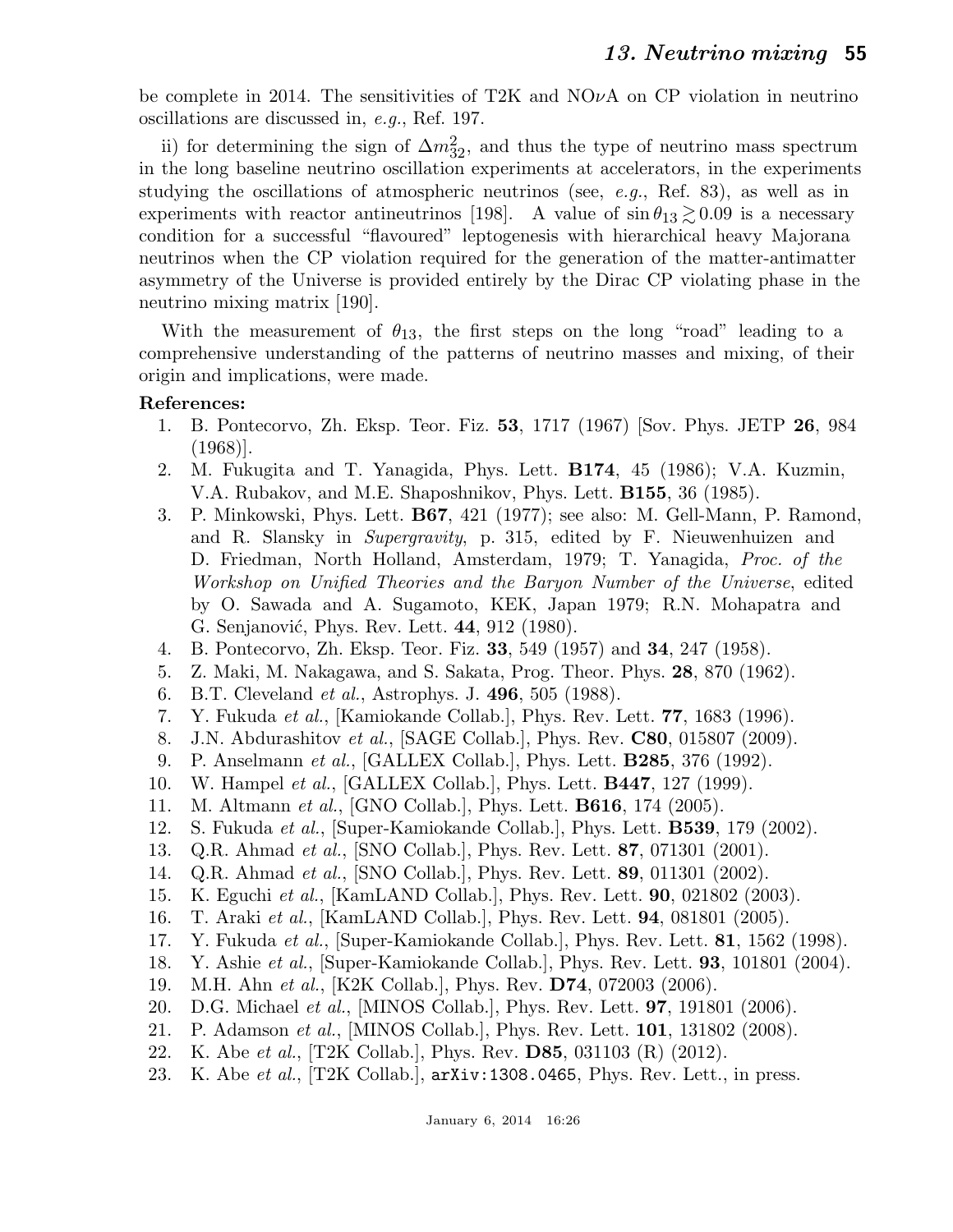- 24. K. Abe et al., [Super-Kamiokande Collab.], Phys. Rev. Lett. 110, 181802 (2013).
- 25. A. Pastore, talk at the EPS HEP 2013 Conference, July 18-24, 2013, Stockholm.
- 26. L. Wolfenstein, Phys. Rev. D17, 2369 (1978); Proc. of the 8th International Conference on Neutrino Physics and Astrophysics - "Neutrino'78" (ed. E.C. Fowler, Purdue University Press, West Lafayette, 1978), p. C3.
- 27. S.P. Mikheev and A.Y. Smirnov, Sov. J. Nucl. Phys. 42, 913 (1985); Nuovo Cimento 9C, 17 (1986).
- 28. K. Abe *et al.*, [T2K Collab.], Phys. Rev. Lett. **107**, 041801 (2011).
- 29. P. Adamson et al., [MINOS Collab.], Phys. Rev. Lett. 107, 181802 (2011).
- 30. Y. Abe et al., [Double Chooz Collab.], Phys. Rev. Lett. 108, 131801 (2012).
- 31. F.P. An et al., [Daya Bay Collab.], Phys. Rev. Lett. 108, 171803 (2012).
- 32. J.K. Ahn et al., [RENO Collab.], Phys. Rev. Lett. 108, 191802 (2012).
- 33. Y. Abe et al., [Double Chooz Collab.], Phys. Rev. D86, 052008 (2012).
- 34. K. Abe et al., [T2K Collab.], Phys. Rev. D88, 032002 (2013).
- 35. F.P. An et al., [Daya Bay Collab.], Chinese Phys. C37, 011001 (2013).
- 36. D. Karlen in RPP2012 [Phys. Rev. D86, Part I, 629 (2012)].
- 37. E. Majorana, Nuovo Cimento 5, 171 (1937).
- 38. Majorana particles, in contrast to Dirac fermions, are their own antiparticles. An electrically charged particle (like the electron) cannot coincide with its antiparticle (the positron) which carries the opposite non-zero electric charge.
- 39. S.M. Bilenky and S.T. Petcov, Rev. Mod. Phys. 59, 671 (1987).
- 40. S.M. Bilenky, J. Hosek, and S.T. Petcov, Phys. Lett. B94, 495 (1980).
- 41. J. Schechter and J.W.F. Valle, Phys. Rev. D22, 2227 (1980); M. Doi et al., Phys. Lett. **B102**, 323 (1981).
- 42. L. Wolfenstein, Phys. Lett. B107, 77 (1981); S.M. Bilenky, N.P. Nedelcheva, and S.T. Petcov, Nucl. Phys. B247, 61 (1984); B. Kayser, Phys. Rev. D30, 1023 (1984).
- 43. S. Nussinov, Phys. Lett. B63, 201 (1976); B. Kayser, Phys. Rev. D24, 110 (1981); J. Rich, Phys. Rev. D48, 4318 (1993); H. Lipkin, Phys. Lett. B348, 604 (1995); W. Grimus and P. Stockinger, Phys. Rev. D54, 3414 (1996); L. Stodolski, Phys. Rev. D58, 036006 (1998); W. Grimus, P. Stockinger, and S. Mohanty, Phys. Rev. D59, 013011 (1999); L.B. Okun, Surv. High Energy Physics 15, 75 (2000); J.-M. Levy, hep-ph/0004221 and  $arXiv:0901.0408; A.D. Dolgov, Phys. Reports 370, 333$ (2002); C. Giunti, Phys. Scripta 67, 29 (2003) and Phys. Lett. B17, 103 (2004); M. Beuthe, Phys. Reports 375, 105 (2003); H. Lipkin, Phys. Lett. B642, 366 (2006); S.M. Bilenky, F. von Feilitzsch, and W. Potzel, J. Phys. G34, 987 (2007); C. Giunti and C.W. Kim, Fundamentals of Neutrino Physics and Astrophysics (Oxford University Press, Oxford, 2007); E.Kh. Akhmedov, J. Kopp, and M. Lindner, JHEP 0805, 005 (2008); E.Kh. Akhmedov and A.Yu. Smirnov, Phys. Atom. Nucl. 72, 1363 (2009).
- 44. For the subtleties involved in the step leading from Eq. (13.1) to Eq. (13.5) see, e.g., Ref. 45.
- 45. A.G. Cohen, S.L. Glashow, and Z. Ligeti, Phys. Lett. B678, 191 (2009).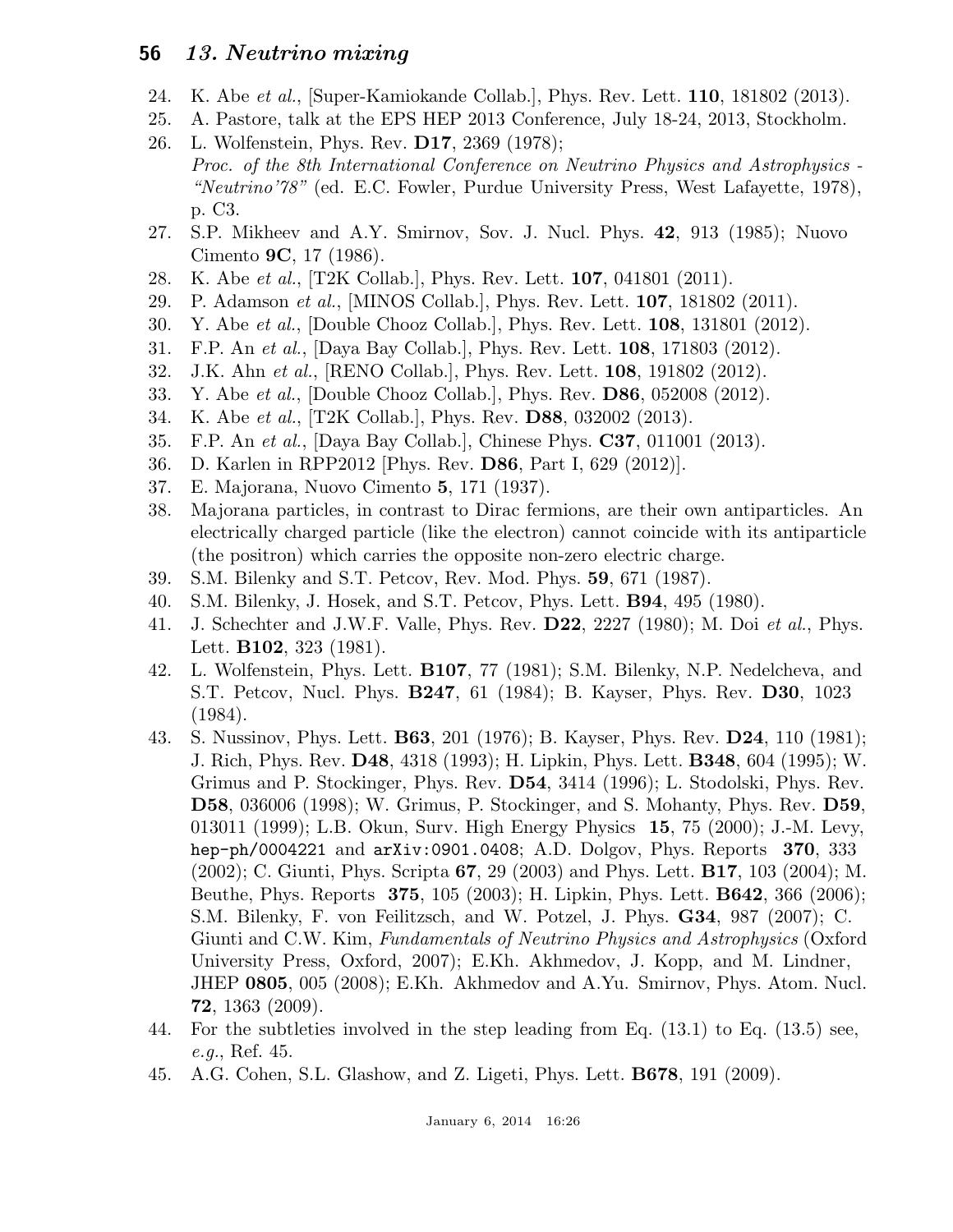- 46. The neutrino masses do not exceed approximately 1 eV,  $m_j \lesssim 1$ , while in neutrino oscillation experiments neutrinos with energy  $E \gtrsim 100 \text{ keV}$  are detected.
- 47. S.M. Bilenky and B. Pontecorvo, Phys. Reports 41, 225 (1978).
- 48. In Eq. (13.9) we have neglected the possible instability of neutrinos  $\nu_j$ . In most theoretical models with nonzero neutrino masses and neutrino mixing, the predicted half life-time of neutrinos with mass of 1 eV exceeds the age of the Universe, see, e.g., S.T. Petcov, Yad. Fiz. 25, 641 (1977),  $(E)$  ibid., 25 (1977) 1336 [Sov. J. Nucl. Phys. 25, 340 (1977), (E) *ibid.*, 25, (1977), 698, and Phys. Lett. **B115**, 401 (1982); W. Marciano and A.I. Sanda, Phys. Lett. B67, 303 (1977); P. Pal and L. Wolfenstein, Phys. Rev. D25, 766 (1982).
- 49. L.B. Okun (2000), J.-M. Levy (2000) and H. Lipkin (2006) quoted in Ref. 43 and Ref. 45.
- 50. The articles by L. Stodolsky (1998) and H. Lipkin (1995) quoted in Ref. 43.
- 51. V. Gribov and B. Pontecorvo, Phys. Lett. B28, 493 (1969).
- 52. N. Cabibbo, Phys. Lett. B72, 333 (1978).
- 53. V. Barger *et al.*, Phys. Rev. Lett. **45**, 2084 (1980).
- 54. P. Langacker *et al.*, Nucl. Phys. **B282**, 589 (1987).
- 55. P.I. Krastev and S.T. Petcov, Phys. Lett. B205, 84 (1988).
- 56. C. Jarlskog, Z. Phys. C29, 491 (1985).
- 57. A. De Rujula et al., Nucl. Phys. B168, 54 (1980).
- 58. M. Apollonio et al., [Chooz Collab.], Phys. Lett. B466, 415 (1999); Eur. Phys. J. C27, 331 (2003).
- 59. Y. Abe et al., [Double Chooz Collab.], Phys. Rev. Lett. 108, 131801 (2012).
- 60. N. Agafonova et al., [OPERA Collab.], Phys. Lett. B691, 138 (2010).
- 61. N. Agafonova et al., [OPERA Collab.], New J. Phys. 14, 033017 (2012).
- 62. S. Goswami et al., Nucl. Phys. (Proc. Supp.) B143, 121 (2005).
- 63. D.S. Ayres et al. [NO $\nu$ A Collab.], hep-ex/0503053.
- 64. These processes are important, however, for the supernova neutrinos see,  $e.g.,$ G. Raffelt, Proc. International School of Physics "Enrico Fermi", CLII Course "Neutrino Physics", 23 July-2 August 2002, Varenna, Italy [hep-ph/0208024]), and articles quoted therein.
- 65. We standardly assume that the weak interaction of the flavour neutrinos  $\nu_l$  and antineutrinos  $\bar{\nu}_l$  is described by the Standard Model (for alternatives see, *e.g.*, Ref. 26; M.M. Guzzo et al., Phys. Lett. B260, 154 (1991); E. Roulet, Phys. Rev. D44, R935 (1991) and Ref. 66).
- 66. R. Mohapatra *et al.*, Rept. on Prog. in Phys. **70**, 1757 (2007); A. Bandyopadhyay et al., Rept. on Prog. in Phys. 72, 106201 (2009).
- 67. V. Barger et al., Phys. Rev. D22, 2718 (1980).
- 68. P. Langacker, J.P. Leveille, and J. Sheiman, Phys. Rev. D27, 1228 (1983).
- 69. The difference between the  $\nu_{\mu}$  and  $\nu_{\tau}$  indices of refraction arises at one-loop level and can be relevant for the  $\nu_{\mu} - \nu_{\tau}$  oscillations in very dense media, like the core of supernovae, *etc.*; see F.J. Botella, C.S. Lim, and W.J. Marciano, Phys. Rev. D35, 896 (1987).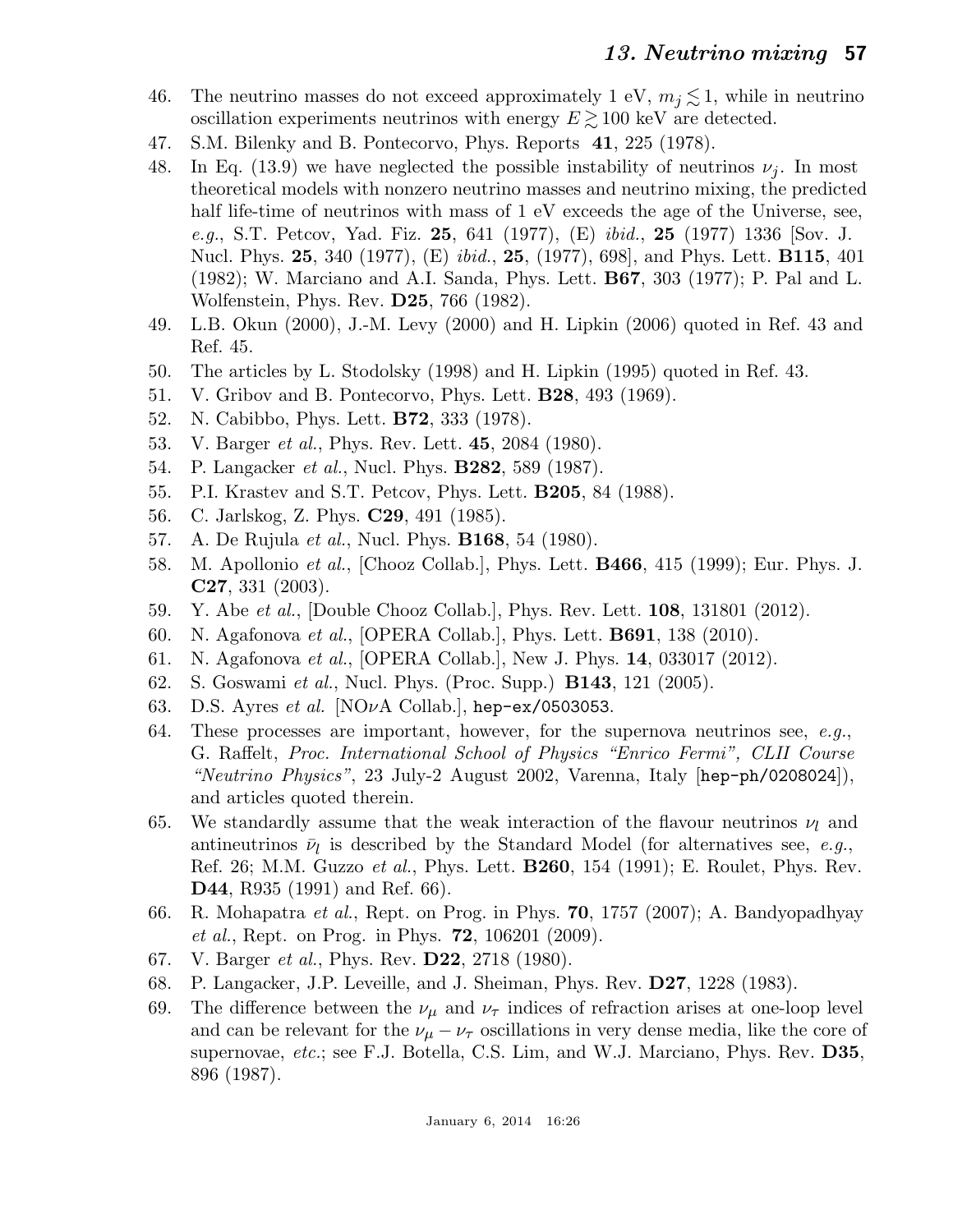- 70. The relevant formulae for the oscillations between the  $\nu_e$  and a sterile neutrino  $\nu_s$ ,  $\nu_e \leftrightarrow \nu_s$ , can be obtained from those derived for the case of  $\nu_e \leftrightarrow \nu_{\mu(\tau)}$  oscillations by Refs. [54,68] replacing  $N_e$  with  $(N_e - 1/2N_n)$ ,  $N_n$  being the neutron number density in matter.
- 71. T.K. Kuo and J. Pantaleone, Phys. Lett. B198, 406 (1987).
- 72. A.D. Dziewonski and D.L. Anderson, Physics of the Earth and Planetary Interiors 25, 297 (1981).
- 73. The first studies of the effects of Earth matter on the oscillations of neutrinos were performed numerically in Refs. [67,74] and in E.D. Carlson, Phys. Rev. D34, 1454 (1986); A. Dar et al., ibid., D35, 3607 (1988); in Ref. 55 and in G. Auriemma et al., ibid., D37, 665 (1988).
- 74. A.Yu. Smirnov and S.P. Mikheev, Proc. of the VIth Moriond Workshop (eds. O. Fackler, J. Tran Thanh Van, Frontières, Gif-sur-Yvette, 1986), p. 355.
- 75. S.T. Petcov, Phys. Lett. B434, 321 (1998), (E) ibid. B444, 584 (1998); see also: Nucl. Phys. (Proc. Supp.) B77, 93 (1999) and hep-ph/9811205.
- 76. M.V. Chizhov, M. Maris, and S.T. Petcov, hep-ph/9810501.
- 77. E.Kh. Akhmedov *et al.*, Nucl. Phys. **B542**, 3 (1999).
- 78. S.T. Petcov, Phys. Lett. B214, 259 (1988).
- 79. S.-H. Seo, talk at the XV International Workshop on Neutrino Telescopes, March 11-15, 2013, Venice.
- 80. J. Hosaka et al., [Super-Kamiokande Collab.], Phys. Rev. D74, 032002 (2006).
- 81. E.Kh. Akhmedov, Nucl. Phys. B538, 25 (1999).
- 82. M.V. Chizhov and S.T. Petcov, Phys. Rev. Lett. 83, 1096 (1999) and Phys. Rev. Lett. **85**, 3979 (2000); Phys. Rev. **D63**, 073003 (2001).
- 83. J. Bernabéu, S. Palomares-Ruiz, and S.T. Petcov, Nucl. Phys. **B669**, 255 (2003); S.T. Petcov and T. Schwetz, Nucl. Phys. **B740**, 1 (2006); R. Gandhi *et al.*, Phys. Rev. D76, 073012 (2007); E.Kh. Akhmedov, M. Maltoni, and A.Yu. Smirnov, JHEP 0705, 077 (2007).
- 84. The mantle-core enhancement maxima, e.g., in  $P_m^{2\nu}(\nu_\mu \to \nu_\mu)$ , appeared in some of the early numerical calculations, but with incorrect interpretation (see,  $e, q,$ , the articles quoted in Ref. 73).
- 85. M. Freund, Phys. Rev. D64, 053003 (2001).
- 86. M.C. Gonzalez-Garcia and Y. Nir, Rev. Mod. Phys. 75, 345 (2003); S.M. Bilenky, W. Grimus, and C. Giunti, Prog. in Part. Nucl. Phys. 43, 1 (1999).
- 87. J.N. Bahcall, Neutrino Astrophysics, Cambridge University Press, Cambridge, 1989; J.N. Bahcall and M. Pinsonneault, Phys. Rev. Lett. 92, 121301 (2004).
- 88. J.N. Bahcall, A.M. Serenelli, and S. Basu, Astrophys. J. Supp. 165, 400 (2006).
- 89. A. Messiah, Proc. of the VIth Moriond Workshop (eds. O. Fackler, J. Tran Thanh Van, Frontières, Gif-sur-Yvette, 1986), p. 373.
- 90. S.J. Parke, Phys. Rev. Lett. 57, 1275 (1986).
- 91. S.T. Petcov, Phys. Lett. B200, 373 (1988).
- 92. P.I. Krastev and S.T. Petcov, Phys. Lett. B207, 64 (1988); M. Bruggen, W.C. Haxton, and Y.-Z. Quian, Phys. Rev. D51, 4028 (1995).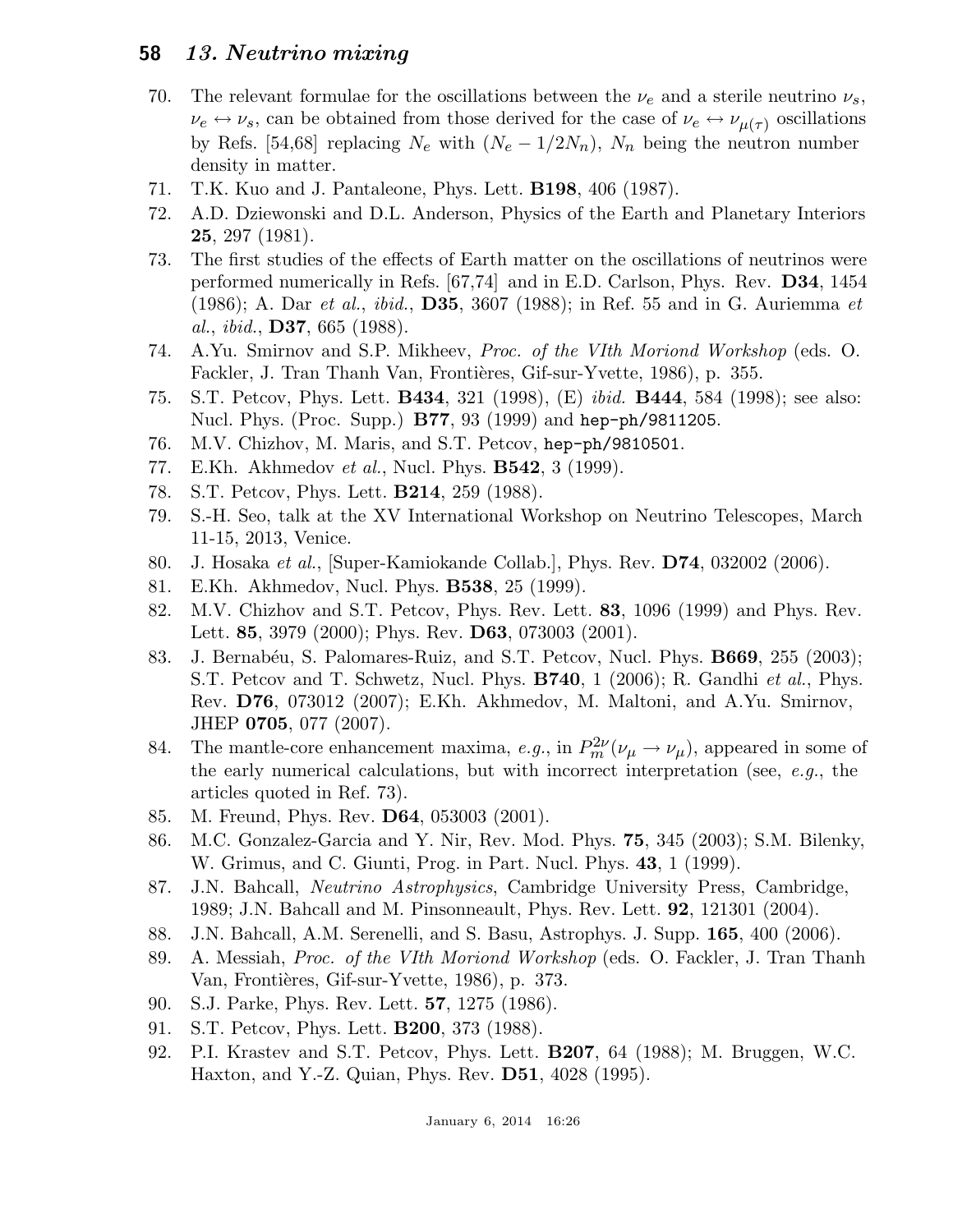- 93. T. Kaneko, Prog. Theor. Phys. 78, 532 (1987); S. Toshev, Phys. Lett. B196, 170 (1987); M. Ito, T. Kaneko, and M. Nakagawa, Prog. Theor. Phys. 79, 13 (1988), (E) *ibid.*, **79**, 555 (1988).
- 94. S.T. Petcov, Phys. Lett. B406, 355 (1997).
- 95. C. Cohen-Tannoudji, B. Diu, and F. Laloe, *Quantum Mechanics*, Vol. 1 (Hermann, Paris, and John Wiley & Sons, New York, 1977).
- 96. S.T. Petcov, Phys. Lett. B214, 139 (1988); E. Lisi et al., Phys. Rev. D63, 093002 (2000); A. Friedland, Phys. Rev. D64, 013008 (2001).
- 97. S.T. Petcov and J. Rich, Phys. Lett. B224, 401 (1989).
- 98. An expression for the "jump" probability  $P'$  for  $N_e$  varying linearly along the neutrino path was derived in W.C. Haxton, Phys. Rev. Lett. 57, 1271 (1986) and in Ref. 90 on the basis of the old Landau-Zener result: L.D. Landau, Phys. Z. USSR 1, 426 (1932), C. Zener, Proc. R. Soc. A 137, 696 (1932). An analytic description of the solar  $\nu_e$  transitions based on the Landau-Zener jump probability was proposed in Ref. 90 and in W.C. Haxton, Phys. Rev. D35, 2352 (1987). The precision limitations of this description, which is less accurate than that based on the exponential density approximation, were discussed in S.T. Petcov, Phys. Lett. B191, 299 (1987) and in Ref. 92.
- 99. A. de Gouvea, A. Friedland, and H. Murayama, JHEP 0103, 009 (2001).
- 100. C.-S. Lim, Report BNL 52079, 1987; S.P. Mikheev and A.Y. Smirnov, Phys. Lett. B200, 560 (1988).
- 101. G.L. Fogli *et al.*, Phys. Lett. **B583**, 149 (2004).
- 102. J.N. Bahcall, A.M. Serenelli, and S. Basu, Astrophys. J. 621, L85 (2005).
- 103. C. Peña-Garay and A.M. Serenelli,  $arXiv:0811.2424$ .
- 104. L.C. Stonehill, J.A. Formaggio, and R.G.H. Robertson, Phys. Rev. C69, 015801 (2004).
- 105. A.M. Serenelli, W.C. Haxton, and C. Peña-Garay, Astrophys. J. **743**, 24 (2011).
- 106. B. Pontecorvo, Chalk River Lab. report PD-205, 1946.
- 107. D. Davis, Jr., D.S. Harmer, and K.C. Hoffman, Phys. Rev. Lett. 20, 1205 (1968).
- 108. F. Kaether et al., Phys. Lett. B685, 47 (2010). These authors reanalyzed a complete set of the GALLEX data with a method providing a better background reduction than that adopted in Ref. 10.
- 109. A.I. Abazov et al., [SAGE Collab.], Phys. Rev. Lett. 67, 3332 (1991).
- 110. J.N. Abdurashitov et al., [SAGE Collab.], Phys. Lett. **B328**, 234 (1994).
- 111. K.S. Hirata et al., [Kamiokande Collab.], Phys. Rev. Lett. 63, 16 (1989).
- 112. Y. Fukuda et al., [Super-Kamiokande Collab.], Phys. Rev. Lett. 81, 1158 (1998).
- 113. J. Hosaka et al., [Super-Kamiokande Collab.], Phys. Rev. D73, 112001 (2006).
- 114. J.P. Cravens et al., [Super-Kamiokande Collab.], Phys. Rev. D78, 032002 (2008).
- 115. K. Abe et al., [Super-Kamiokande Collab.], Phys. Rev. D83, 052010 (2011).
- 116. B. Aharmim et al., [SNO Collab.], Phys. Rev. C72, 055502 (2005).
- 117. B. Aharmim et al., [SNO Collab.], Phys. Rev. Lett. 101, 111301 (2008).
- 118. B. Aharmim et al., [SNO Collab.], Phys. Rev. **C81**, 055504 (2010).
- 119. B. Aharmim et al., [SNO Collab.], Phys. Rev. C88, 025501 (2013).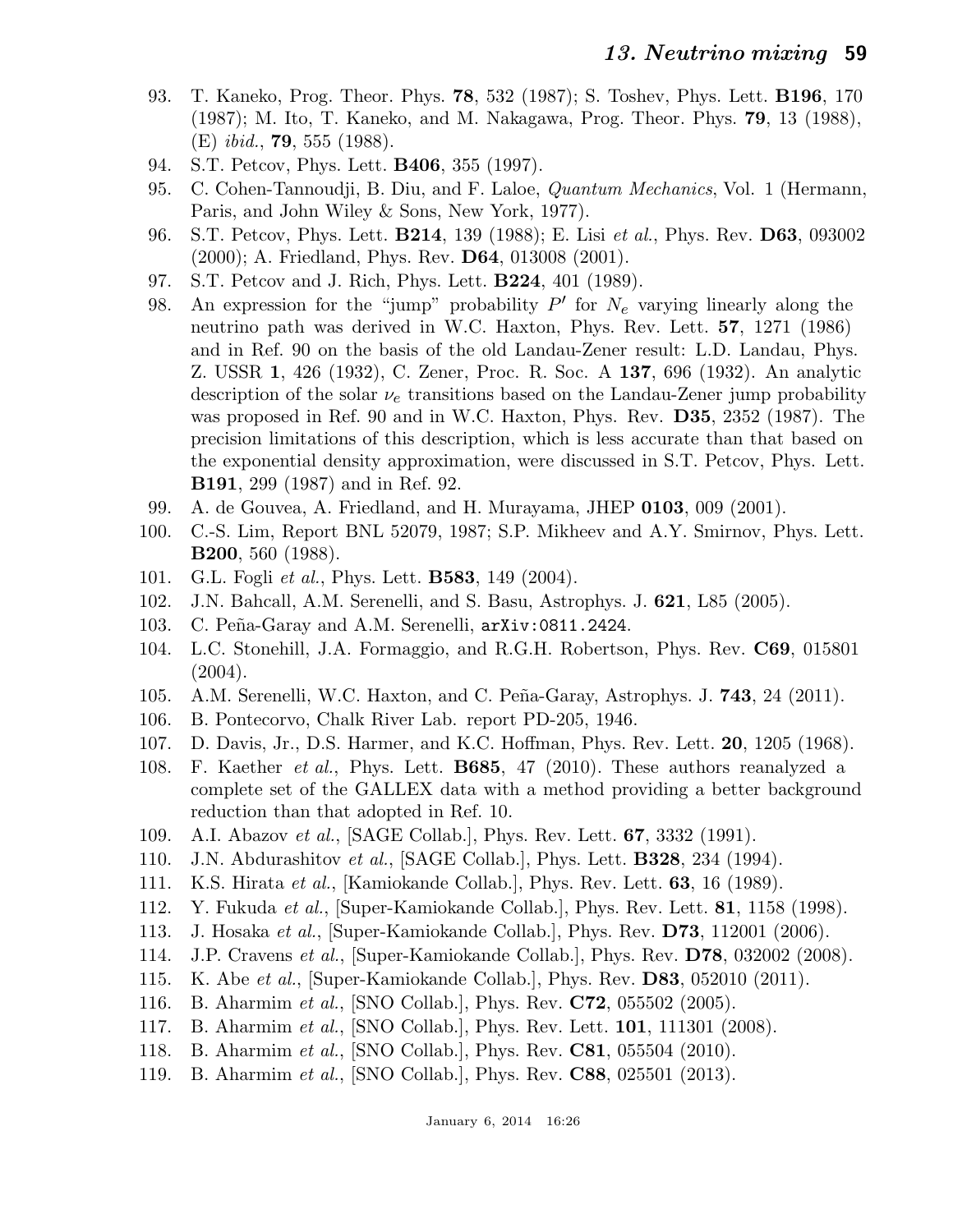- 120. C. Arpesella et al., [Borexino Collab.], Phys. Lett. B658, 101 (2008); Phys. Rev. Lett. **101**, 091302 (2008).
- 121. G. Bellini et al., [Borexino Collab.], Phys. Rev. Lett. 107, 141302 (2011).
- 122. G. Bellini et al., [Borexino Collab.], Phys. Lett. B707, 22 (2012).
- 123. G. Bellini et al., [Borexino Collab.], Phys. Rev. Lett. 108, 051302 (2012).
- 124. G. Bellini et al., [Borexino Collab.], Phys. Rev. D82, 033006 (2010).
- 125. Y. Fukuda et al., [Super-Kamiokande Collab.], Phys. Rev. Lett. 86, 5651 (2001).
- 126. Y. Fukuda et al., [Super-Kamiokande Collab.], Phys. Lett. B539, 179 (2002).
- 127. G. L. Fogli et al., Phys. Rev. D67, 073002 (2003); M. Maltoni, T. Schwetz, and J.W. Valle, Phys. Rev. D67, 093003 (2003); A. Bandyopadhyay et al., Phys. Lett. B559, 121 (2003); J.N. Bahcall, M.C. Gonzalez-Garcia, and C. Peña-Garay, JHEP 0302, 009 (2003); P.C. de Holanda and A.Y. Smirnov, JCAP 0302, 001 (2003).
- 128. S. Abe *et al.*, [KamLAND Collab.], Phys. Rev. Lett. **100**, 221803 (2008).
- 129. A. Gando et al., [KamLAND Collab.], Phys. Rev. D83, 052002 (2011).
- 130. A. Gando *et al.*, [KamLAND Collab.], Phys. Rev. **D88**, 033001 (2013).
- 131. M. Honda *et al.*, Phys. Rev. **D70**, 043008 (2004).
- 132. M. Honda *et al.*, Phys. Rev. **D75**, 043006 (2007).
- 133. G.D. Barr *et al.*, Phys. Rev. **D70**, 023006 (2004).
- 134. G. Battistoni et al., Astopart. Phys. 19, 269 (2003).
- 135. Y. Ashie *et al.*, [Super-Kamiokande Collab.], Phys. Rev. **D71**, 112005 (2005).
- 136. Y. Itow, Nucl. Phys. B (Proc. Suppl.) 235-236, 79 (2013).
- 137. K. Abe et al., [Super-Kamiokande Collab.], Phys. Rev. Lett. **97**, 171801 (2006).
- 138. V. Barger *et al.*, Phys. Rev. Lett. **82**, 2640 (1999).
- 139. E. Lisi *et al.*, Phys. Rev. Lett. **85**, 1166 (2000).
- 140. P. Adamson et al., [MINOS Collab.], Phys. Rev. Lett. 106, 181801 (2011).
- 141. P. Adamson et al., [MINOS Collab.], Phys. Rev. Lett. 107, 021801 (2011).
- 142. P. Adamson et al., [MINOS Collab.], Phys. Rev. Lett. 108, 191801 (2012).
- 143. P. Adamson et al., [MINOS Collab.], Phys. Rev. Lett. 110, 251801 (2013).
- 144. P. Adamson et al., [MINOS Collab.], Phys. Rev. D86, 052007 (2012).
- 145. At the NuFact2013 Workshop in Beijing, 19-24 August, 2013, S. Jetter reported new Daya Bay results with live time of 217 days. In particular, from the rate+spectra oscillation analysis,  $\sin^2 2\theta_{13} = 0.090^{+0.008}_{-0.009}$  is obtained.
- 146. Y. Declais *et al.*, Phys. Lett. **B338**, 383 (1994).
- 147. Y. Abe *et al.*, [Double Chooz Collab.], Phys. Lett. **B723**, 66 (2013).
- 148. C. Buck, talk at the EPS HEP 2013 Conference, July 18-24, 2013, Stockholm.
- 149. M. Wilking, talk at the EPS HEP 2013 Conference, July 18-24, 2013, Stockholm.
- 150. P. Adamson *et al.*, [MINOS Collab.], Phys. Rev. Lett. **110**, 171801 (2013).
- 151. R. Wendell et al., [Super-Kamiokande Collab.], Phys. Rev. D81, 092004 (2010).
- 152. A. Aguilar *et al.*, [LSND Collab.], Phys. Rev. **D64**, 112007 (2001).
- 153. A.A. Aguilar-Arevalo et al., [MiniBooNE Collab.], Phys. Rev. Lett. 105, 181801 (2010).
- 154. A.A. Aguilar-Arevalo et al., [MiniBooNE Collab.], Phys. Rev. Lett. 110, 161801 (2013).
- 155. G. Mention *et al.*, Phys. Rev. **D83**, 073006 (2011).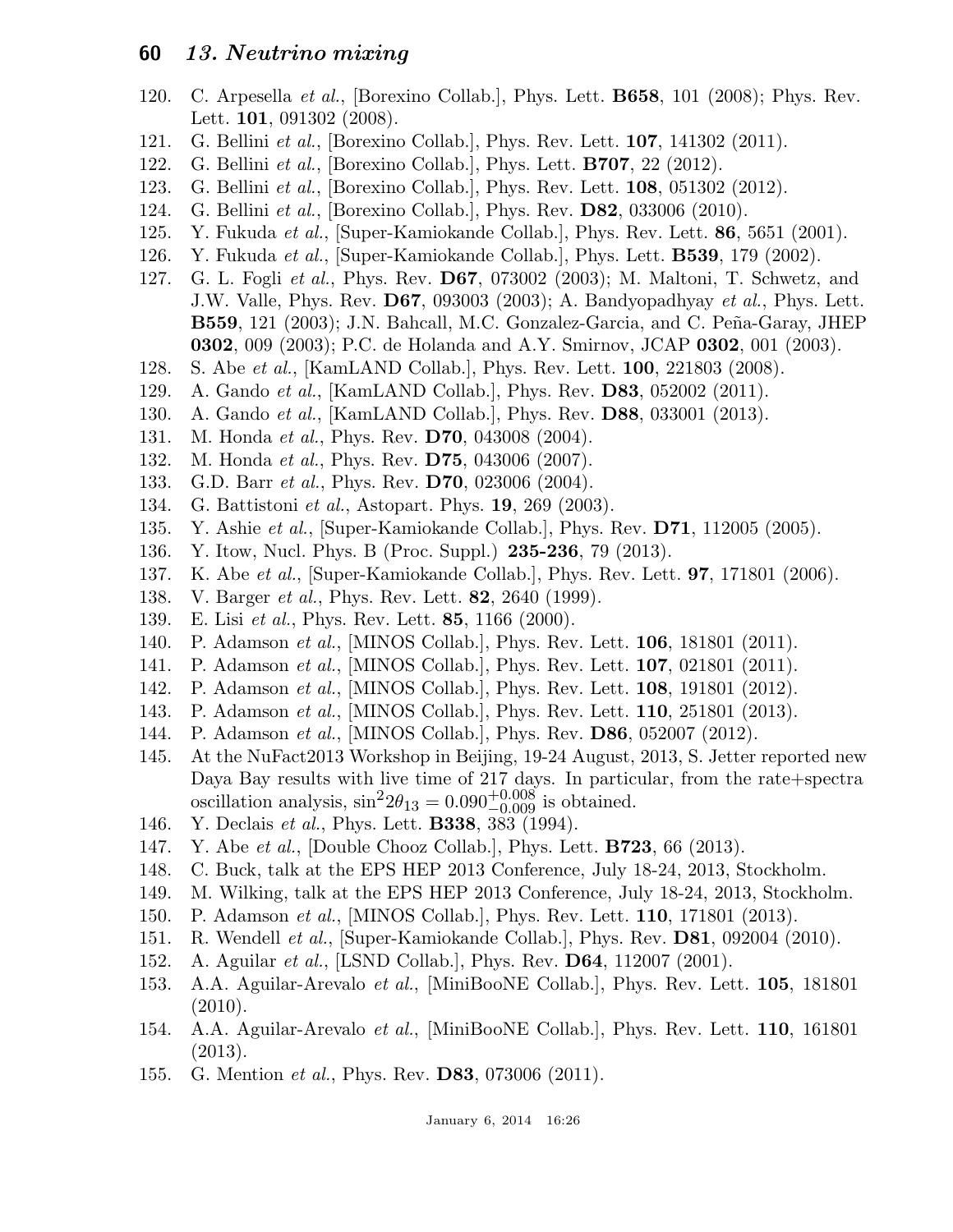- 156. T.A. Mueller *et al.*, Phys. Rev. **C83**, 054615 (2011).
- 157. P. Anselmann et al., [GALLEX Collab.], Phys. Lett. **B342**, 440 (1995); W. Hampel et al., [GALLEX Collab.], Phys. Lett. B420, 114 (1998).
- 158. J.N. Abdurashitov *et al.*, [SAGE Collab], Phys. Rev. Lett. **77**, 4708 (1996); Phys. Rev. C59, 2246 (1999).
- 159. K. Schreckenbach et al., Phys. Lett. B160, 325 (1985).
- 160. P. Huber, Phys. Rev. C84, 024617 (2011).
- 161. A. Hayes et al., talk given at TAUP2013, September 9-13, 2013, Asilomar, California, USA.
- 162. B. Armbruster et al., [KARMEN Collab.], Phys. Rev. D65, 112001 (2002).
- 163. P. Astier *et al.*, [NOMAD Collab.], Phys. Lett. **B570**, 19 (2003).
- 164. M. Antonello *et al.*, [ICARUS Collab.], Eur. Phys. J. **C73**, 2345 (2013).
- 165. M. Antonello et al., [ICARUS Collab.], arXiv:1307.4699.
- 166. F. Dydak et al., [CDHSW Collab.], Phys. Lett. **B134**, 281 (1984).
- 167. C. Giunti et al.,  $arXiv:1308.5288$ .
- 168. J. Kopp et al., JHEP **1305**, 050 (2013).
- 169. A.A. Aguilar-Arevalo et al., [MiniBooNE Collab.], Phys. Rev. Lett. 98, 231801 (2007), Phys. Rev. Lett. 102, 101802 (2009) and Phys. Rev. Lett. 110, 161801 (2013).
- 170. M. Archidiacono et al., Phys. Rev. D86, 065028 (2012).
- 171. O. Lahav and A.R. Liddle in RPP2014.
- 172. An overview of possible future experiments to test the sterile neutrino hypothesis is given by K.N. Abazajian et al., arXiv:1204.5379; see also T. Lasserre, talk given at TAUP2013, September 9-13, 2013, Asilomar, California, USA.
- 173. G.L. Fogli et al., Phys. Rev. **D86**, 013012 (2012).
- 174. M.C. Gonzalez-Garcia et al., JHEP 1212, 123 (2012).
- 175. In the convention we use, the neutrino masses are not ordered in magnitude according to their index number:  $\Delta m_{31}^2 < 0$  corresponds to  $m_3 < m_1 < m_2$ . We can also number the massive neutrinos in such a way that one always has  $m_1 < m_2 < m_3$ , see, *e.g.*, Ref. 176.
- 176. S.M. Bilenky, S. Pascoli, and S.T. Petcov, Phys. Rev. D64, 053010 (2001), and ibid., 113003.
- 177. F. Perrin, Comptes Rendus 197, 868 (1933); E. Fermi, Nuovo Cim. 11, 1 (1934).
- 178. V. Lobashev et al., Nucl. Phys. **A719**, 153c, (2003).
- 179. Ch. Kraus et al., Eur. Phys. J.  $C40$ , 447 (2005). et al., Nucl. Phys.  $A719$ , 153c, (2003).
- 180. K. Eitel et al., Nucl. Phys. (Proc. Supp.) B143, 197 (2005).
- 181. V.N. Aseev *et al.*, Phys. Rev. **D84**, 112003 (2011).
- 182. O. Lahav and A.R. Liddle in RPP2010 and in RPP2014.
- 183. K.N. Abazajian et al., Astopart. Phys. **35**, 177 (2011).
- 184. P.A.R. Ade et al., [Planck Collab.], arXiv:1303.5076, to be published in Astrophys. J.
- 185. C. L. Bennett et al.,  $arXiv:1212.5225$ , to be published in Astrophys. J. Supp.
- 186. J. Dunkley *et al.*, JCAP **1307**, 025 (2013).